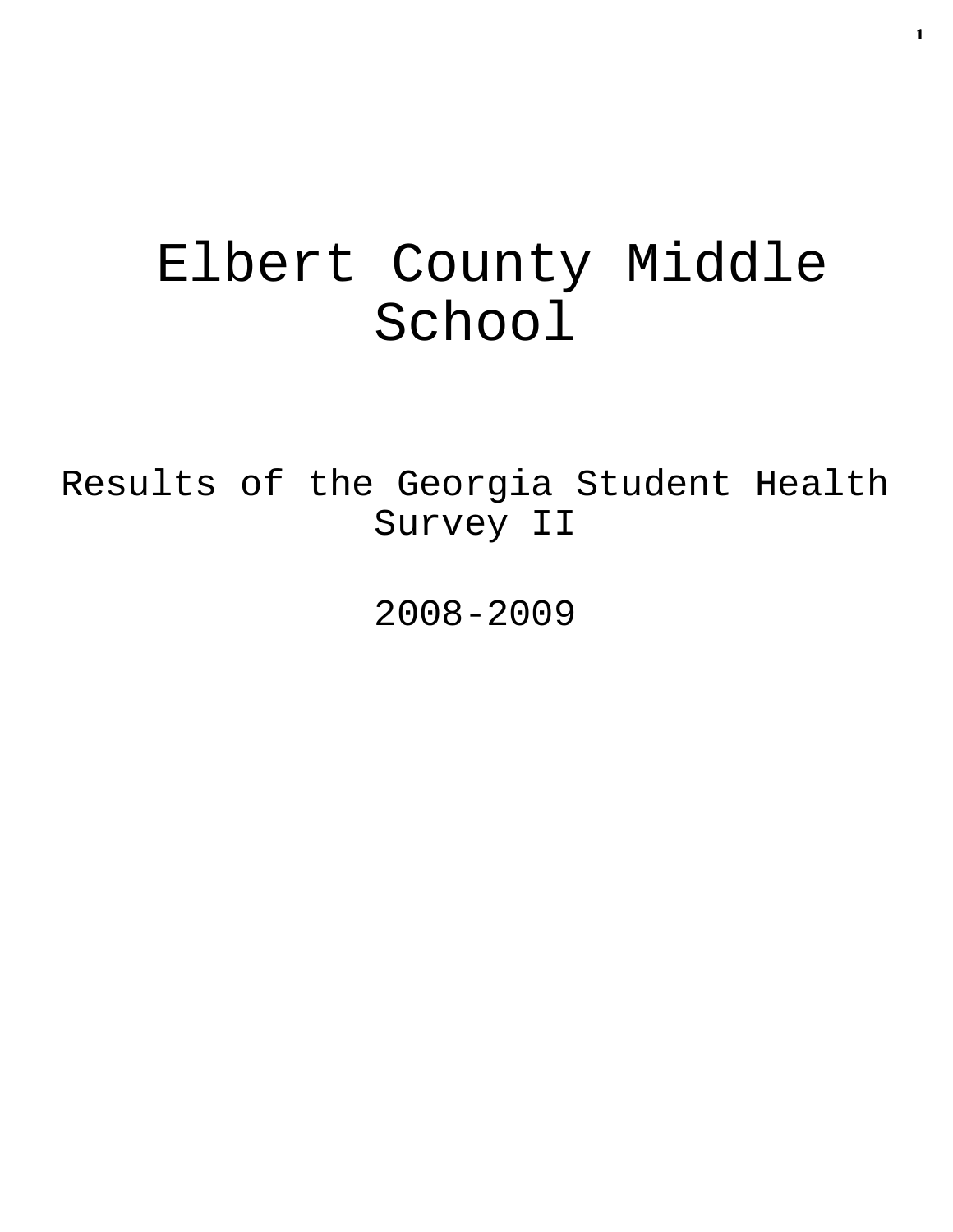# *Demographics* **2**

| Grade                    |     |  |  |  |
|--------------------------|-----|--|--|--|
| <b>Grade   Frequency</b> |     |  |  |  |
| 6                        | 222 |  |  |  |
| 8                        | 215 |  |  |  |
| 10                       |     |  |  |  |

| Frequency      | <b>Table of Gender by Grade</b> |              |              |           |              |
|----------------|---------------------------------|--------------|--------------|-----------|--------------|
| <b>Col Pct</b> |                                 | Grade(Grade) |              |           |              |
|                | Gender(Gender)                  | 6            | 8            | <b>10</b> | <b>Total</b> |
|                | <b>Female</b>                   | 117<br>52.70 | 107<br>49.77 | 0<br>0.00 | 224          |
|                | <b>Male</b>                     | 105<br>47.30 | 108<br>50.23 | 100.00    | 214          |
|                | <b>Total</b>                    | 222          | 215          |           | 438          |

| Frequency      |                              | <b>Table of Ethnicity by Grade</b> |              |                  |              |  |  |
|----------------|------------------------------|------------------------------------|--------------|------------------|--------------|--|--|
| <b>Col Pct</b> |                              |                                    | Grade(Grade) |                  |              |  |  |
|                | <b>Ethnicity</b> (Ethnicity) | 6                                  | 8            | 10               | <b>Total</b> |  |  |
|                | <b>Black</b>                 | 86<br>38.74                        | 80<br>37.21  | 0<br>0.00        | 166          |  |  |
|                | <b>Hispanic</b>              | 16<br>7.21                         | 5<br>2.33    | $\Omega$<br>0.00 | 21           |  |  |
|                | <b>White</b>                 | 114<br>51.35                       | 123<br>57.21 | 100.00           | 238          |  |  |
|                | Asian                        | 0<br>0.00                          | 0.47         | $\Omega$<br>0.00 | 1            |  |  |
|                | <b>Other</b>                 | 6<br>2.70                          | 6<br>2.79    | $\Omega$<br>0.00 | 12           |  |  |
|                | <b>Total</b>                 | 222                                | 215          | 1                | 438          |  |  |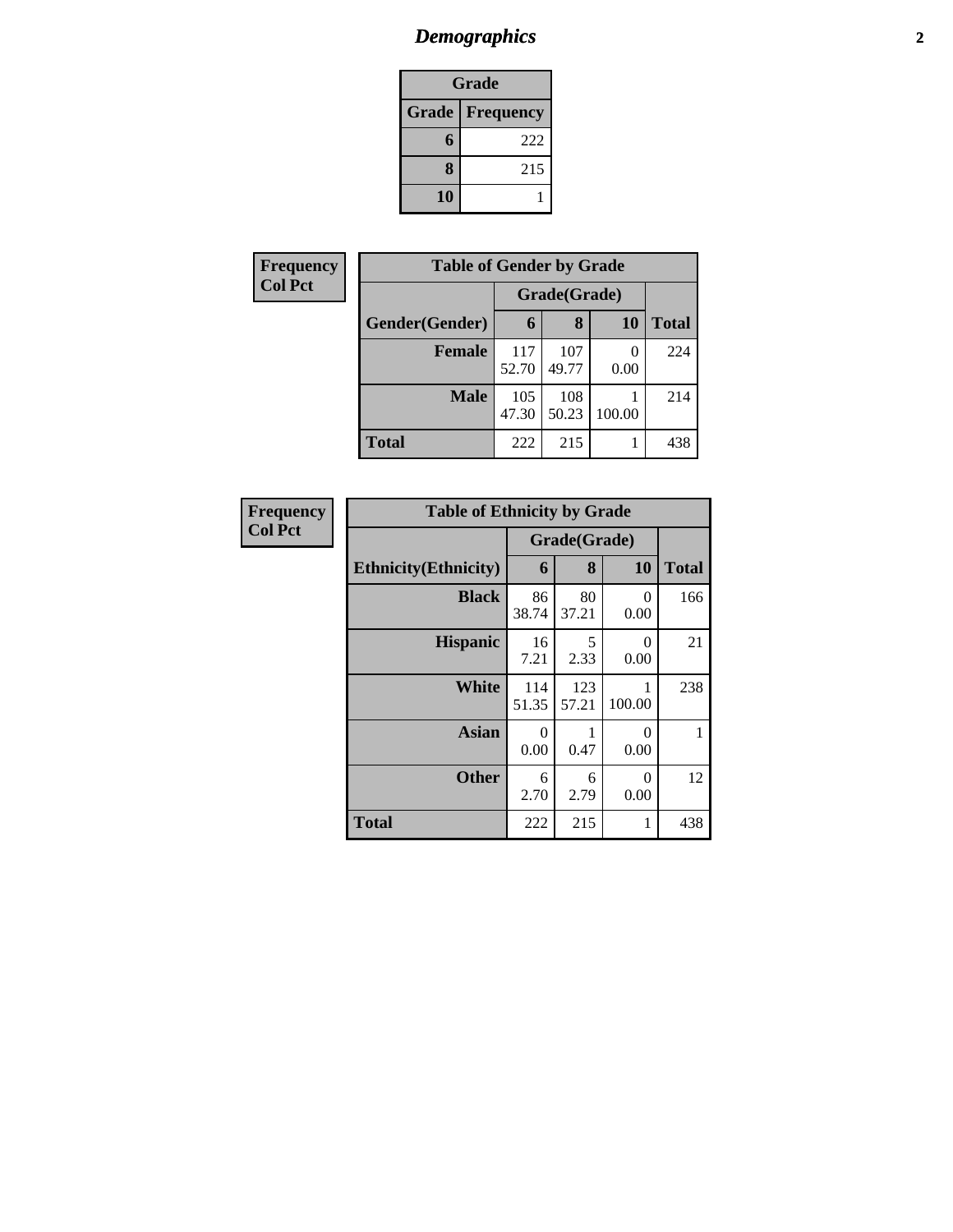#### *Title IV, Part A, Schedule A* **3** *Goal 1: Ensure that all schools are drug-free Baseline Data: Year 2008-2009 Prevalence of Drug Use*

| Frequency      | <b>Table of AlcoholAlt by Grade</b> |              |              |                       |              |  |  |
|----------------|-------------------------------------|--------------|--------------|-----------------------|--------------|--|--|
| <b>Col Pct</b> | AlcoholAlt(Alcohol                  |              | Grade(Grade) |                       |              |  |  |
|                | use, past 30 days)                  | 6            | 8            | <b>10</b>             | <b>Total</b> |  |  |
|                | Yes                                 | 8<br>3.60    | 27<br>12.56  | $\mathcal{O}$<br>0.00 | 35           |  |  |
|                | N <sub>0</sub>                      | 214<br>96.40 | 188<br>87.44 | 100.00                | 403          |  |  |
|                | <b>Total</b>                        | 222          | 215          |                       | 438          |  |  |

| Frequency<br><b>Col Pct</b> | <b>Table of TobaccoAny by Grade</b> |              |              |           |              |
|-----------------------------|-------------------------------------|--------------|--------------|-----------|--------------|
|                             | TobaccoAny(Tobacco                  |              | Grade(Grade) |           |              |
|                             | use, past 30 days)                  | 6            | 8            | 10        | <b>Total</b> |
|                             | <b>Yes</b>                          | 4<br>1.80    | 19<br>8.84   | 0<br>0.00 | 23           |
|                             | N <sub>0</sub>                      | 218<br>98.20 | 196<br>91.16 | 100.00    | 415          |
|                             | <b>Total</b>                        | 222          | 215          |           | 438          |

| <b>Frequency</b><br><b>Col Pct</b> | <b>Table of MarijuanaAlt by Grade</b> |              |              |           |              |
|------------------------------------|---------------------------------------|--------------|--------------|-----------|--------------|
|                                    | MarijuanaAlt(Marijuana                | Grade(Grade) |              |           |              |
|                                    | use, past 30 days)                    | 6            | 8            | <b>10</b> | <b>Total</b> |
|                                    | Yes                                   | 0.45         | 10<br>4.65   | 0.00      | 11           |
|                                    | N <sub>o</sub>                        | 221<br>99.55 | 205<br>95.35 | 100.00    | 427          |
|                                    | <b>Total</b>                          | 222          | 215          |           | 438          |

| Frequency<br><b>Col Pct</b> | <b>Table of OtherDrugAny by Grade</b>  |              |              |           |              |
|-----------------------------|----------------------------------------|--------------|--------------|-----------|--------------|
|                             | <b>OtherDrugAny(Other</b><br>drug use, |              | Grade(Grade) |           |              |
|                             | past 30 days)                          | 6            | 8            | 10        | <b>Total</b> |
|                             | Yes                                    | 10<br>4.50   | 14<br>6.51   | 0<br>0.00 | 24           |
|                             | N <sub>0</sub>                         | 212<br>95.50 | 201<br>93.49 | 100.00    | 414          |
|                             | <b>Total</b>                           | 222          | 215          | 1         | 438          |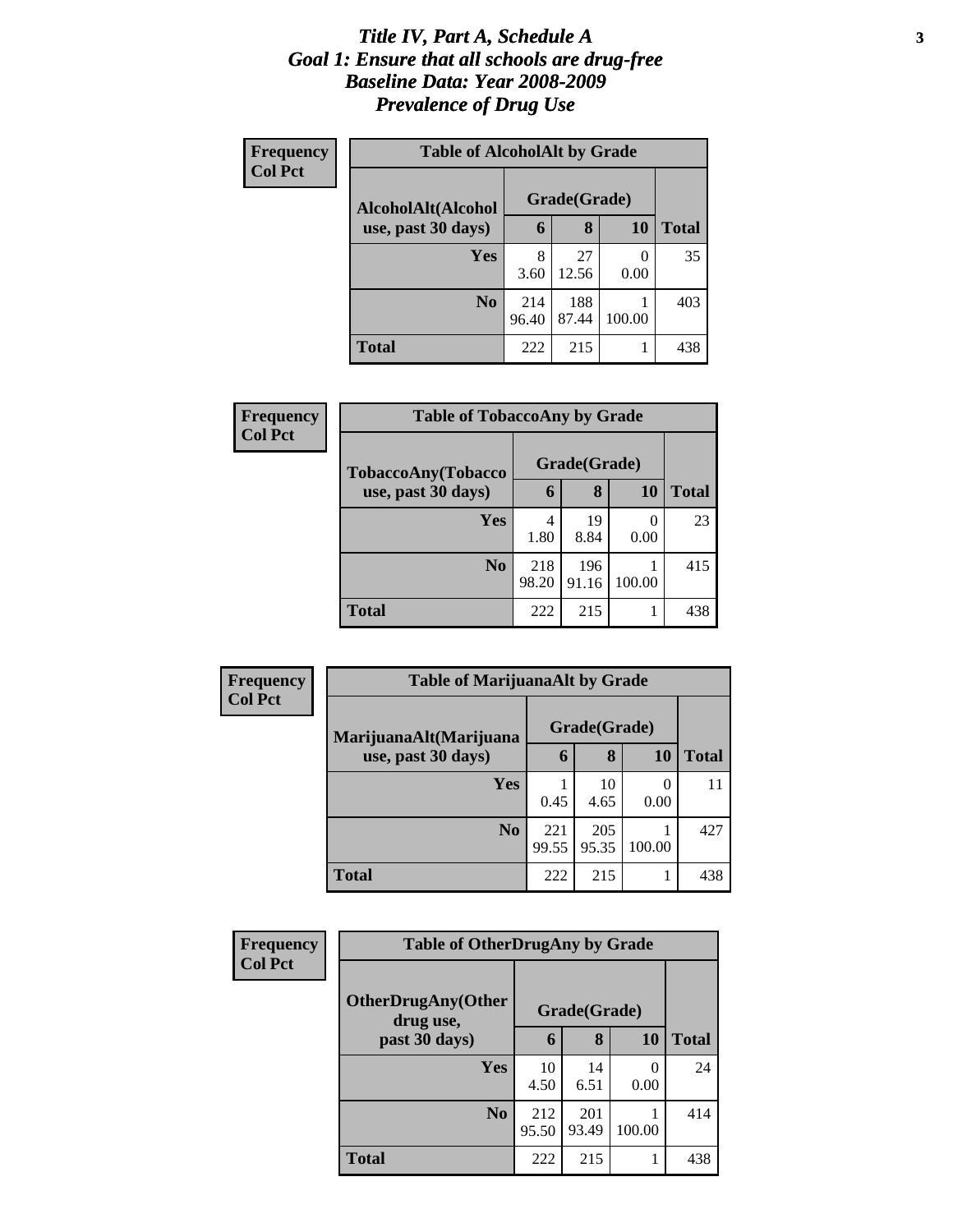#### *Average Age of Onset of Use* **4** *Results for "Average Age of Onset of Use" questions exclude students who said they did not use that substance*

| <b>Variable</b>    | Label                                                              | <b>Mean</b> |
|--------------------|--------------------------------------------------------------------|-------------|
| Alcoholinit2       | I started using alcohol when I was                                 | 11.13       |
| Cigarettesinit2    | I started smoking tobacco when I was                               | 10.72       |
| Smokelessinit2     | I started chewing tobacco when I was                               | 11.64       |
| Marijuanainit2     | I started using marijuana when I was                               | 12.19       |
| Cocaineinit2       | I started using cocaine when I was                                 | 13.00       |
| Inhalantsinit2     | I started using inhalants when I was                               | 10.29       |
| Steroidsinit2      | I started using steroids when I was                                | 13.67       |
| Ecstasyinit2       | I started using ecstasy when I was                                 | 14.00       |
| Methinit2          | I started using methamphetamines when I was                        | 15.00       |
| Hallucinogensinit2 | I started using hallucinogens when I was                           | 15.33       |
| Prescriptioninit2  | I started using prescription drugs not prescribed to me when I was | 11.32       |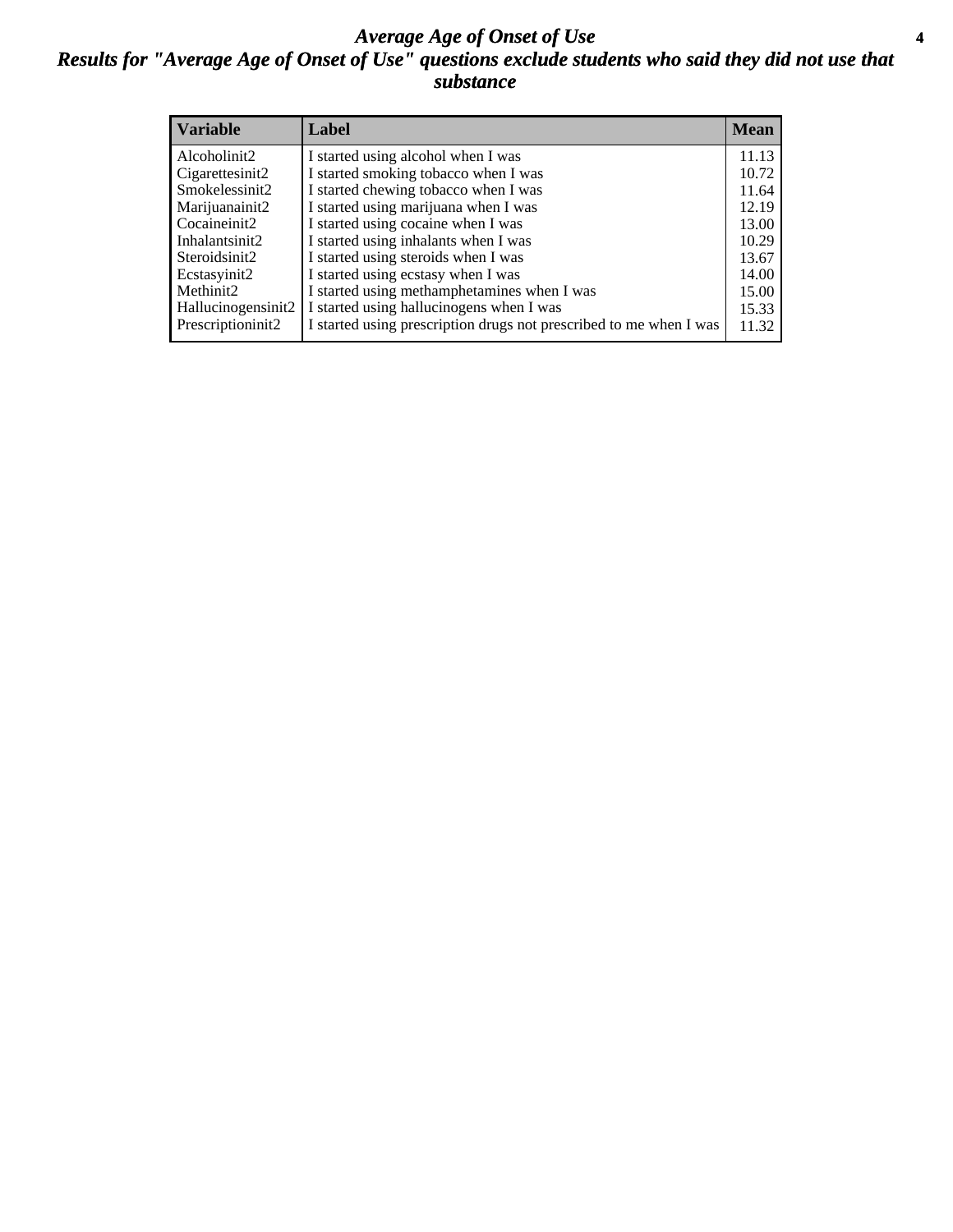# *Perception of Health Risk* **5**

| <b>Frequency</b> | <b>Table of Alcoholharmdich by Grade</b> |              |              |                      |              |
|------------------|------------------------------------------|--------------|--------------|----------------------|--------------|
| <b>Col Pct</b>   | Alcoholharmdich(I<br>think alcohol is    | Grade(Grade) |              |                      |              |
|                  | harmful)                                 | 6            | 8            | 10                   | <b>Total</b> |
|                  | <b>Yes</b>                               | 168<br>75.68 | 159<br>73.95 | 100.00               | 328          |
|                  | N <sub>0</sub>                           | 54<br>24.32  | 56<br>26.05  | $\mathbf{0}$<br>0.00 | 110          |
|                  | <b>Total</b>                             | 222          | 215          |                      | 438          |

| <b>Frequency</b> | <b>Table of Tobaccoharmdich by Grade</b> |              |              |        |              |
|------------------|------------------------------------------|--------------|--------------|--------|--------------|
| <b>Col Pct</b>   | Tobaccoharmdich(I<br>think tobacco is    | Grade(Grade) |              |        |              |
|                  | harmful)                                 | 6            | 8            | 10     | <b>Total</b> |
|                  | <b>Yes</b>                               | 167<br>75.23 | 182<br>84.65 | 100.00 | 350          |
|                  | N <sub>0</sub>                           | 55<br>24.77  | 33<br>15.35  | 0.00   | 88           |
|                  | <b>Total</b>                             | 222          | 215          |        | 438          |

| Frequency      | <b>Table of Marijuanaharmdich by Grade</b> |              |              |                  |              |
|----------------|--------------------------------------------|--------------|--------------|------------------|--------------|
| <b>Col Pct</b> | Marijuanaharmdich(I<br>think marijuana is  | Grade(Grade) |              |                  |              |
|                | harmful)                                   | 6            | 8            | 10               | <b>Total</b> |
|                | <b>Yes</b>                                 | 163<br>73.42 | 173<br>80.47 | 100.00           | 337          |
|                | N <sub>0</sub>                             | 59<br>26.58  | 42<br>19.53  | $\Omega$<br>0.00 | 101          |
|                | <b>Total</b>                               | 222          | 215          |                  | 438          |

| <b>Frequency</b> | <b>Table of Otherdrugharmdich by Grade</b>   |              |              |                  |              |
|------------------|----------------------------------------------|--------------|--------------|------------------|--------------|
| <b>Col Pct</b>   | Otherdrugharmdich(I<br>think other drugs are |              | Grade(Grade) |                  |              |
|                  | harmful)                                     | 6            | 8            | 10               | <b>Total</b> |
|                  | Yes                                          | 169<br>76.13 | 184<br>85.58 | 100.00           | 354          |
|                  | N <sub>0</sub>                               | 53<br>23.87  | 31<br>14.42  | $\theta$<br>0.00 | 84           |
|                  | <b>Total</b>                                 | 222          | 215          |                  | 438          |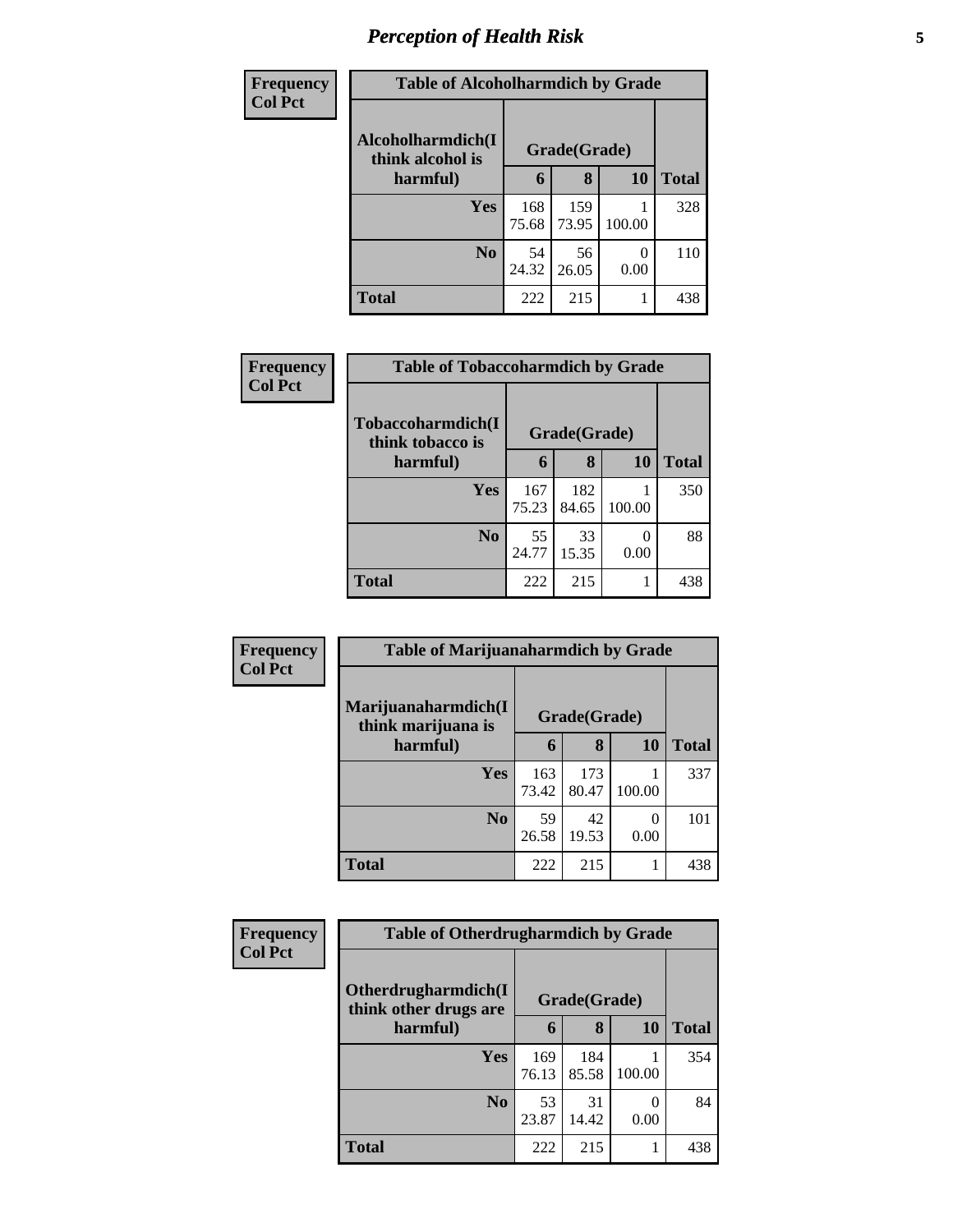### *Social Disapproval* **6**

| Frequency      | <b>Table of Alcoholpeerdich by Grade</b>                    |              |              |           |              |  |  |
|----------------|-------------------------------------------------------------|--------------|--------------|-----------|--------------|--|--|
| <b>Col Pct</b> | Alcoholpeerdich(My<br>friends would<br>disapprove if I used | Grade(Grade) |              |           |              |  |  |
|                | alcohol)                                                    | 6            | 8            | 10        | <b>Total</b> |  |  |
|                | Yes                                                         | 166<br>74.77 | 136<br>63.26 | 100.00    | 303          |  |  |
|                | N <sub>0</sub>                                              | 56<br>25.23  | 79<br>36.74  | 0<br>0.00 | 135          |  |  |
|                | <b>Total</b>                                                | 222          | 215          |           | 438          |  |  |

| Frequency      | <b>Table of Tobaccopeerdich by Grade</b>                           |              |              |                  |              |  |  |
|----------------|--------------------------------------------------------------------|--------------|--------------|------------------|--------------|--|--|
| <b>Col Pct</b> | <b>Tobaccopeerdich(My</b><br>friends would<br>disapprove if I used | Grade(Grade) |              |                  |              |  |  |
|                | tobacco)                                                           | 6            | 8            | 10               | <b>Total</b> |  |  |
|                | Yes                                                                | 167<br>75.23 | 147<br>68.37 | 100.00           | 315          |  |  |
|                | N <sub>0</sub>                                                     | 55<br>24.77  | 68<br>31.63  | $\Omega$<br>0.00 | 123          |  |  |
|                | <b>Total</b>                                                       | 222          | 215          |                  | 438          |  |  |

| Frequency      | <b>Table of Marijuanapeerdich by Grade</b>                    |              |              |           |              |  |
|----------------|---------------------------------------------------------------|--------------|--------------|-----------|--------------|--|
| <b>Col Pct</b> | Marijuanapeerdich(My<br>friends would<br>disapprove if I used | Grade(Grade) |              |           |              |  |
|                | marijuana)                                                    | 6            | 8            | 10        | <b>Total</b> |  |
|                | <b>Yes</b>                                                    | 168<br>75.68 | 158<br>73.49 | 100.00    | 327          |  |
|                | N <sub>0</sub>                                                | 54<br>24.32  | 57<br>26.51  | 0<br>0.00 | 111          |  |
|                | <b>Total</b>                                                  | 222          | 215          |           | 438          |  |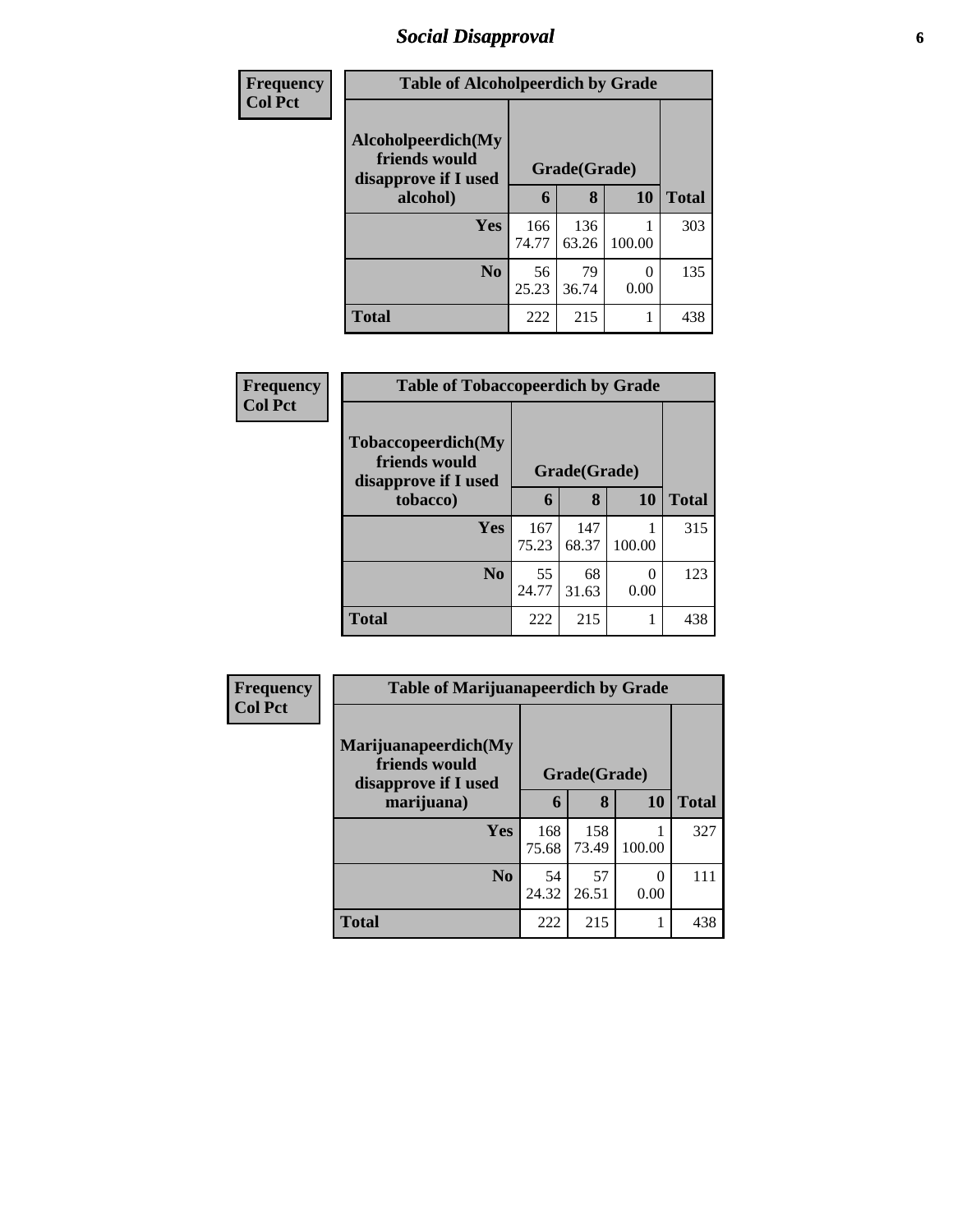### *Social Disapproval* **7**

| <b>Frequency</b> | <b>Table of Otherdrugpeerdich by Grade</b>                    |              |              |           |              |
|------------------|---------------------------------------------------------------|--------------|--------------|-----------|--------------|
| <b>Col Pct</b>   | Otherdrugpeerdich(My<br>friends would<br>disapprove if I used | Grade(Grade) |              |           |              |
|                  | other drugs)                                                  | 6            | 8            | 10        | <b>Total</b> |
|                  | <b>Yes</b>                                                    | 167<br>75.23 | 160<br>74.42 | 100.00    | 328          |
|                  | N <sub>0</sub>                                                | 55<br>24.77  | 55<br>25.58  | 0<br>0.00 | 110          |
|                  | <b>Total</b>                                                  | 222          | 215          |           | 438          |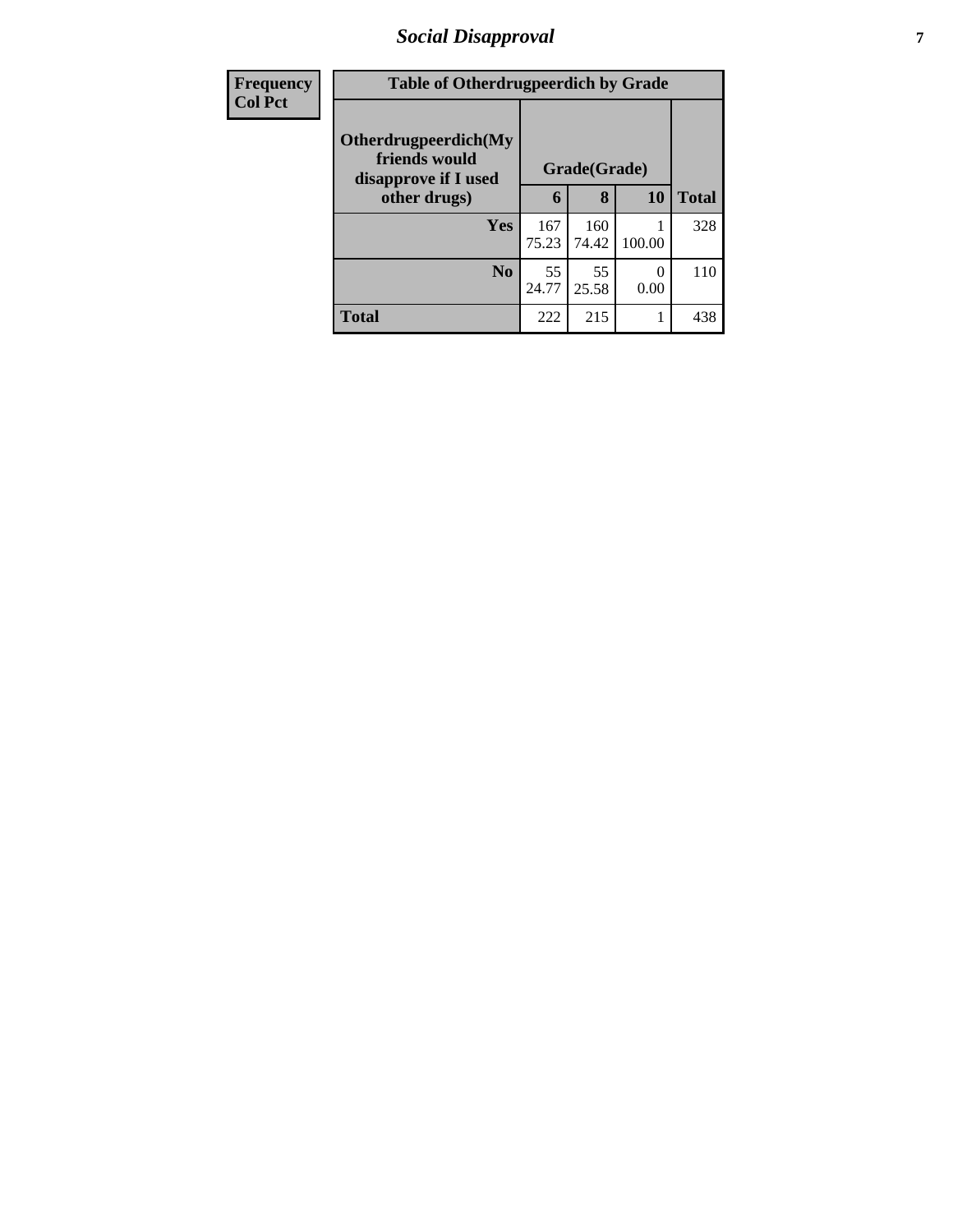#### Title IV, Part A, Schedule A **8** *Goal 2: To help ensure that all schools are safe and disciplined Baseline Data: Year 2008-2009 Student Involvement in Gang Activity*

| Frequency<br><b>Col Pct</b> | <b>Table of Gangself by Grade</b>                                                                         |              |                   |           |              |
|-----------------------------|-----------------------------------------------------------------------------------------------------------|--------------|-------------------|-----------|--------------|
|                             | <b>Gangself</b> (I<br>have<br>participated<br>in illegal<br>gang<br>activities in<br>the past 30<br>days) | 6            | Grade(Grade)<br>8 | 10        | <b>Total</b> |
|                             | <b>Yes</b>                                                                                                | 12<br>5.41   | 13<br>6.05        | 0<br>0.00 | 25           |
|                             | N <sub>0</sub>                                                                                            | 210<br>94.59 | 202<br>93.95      | 100.00    | 413          |
|                             | <b>Total</b>                                                                                              | 222          | 215               | 1         | 438          |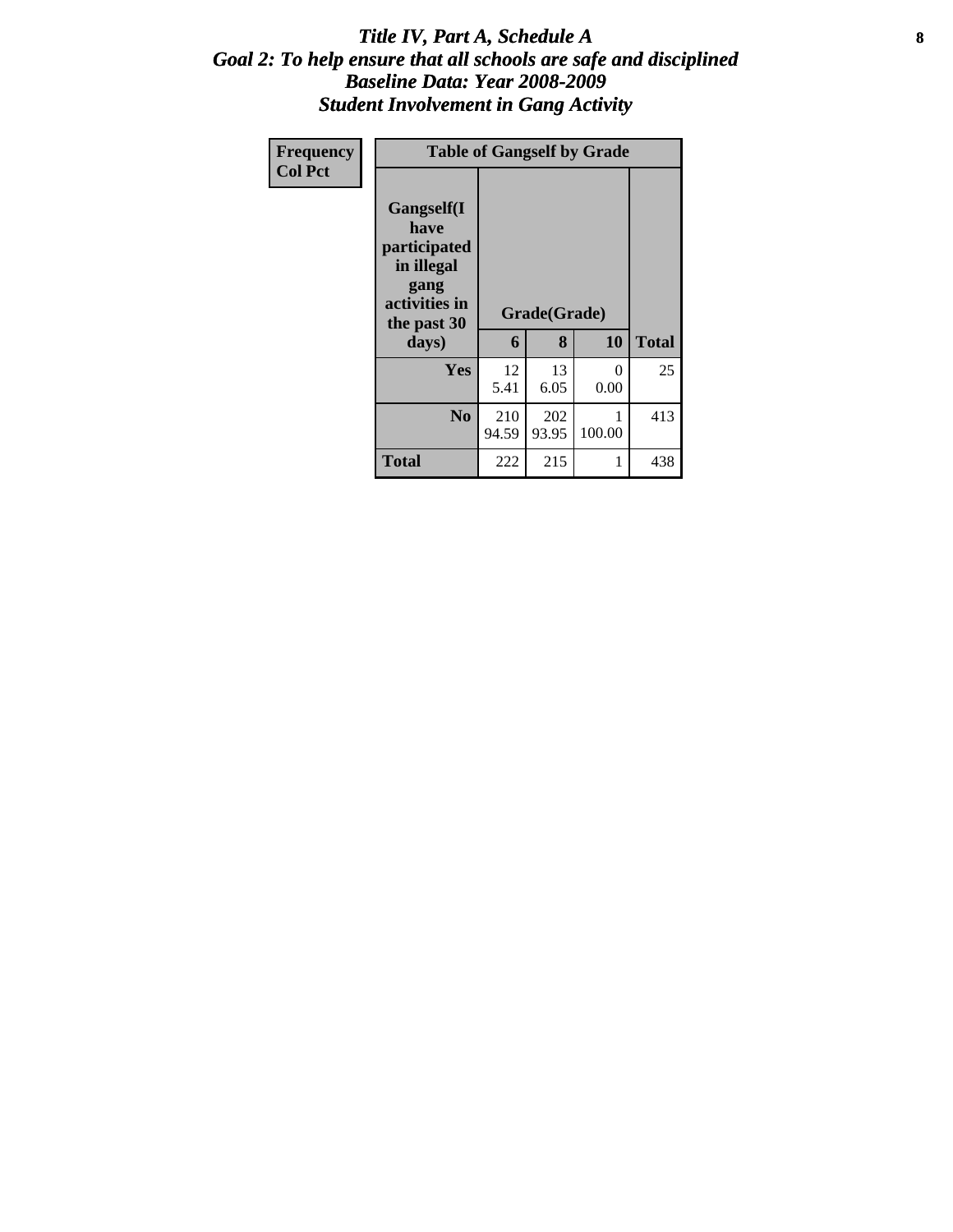### *Student Perception of School Safety* **9**

| <b>Frequency</b> |
|------------------|
| <b>Row Pct</b>   |

| <b>Table of Grade by Safeschool</b> |                          |                                                        |                                    |                                    |              |  |  |  |  |
|-------------------------------------|--------------------------|--------------------------------------------------------|------------------------------------|------------------------------------|--------------|--|--|--|--|
|                                     |                          | Safeschool (School is a place at which I feel<br>safe) |                                    |                                    |              |  |  |  |  |
| Grade(Grade)                        | <b>Strongly</b><br>Agree | Somewhat<br>Agree                                      | <b>Somewhat</b><br><b>Disagree</b> | <b>Strongly</b><br><b>Disagree</b> | <b>Total</b> |  |  |  |  |
| 6                                   | 111<br>50.00             | 70<br>31.53                                            | 21<br>9.46                         | 20<br>9.01                         | 222          |  |  |  |  |
| 8                                   | 58<br>26.98              | 104<br>48.37                                           | 32<br>14.88                        | 21<br>9.77                         | 215          |  |  |  |  |
| 10                                  | 0<br>0.00                | 100.00                                                 | 0<br>0.00                          | 0<br>0.00                          |              |  |  |  |  |
| <b>Total</b>                        | 169                      | 175                                                    | 53                                 | 41                                 | 438          |  |  |  |  |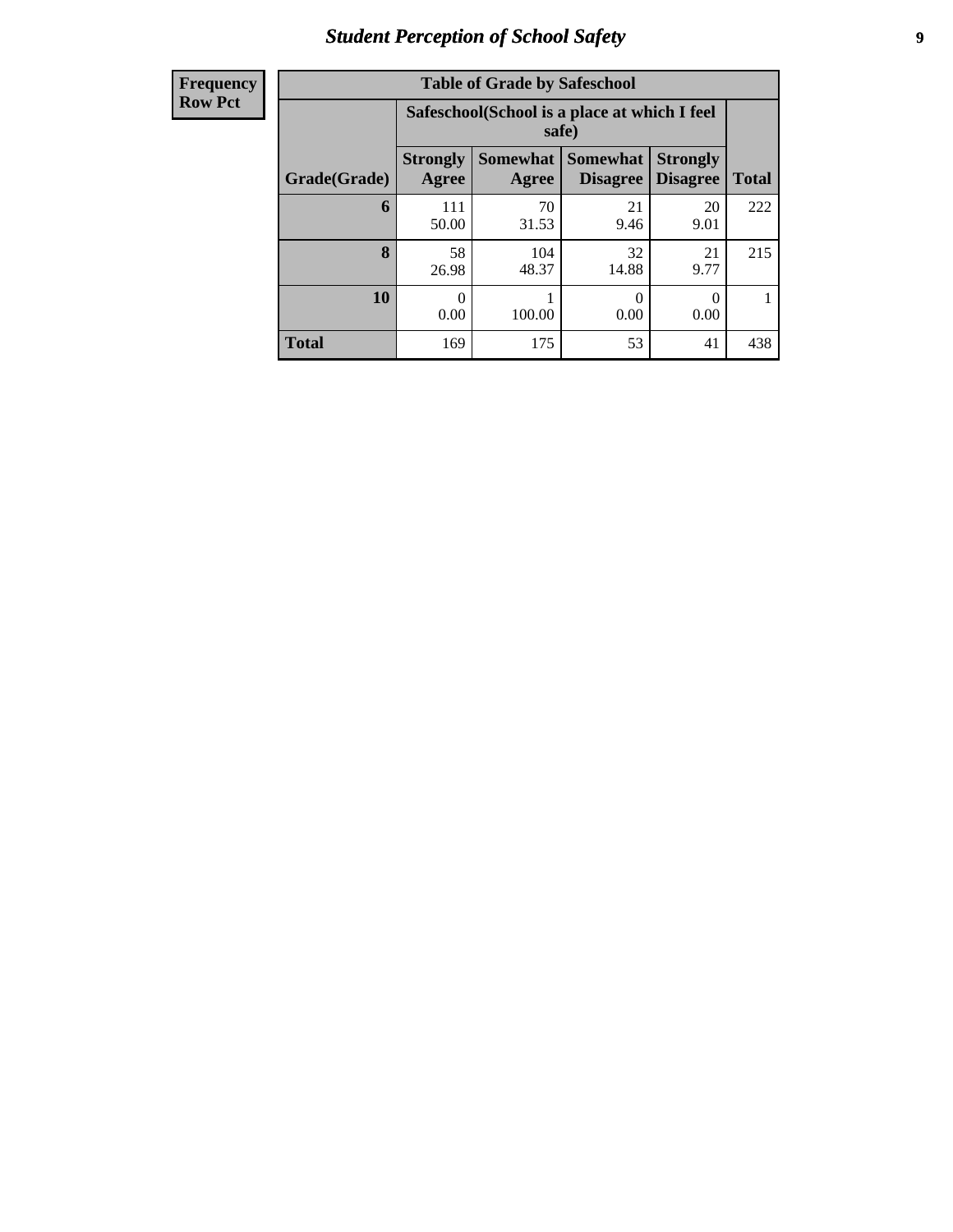#### *Students Who Have Been Bullied* **10**

**Frequency Row Pct**

| <b>Table of Grade by Bullied</b> |                  |                                                                               |                              |                        |                               |                        |                          |              |  |
|----------------------------------|------------------|-------------------------------------------------------------------------------|------------------------------|------------------------|-------------------------------|------------------------|--------------------------|--------------|--|
|                                  |                  | <b>Bullied</b> (I have been bullied by other<br>students in the past 30 days) |                              |                        |                               |                        |                          |              |  |
| Grade(Grade)                     | 0<br><b>Days</b> | 1 or<br>2<br>days                                                             | 3 <sub>to</sub><br>5<br>days | 6 to<br>9<br>days      | <b>10</b><br>to<br>19<br>days | 20<br>to<br>29<br>days | All<br><b>30</b><br>days | <b>Total</b> |  |
| 6                                | 176<br>79.28     | 17<br>7.66                                                                    | 12<br>5.41                   | 8<br>3.60              | 3<br>1.35                     | 2<br>0.90              | 4<br>1.80                | 222          |  |
| 8                                | 187<br>86.98     | 10<br>4.65                                                                    | 5<br>2.33                    | $\overline{2}$<br>0.93 | $\mathcal{F}$<br>1.40         | 5<br>2.33              | $\mathcal{R}$<br>1.40    | 215          |  |
| 10                               | 1<br>100.00      | $\Omega$<br>0.00                                                              | $\Omega$<br>0.00             | $\Omega$<br>0.00       | $\Omega$<br>0.00              | $\Omega$<br>0.00       | $\Omega$<br>0.00         |              |  |
| <b>Total</b>                     | 364              | 27                                                                            | 17                           | 10                     | 6                             | 7                      | 7                        | 438          |  |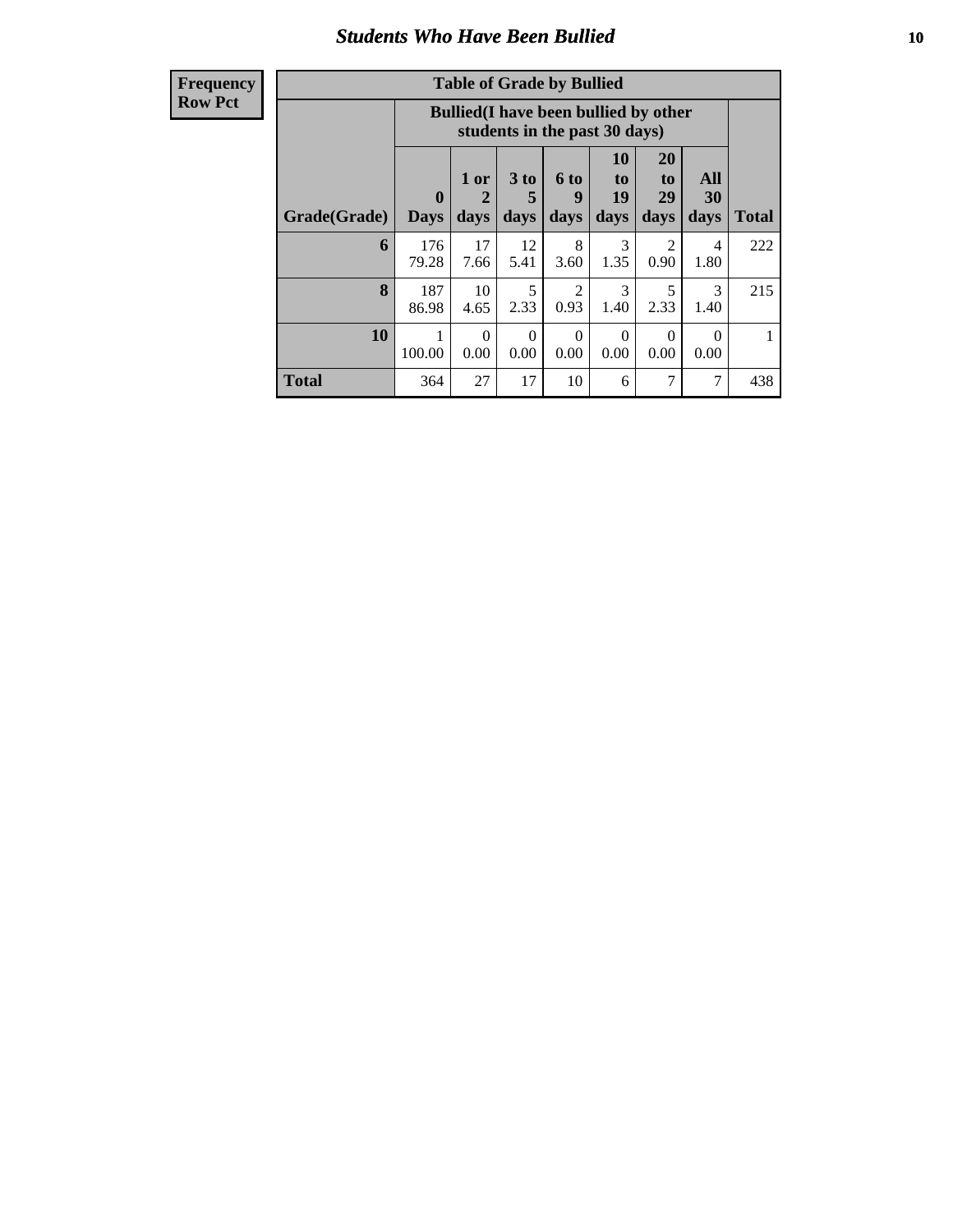#### *School Climate* **11**

| Frequency      | <b>Table of SchoolClimate1 by Grade</b> |              |                   |           |       |  |  |
|----------------|-----------------------------------------|--------------|-------------------|-----------|-------|--|--|
| <b>Col Pct</b> | SchoolClimate1(I<br>like school)        | 6            | Grade(Grade)<br>8 | 10        | Total |  |  |
|                | <b>Strongly Agree</b>                   | 71<br>31.98  | 27<br>12.56       | 0<br>0.00 | 98    |  |  |
|                | <b>Somewhat Agree</b>                   | 111<br>50.00 | 125<br>58.14      | 100.00    | 237   |  |  |
|                | <b>Somewhat Disagree</b>                | 19<br>8.56   | 37<br>17.21       | 0<br>0.00 | 56    |  |  |
|                | <b>Strongly Disagree</b>                | 21<br>9.46   | 26<br>12.09       | 0<br>0.00 | 47    |  |  |
|                | <b>Total</b>                            | 222          | 215               |           | 438   |  |  |

| Frequency      | <b>Table of SchoolClimate2 by Grade</b>           |              |                   |           |              |
|----------------|---------------------------------------------------|--------------|-------------------|-----------|--------------|
| <b>Col Pct</b> | SchoolClimate2(I<br>feel successful at<br>school) | 6            | Grade(Grade)<br>8 | 10        | <b>Total</b> |
|                | <b>Strongly Agree</b>                             | 110<br>49.55 | 68<br>31.63       | 0<br>0.00 | 178          |
|                | <b>Somewhat Agree</b>                             | 94<br>42.34  | 114<br>53.02      | 100.00    | 209          |
|                | <b>Somewhat Disagree</b>                          | 11<br>4.95   | 26<br>12.09       | 0<br>0.00 | 37           |
|                | <b>Strongly Disagree</b>                          | 3.15         | 3.26              | 0<br>0.00 | 14           |
|                | <b>Total</b>                                      | 222          | 215               | 1         | 438          |

| Frequency      | <b>Table of SchoolClimate3 by Grade</b>                               |              |                   |                  |              |  |  |
|----------------|-----------------------------------------------------------------------|--------------|-------------------|------------------|--------------|--|--|
| <b>Col Pct</b> | SchoolClimate3(My<br>school has high<br>standards for<br>achievement) | 6            | Grade(Grade)<br>8 | <b>10</b>        | <b>Total</b> |  |  |
|                | <b>Strongly Agree</b>                                                 | 155<br>69.82 | 94<br>43.72       | 0<br>0.00        | 249          |  |  |
|                | <b>Somewhat Agree</b>                                                 | 46<br>20.72  | 94<br>43.72       | 100.00           | 141          |  |  |
|                | <b>Somewhat Disagree</b>                                              | 13<br>5.86   | 21<br>9.77        | 0<br>0.00        | 34           |  |  |
|                | <b>Strongly Disagree</b>                                              | 8<br>3.60    | 6<br>2.79         | $\Omega$<br>0.00 | 14           |  |  |
|                | <b>Total</b>                                                          | 222          | 215               | 1                | 438          |  |  |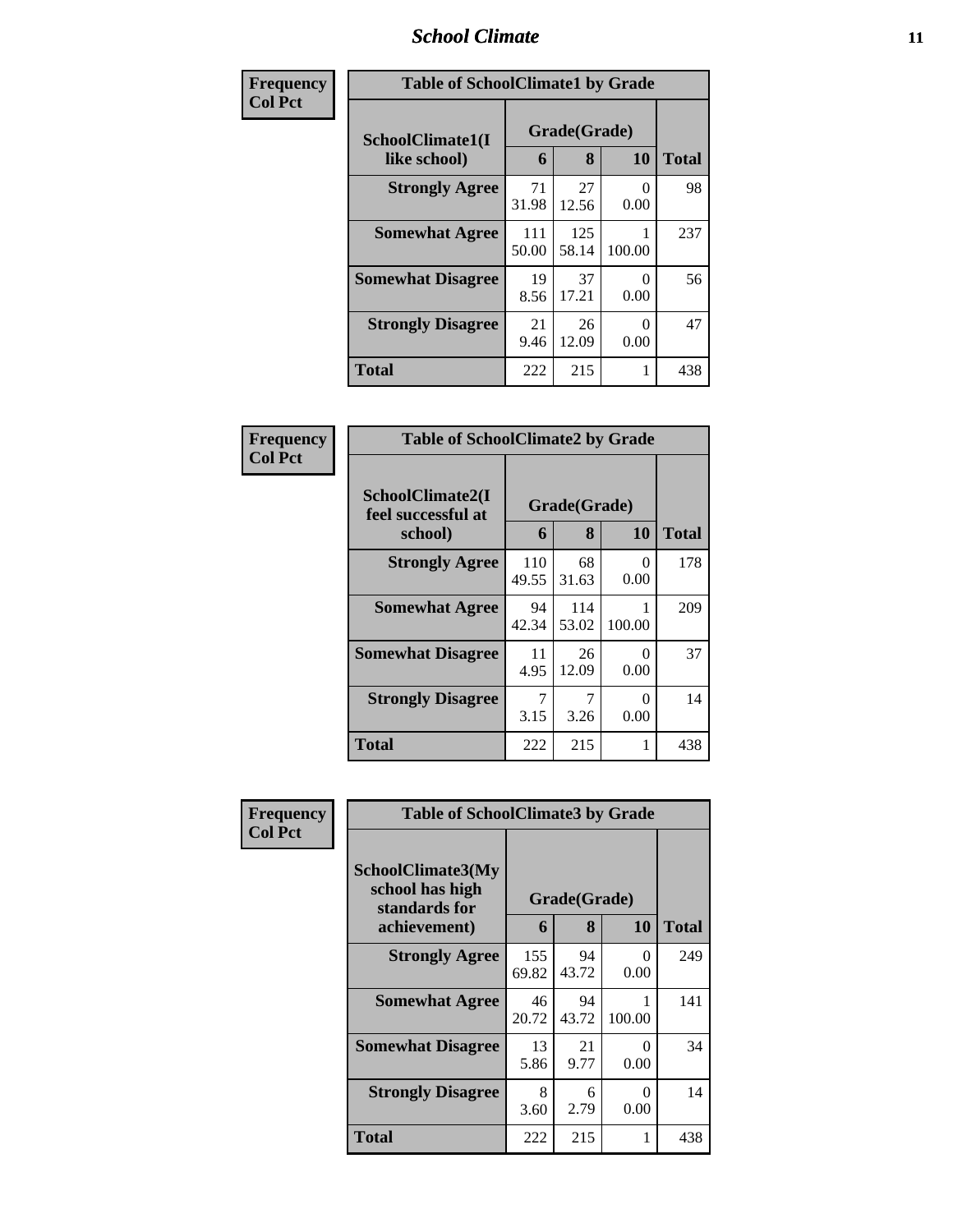# *School Climate* **12**

| Frequency      |                                                               | <b>Table of SchoolClimate4 by Grade</b> |                   |           |              |  |  |  |
|----------------|---------------------------------------------------------------|-----------------------------------------|-------------------|-----------|--------------|--|--|--|
| <b>Col Pct</b> | SchoolClimate4(My<br>school sets clear<br>rules for behavior) | 6                                       | Grade(Grade)<br>8 | <b>10</b> | <b>Total</b> |  |  |  |
|                | <b>Strongly Agree</b>                                         | 156<br>70.27                            | 115<br>53.49      | 0<br>0.00 | 271          |  |  |  |
|                | <b>Somewhat Agree</b>                                         | 45<br>20.27                             | 76<br>35.35       | 100.00    | 122          |  |  |  |
|                | <b>Somewhat Disagree</b>                                      | 10<br>4.50                              | 18<br>8.37        | 0<br>0.00 | 28           |  |  |  |
|                | <b>Strongly Disagree</b>                                      | 11<br>4.95                              | 6<br>2.79         | 0<br>0.00 | 17           |  |  |  |
|                | Total                                                         | 222                                     | 215               |           | 438          |  |  |  |

| Frequency<br>Col Pct |
|----------------------|
|                      |

| <b>Table of SchoolClimate5 by Grade</b>                   |              |              |           |       |  |  |
|-----------------------------------------------------------|--------------|--------------|-----------|-------|--|--|
| SchoolClimate5(I<br>know what to do in<br>an emergency at | Grade(Grade) |              |           |       |  |  |
| school)                                                   | 6            | 8            | 10        | Total |  |  |
| <b>Strongly Agree</b>                                     | 140<br>63.06 | 129<br>60.00 | 0<br>0.00 | 269   |  |  |
| <b>Somewhat Agree</b>                                     | 61<br>27.48  | 71<br>33.02  | 100.00    | 133   |  |  |
| <b>Somewhat Disagree</b>                                  | 11<br>4.95   | 12<br>5.58   | 0<br>0.00 | 23    |  |  |
| <b>Strongly Disagree</b>                                  | 10<br>4.50   | 3<br>1.40    | 0<br>0.00 | 13    |  |  |
| Total                                                     | 222          | 215          | 1         | 438   |  |  |

| Frequency      | <b>Table of SchoolClimate6 by Grade</b> |              |             |           |              |
|----------------|-----------------------------------------|--------------|-------------|-----------|--------------|
| <b>Col Pct</b> | <b>SchoolClimate6(Teachers</b>          | Grade(Grade) |             |           |              |
|                | treat me with respect)                  | 6            | 8           | <b>10</b> | <b>Total</b> |
|                | <b>Strongly Agree</b>                   | 112<br>50.45 | 67<br>31.16 | ∩<br>0.00 | 179          |
|                | <b>Somewhat Agree</b>                   | 69<br>31.08  | 96<br>44.65 | 100.00    | 166          |
|                | <b>Somewhat Disagree</b>                | 22<br>9.91   | 39<br>18.14 | ∩<br>0.00 | 61           |
|                | <b>Strongly Disagree</b>                | 19<br>8.56   | 13<br>6.05  | 0.00      | 32           |
|                | <b>Total</b>                            | 222          | 215         |           | 438          |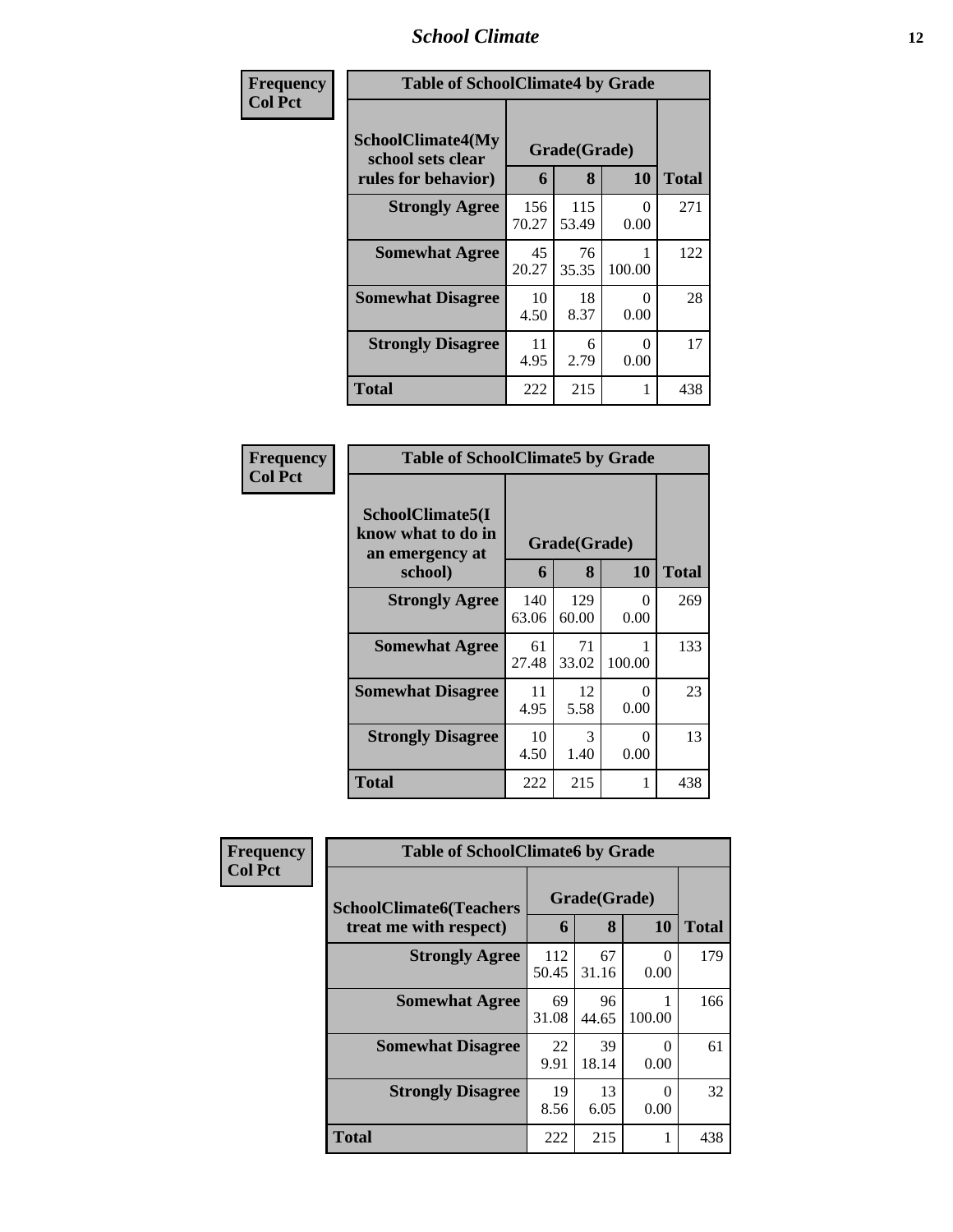#### *School Climate* **13**

| Frequency<br><b>Col Pct</b> | <b>Table of SchoolClimate7 by Grade</b>                                       |             |                   |           |              |
|-----------------------------|-------------------------------------------------------------------------------|-------------|-------------------|-----------|--------------|
|                             | <b>SchoolClimate7(Behaviors</b><br>in my class allow the<br>teacher to teach) | 6           | Grade(Grade)<br>8 | <b>10</b> | <b>Total</b> |
|                             | <b>Strongly Agree</b>                                                         | 87<br>39.19 | 43<br>20.00       | 0<br>0.00 | 130          |
|                             | <b>Somewhat Agree</b>                                                         | 73<br>32.88 | 121<br>56.28      | 100.00    | 195          |
|                             | <b>Somewhat Disagree</b>                                                      | 39<br>17.57 | 37<br>17.21       | 0<br>0.00 | 76           |
|                             | <b>Strongly Disagree</b>                                                      | 23<br>10.36 | 14<br>6.51        | 0<br>0.00 | 37           |
|                             | <b>Total</b>                                                                  | 222         | 215               |           | 438          |

| Frequency      | <b>Table of SchoolClimate8 by Grade</b>                                              |              |                   |                      |              |
|----------------|--------------------------------------------------------------------------------------|--------------|-------------------|----------------------|--------------|
| <b>Col Pct</b> | <b>SchoolClimate8(Students</b><br>are frequently<br>recognized for good<br>behavior) | 6            | Grade(Grade)<br>8 | <b>10</b>            | <b>Total</b> |
|                | <b>Strongly Agree</b>                                                                | 86           | 61                | $\theta$             | 147          |
|                |                                                                                      | 38.74        | 28.37             | 0.00                 |              |
|                | <b>Somewhat Agree</b>                                                                | 100<br>45.05 | 105<br>48.84      | 100.00               | 206          |
|                | <b>Somewhat Disagree</b>                                                             | 20<br>9.01   | 32<br>14.88       | $\mathbf{0}$<br>0.00 | 52           |
|                | <b>Strongly Disagree</b>                                                             | 16<br>7.21   | 17<br>7.91        | $\mathbf{0}$<br>0.00 | 33           |
|                | Total                                                                                | 222          | 215               |                      | 438          |

| Frequency      | <b>Table of SchoolClimate9 by Grade</b>                                           |              |                   |                  |              |
|----------------|-----------------------------------------------------------------------------------|--------------|-------------------|------------------|--------------|
| <b>Col Pct</b> | SchoolClimate9(School<br>counselor would be<br>helpful if I needed<br>assistance) | 6            | Grade(Grade)<br>8 | 10               | <b>Total</b> |
|                | <b>Strongly Agree</b>                                                             | 130<br>58.56 | 96<br>44.65       | 0<br>0.00        | 226          |
|                | <b>Somewhat Agree</b>                                                             | 62<br>27.93  | 75<br>34.88       | $\theta$<br>0.00 | 137          |
|                | <b>Somewhat Disagree</b>                                                          | 15<br>6.76   | 30<br>13.95       | 100.00           | 46           |
|                | <b>Strongly Disagree</b>                                                          | 15<br>6.76   | 14<br>6.51        | 0<br>0.00        | 29           |
|                | <b>Total</b>                                                                      | 222          | 215               |                  | 438          |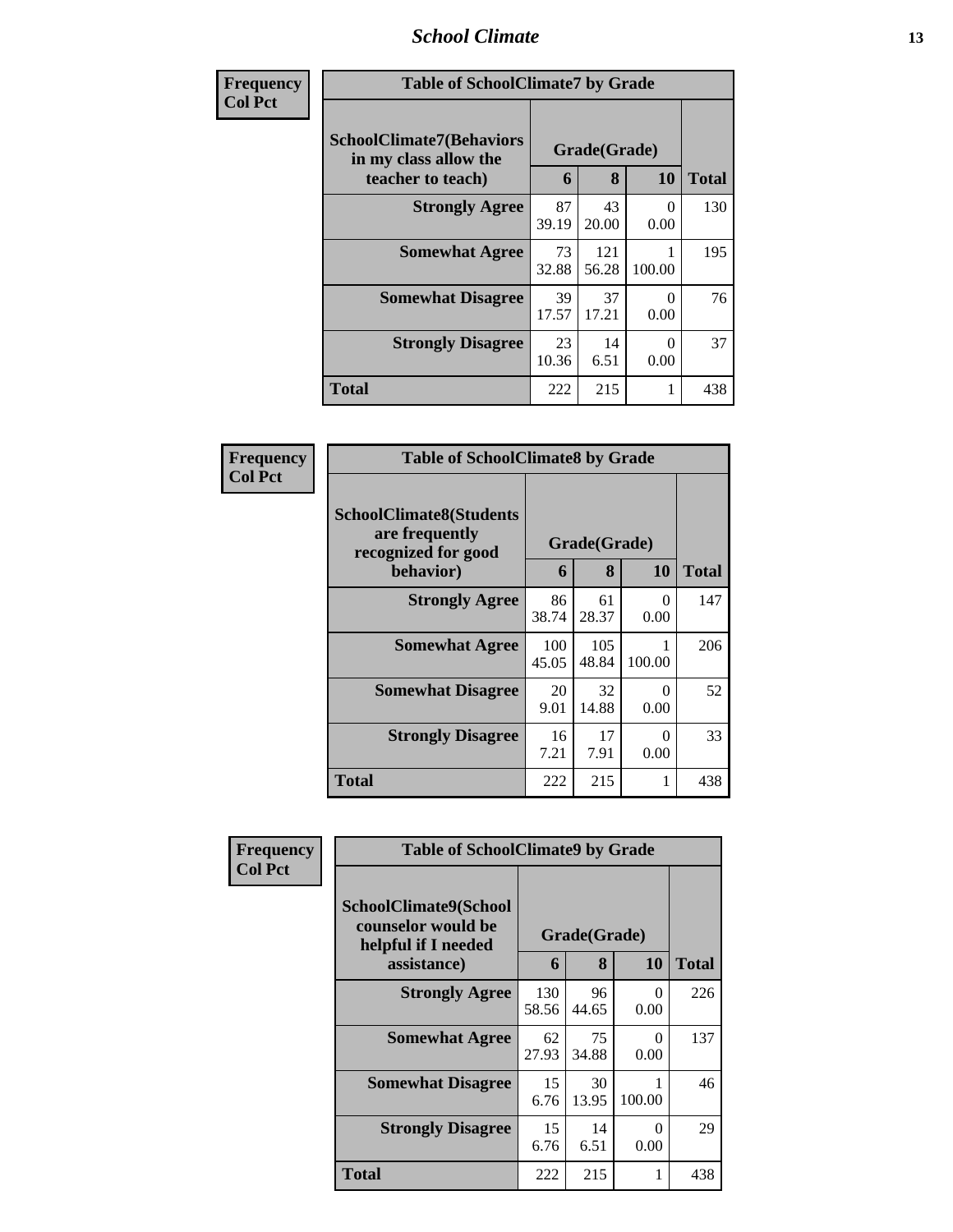### *Reasons for Dropping Out* **14**

| <b>Frequency</b> | <b>Table of Dropoutreason by Grade</b>                                   |              |                   |                  |              |
|------------------|--------------------------------------------------------------------------|--------------|-------------------|------------------|--------------|
| <b>Col Pct</b>   | Dropoutreason(If<br>I dropped out the<br>reason would<br>most likely be) | 6            | Grade(Grade)<br>8 | <b>10</b>        | <b>Total</b> |
|                  | <b>Won't Drop out</b>                                                    | 154<br>69.37 | 115<br>53.49      | 1<br>100.00      | 270          |
|                  | <b>Bored</b>                                                             | 23<br>10.36  | 46<br>21.40       | 0<br>0.00        | 69           |
|                  | <b>Family Reasons</b>                                                    | 15<br>6.76   | 16<br>7.44        | $\Omega$<br>0.00 | 31           |
|                  | <b>Being Bullied</b>                                                     | 9<br>4.05    | 6<br>2.79         | $\Omega$<br>0.00 | 15           |
|                  | <b>Other</b>                                                             | 21<br>9.46   | 32<br>14.88       | 0<br>0.00        | 53           |
|                  | Total                                                                    | 222          | 215               | 1                | 438          |

| Frequency<br><b>Col Pct</b> | <b>Table of Dropout by Grade</b>                                       |              |                   |           |              |  |  |
|-----------------------------|------------------------------------------------------------------------|--------------|-------------------|-----------|--------------|--|--|
|                             | Dropout(I<br>have<br>thought<br>about<br>dropping<br>out of<br>school) | 6            | Grade(Grade)<br>8 | 10        | <b>Total</b> |  |  |
|                             | Yes                                                                    | 38<br>17.12  | 61<br>28.37       | 0<br>0.00 | 99           |  |  |
|                             | N <sub>0</sub>                                                         | 184<br>82.88 | 154<br>71.63      | 100.00    | 339          |  |  |
|                             | <b>Total</b>                                                           | 222          | 215               | 1         | 438          |  |  |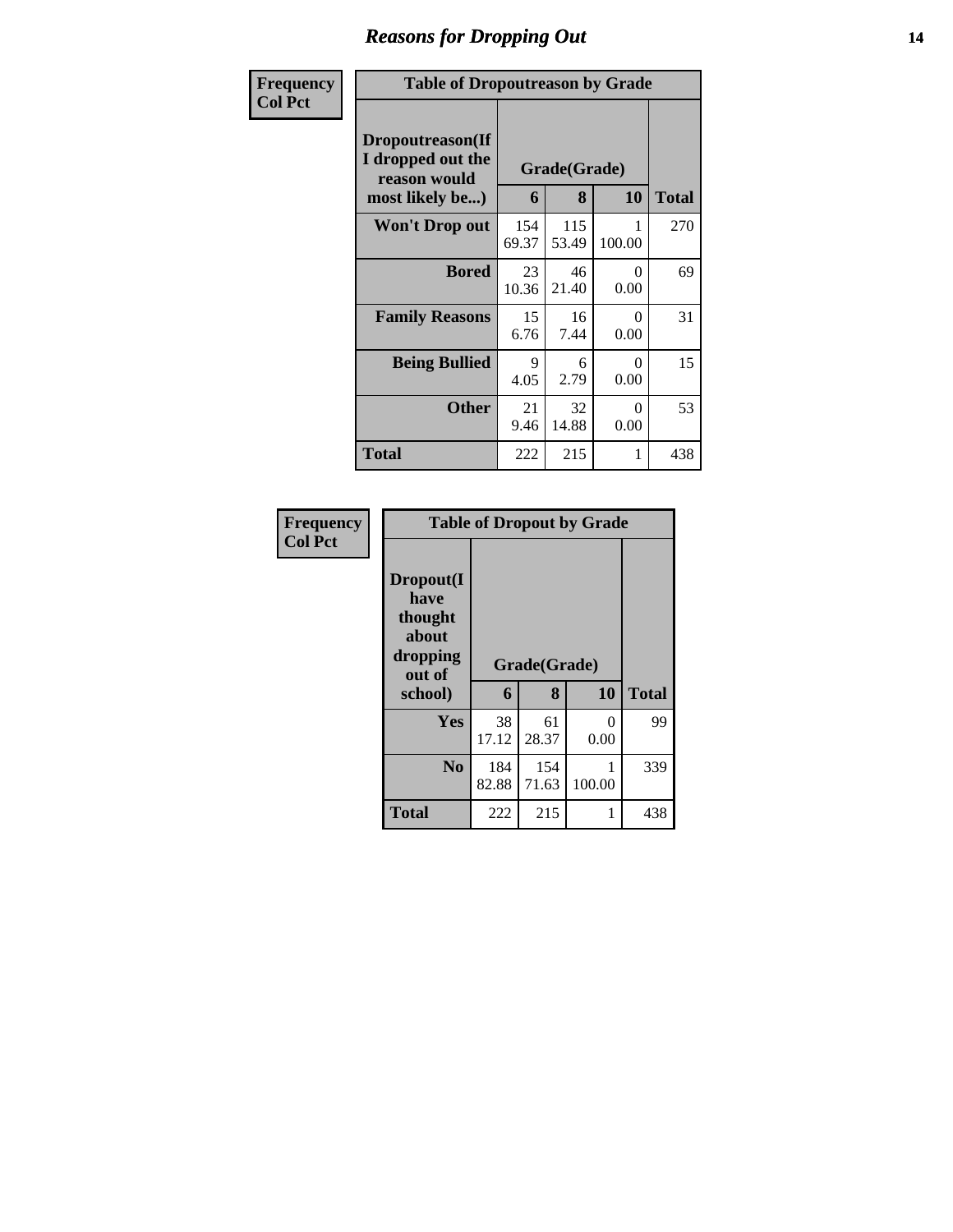*School Safety* **15**

| Frequency<br><b>Col Pct</b> | <b>Table of Gangself by Grade</b>                                                                         |              |                   |           |              |  |  |
|-----------------------------|-----------------------------------------------------------------------------------------------------------|--------------|-------------------|-----------|--------------|--|--|
|                             | <b>Gangself</b> (I<br>have<br>participated<br>in illegal<br>gang<br>activities in<br>the past 30<br>days) | 6            | Grade(Grade)<br>8 | 10        | <b>Total</b> |  |  |
|                             | Yes                                                                                                       | 12<br>5.41   | 13<br>6.05        | 0<br>0.00 | 25           |  |  |
|                             | N <sub>0</sub>                                                                                            | 210<br>94.59 | 202<br>93.95      | 100.00    | 413          |  |  |
|                             | <b>Total</b>                                                                                              | 222          | 215               |           | 438          |  |  |

#### **Frequency Col Pct**

| <b>Table of Gangpeers by Grade</b>                                                           |              |              |             |              |  |  |  |
|----------------------------------------------------------------------------------------------|--------------|--------------|-------------|--------------|--|--|--|
| <b>Gangpeers</b> (I<br>have friends<br>who have<br><i>participated</i><br>in illegal<br>gang |              |              |             |              |  |  |  |
| activities in<br>the past 30                                                                 |              | Grade(Grade) |             |              |  |  |  |
| days)                                                                                        | 6            | 8            | 10          | <b>Total</b> |  |  |  |
| Yes                                                                                          | 26<br>11.71  | 40<br>18.60  | 0<br>0.00   | 66           |  |  |  |
| N <sub>0</sub>                                                                               | 196<br>88.29 | 175<br>81.40 | 1<br>100.00 | 372          |  |  |  |

ī

| Frequency      | <b>Table of Pickedon by Grade</b>                                   |             |              |           |              |
|----------------|---------------------------------------------------------------------|-------------|--------------|-----------|--------------|
| <b>Col Pct</b> | <b>Pickedon</b> (I have<br>been picked on or<br>teased at school in |             | Grade(Grade) |           |              |
|                | the past 30 days)                                                   | 6           | 8            | 10        | <b>Total</b> |
|                | <b>Strongly Agree</b>                                               | 49<br>22.07 | 32<br>14.88  | 0<br>0.00 | 81           |
|                | <b>Somewhat Agree</b>                                               | 55<br>24.77 | 47<br>21.86  | 100.00    | 103          |
|                | <b>Somewhat Disagree</b>                                            | 31<br>13.96 | 38<br>17.67  | 0<br>0.00 | 69           |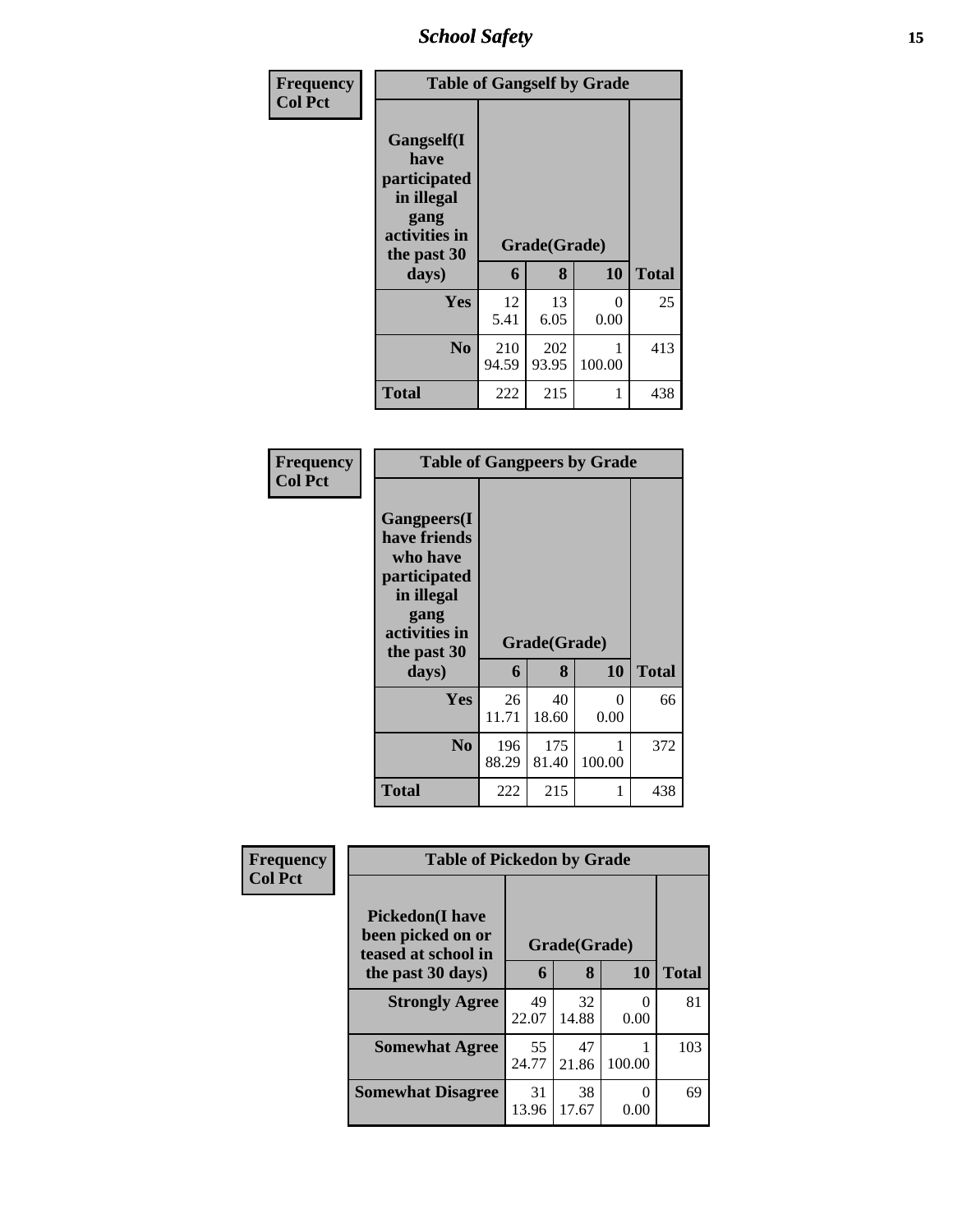# *School Safety* **16**

| <b>Frequency</b> | <b>Table of Pickedon by Grade</b>                                   |             |              |      |              |
|------------------|---------------------------------------------------------------------|-------------|--------------|------|--------------|
| <b>Col Pct</b>   | <b>Pickedon</b> (I have<br>been picked on or<br>teased at school in |             | Grade(Grade) |      |              |
|                  | the past 30 days)                                                   | 6           | 8            | 10   | <b>Total</b> |
|                  | <b>Strongly Disagree</b>                                            | 87<br>39.19 | 98<br>45.58  | 0.00 | 185          |
|                  | Total                                                               | 222         | 215          |      | 438          |

| <b>Frequency</b> |                                                          | <b>Table of Safeschool by Grade</b> |                   |                  |              |  |  |  |  |  |  |
|------------------|----------------------------------------------------------|-------------------------------------|-------------------|------------------|--------------|--|--|--|--|--|--|
| <b>Col Pct</b>   | Safeschool(School<br>is a place at which I<br>feel safe) | 6                                   | Grade(Grade)<br>8 | <b>10</b>        | <b>Total</b> |  |  |  |  |  |  |
|                  | <b>Strongly Agree</b>                                    | 111<br>50.00                        | 58<br>26.98       | $\Omega$<br>0.00 | 169          |  |  |  |  |  |  |
|                  | <b>Somewhat Agree</b>                                    | 70<br>31.53                         | 104<br>48.37      | 100.00           | 175          |  |  |  |  |  |  |
|                  | <b>Somewhat Disagree</b>                                 | 21<br>9.46                          | 32<br>14.88       | ∩<br>0.00        | 53           |  |  |  |  |  |  |
|                  | <b>Strongly Disagree</b>                                 | 20<br>9.01                          | 21<br>9.77        | 0<br>0.00        | 41           |  |  |  |  |  |  |
|                  | <b>Total</b>                                             | 222                                 | 215               | 1                | 438          |  |  |  |  |  |  |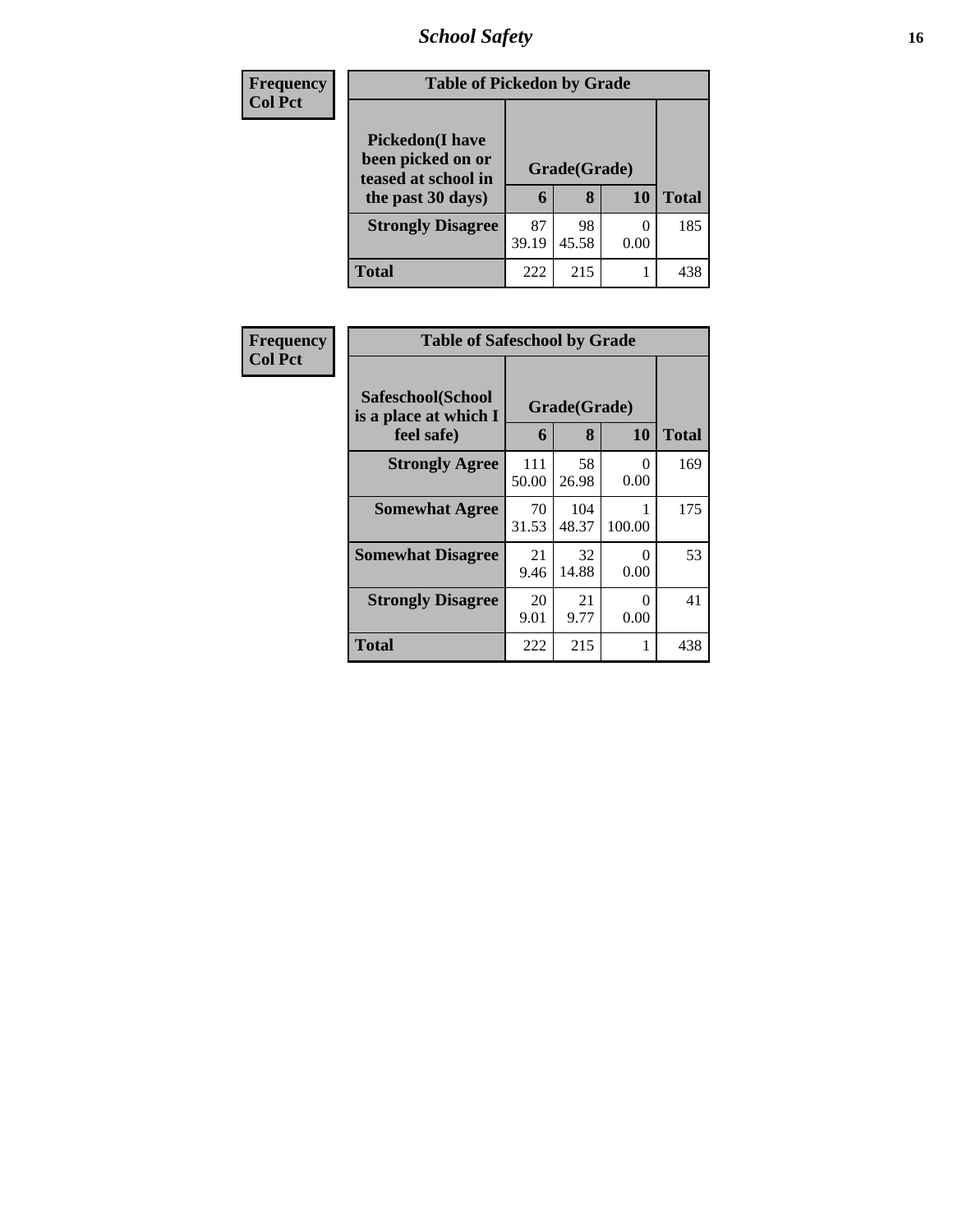*School Safety* **17**

**Frequency Row Pct**

| <b>Table of Grade by Bullied</b> |                             |                                                                               |                              |                          |                               |                        |                   |              |  |  |
|----------------------------------|-----------------------------|-------------------------------------------------------------------------------|------------------------------|--------------------------|-------------------------------|------------------------|-------------------|--------------|--|--|
|                                  |                             | <b>Bullied</b> (I have been bullied by other<br>students in the past 30 days) |                              |                          |                               |                        |                   |              |  |  |
| Grade(Grade)                     | $\mathbf{0}$<br><b>Days</b> | 1 or<br>2<br>days                                                             | 3 <sub>to</sub><br>5<br>days | <b>6 to</b><br>9<br>days | <b>10</b><br>to<br>19<br>days | 20<br>to<br>29<br>days | All<br>30<br>days | <b>Total</b> |  |  |
| 6                                | 176<br>79.28                | 17<br>7.66                                                                    | 12<br>5.41                   | 8<br>3.60                | 3<br>1.35                     | 2<br>0.90              | 4<br>1.80         | 222          |  |  |
| 8                                | 187<br>86.98                | 10<br>4.65                                                                    | 5<br>2.33                    | $\overline{2}$<br>0.93   | $\mathcal{R}$<br>1.40         | 5<br>2.33              | 3<br>1.40         | 215          |  |  |
| 10                               | 1<br>100.00                 | $\Omega$<br>0.00                                                              | $\Omega$<br>0.00             | $\Omega$<br>0.00         | 0<br>0.00                     | $\Omega$<br>0.00       | $\Omega$<br>0.00  | 1            |  |  |
| <b>Total</b>                     | 364                         | 27                                                                            | 17                           | 10                       | 6                             | $\overline{7}$         | 7                 | 438          |  |  |

**Frequency Row Pct**

| <b>Table of Grade by Bulliedothers</b> |                             |                                                          |                         |                   |                                    |                        |                          |              |  |  |
|----------------------------------------|-----------------------------|----------------------------------------------------------|-------------------------|-------------------|------------------------------------|------------------------|--------------------------|--------------|--|--|
|                                        |                             | Bullied others (I bullied others in the past 30<br>days) |                         |                   |                                    |                        |                          |              |  |  |
| Grade(Grade)                           | $\mathbf{0}$<br><b>Days</b> | 1 or<br>2<br>days                                        | 3 <sub>to</sub><br>days | 6 to<br>9<br>days | 10<br>t <sub>0</sub><br>19<br>days | 20<br>to<br>29<br>days | <b>All</b><br>30<br>days | <b>Total</b> |  |  |
| 6                                      | 206<br>92.79                | 7<br>3.15                                                | 5<br>2.25               | 0.45              | 0.45                               | 0<br>0.00              | $\mathfrak{D}$<br>0.90   | 222          |  |  |
| 8                                      | 196<br>91.16                | 10<br>4.65                                               | 4<br>1.86               | $\Omega$<br>0.00  | 3<br>1.40                          | 0.47                   | 0.47                     | 215          |  |  |
| 10                                     | 100.00                      | $\Omega$<br>0.00                                         | $\Omega$<br>0.00        | $\Omega$<br>0.00  | $\Omega$<br>0.00                   | 0<br>0.00              | $\Omega$<br>0.00         |              |  |  |
| <b>Total</b>                           | 403                         | 17                                                       | 9                       |                   | 4                                  |                        | 3                        | 438          |  |  |

| <b>Frequency</b> | <b>Table of Grade by Weaponschool</b> |                                                                |                   |                        |                        |              |
|------------------|---------------------------------------|----------------------------------------------------------------|-------------------|------------------------|------------------------|--------------|
| <b>Row Pct</b>   |                                       | Weaponschool(I<br>brought a weapon to<br>school in the past 30 |                   |                        |                        |              |
|                  | Grade(Grade)                          | $\bf{0}$<br><b>Days</b>                                        | 1 or<br>2<br>days | 3 to<br>5<br>days      | 10<br>to<br>19<br>days | <b>Total</b> |
|                  | 6                                     | 220<br>99.10                                                   | 0.45              | 0.45                   | 0<br>0.00              | 222          |
|                  | 8                                     | 209<br>97.21                                                   | 3<br>1.40         | $\mathfrak{D}$<br>0.93 | 0.47                   | 215          |
|                  | 10                                    | 1<br>100.00                                                    | $\Omega$<br>0.00  | 0<br>0.00              | 0<br>0.00              | 1            |
|                  | Total                                 | 430                                                            | 4                 | 3                      |                        | 438          |

٦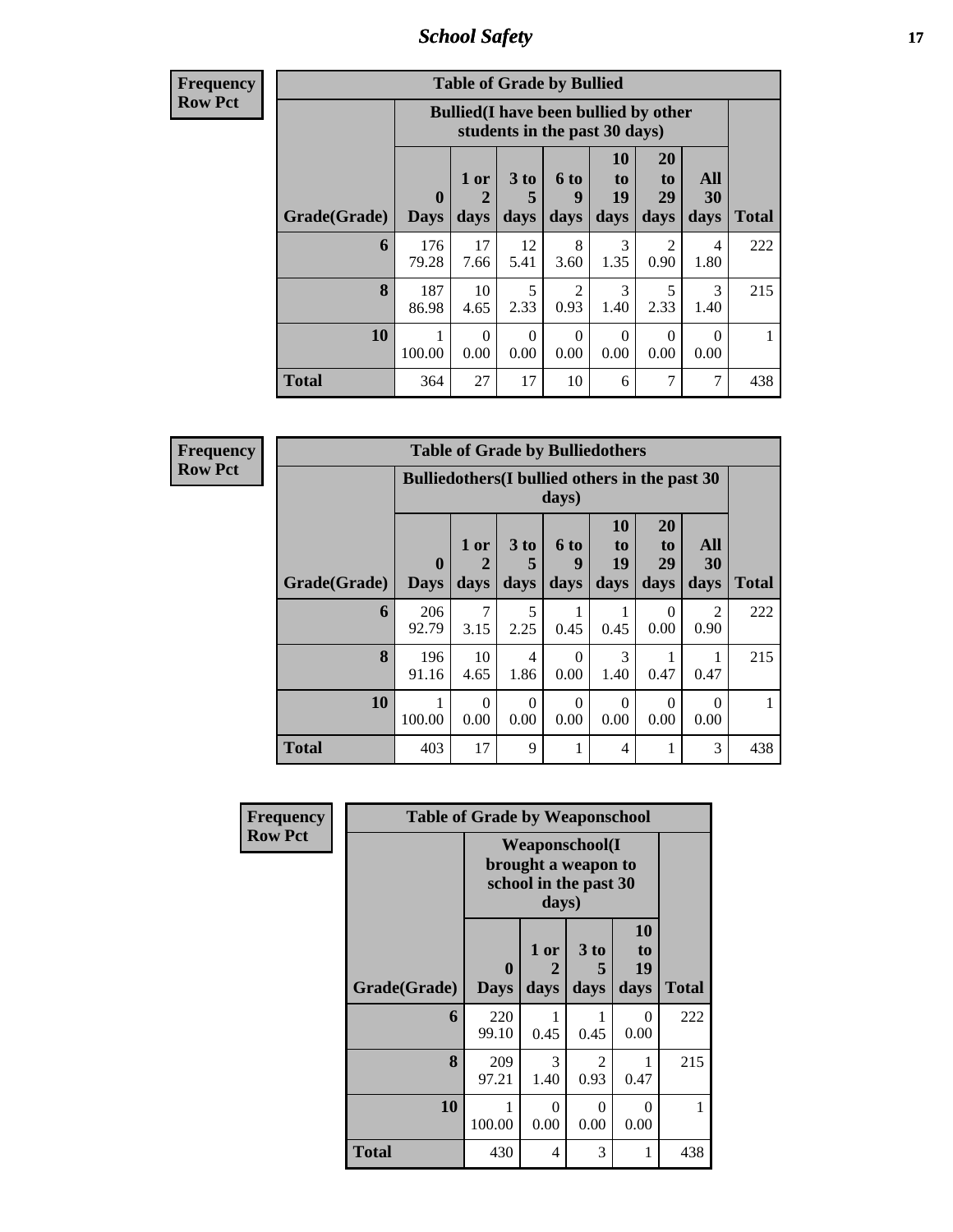*School Safety* **18**

| <b>Frequency</b> |              | <b>Table of Grade by Absentunsafe</b> |                                                                                    |                              |                              |                        |                        |              |  |  |  |
|------------------|--------------|---------------------------------------|------------------------------------------------------------------------------------|------------------------------|------------------------------|------------------------|------------------------|--------------|--|--|--|
| <b>Row Pct</b>   |              |                                       | Absentunsafe(I have missed school<br>because I felt unsafe in the past 30<br>days) |                              |                              |                        |                        |              |  |  |  |
|                  | Grade(Grade) | $\mathbf{0}$<br><b>Days</b>           | $1$ or<br>2<br>days                                                                | 3 <sub>to</sub><br>5<br>days | 6 <sub>to</sub><br>9<br>days | 10<br>to<br>19<br>days | All<br>30<br>days      | <b>Total</b> |  |  |  |
|                  | 6            | 211<br>95.05                          | 5<br>2.25                                                                          | 5<br>2.25                    | 1<br>0.45                    | $\Omega$<br>0.00       | $\Omega$<br>0.00       | 222          |  |  |  |
|                  | 8            | 211<br>98.14                          | 0.47                                                                               | $\Omega$<br>0.00             | $\Omega$<br>0.00             | 0.47                   | $\overline{2}$<br>0.93 | 215          |  |  |  |
|                  | 10           | 1<br>100.00                           | $\Omega$<br>0.00                                                                   | $\Omega$<br>0.00             | $\Omega$<br>0.00             | $\Omega$<br>0.00       | $\Omega$<br>0.00       | 1            |  |  |  |
|                  | <b>Total</b> | 423                                   | 6                                                                                  | 5                            | 1                            | 1                      | $\overline{2}$         | 438          |  |  |  |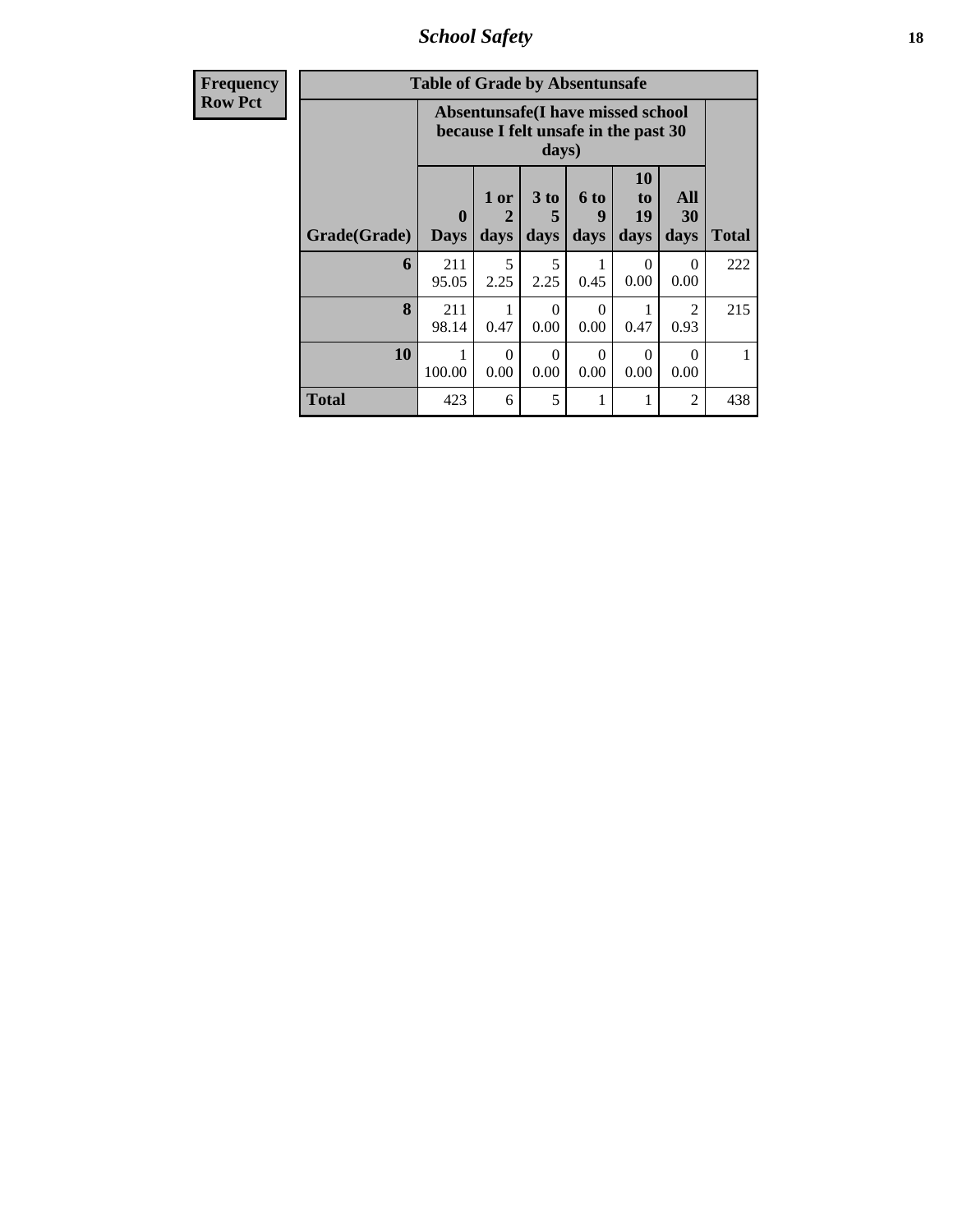#### **Frequency Row Pct**

| <b>Table of Grade by Alcohol</b> |                                 |                 |                  |                  |                                    |                     |              |  |  |  |
|----------------------------------|---------------------------------|-----------------|------------------|------------------|------------------------------------|---------------------|--------------|--|--|--|
|                                  |                                 |                 |                  |                  | Alcohol(Alcohol use, past 30 days) |                     |              |  |  |  |
| Grade(Grade)                     | <b>Did</b><br>not<br><b>use</b> | $1 - 2$<br>days | $3 - 5$<br>days  | $6 - 9$<br>days  | 20-29<br>days                      | <b>Every</b><br>day | <b>Total</b> |  |  |  |
| 6                                | 214<br>96.40                    | 5<br>2.25       | 0.45             | 0.45             | 0.45                               | 0<br>0.00           | 222          |  |  |  |
| 8                                | 188<br>87.44                    | 14<br>6.51      | 7<br>3.26        | 0.47             | 4<br>1.86                          | 0.47                | 215          |  |  |  |
| 10                               | 100.00                          | 0<br>0.00       | $\Omega$<br>0.00 | $\Omega$<br>0.00 | $\Omega$<br>0.00                   | 0<br>0.00           |              |  |  |  |
| <b>Total</b>                     | 403                             | 19              | 8                | $\overline{2}$   | 5                                  | 1                   | 438          |  |  |  |

| Frequency      |              | <b>Table of Grade by Cigarettes</b> |                                                   |                        |                                     |                  |                        |              |  |  |  |  |
|----------------|--------------|-------------------------------------|---------------------------------------------------|------------------------|-------------------------------------|------------------|------------------------|--------------|--|--|--|--|
| <b>Row Pct</b> |              |                                     | Cigarettes (Smoking tobacco use,<br>past 30 days) |                        |                                     |                  |                        |              |  |  |  |  |
|                | Grade(Grade) | <b>Did</b><br>not<br><b>use</b>     | $1 - 2$<br>days                                   | $3 - 5$<br>days        | $6-9$<br>days                       | $10-19$<br>days  | $20 - 29$<br>days      | <b>Total</b> |  |  |  |  |
|                | 6            | 218<br>98.20                        | 2<br>0.90                                         | $\theta$<br>0.00       | 0<br>0.00                           | $\theta$<br>0.00 | $\overline{2}$<br>0.90 | 222          |  |  |  |  |
|                | 8            | 201<br>93.49                        | 7<br>3.26                                         | $\mathfrak{D}$<br>0.93 | $\mathcal{D}_{\mathcal{A}}$<br>0.93 | 0.47             | $\mathfrak{D}$<br>0.93 | 215          |  |  |  |  |
|                | 10           | 100.00                              | $\Omega$<br>0.00                                  | $\Omega$<br>0.00       | $\Omega$<br>0.00                    | $\theta$<br>0.00 | $\Omega$<br>0.00       | 1            |  |  |  |  |
|                | <b>Total</b> | 420                                 | 9                                                 | 2                      | $\overline{2}$                      | 1                | 4                      | 438          |  |  |  |  |

| <b>Frequency</b> | <b>Table of Grade by Smokeless</b> |                                   |                  |                       |                  |                  |              |  |  |  |
|------------------|------------------------------------|-----------------------------------|------------------|-----------------------|------------------|------------------|--------------|--|--|--|
| <b>Row Pct</b>   |                                    | <b>Smokeless</b> (Chewing tobacco |                  |                       |                  |                  |              |  |  |  |
|                  | Grade(Grade)                       | Did<br>not<br><b>use</b>          | $1 - 2$<br>days  | $3 - 5$<br>days       | $6 - 9$<br>days  | 20-29<br>days    | <b>Total</b> |  |  |  |
|                  | 6                                  | 221<br>99.55                      | 0<br>0.00        | $\Omega$<br>0.00      | $\Omega$<br>0.00 | 0.45             | 222          |  |  |  |
|                  | 8                                  | 203<br>94.42                      | 6<br>2.79        | $\mathcal{D}$<br>0.93 | 3<br>1.40        | 0.47             | 215          |  |  |  |
|                  | 10                                 | 100.00                            | $\Omega$<br>0.00 | $\Omega$<br>0.00      | $\Omega$<br>0.00 | $\Omega$<br>0.00 |              |  |  |  |
|                  | <b>Total</b>                       | 425                               | 6                | $\overline{2}$        | 3                | $\overline{2}$   | 438          |  |  |  |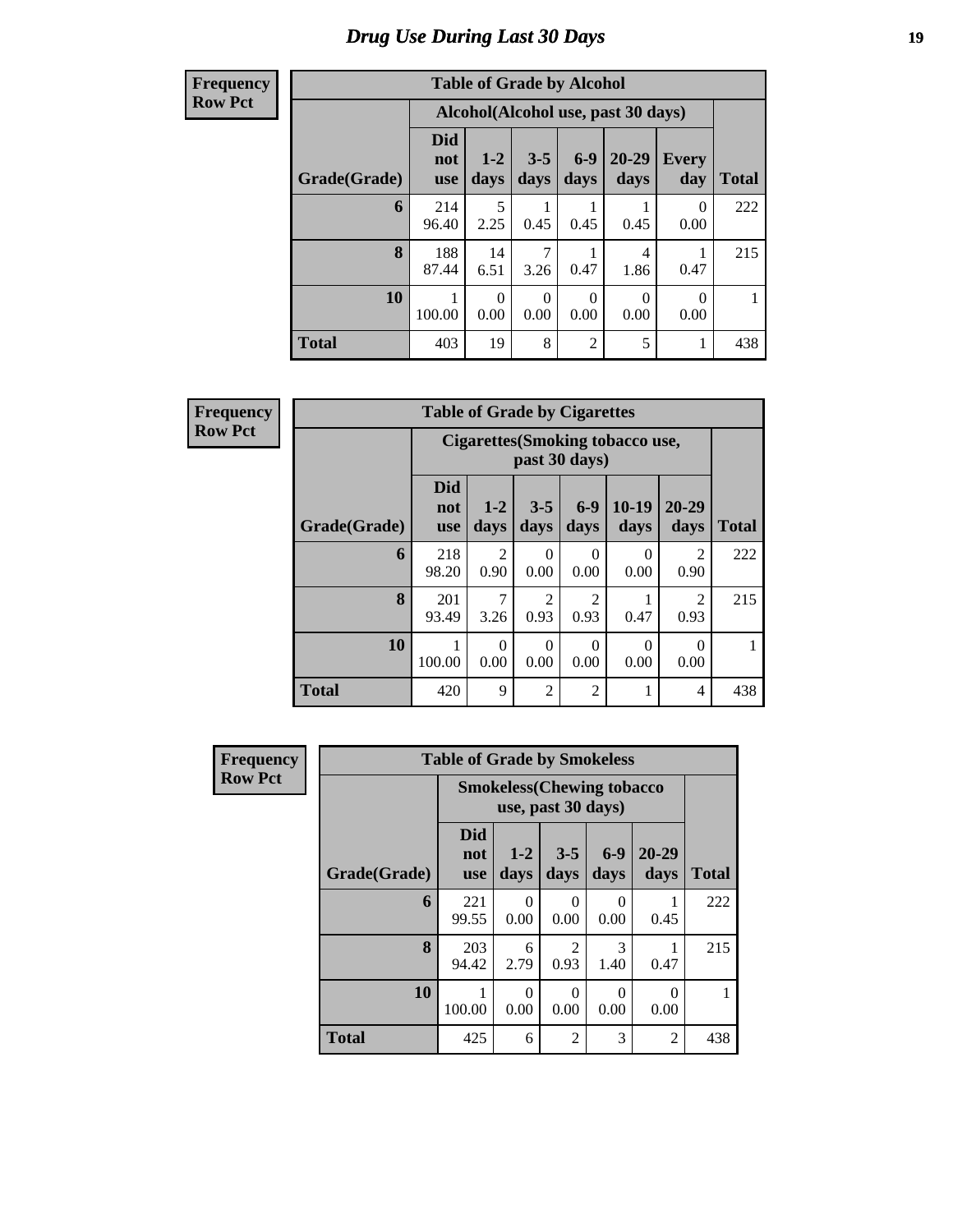| <b>Frequency</b><br>Row Pct |
|-----------------------------|

| <b>Table of Grade by Marijuana</b> |                          |                  |                  |                 |                                         |                       |              |  |  |  |
|------------------------------------|--------------------------|------------------|------------------|-----------------|-----------------------------------------|-----------------------|--------------|--|--|--|
|                                    |                          |                  |                  |                 | Marijuana (Marijuana use, past 30 days) |                       |              |  |  |  |
| Grade(Grade)                       | <b>Did</b><br>not<br>use | $1 - 2$<br>days  | $3 - 5$<br>days  | $10-19$<br>days | 20-29<br>days                           | <b>Every</b><br>day   | <b>Total</b> |  |  |  |
| 6                                  | 221<br>99.55             | $\theta$<br>0.00 | 0<br>0.00        | 0<br>0.00       | 0.45                                    | $\mathcal{O}$<br>0.00 | 222          |  |  |  |
| 8                                  | 205<br>95.35             | 3<br>1.40        | 1<br>0.47        | 2<br>0.93       | 3<br>1.40                               | 0.47                  | 215          |  |  |  |
| 10                                 | 100.00                   | 0<br>0.00        | $\Omega$<br>0.00 | 0<br>0.00       | 0<br>0.00                               | 0.00                  |              |  |  |  |
| Total                              | 427                      | 3                | 1                | $\overline{2}$  | $\overline{4}$                          |                       | 438          |  |  |  |

| <b>Frequency</b> |              | <b>Table of Grade by Cocaine</b> |               |                   |                     |              |
|------------------|--------------|----------------------------------|---------------|-------------------|---------------------|--------------|
| <b>Row Pct</b>   |              | <b>Cocaine</b> (Cocaine use,     |               |                   |                     |              |
|                  | Grade(Grade) | Did<br>not<br><b>use</b>         | $1-2$<br>days | $20 - 29$<br>days | <b>Every</b><br>day | <b>Total</b> |
|                  | 6            | 221<br>99.55                     | 0<br>0.00     | 0.45              | 0<br>0.00           | 222          |
|                  | 8            | 213<br>99.07                     | 0.47          | 0<br>0.00         | 0.47                | 215          |
|                  | 10           | 100.00                           | 0<br>0.00     | 0<br>0.00         | $\Omega$<br>0.00    |              |
|                  | <b>Total</b> | 435                              | 1             | 1                 |                     | 438          |

| <b>Frequency</b> |              | <b>Table of Grade by Inhalants</b> |                 |                  |                  |                   |              |
|------------------|--------------|------------------------------------|-----------------|------------------|------------------|-------------------|--------------|
| <b>Row Pct</b>   |              | <b>Inhalants</b> (Inhalant use,    |                 |                  |                  |                   |              |
|                  | Grade(Grade) | <b>Did</b><br>not<br><b>use</b>    | $1 - 2$<br>days | $3 - 5$<br>days  | $10-19$<br>days  | $20 - 29$<br>days | <b>Total</b> |
|                  | 6            | 216<br>97.30                       | 3<br>1.35       | 2<br>0.90        | $\Omega$<br>0.00 | 0.45              | 222          |
|                  | 8            | 209<br>97.21                       | 4<br>1.86       | 0.47             | 0.47             | $\Omega$<br>0.00  | 215          |
|                  | 10           | 100.00                             | 0<br>0.00       | $\Omega$<br>0.00 | $\Omega$<br>0.00 | $\Omega$<br>0.00  |              |
|                  | <b>Total</b> | 426                                | 7               | 3                | 1                | 1                 | 438          |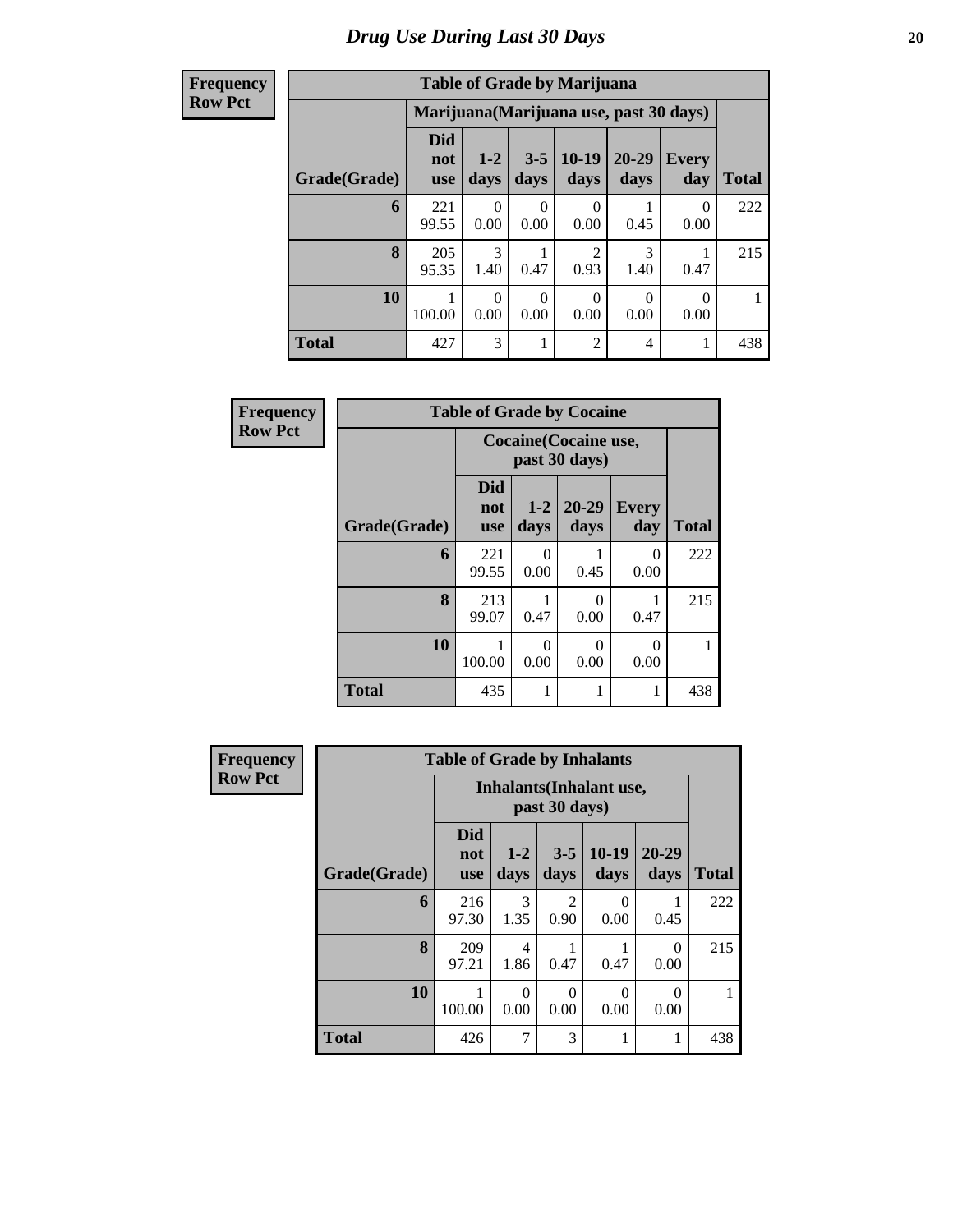# *Drug Use During Last 30 Days* **21**

| Frequency      | <b>Table of Grade by Steroids</b> |                                 |                                                |                   |              |  |  |  |  |
|----------------|-----------------------------------|---------------------------------|------------------------------------------------|-------------------|--------------|--|--|--|--|
| <b>Row Pct</b> |                                   |                                 | <b>Steroids</b> (Steroid<br>use, past 30 days) |                   |              |  |  |  |  |
|                | Grade(Grade)                      | <b>Did</b><br>not<br><b>use</b> | $1 - 2$<br>days                                | $20 - 29$<br>days | <b>Total</b> |  |  |  |  |
|                | 6                                 | 221<br>99.55                    | 0<br>0.00                                      | 0.45              | 222          |  |  |  |  |
|                | 8                                 | 214<br>99.53                    | 0.47                                           | 0<br>0.00         | 215          |  |  |  |  |
|                | 10                                | 100.00                          | 0<br>0.00                                      | 0<br>0.00         | 1            |  |  |  |  |
|                | <b>Total</b>                      | 436                             | 1                                              | 1                 | 438          |  |  |  |  |

| Frequency      | <b>Table of Grade by Ecstasy</b> |                                               |               |              |  |  |  |
|----------------|----------------------------------|-----------------------------------------------|---------------|--------------|--|--|--|
| <b>Row Pct</b> |                                  | <b>Ecstasy</b> (Ecstasy<br>use, past 30 days) |               |              |  |  |  |
|                | Grade(Grade)                     | Did not<br><b>use</b>                         | 20-29<br>days | <b>Total</b> |  |  |  |
|                | 6                                | 221<br>99.55                                  | 0.45          | 222          |  |  |  |
|                | 8                                | 215<br>100.00                                 | 0<br>0.00     | 215          |  |  |  |
|                | 10                               | 100.00                                        | ∩<br>0.00     |              |  |  |  |
|                | <b>Total</b>                     | 437                                           | 1             | 438          |  |  |  |

| Frequency      | <b>Table of Grade by Meth</b> |                                                    |            |               |              |  |  |  |
|----------------|-------------------------------|----------------------------------------------------|------------|---------------|--------------|--|--|--|
| <b>Row Pct</b> |                               | <b>Meth</b> (Methamphetamine<br>use, past 30 days) |            |               |              |  |  |  |
|                | Grade(Grade)                  | Did not<br><b>use</b>                              | $3-5$ days | 20-29<br>days | <b>Total</b> |  |  |  |
|                | 6                             | 221<br>99.55                                       | 0<br>0.00  | 0.45          | 222          |  |  |  |
|                | 8                             | 214<br>99.53                                       | 0.47       | 0<br>0.00     | 215          |  |  |  |
|                | 10                            | 100.00                                             | 0<br>0.00  | ∩<br>0.00     |              |  |  |  |
|                | <b>Total</b>                  | 436                                                |            |               | 438          |  |  |  |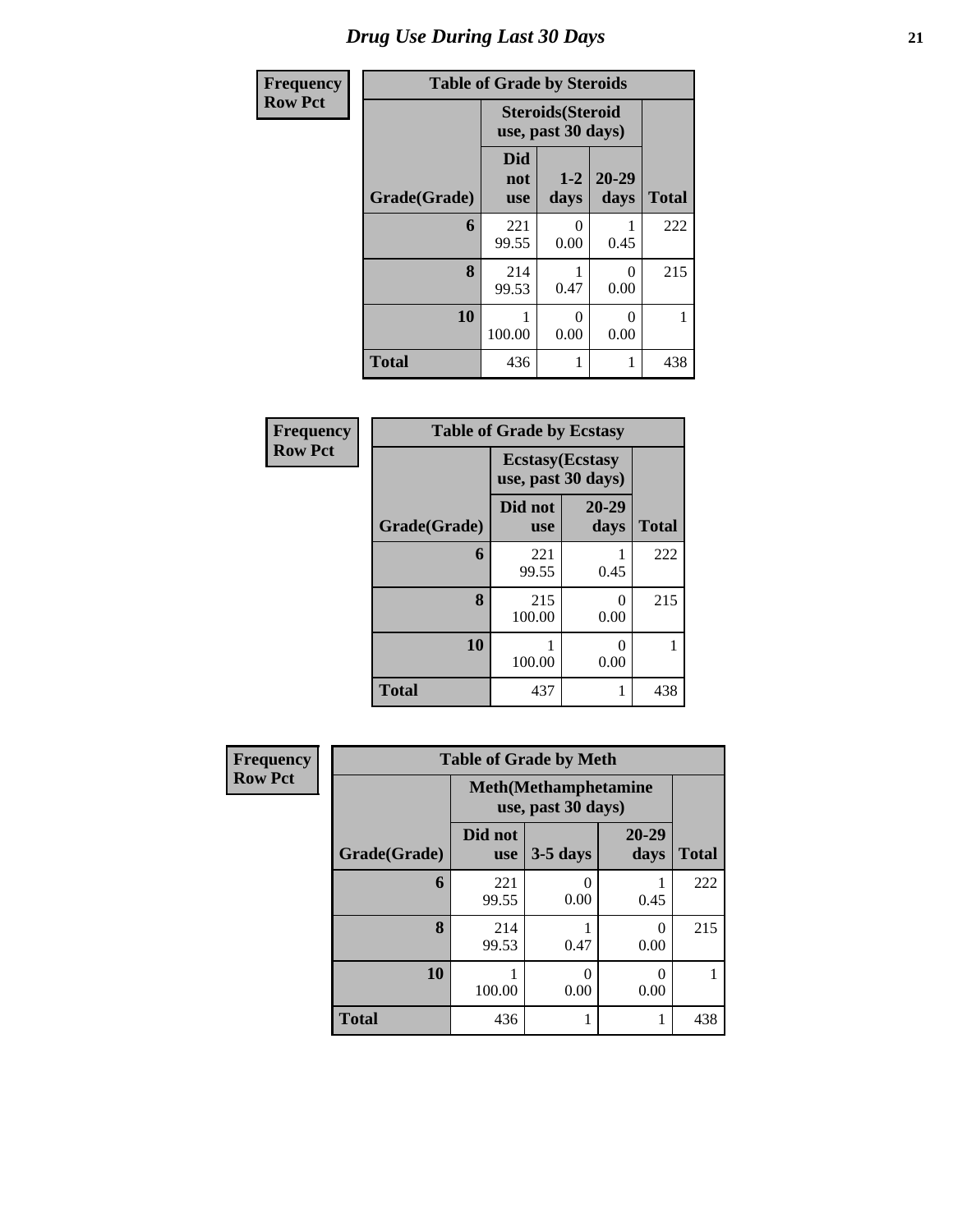# *Drug Use During Last 30 Days* **22**

| <b>Frequency</b> | <b>Table of Grade by Hallucinogens</b> |                                                   |                  |              |  |  |  |  |  |
|------------------|----------------------------------------|---------------------------------------------------|------------------|--------------|--|--|--|--|--|
| <b>Row Pct</b>   |                                        | Hallucinogens (Hallucinogen<br>use, past 30 days) |                  |              |  |  |  |  |  |
|                  | Grade(Grade)                           | Did not use                                       | 20-29 days       | <b>Total</b> |  |  |  |  |  |
|                  | 6                                      | 221<br>99.55                                      | 0.45             | 222          |  |  |  |  |  |
|                  | 8                                      | 215<br>100.00                                     | $\Omega$<br>0.00 | 215          |  |  |  |  |  |
|                  | 10                                     | 100.00                                            | 0.00             |              |  |  |  |  |  |
|                  | <b>Total</b>                           | 437                                               |                  | 438          |  |  |  |  |  |

| Frequency      | <b>Table of Grade by Prescription</b> |                                 |               |                  |                                                                   |                     |              |  |  |
|----------------|---------------------------------------|---------------------------------|---------------|------------------|-------------------------------------------------------------------|---------------------|--------------|--|--|
| <b>Row Pct</b> |                                       |                                 |               | past 30 days)    | <b>Prescription</b> (Prescription drugs)<br>not prescribed to me, |                     |              |  |  |
|                | Grade(Grade)                          | <b>Did</b><br>not<br><b>use</b> | $1-2$<br>days | $3 - 5$<br>days  | $20 - 29$<br>days                                                 | <b>Every</b><br>day | <b>Total</b> |  |  |
|                | 6                                     | 217<br>97.75                    | 4<br>1.80     | 0<br>0.00        | 0<br>0.00                                                         | 0.45                | 222          |  |  |
|                | 8                                     | 206<br>95.81                    | 5<br>2.33     | 0.47             | $\overline{2}$<br>0.93                                            | 0.47                | 215          |  |  |
|                | 10                                    | 1<br>100.00                     | 0<br>0.00     | $\Omega$<br>0.00 | $\Omega$<br>0.00                                                  | $\Omega$<br>0.00    |              |  |  |
|                | <b>Total</b>                          | 424                             | 9             | 1                | $\overline{2}$                                                    | 2                   | 438          |  |  |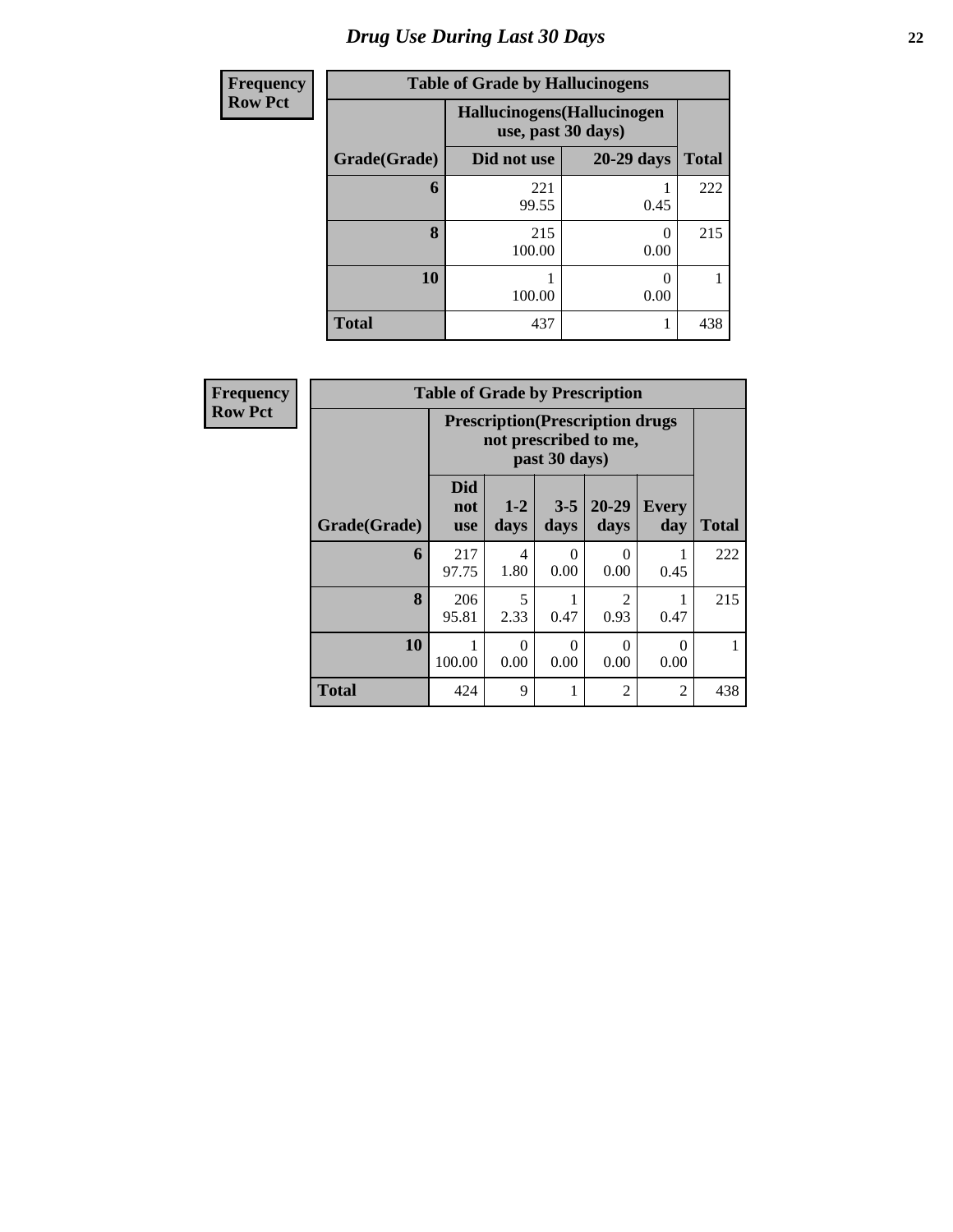| Frequency      | <b>Table of Alcoholease by Grade</b> |              |              |           |              |
|----------------|--------------------------------------|--------------|--------------|-----------|--------------|
| <b>Col Pct</b> | Alcoholease(It is                    | Grade(Grade) |              |           |              |
|                | easy to get alcohol)                 | 6            | 8            | <b>10</b> | <b>Total</b> |
|                | <b>Strongly Agree</b>                | 31<br>13.96  | 33<br>15.35  | 0<br>0.00 | 64           |
|                | <b>Somewhat Agree</b>                | 23<br>10.36  | 47<br>21.86  | 0<br>0.00 | 70           |
|                | <b>Somewhat Disagree</b>             | 22<br>9.91   | 27<br>12.56  | 0<br>0.00 | 49           |
|                | <b>Strongly Disagree</b>             | 146<br>65.77 | 108<br>50.23 | 100.00    | 255          |
|                | <b>Total</b>                         | 222          | 215          | 1         | 438          |

| Frequency      | <b>Table of Cigarettesease by Grade</b>     |              |              |                           |              |
|----------------|---------------------------------------------|--------------|--------------|---------------------------|--------------|
| <b>Col Pct</b> | Cigarettesease(It is<br>easy to get smoking | Grade(Grade) |              |                           |              |
|                | tobacco)                                    | 6            | 8            | <b>10</b>                 | <b>Total</b> |
|                | <b>Strongly Agree</b>                       | 29<br>13.06  | 41<br>19.07  | $\theta$<br>0.00          | 70           |
|                | <b>Somewhat Agree</b>                       | 21<br>9.46   | 42<br>19.53  | 0<br>0.00                 | 63           |
|                | <b>Somewhat Disagree</b>                    | 24<br>10.81  | 27<br>12.56  | $\mathbf{\Omega}$<br>0.00 | 51           |
|                | <b>Strongly Disagree</b>                    | 148<br>66.67 | 105<br>48.84 | 100.00                    | 254          |
|                | <b>Total</b>                                | 222          | 215          |                           | 438          |

| Frequency      | <b>Table of Smokelessease by Grade</b>                         |              |                   |                  |              |
|----------------|----------------------------------------------------------------|--------------|-------------------|------------------|--------------|
| <b>Col Pct</b> | <b>Smokelessease</b> (It is<br>easy to get chewing<br>tobacco) | 6            | Grade(Grade)<br>8 | <b>10</b>        | <b>Total</b> |
|                | <b>Strongly Agree</b>                                          | 25<br>11.26  | 42<br>19.53       | 0<br>0.00        | 67           |
|                | <b>Somewhat Agree</b>                                          | 19<br>8.56   | 34<br>15.81       | $\Omega$<br>0.00 | 53           |
|                | <b>Somewhat Disagree</b>                                       | 25<br>11.26  | 29<br>13.49       | 0<br>0.00        | 54           |
|                | <b>Strongly Disagree</b>                                       | 153<br>68.92 | 110<br>51.16      | 100.00           | 264          |
|                | <b>Total</b>                                                   | 222          | 215               | 1                | 438          |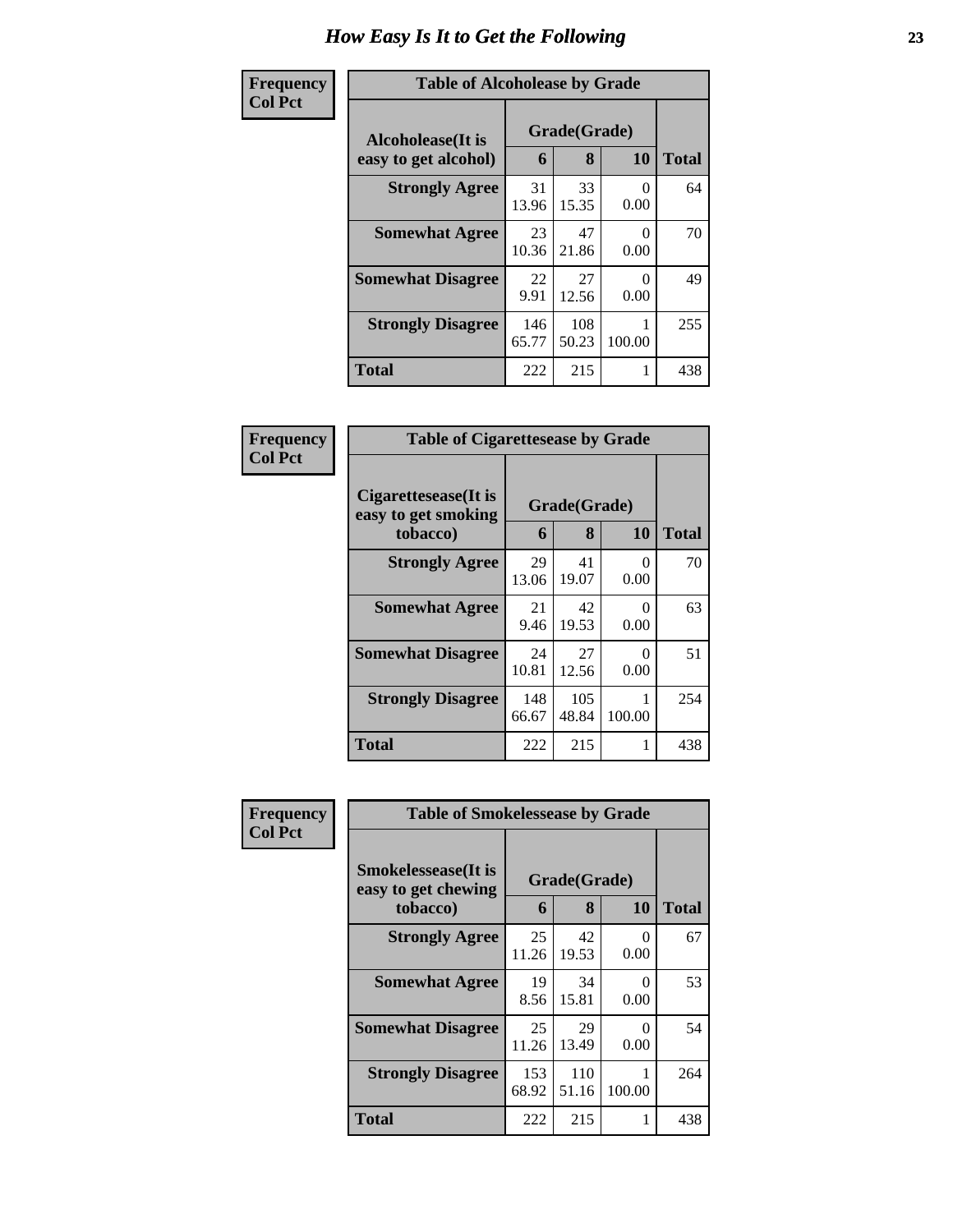| Frequency      | <b>Table of Marijuanaease by Grade</b>           |              |                   |                      |              |  |
|----------------|--------------------------------------------------|--------------|-------------------|----------------------|--------------|--|
| <b>Col Pct</b> | Marijuanaease(It is<br>easy to get<br>marijuana) | 6            | Grade(Grade)<br>8 | 10                   | <b>Total</b> |  |
|                | <b>Strongly Agree</b>                            | 18<br>8.11   | 22<br>10.23       | $\Omega$<br>0.00     | 40           |  |
|                | <b>Somewhat Agree</b>                            | 18<br>8.11   | 20<br>9.30        | $\mathbf{0}$<br>0.00 | 38           |  |
|                | <b>Somewhat Disagree</b>                         | 18<br>8.11   | 42<br>19.53       | $\mathbf{0}$<br>0.00 | 60           |  |
|                | <b>Strongly Disagree</b>                         | 168<br>75.68 | 131<br>60.93      | 100.00               | 300          |  |
|                | <b>Total</b>                                     | 222          | 215               |                      | 438          |  |

| Frequency      | <b>Table of Cocaineease by Grade</b>      |              |                   |           |              |
|----------------|-------------------------------------------|--------------|-------------------|-----------|--------------|
| <b>Col Pct</b> | Cocaineease(It is<br>easy to get cocaine) | 6            | Grade(Grade)<br>8 | <b>10</b> | <b>Total</b> |
|                | <b>Strongly Agree</b>                     | 20<br>9.01   | 13<br>6.05        | 0<br>0.00 | 33           |
|                | <b>Somewhat Agree</b>                     | 18<br>8.11   | 16<br>7.44        | 0<br>0.00 | 34           |
|                | <b>Somewhat Disagree</b>                  | 15<br>6.76   | 39<br>18.14       | 0<br>0.00 | 54           |
|                | <b>Strongly Disagree</b>                  | 169<br>76.13 | 147<br>68.37      | 100.00    | 317          |
|                | <b>Total</b>                              | 222          | 215               | 1         | 438          |

| Frequency      | <b>Table of Inhalantsease by Grade</b>                   |              |                   |           |              |
|----------------|----------------------------------------------------------|--------------|-------------------|-----------|--------------|
| <b>Col Pct</b> | <b>Inhalantsease</b> (It is<br>easy to get<br>inhalants) | 6            | Grade(Grade)<br>8 | 10        | <b>Total</b> |
|                | <b>Strongly Agree</b>                                    | 25<br>11.26  | 36<br>16.74       | 0<br>0.00 | 61           |
|                | <b>Somewhat Agree</b>                                    | 21<br>9.46   | 25<br>11.63       | 0<br>0.00 | 46           |
|                | <b>Somewhat Disagree</b>                                 | 17<br>7.66   | 26<br>12.09       | 0<br>0.00 | 43           |
|                | <b>Strongly Disagree</b>                                 | 159<br>71.62 | 128<br>59.53      | 100.00    | 288          |
|                | <b>Total</b>                                             | 222          | 215               | 1         | 438          |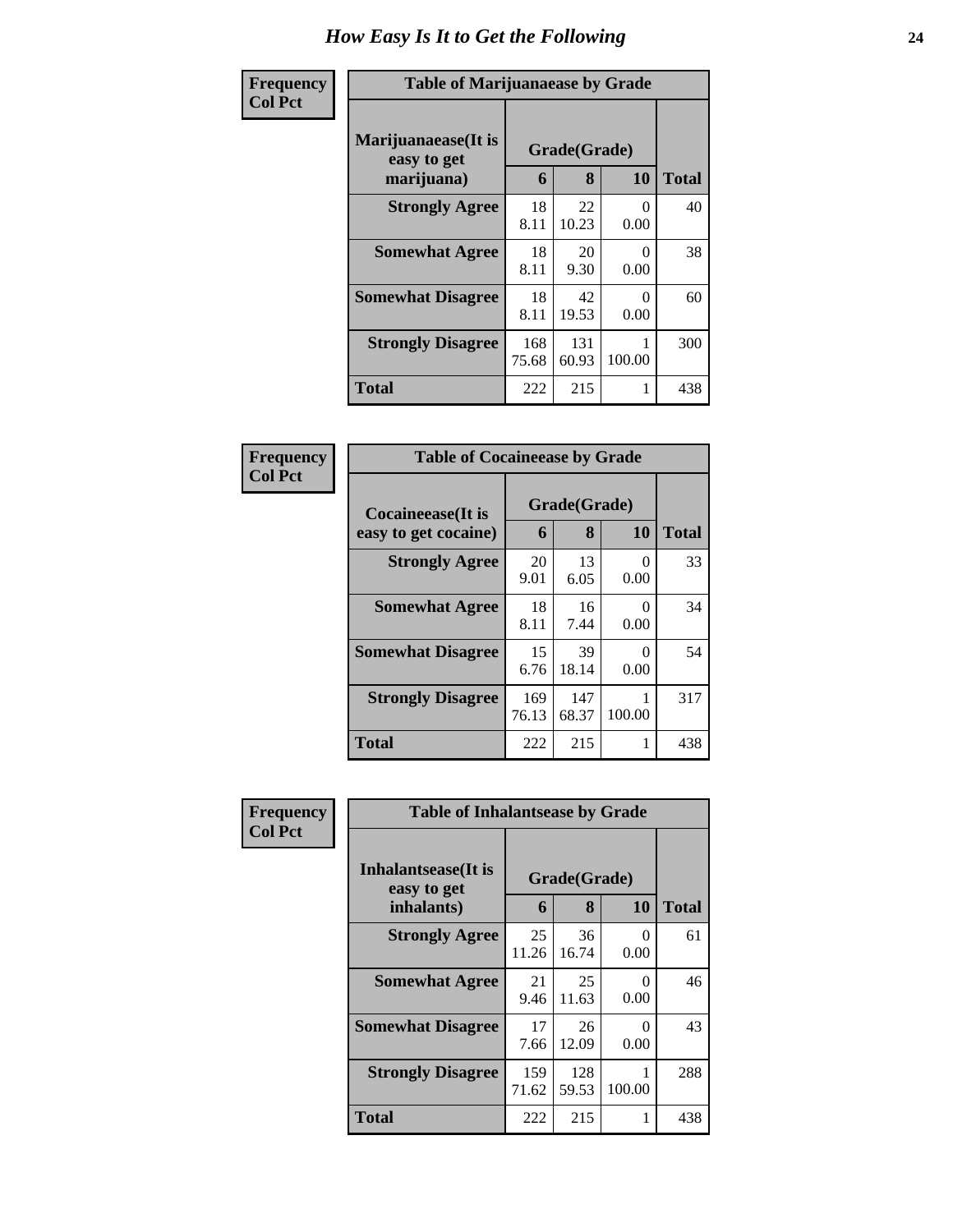| Frequency      | <b>Table of Steroidsease by Grade</b>               |              |                   |                  |       |  |
|----------------|-----------------------------------------------------|--------------|-------------------|------------------|-------|--|
| <b>Col Pct</b> | <b>Steroidsease</b> (It is<br>easy to get steroids) | 6            | Grade(Grade)<br>8 | 10               | Total |  |
|                | <b>Strongly Agree</b>                               | 20<br>9.01   | 18<br>8.37        | $\Omega$<br>0.00 | 38    |  |
|                | <b>Somewhat Agree</b>                               | 16<br>7.21   | 25<br>11.63       | 0<br>0.00        | 41    |  |
|                | <b>Somewhat Disagree</b>                            | 20<br>9.01   | 25<br>11.63       | 0<br>0.00        | 45    |  |
|                | <b>Strongly Disagree</b>                            | 166<br>74.77 | 147<br>68.37      | 100.00           | 314   |  |
|                | <b>Total</b>                                        | 222          | 215               | 1                | 438   |  |

| Frequency      | <b>Table of Ecstasyease by Grade</b>              |              |                                |                  |     |  |  |
|----------------|---------------------------------------------------|--------------|--------------------------------|------------------|-----|--|--|
| <b>Col Pct</b> | <b>Ecstasyease</b> (It is<br>easy to get ecstasy) | 6            | Grade(Grade)<br>8<br><b>10</b> |                  |     |  |  |
|                | <b>Strongly Agree</b>                             | 20<br>9.01   | 12<br>5.58                     | $\theta$<br>0.00 | 32  |  |  |
|                | <b>Somewhat Agree</b>                             | 13<br>5.86   | 17<br>7.91                     | 0<br>0.00        | 30  |  |  |
|                | <b>Somewhat Disagree</b>                          | 19<br>8.56   | 34<br>15.81                    | 0<br>0.00        | 53  |  |  |
|                | <b>Strongly Disagree</b>                          | 170<br>76.58 | 152<br>70.70                   | 100.00           | 323 |  |  |
|                | <b>Total</b>                                      | 222          | 215                            |                  | 438 |  |  |

| Frequency      | <b>Table of Methease by Grade</b>                          |              |                   |                  |              |
|----------------|------------------------------------------------------------|--------------|-------------------|------------------|--------------|
| <b>Col Pct</b> | <b>Methease</b> (It is easy<br>to get<br>methamphetamines) | 6            | Grade(Grade)<br>8 | 10               | <b>Total</b> |
|                | <b>Strongly Agree</b>                                      | 21<br>9.46   | 10<br>4.65        | 0<br>0.00        | 31           |
|                | <b>Somewhat Agree</b>                                      | 10<br>4.50   | 18<br>8.37        | 0<br>0.00        | 28           |
|                | <b>Somewhat Disagree</b>                                   | 21<br>9.46   | 27<br>12.56       | $\Omega$<br>0.00 | 48           |
|                | <b>Strongly Disagree</b>                                   | 170<br>76.58 | 160<br>74.42      | 100.00           | 331          |
|                | <b>Total</b>                                               | 222          | 215               | 1                | 438          |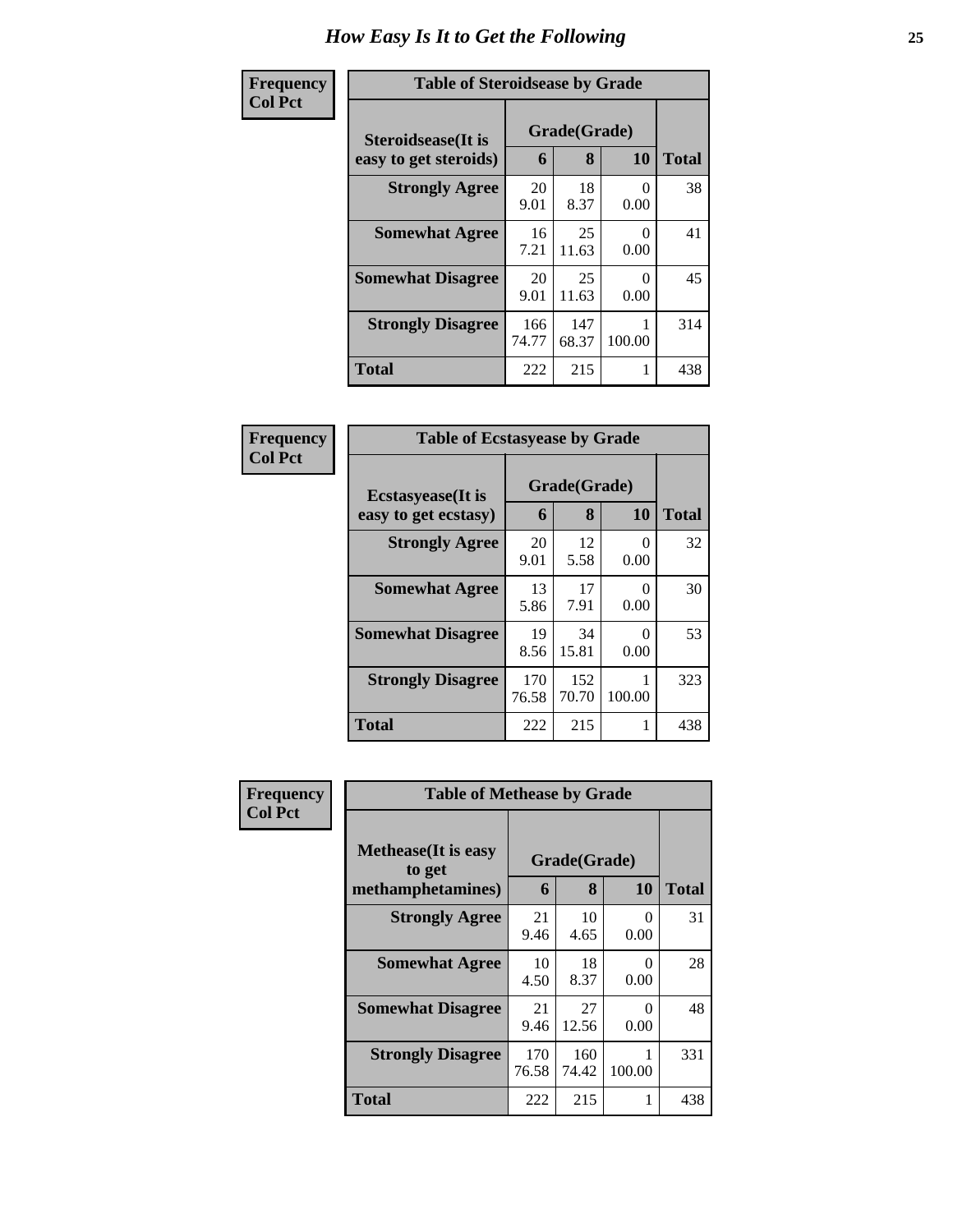| Frequency      | <b>Table of Hallucinogensease by Grade</b>               |              |                   |                      |              |  |  |  |
|----------------|----------------------------------------------------------|--------------|-------------------|----------------------|--------------|--|--|--|
| <b>Col Pct</b> | Hallucinogensease(It<br>is easy to get<br>hallucinogens) | 6            | Grade(Grade)<br>8 | 10                   | <b>Total</b> |  |  |  |
|                | <b>Strongly Agree</b>                                    | 19<br>8.56   | 10<br>4.65        | 0<br>0.00            | 29           |  |  |  |
|                | <b>Somewhat Agree</b>                                    | 12<br>5.41   | 15<br>6.98        | $\mathbf{0}$<br>0.00 | 27           |  |  |  |
|                | <b>Somewhat Disagree</b>                                 | 20<br>9.01   | 31<br>14.42       | $\theta$<br>0.00     | 51           |  |  |  |
|                | <b>Strongly Disagree</b>                                 | 171<br>77.03 | 159<br>73.95      | 100.00               | 331          |  |  |  |
|                | <b>Total</b>                                             | 222          | 215               |                      | 438          |  |  |  |

| <b>Frequency</b> |
|------------------|
| <b>Col Pct</b>   |

| <b>Table of Prescriptionease by Grade</b>                                                |              |              |             |       |  |  |  |  |  |
|------------------------------------------------------------------------------------------|--------------|--------------|-------------|-------|--|--|--|--|--|
| <b>Prescriptionease</b> (It<br>is easy to get<br>prescription drugs<br>not prescribed to | Grade(Grade) |              |             |       |  |  |  |  |  |
| me)                                                                                      | 6            | 8            | 10          | Total |  |  |  |  |  |
| <b>Strongly Agree</b>                                                                    | 32<br>14.41  | 45<br>20.93  | 0<br>0.00   | 77    |  |  |  |  |  |
| <b>Somewhat Agree</b>                                                                    | 18<br>8.11   | 35<br>16.28  | 0<br>0.00   | 53    |  |  |  |  |  |
| <b>Somewhat Disagree</b>                                                                 | 13<br>5.86   | 27<br>12.56  | 0<br>0.00   | 40    |  |  |  |  |  |
| <b>Strongly Disagree</b>                                                                 | 159<br>71.62 | 108<br>50.23 | 1<br>100.00 | 268   |  |  |  |  |  |
| Total                                                                                    | 222          | 215          | 1           | 438   |  |  |  |  |  |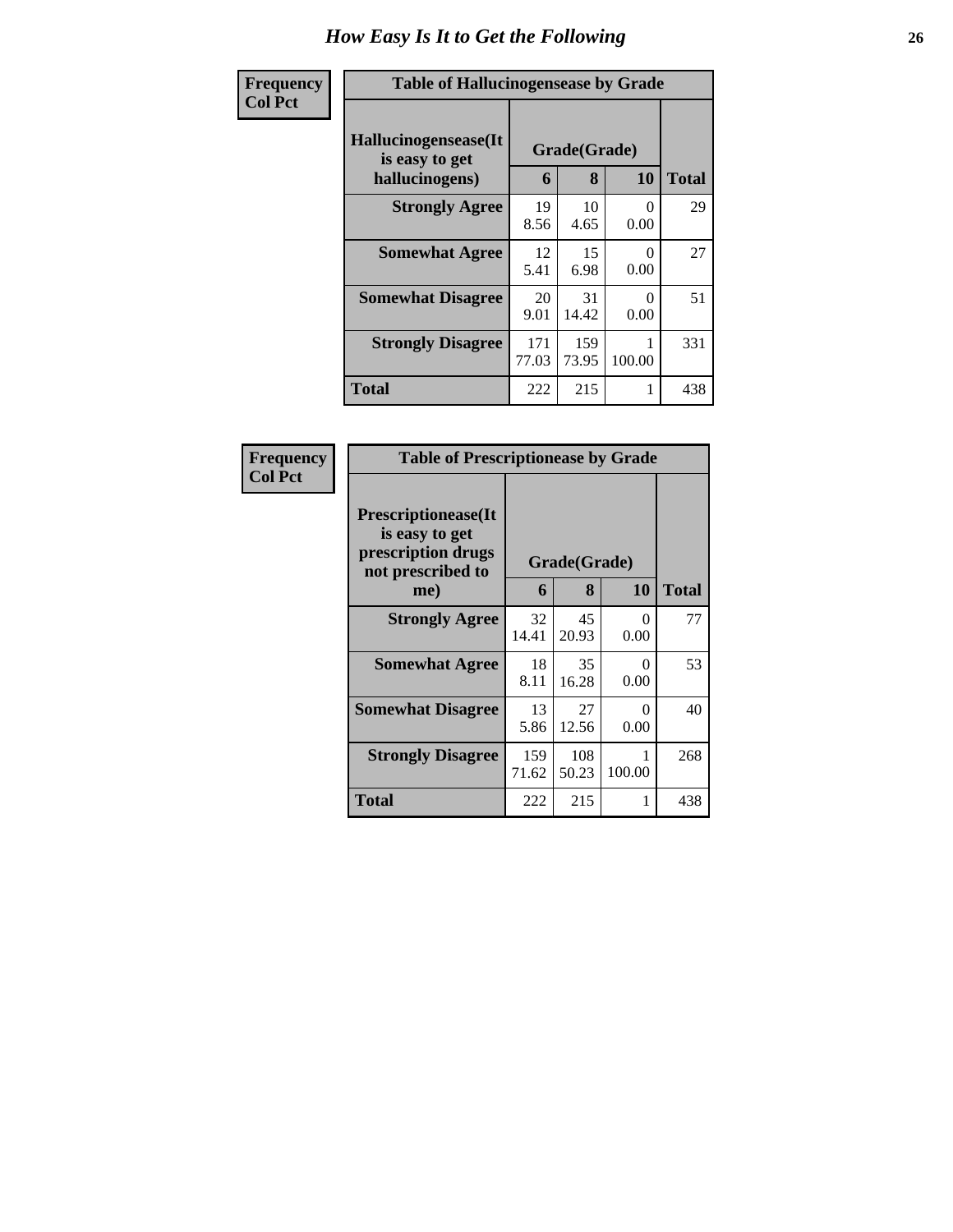#### *Age at Onset of Use* **27** *Results for "Age at Onset of Use" questions exclude students who said they did not use that substance*

| <b>Frequency</b> | <b>Table of Grade by Alcoholinit</b> |                                                  |                  |                     |                                |             |                  |           |                  |                |
|------------------|--------------------------------------|--------------------------------------------------|------------------|---------------------|--------------------------------|-------------|------------------|-----------|------------------|----------------|
| <b>Row Pct</b>   |                                      | Alcoholinit (I started using alcohol when I was) |                  |                     |                                |             |                  |           |                  |                |
|                  | Grade(Grade)                         | 8 or<br>younger                                  | 9                | <b>10</b>           | <b>11</b>                      | <b>12</b>   | 13               | 14        | <b>15</b>        | <b>Total</b>   |
|                  | 6                                    | $\overline{4}$<br>26.67                          | $\Omega$<br>0.00 | 2<br>13.33          | 7<br>46.67                     | 2<br>13.33  | $\theta$<br>0.00 | 0<br>0.00 | $\Omega$<br>0.00 | 15             |
|                  | 8                                    | 6<br>14.63                                       | 2.44             | 6<br>14.63          | 5<br>12.20                     | 10<br>24.39 | 7<br>17.07       | 3<br>7.32 | 3<br>7.32        | 41             |
|                  | 10                                   | $\theta$<br>٠                                    | $\Omega$         | $\overline{0}$<br>٠ | $\Omega$                       | $\Omega$    | $\theta$         | 0         | $\theta$         | $\overline{0}$ |
|                  | <b>Total</b>                         | 10                                               | 1                | 8                   | 12                             | 12          | 7                | 3         | 3                | 56             |
|                  |                                      |                                                  |                  |                     | <b>Frequency Missing = 382</b> |             |                  |           |                  |                |

| <b>Frequency</b> | <b>Table of Grade by Cigarettesinit</b> |                                                 |                                |                         |           |                         |                  |                        |           |              |
|------------------|-----------------------------------------|-------------------------------------------------|--------------------------------|-------------------------|-----------|-------------------------|------------------|------------------------|-----------|--------------|
| <b>Row Pct</b>   |                                         | Cigarettesinit(I started smoking tobacco when I |                                |                         | was)      |                         |                  |                        |           |              |
|                  | Grade(Grade)                            | 8 or<br>younger                                 | 9                              | 10                      | 11        | <b>12</b>               | 13               | 14                     | 15        | <b>Total</b> |
|                  | 6                                       | $\mathfrak{D}$<br>25.00                         | $\mathcal{R}$<br>37.50         | $\theta$<br>0.00        | 12.50     | $\mathfrak{D}$<br>25.00 | $\Omega$<br>0.00 | $\Omega$<br>0.00       | 0<br>0.00 | 8            |
|                  | 8                                       | 6<br>21.43                                      | $\overline{2}$<br>7.14         | $\overline{4}$<br>14.29 | 2<br>7.14 | 6<br>21.43              | 5<br>17.86       | $\overline{2}$<br>7.14 | 3.57      | 28           |
|                  | 10                                      | $\Omega$                                        | $\Omega$                       | $\Omega$<br>٠           | $\Omega$  | $\theta$<br>٠           | $\theta$         | 0                      | 0         | $\theta$     |
|                  | <b>Total</b>                            | 8                                               | 5                              | $\overline{4}$          | 3         | 8                       | 5                | $\overline{2}$         | 1         | 36           |
|                  |                                         |                                                 | <b>Frequency Missing = 402</b> |                         |           |                         |                  |                        |           |              |

|                        | <b>Table of Grade by Smokelessinit</b> |                                                         |            |           |                  |                  |                          |                  |              |
|------------------------|----------------------------------------|---------------------------------------------------------|------------|-----------|------------------|------------------|--------------------------|------------------|--------------|
|                        |                                        | Smokelessinit (I started chewing tobacco when I<br>was) |            |           |                  |                  |                          |                  |              |
| Grade(Grade)   younger | 8 or                                   | 9                                                       | <b>10</b>  | <b>11</b> | <b>12</b>        | 13               | <b>14</b>                | 15               | <b>Total</b> |
| 6                      | 33.33                                  | 33.33                                                   | 33.33      | 0<br>0.00 | $\Omega$<br>0.00 | $\Omega$<br>0.00 | $\left( \right)$<br>0.00 | $\Omega$<br>0.00 | 3            |
| 8                      | $\mathfrak{D}$<br>10.53                | 5.26                                                    | 2<br>10.53 | 5.26      | 3<br>15.79       | 4<br>21.05       | 26.32                    | 5.26             | 19           |
| 10                     | 0                                      | $\Omega$                                                | $\Omega$   | $\Omega$  | $\Omega$         | $\theta$         | 0                        | $\Omega$         | $\Omega$     |
| <b>Total</b>           | 3                                      | $\overline{2}$                                          | 3          |           | 3                | 4                | 5                        | 1                | 22           |
|                        |                                        | Frequency Missing $= 416$                               |            |           |                  |                  |                          |                  |              |

**Frequency Row Pct**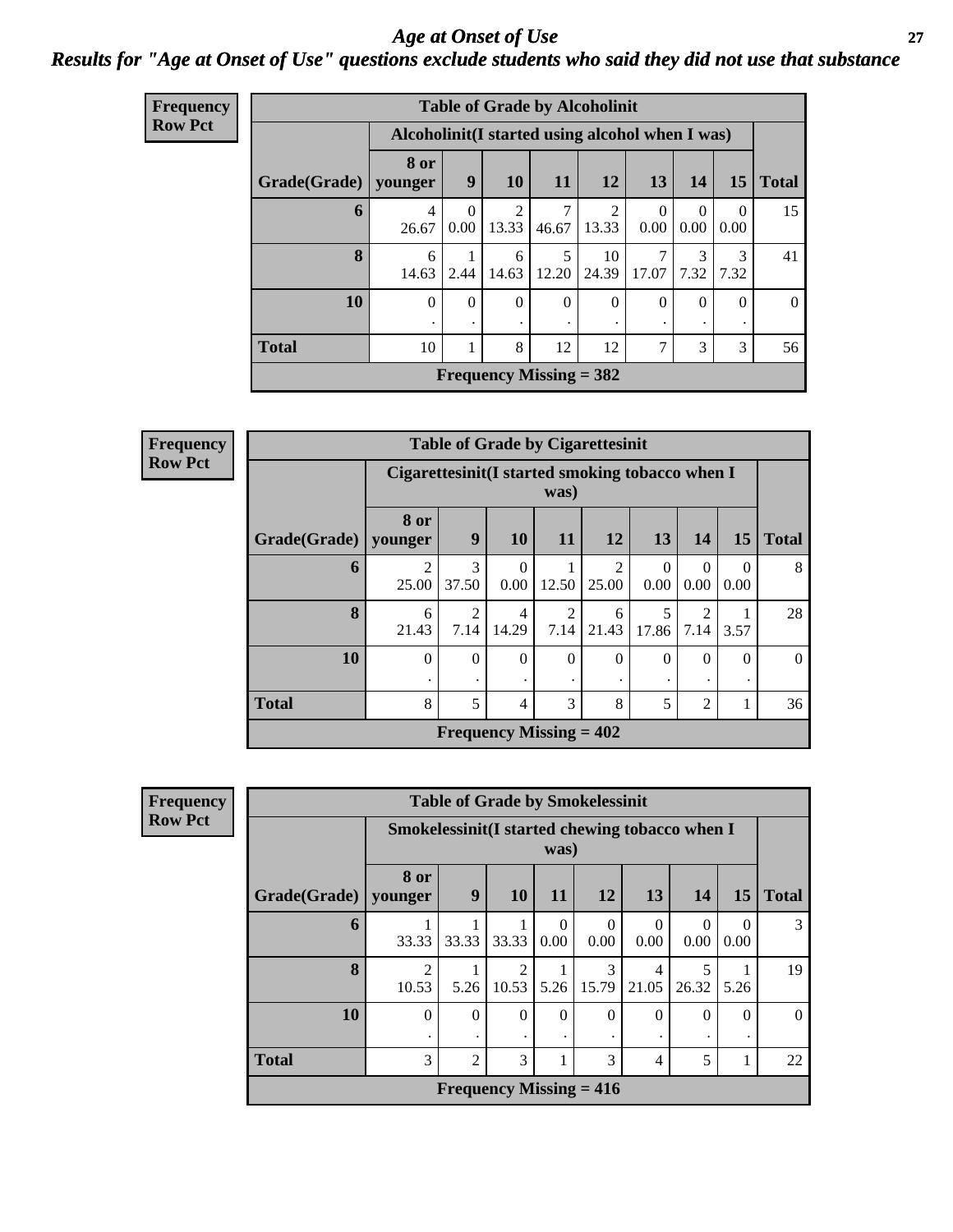#### *Age at Onset of Use* **28**

#### *Results for "Age at Onset of Use" questions exclude students who said they did not use that substance*

| <b>Frequency</b> |                        |                                                        |                  | <b>Table of Grade by Marijuanainit</b> |                  |                  |                                      |                  |                |
|------------------|------------------------|--------------------------------------------------------|------------------|----------------------------------------|------------------|------------------|--------------------------------------|------------------|----------------|
| <b>Row Pct</b>   |                        | Marijuanainit(I started using marijuana<br>when I was) |                  |                                        |                  |                  |                                      |                  |                |
|                  | Grade(Grade)   younger | <b>8 or</b>                                            | <b>10</b>        | 11                                     | 12               | 13               | 14                                   | 15               | <b>Total</b>   |
|                  | 6                      | $\Omega$<br>0.00                                       | $\Omega$<br>0.00 | 100.00                                 | $\theta$<br>0.00 | $\Omega$<br>0.00 | $\Omega$<br>0.00                     | $\Omega$<br>0.00 | 1              |
|                  | $\bf{8}$               | 6.67                                                   | 6.67             | $\mathfrak{D}$<br>13.33                | 3<br>20.00       | 5<br>33.33       | $\mathcal{D}_{\mathcal{L}}$<br>13.33 | 6.67             | 15             |
|                  | 10                     | $\theta$<br>٠                                          | $\Omega$         | $\theta$                               |                  | $\Omega$         | $\Omega$                             | $\Omega$         | $\overline{0}$ |
|                  | <b>Total</b>           | 1                                                      | 1                | 3                                      | 3                | 5                | $\overline{2}$                       | 1                | 16             |
|                  |                        |                                                        |                  | <b>Frequency Missing = 422</b>         |                  |                  |                                      |                  |                |

1

15

 $\boxed{0}$ 

| <b>Frequency</b> | <b>Table of Grade by Cocaineinit</b> |                                                          |           |              |
|------------------|--------------------------------------|----------------------------------------------------------|-----------|--------------|
| <b>Row Pct</b>   |                                      | Cocaineinit(I<br>started using<br>cocaine when I<br>was) |           |              |
|                  | Grade(Grade)                         | 12                                                       | 14        | <b>Total</b> |
|                  | 6                                    | 100.00                                                   | ∩<br>0.00 |              |
|                  | 8                                    | 0<br>0.00                                                | 100.00    | 1            |
|                  | 10                                   | 0                                                        | 0         | 0            |
|                  | <b>Total</b>                         | 1                                                        |           | 2            |
|                  |                                      | Frequency Missing $= 436$                                |           |              |

| Frequency      |              | <b>Table of Grade by Inhalantsinit</b>                  |                         |                      |           |           |                |
|----------------|--------------|---------------------------------------------------------|-------------------------|----------------------|-----------|-----------|----------------|
| <b>Row Pct</b> |              | Inhalantsinit (I started using<br>inhalants when I was) |                         |                      |           |           |                |
|                | Grade(Grade) | 8 or<br>younger                                         | 9                       | 10                   | 13        | <b>14</b> | <b>Total</b>   |
|                | 6            | 20.00                                                   | $\mathfrak{D}$<br>40.00 | 20.00                | 20.00     | 0.00      | 5              |
|                | 8            | $\theta$<br>0.00                                        | 50.00                   | $\mathbf{0}$<br>0.00 | 0<br>0.00 | 50.00     | $\overline{2}$ |
|                | 10           | $\theta$                                                | 0                       | $\Omega$<br>٠        | $\Omega$  | $\Omega$  | $\theta$       |
|                | <b>Total</b> | 1                                                       | 3                       |                      |           |           | 7              |
|                |              | Frequency Missing $= 431$                               |                         |                      |           |           |                |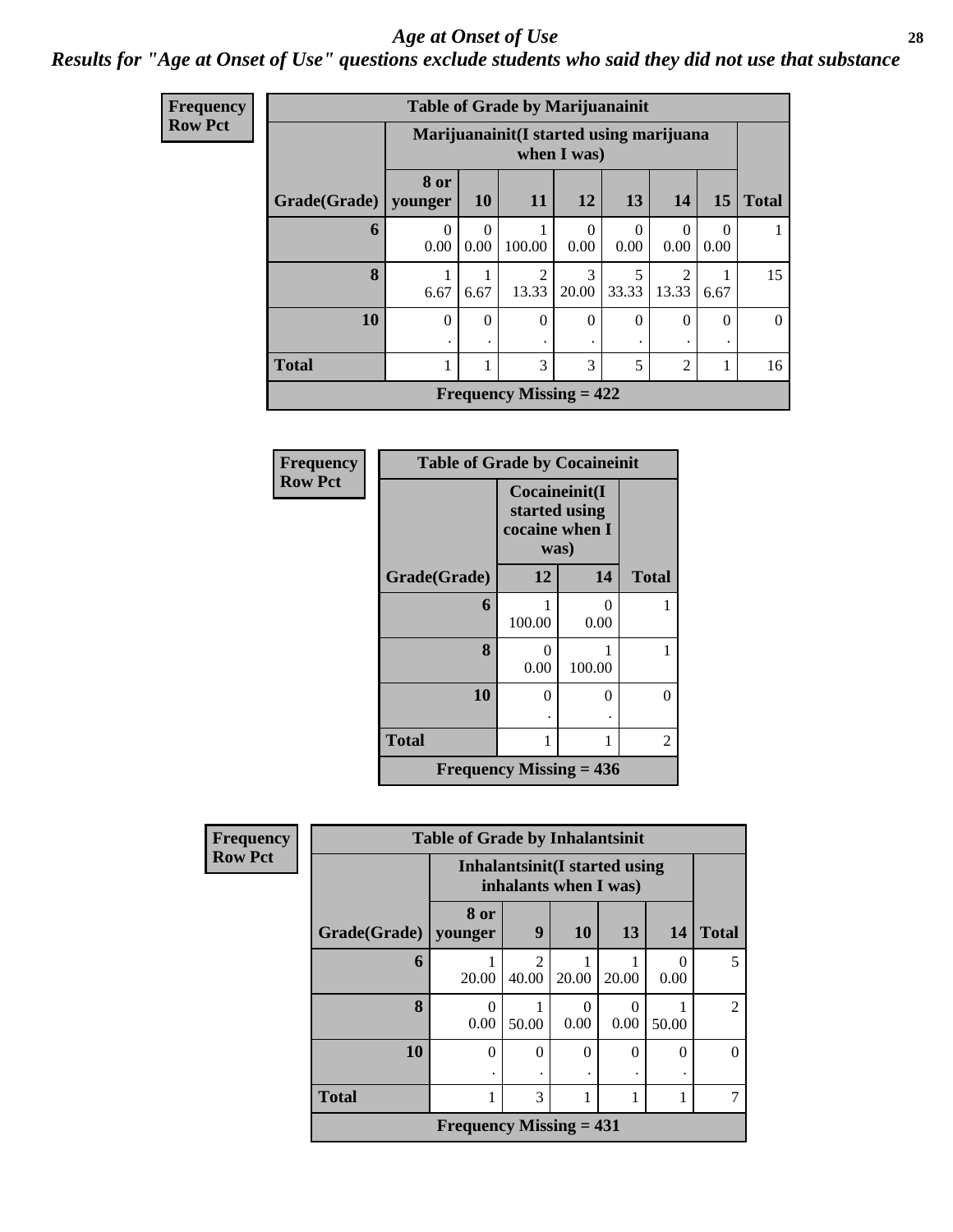#### *Age at Onset of Use* **29**

*Results for "Age at Onset of Use" questions exclude students who said they did not use that substance*

| <b>Frequency</b> | <b>Table of Grade by Steroidsinit</b> |                                                            |          |              |  |  |  |
|------------------|---------------------------------------|------------------------------------------------------------|----------|--------------|--|--|--|
| <b>Row Pct</b>   |                                       | Steroidsinit(I<br>started using<br>steroids when<br>I was) |          |              |  |  |  |
|                  | Grade(Grade)                          | 13                                                         | 14       | <b>Total</b> |  |  |  |
|                  | 6                                     | $\mathcal{O}$<br>0.00                                      | 100.00   | 1            |  |  |  |
|                  | 8                                     | 50.00                                                      | 50.00    | 2            |  |  |  |
|                  | 10                                    | 0                                                          | $\theta$ | 0            |  |  |  |
|                  |                                       |                                                            |          |              |  |  |  |
|                  | <b>Total</b>                          | 1                                                          | 2        | 3            |  |  |  |
|                  | Frequency Missing $= 435$             |                                                            |          |              |  |  |  |

| Frequency      | <b>Table of Grade by Ecstasyinit</b>        |           |                                                          |           |              |  |  |  |
|----------------|---------------------------------------------|-----------|----------------------------------------------------------|-----------|--------------|--|--|--|
| <b>Row Pct</b> |                                             |           | Ecstasyinit(I<br>started using<br>ecstasy when I<br>was) |           |              |  |  |  |
|                | Grade(Grade)                                | 13        | 14                                                       | 15        | <b>Total</b> |  |  |  |
|                | 6                                           | ∩<br>0.00 | $\Omega$<br>0.00                                         | 100.00    |              |  |  |  |
|                | 8                                           | 33.33     | $\overline{2}$<br>66.67                                  | 0<br>0.00 | 3            |  |  |  |
|                | 10                                          | 0         | $\theta$                                                 | 0<br>٠    |              |  |  |  |
|                | <b>Total</b>                                |           | 2                                                        | 1         | 4            |  |  |  |
|                | <b>Frequency Missing <math>= 434</math></b> |           |                                                          |           |              |  |  |  |

| <b>Frequency</b> | <b>Table of Grade by Methinit</b> |                                                                        |                  |                |  |  |  |
|------------------|-----------------------------------|------------------------------------------------------------------------|------------------|----------------|--|--|--|
| <b>Row Pct</b>   |                                   | <b>Methinit</b> (I started<br>using<br>methamphetamines<br>when I was) |                  |                |  |  |  |
|                  | Grade(Grade)                      | 14                                                                     | 16               | <b>Total</b>   |  |  |  |
|                  | 6                                 | $\Omega$<br>0.00                                                       | 100.00           |                |  |  |  |
|                  | 8                                 | 100.00                                                                 | $\Omega$<br>0.00 |                |  |  |  |
|                  | 10                                | $\theta$                                                               | $\theta$         | 0              |  |  |  |
|                  | <b>Total</b>                      | 1                                                                      |                  | $\overline{2}$ |  |  |  |
|                  |                                   | Frequency Missing $= 436$                                              |                  |                |  |  |  |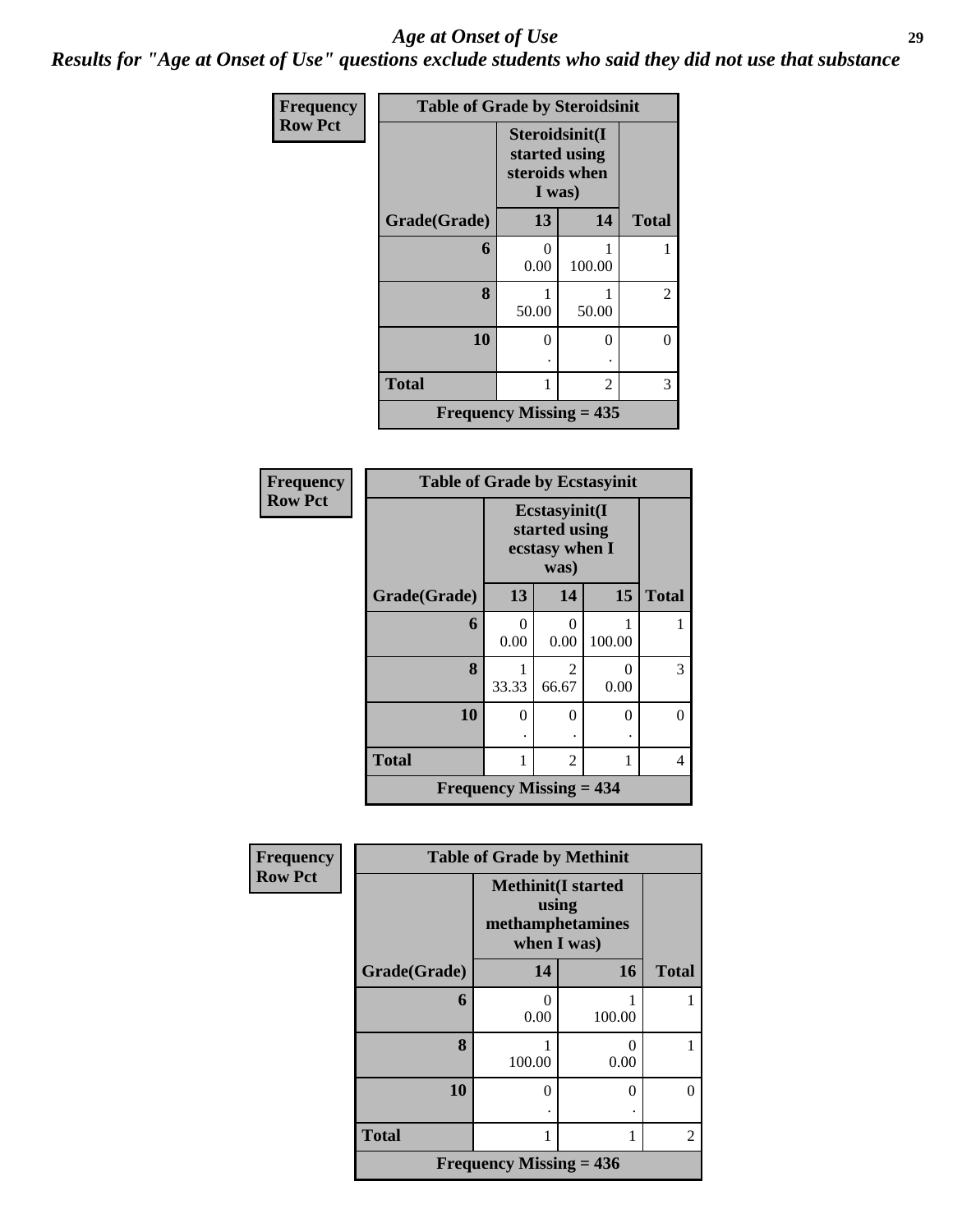#### Age at Onset of Use **30**

*Results for "Age at Onset of Use" questions exclude students who said they did not use that substance*

| Frequency      | <b>Table of Grade by Hallucinogensinit</b> |                           |                                                                      |           |                |  |  |  |  |
|----------------|--------------------------------------------|---------------------------|----------------------------------------------------------------------|-----------|----------------|--|--|--|--|
| <b>Row Pct</b> |                                            |                           | Hallucinogensinit(I<br>started using<br>hallucinogens when I<br>was) |           |                |  |  |  |  |
|                | Grade(Grade)                               | 14                        | 15                                                                   | 17        | <b>Total</b>   |  |  |  |  |
|                | 6                                          | $\mathbf{\Omega}$<br>0.00 | $\mathbf{0}$<br>0.00                                                 | 100.00    |                |  |  |  |  |
|                | 8                                          | 50.00                     | 50.00                                                                | 0<br>0.00 | $\overline{2}$ |  |  |  |  |
|                | 10                                         | 0<br>٠                    | $\Omega$                                                             | 0         | 0              |  |  |  |  |
|                | <b>Total</b>                               |                           |                                                                      | 1         | 3              |  |  |  |  |
|                | <b>Frequency Missing = 435</b>             |                           |                                                                      |           |                |  |  |  |  |

**Frequency**

| <b>Row Pct</b> |  |
|----------------|--|
|----------------|--|

| <b>Table of Grade by Prescriptioninit</b> |                 |                                                                                            |            |                           |                        |                        |                  |                  |                       |              |
|-------------------------------------------|-----------------|--------------------------------------------------------------------------------------------|------------|---------------------------|------------------------|------------------------|------------------|------------------|-----------------------|--------------|
|                                           |                 | Prescription in it (I started using prescription drugs not<br>prescribed to me when I was) |            |                           |                        |                        |                  |                  |                       |              |
| Grade(Grade)                              | 8 or<br>younger | 9                                                                                          | <b>10</b>  | <b>11</b>                 | 12                     | 13                     | 14               | 15               | <b>18 or</b><br>older | <b>Total</b> |
| 6                                         | 10.00           | $\mathfrak{D}$<br>20.00                                                                    | 2<br>20.00 | 4<br>40.00                | $\Omega$<br>0.00       | $\Omega$<br>0.00       | $\Omega$<br>0.00 | $\Omega$<br>0.00 | 10.00                 | 10           |
| 8                                         | 5.56            | $\mathfrak{D}$<br>11.11                                                                    | 4<br>22.22 | 5.56                      | $\mathcal{R}$<br>16.67 | $\mathcal{R}$<br>16.67 | 3<br>16.67       | 5.56             | 0.00                  | 18           |
| 10                                        | $\theta$<br>٠   | $\Omega$                                                                                   | $\Omega$   | $\theta$                  | $\Omega$               | $\theta$               | $\theta$<br>٠    | $\Omega$         | 0                     | $\Omega$     |
| <b>Total</b>                              | 2               | 4                                                                                          | 6          | 5                         | 3                      | 3                      | 3                |                  |                       | 28           |
|                                           |                 |                                                                                            |            | Frequency Missing $= 410$ |                        |                        |                  |                  |                       |              |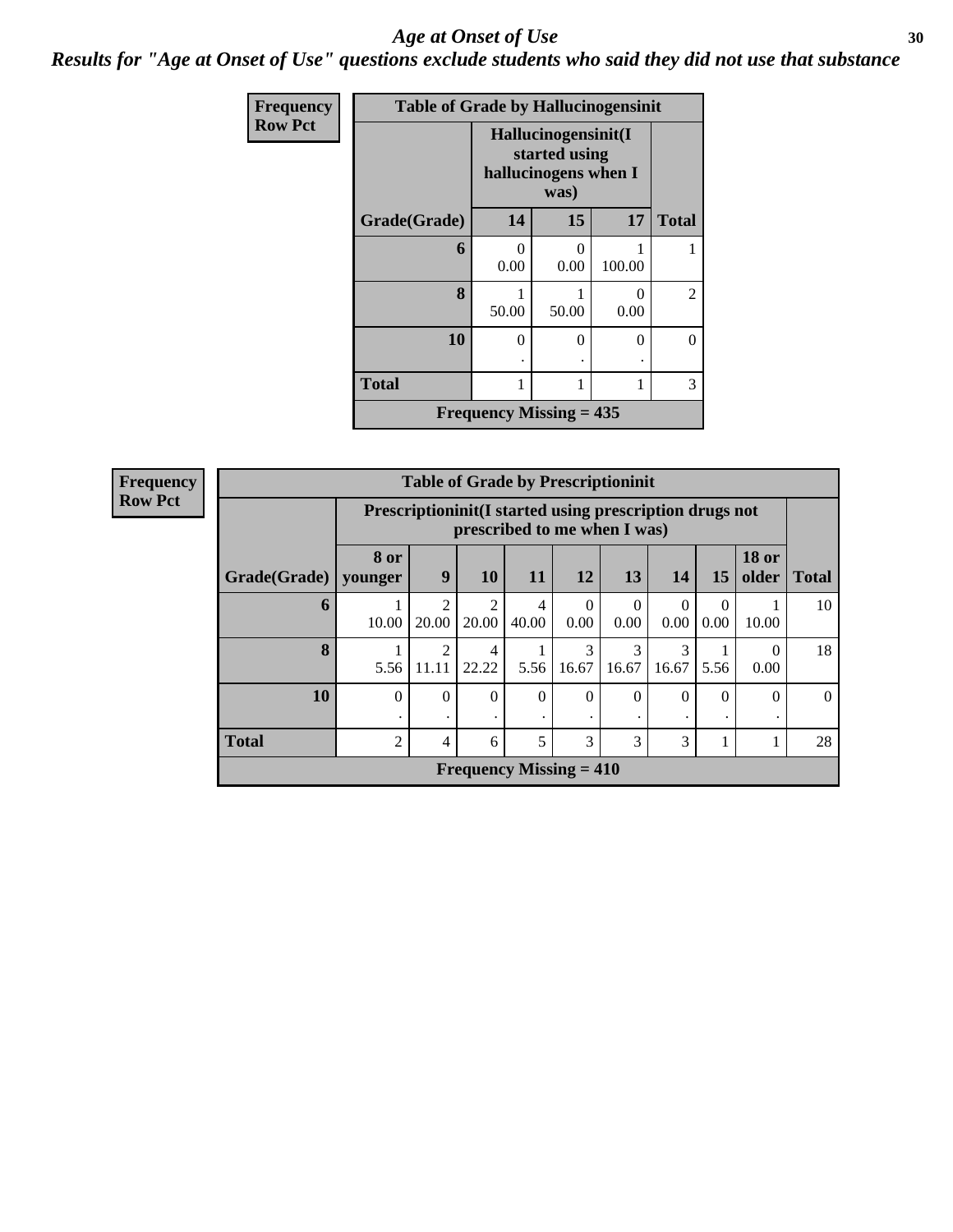| Frequency      | <b>Table of Alcoholharm by Grade</b>          |              |                   |           |              |  |
|----------------|-----------------------------------------------|--------------|-------------------|-----------|--------------|--|
| <b>Col Pct</b> | Alcoholharm(I<br>think alcohol is<br>harmful) | 6            | Grade(Grade)<br>8 | <b>10</b> | <b>Total</b> |  |
|                | <b>Strongly Agree</b>                         | 154<br>69.37 | 120<br>55.81      | 100.00    | 275          |  |
|                | <b>Somewhat Agree</b>                         | 14<br>6.31   | 39<br>18.14       | 0<br>0.00 | 53           |  |
|                | <b>Somewhat Disagree</b>                      | 5<br>2.25    | 26<br>12.09       | 0<br>0.00 | 31           |  |
|                | <b>Strongly Disagree</b>                      | 49<br>22.07  | 30<br>13.95       | 0<br>0.00 | 79           |  |
|                | <b>Total</b>                                  | 222          | 215               |           | 438          |  |

| Frequency<br>Col Pct |
|----------------------|

| <b>Table of Cigarettesharm by Grade</b>                  |              |                         |             |     |  |  |  |
|----------------------------------------------------------|--------------|-------------------------|-------------|-----|--|--|--|
| Cigarettesharm(I<br>think smoking<br>tobacco is harmful) | 6            | Grade(Grade)<br>10<br>8 |             |     |  |  |  |
| <b>Strongly Agree</b>                                    | 156<br>70.27 | 154<br>71.63            | 1<br>100.00 | 311 |  |  |  |
| <b>Somewhat Agree</b>                                    | 9<br>4.05    | 25<br>11.63             | 0<br>0.00   | 34  |  |  |  |
| <b>Somewhat Disagree</b>                                 | 8<br>3.60    | 6<br>2.79               | 0<br>0.00   | 14  |  |  |  |
| <b>Strongly Disagree</b>                                 | 49<br>22.07  | 30<br>13.95             | 0<br>0.00   | 79  |  |  |  |
| <b>Total</b>                                             | 222          | 215                     | 1           | 438 |  |  |  |

| Frequency      | <b>Table of Smokelessharm by Grade</b> |              |              |           |              |  |  |
|----------------|----------------------------------------|--------------|--------------|-----------|--------------|--|--|
| <b>Col Pct</b> | Smokelessharm(I<br>think chewing       | Grade(Grade) |              |           |              |  |  |
|                | tobacco is harmful)                    | 6            | 8            | <b>10</b> | <b>Total</b> |  |  |
|                | <b>Strongly Agree</b>                  | 149<br>67.12 | 150<br>69.77 | 100.00    | 300          |  |  |
|                | <b>Somewhat Agree</b>                  | 14<br>6.31   | 27<br>12.56  | 0<br>0.00 | 41           |  |  |
|                | <b>Somewhat Disagree</b>               | 8<br>3.60    | 3.26         | 0<br>0.00 | 15           |  |  |
|                | <b>Strongly Disagree</b>               | 51<br>22.97  | 31<br>14.42  | 0<br>0.00 | 82           |  |  |
|                | Total                                  | 222          | 215          |           | 438          |  |  |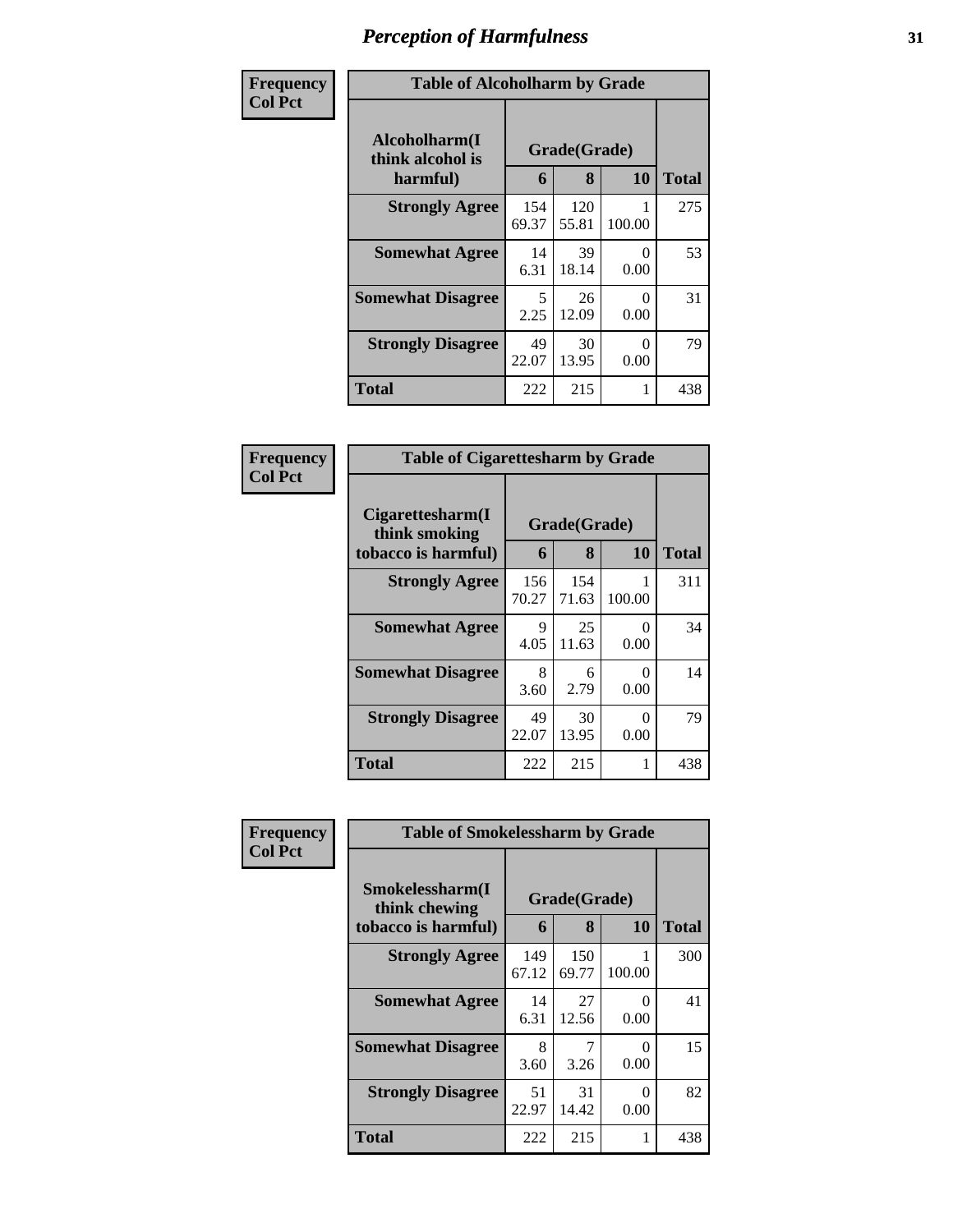| Frequency      | <b>Table of Marijuanaharm by Grade</b>            |              |                   |           |              |  |
|----------------|---------------------------------------------------|--------------|-------------------|-----------|--------------|--|
| <b>Col Pct</b> | Marijuanaharm(I<br>think marijuana is<br>harmful) | 6            | Grade(Grade)<br>8 | <b>10</b> | <b>Total</b> |  |
|                | <b>Strongly Agree</b>                             | 155<br>69.82 | 158<br>73.49      | 100.00    | 314          |  |
|                | <b>Somewhat Agree</b>                             | 8<br>3.60    | 15<br>6.98        | 0<br>0.00 | 23           |  |
|                | <b>Somewhat Disagree</b>                          | 4<br>1.80    | 8<br>3.72         | 0<br>0.00 | 12           |  |
|                | <b>Strongly Disagree</b>                          | 55<br>24.77  | 34<br>15.81       | 0<br>0.00 | 89           |  |
|                | <b>Total</b>                                      | 222          | 215               |           | 438          |  |

| Frequency<br>Col Pct |
|----------------------|
|                      |

| <b>Table of Cocaineharm by Grade</b>          |                   |              |             |     |  |  |  |
|-----------------------------------------------|-------------------|--------------|-------------|-----|--|--|--|
| Cocaineharm(I<br>think cocaine is<br>harmful) | Grade(Grade)<br>6 | <b>Total</b> |             |     |  |  |  |
| <b>Strongly Agree</b>                         | 155<br>69.82      | 173<br>80.47 | 1<br>100.00 | 329 |  |  |  |
| <b>Somewhat Agree</b>                         | 3.15              | 3.26         | 0<br>0.00   | 14  |  |  |  |
| <b>Somewhat Disagree</b>                      | 3<br>1.35         | 0.47         | 0<br>0.00   | 4   |  |  |  |
| <b>Strongly Disagree</b>                      | 57<br>25.68       | 34<br>15.81  | 0<br>0.00   | 91  |  |  |  |
| <b>Total</b>                                  | 222               | 215          | 1           | 438 |  |  |  |

| Frequency      |                                         | <b>Table of Inhalantsharm by Grade</b> |              |           |              |  |
|----------------|-----------------------------------------|----------------------------------------|--------------|-----------|--------------|--|
| <b>Col Pct</b> | Inhalantsharm(I)<br>think inhalants are |                                        | Grade(Grade) |           |              |  |
|                | harmful)                                | 6                                      | 8            | 10        | <b>Total</b> |  |
|                | <b>Strongly Agree</b>                   | 153<br>68.92                           | 164<br>76.28 | 100.00    | 318          |  |
|                | <b>Somewhat Agree</b>                   | 6<br>2.70                              | 13<br>6.05   | 0<br>0.00 | 19           |  |
|                | <b>Somewhat Disagree</b>                | 5<br>2.25                              | 5<br>2.33    | 0<br>0.00 | 10           |  |
|                | <b>Strongly Disagree</b>                | 58<br>26.13                            | 33<br>15.35  | 0<br>0.00 | 91           |  |
|                | Total                                   | 222                                    | 215          | 1         | 438          |  |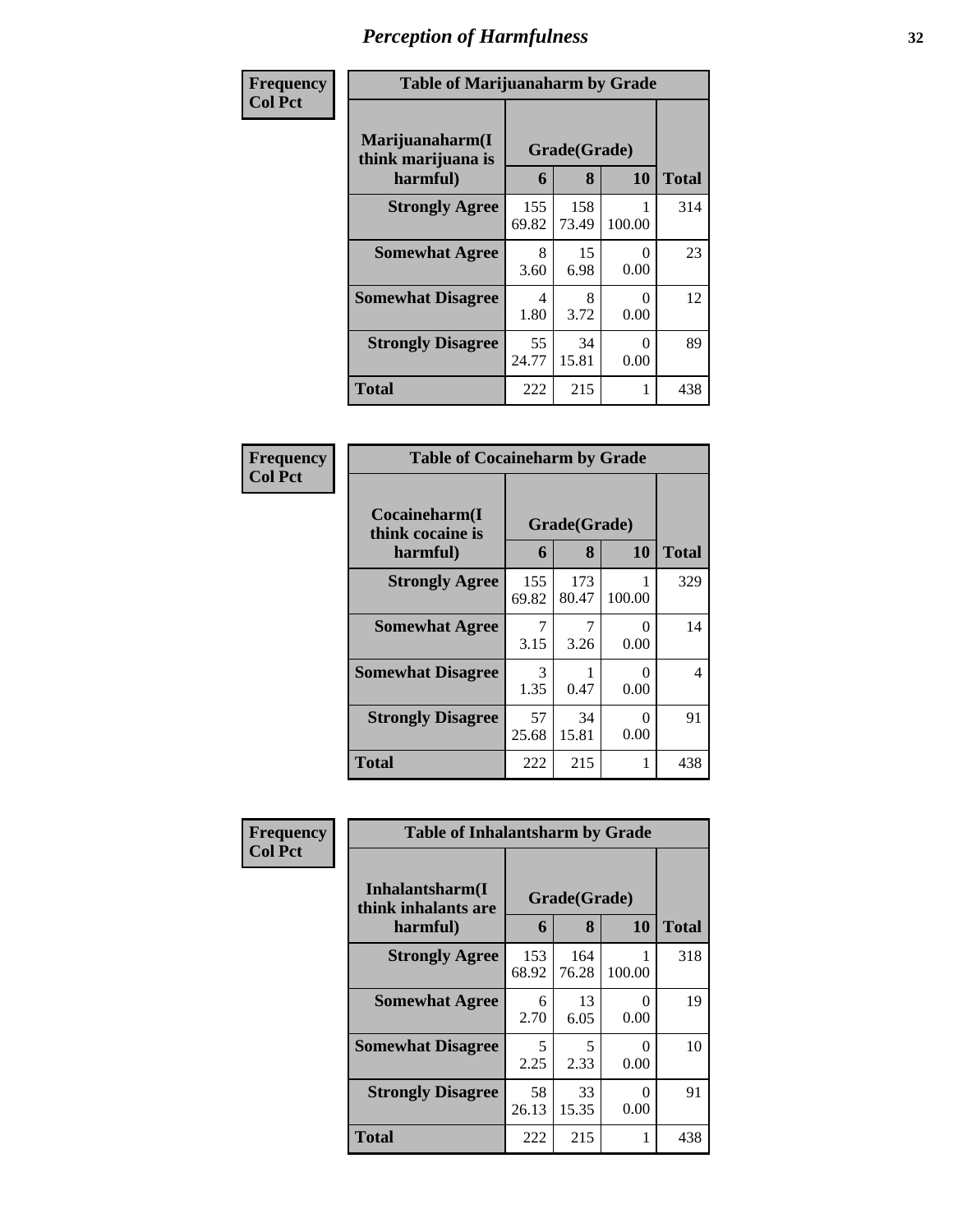| Frequency      | <b>Table of Steroidsharm by Grade</b>            |              |                   |           |              |  |
|----------------|--------------------------------------------------|--------------|-------------------|-----------|--------------|--|
| <b>Col Pct</b> | Steroidsharm(I<br>think steroids are<br>harmful) | 6            | Grade(Grade)<br>8 | 10        | <b>Total</b> |  |
|                | <b>Strongly Agree</b>                            | 147<br>66.22 | 153<br>71.16      | 100.00    | 301          |  |
|                | <b>Somewhat Agree</b>                            | 14<br>6.31   | 24<br>11.16       | 0<br>0.00 | 38           |  |
|                | <b>Somewhat Disagree</b>                         | 8<br>3.60    | 5<br>2.33         | 0<br>0.00 | 13           |  |
|                | <b>Strongly Disagree</b>                         | 53<br>23.87  | 33<br>15.35       | 0<br>0.00 | 86           |  |
|                | <b>Total</b>                                     | 222          | 215               |           | 438          |  |

| <b>Frequency</b><br>Col Pct |
|-----------------------------|
|                             |

| <b>Table of Ecstasyharm by Grade</b>          |                       |                         |                           |     |  |  |  |
|-----------------------------------------------|-----------------------|-------------------------|---------------------------|-----|--|--|--|
| Ecstasyharm(I<br>think ecstasy is<br>harmful) | 6                     | Grade(Grade)<br>10<br>8 |                           |     |  |  |  |
| <b>Strongly Agree</b>                         | 155<br>69.82          | 167<br>77.67            | 100.00                    | 323 |  |  |  |
| <b>Somewhat Agree</b>                         | 8<br>3.60             | 10<br>4.65              | $\mathbf{\Omega}$<br>0.00 | 18  |  |  |  |
| <b>Somewhat Disagree</b>                      | $\mathcal{L}$<br>0.90 | 5<br>2.33               | 0<br>0.00                 | 7   |  |  |  |
| <b>Strongly Disagree</b>                      | 57<br>25.68           | 33<br>15.35             | 0<br>0.00                 | 90  |  |  |  |
| <b>Total</b>                                  | 222                   | 215                     |                           | 438 |  |  |  |

| Frequency      | <b>Table of Methharm by Grade</b>            |                  |                                     |           |                |  |
|----------------|----------------------------------------------|------------------|-------------------------------------|-----------|----------------|--|
| <b>Col Pct</b> | <b>Methharm</b> (I think<br>methamphetamines |                  | Grade(Grade)                        |           |                |  |
|                | are harmful)                                 | 6                | 8                                   | <b>10</b> | <b>Total</b>   |  |
|                | <b>Strongly Agree</b>                        | 157<br>70.72     | 170<br>79.07                        | 100.00    | 328            |  |
|                | <b>Somewhat Agree</b>                        | 5<br>2.25        | 9<br>4.19                           | 0<br>0.00 | 14             |  |
|                | <b>Somewhat Disagree</b>                     | $\Omega$<br>0.00 | $\mathcal{D}_{\mathcal{L}}$<br>0.93 | 0<br>0.00 | $\mathfrak{D}$ |  |
|                | <b>Strongly Disagree</b>                     | 60<br>27.03      | 34<br>15.81                         | 0<br>0.00 | 94             |  |
|                | <b>Total</b>                                 | 222              | 215                                 | 1         | 438            |  |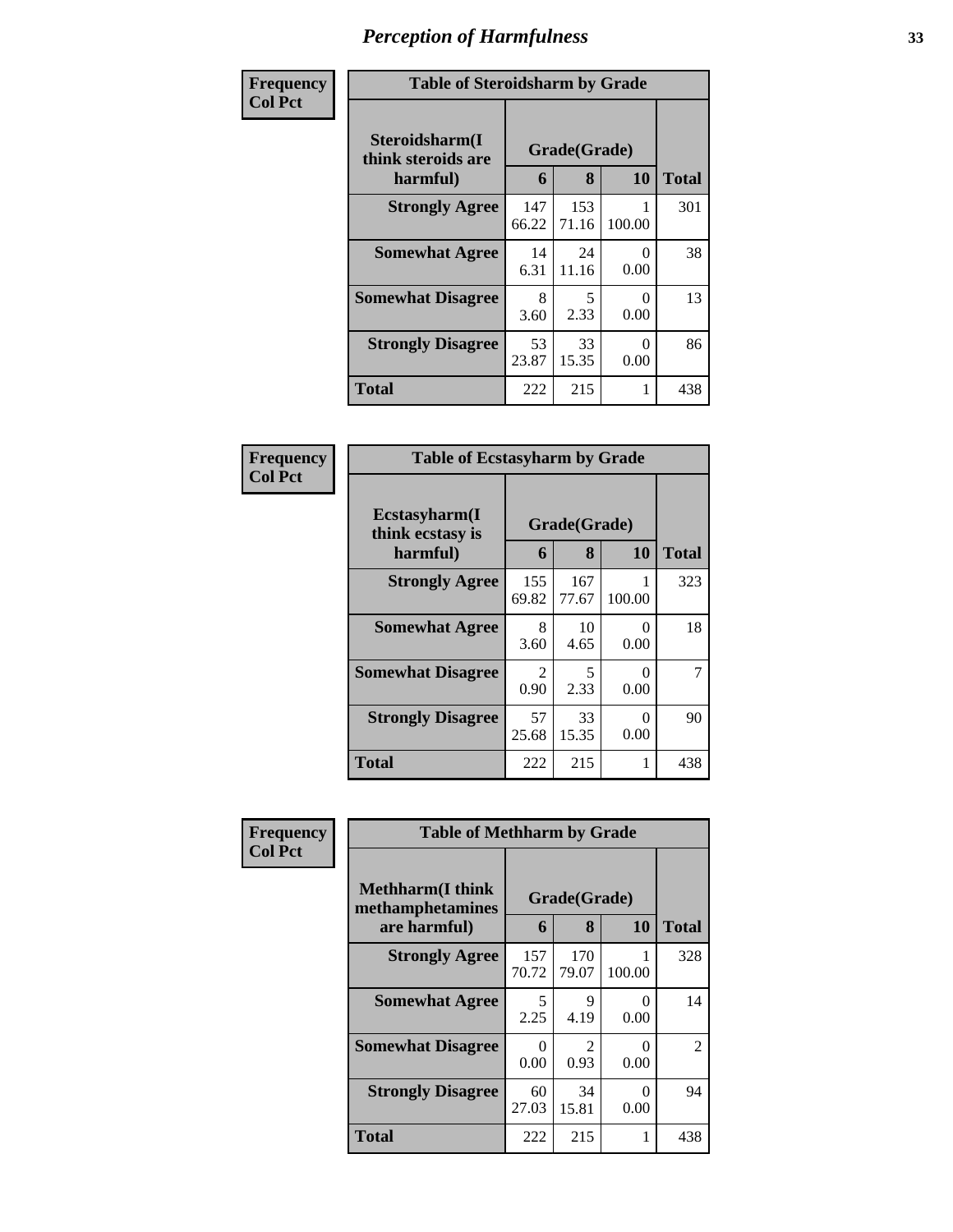| Frequency      | <b>Table of Hallucinogensharm by Grade</b>                 |                                     |                   |                  |              |
|----------------|------------------------------------------------------------|-------------------------------------|-------------------|------------------|--------------|
| <b>Col Pct</b> | Hallucinogensharm(I<br>think hallucinogens<br>are harmful) | 6                                   | Grade(Grade)<br>8 | 10               | <b>Total</b> |
|                | <b>Strongly Agree</b>                                      | 155<br>69.82                        | 166<br>77.21      | 100.00           | 322          |
|                | <b>Somewhat Agree</b>                                      | 9<br>4.05                           | 11<br>5.12        | 0<br>0.00        | 20           |
|                | <b>Somewhat Disagree</b>                                   | $\mathcal{D}_{\mathcal{L}}$<br>0.90 | 3<br>1.40         | $\Omega$<br>0.00 | 5            |
|                | <b>Strongly Disagree</b>                                   | 56<br>25.23                         | 35<br>16.28       | $\Omega$<br>0.00 | 91           |
|                | <b>Total</b>                                               | 222                                 | 215               | 1                | 438          |

| Frequency      | <b>Table of Prescriptionharm by Grade</b>                                 |              |              |           |       |
|----------------|---------------------------------------------------------------------------|--------------|--------------|-----------|-------|
| <b>Col Pct</b> | Prescriptionharm(I<br>think prescription<br>drugs not<br>prescribed to me |              | Grade(Grade) |           |       |
|                | are harmful)                                                              | 6            | 8            | 10        | Total |
|                | <b>Strongly Agree</b>                                                     | 137<br>61.71 | 141<br>65.58 | 100.00    | 279   |
|                | <b>Somewhat Agree</b>                                                     | 24<br>10.81  | 31<br>14.42  | 0<br>0.00 | 55    |
|                | <b>Somewhat Disagree</b>                                                  | 7<br>3.15    | 12<br>5.58   | 0<br>0.00 | 19    |
|                | <b>Strongly Disagree</b>                                                  | 54<br>24.32  | 31<br>14.42  | 0<br>0.00 | 85    |
|                | Total                                                                     | 222          | 215          | 1         | 438   |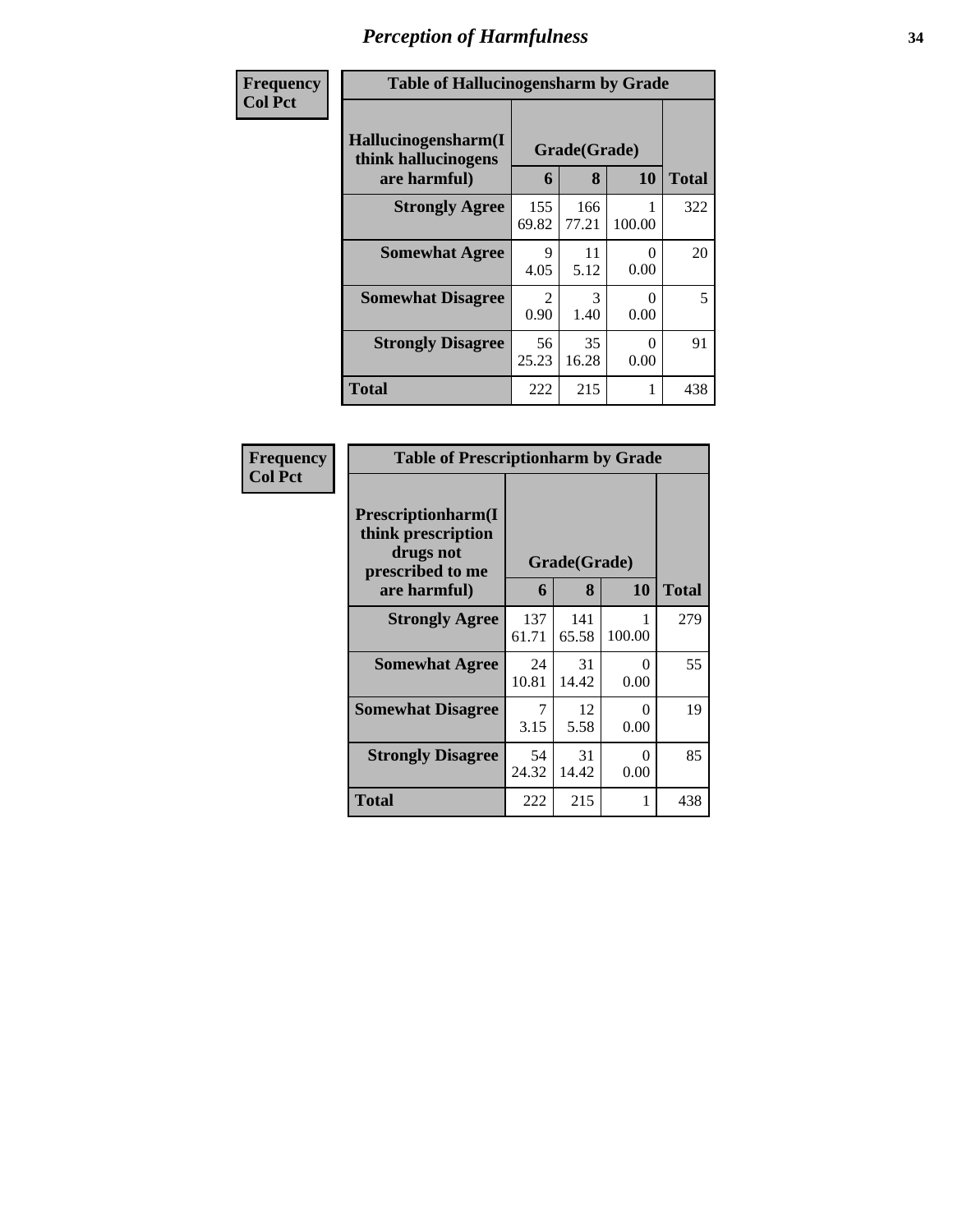### *Disapproval by Adults* **35**

| Frequency      | <b>Table of Alcoholadult by Grade</b>                                 |              |                   |                  |              |
|----------------|-----------------------------------------------------------------------|--------------|-------------------|------------------|--------------|
| <b>Col Pct</b> | <b>Alcoholadult</b> (Adults<br>would disapprove if<br>I used alcohol) | 6            | Grade(Grade)<br>8 | 10               | <b>Total</b> |
|                | <b>Strongly Agree</b>                                                 | 161<br>72.52 | 137<br>63.72      | 100.00           | 299          |
|                | <b>Somewhat Agree</b>                                                 | 11<br>4.95   | 29<br>13.49       | 0<br>0.00        | 40           |
|                | <b>Somewhat Disagree</b>                                              | 8<br>3.60    | 13<br>6.05        | 0<br>0.00        | 21           |
|                | <b>Strongly Disagree</b>                                              | 42<br>18.92  | 36<br>16.74       | $\Omega$<br>0.00 | 78           |
|                | <b>Total</b>                                                          | 222          | 215               | 1                | 438          |

| Frequency      | <b>Table of Tobaccoadult by Grade</b>                                 |              |                   |           |              |
|----------------|-----------------------------------------------------------------------|--------------|-------------------|-----------|--------------|
| <b>Col Pct</b> | <b>Tobaccoadult</b> (Adults<br>would disapprove if<br>I used tobacco) | 6            | Grade(Grade)<br>8 | 10        | <b>Total</b> |
|                | <b>Strongly Agree</b>                                                 | 161<br>72.52 | 153<br>71.16      | 100.00    | 315          |
|                | <b>Somewhat Agree</b>                                                 | 12<br>5.41   | 16<br>7.44        | 0<br>0.00 | 28           |
|                | <b>Somewhat Disagree</b>                                              | 3.15         | 9<br>4.19         | 0<br>0.00 | 16           |
|                | <b>Strongly Disagree</b>                                              | 42<br>18.92  | 37<br>17.21       | 0<br>0.00 | 79           |
|                | <b>Total</b>                                                          | 222          | 215               | 1         | 438          |

| Frequency      | <b>Table of Marijuanaadult by Grade</b>        |              |                        |                  |              |
|----------------|------------------------------------------------|--------------|------------------------|------------------|--------------|
| <b>Col Pct</b> | Marijuanaadult(Adults<br>would disapprove if I |              | Grade(Grade)           |                  |              |
|                | used marijuana)                                | 6            | 8                      | 10               | <b>Total</b> |
|                | <b>Strongly Agree</b>                          | 166<br>74.77 | 167<br>77.67           | 100.00           | 334          |
|                | <b>Somewhat Agree</b>                          | 5<br>2.25    | 9<br>4.19              | $\Omega$<br>0.00 | 14           |
|                | <b>Somewhat Disagree</b>                       | 3<br>1.35    | $\mathfrak{D}$<br>0.93 | $\Omega$<br>0.00 | 5            |
|                | <b>Strongly Disagree</b>                       | 48<br>21.62  | 37<br>17.21            | $\Omega$<br>0.00 | 85           |
|                | <b>Total</b>                                   | 222          | 215                    |                  | 438          |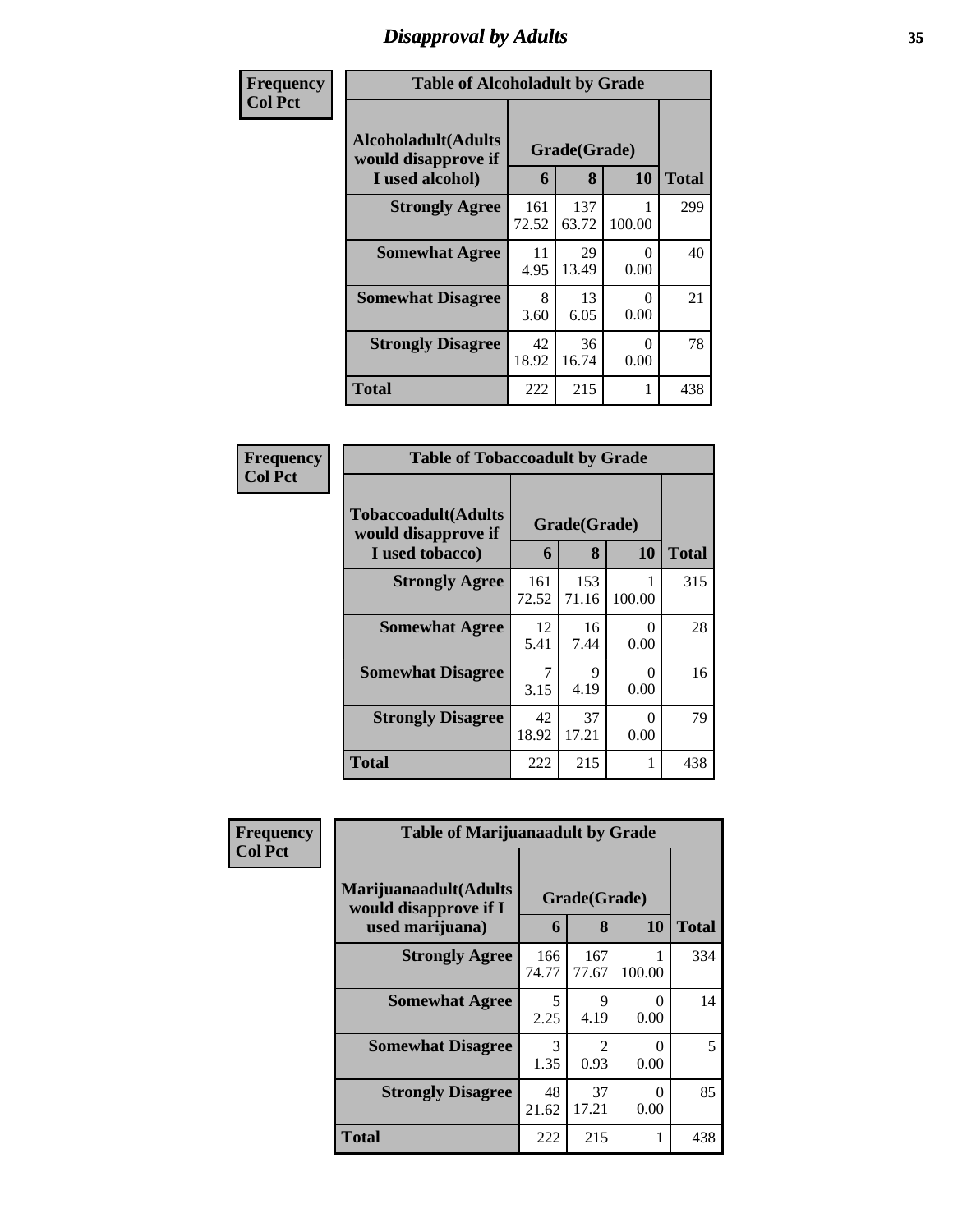### *Disapproval by Adults* **36**

| Frequency      | <b>Table of Otherdrugadult by Grade</b>                                     |              |                   |                           |              |
|----------------|-----------------------------------------------------------------------------|--------------|-------------------|---------------------------|--------------|
| <b>Col Pct</b> | <b>Otherdrugadult</b> (Adults<br>would disapprove if I<br>used other drugs) | 6            | Grade(Grade)<br>8 | 10                        | <b>Total</b> |
|                | <b>Strongly Agree</b>                                                       | 165<br>74.32 | 170<br>79.07      | 100.00                    | 336          |
|                | <b>Somewhat Agree</b>                                                       | 6<br>2.70    | 4<br>1.86         | 0<br>0.00                 | 10           |
|                | <b>Somewhat Disagree</b>                                                    | 5<br>2.25    | 3<br>1.40         | $\mathbf{\Omega}$<br>0.00 | 8            |
|                | <b>Strongly Disagree</b>                                                    | 46<br>20.72  | 38<br>17.67       | 0<br>0.00                 | 84           |
|                | <b>Total</b>                                                                | 222          | 215               | 1                         | 438          |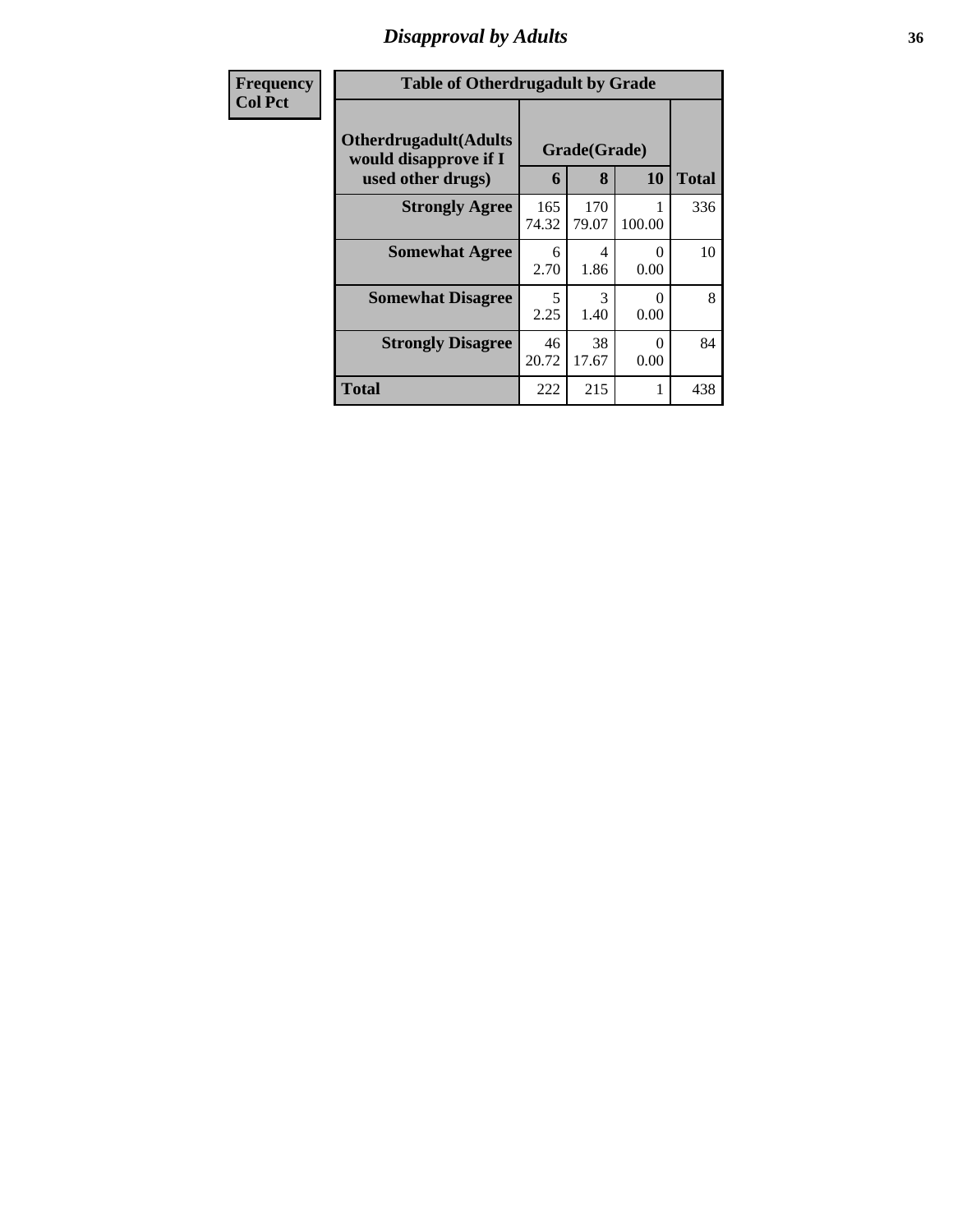## *Disapproval by Peers* **37**

| Frequency      | <b>Table of Alcoholpeer by Grade</b>                    |              |             |           |              |  |  |  |
|----------------|---------------------------------------------------------|--------------|-------------|-----------|--------------|--|--|--|
| <b>Col Pct</b> | Alcoholpeer(My<br>friends would<br>disapprove if I used | Grade(Grade) |             |           |              |  |  |  |
|                | alcohol)                                                | 6            | 8           | 10        | <b>Total</b> |  |  |  |
|                | <b>Strongly Agree</b>                                   | 138<br>62.16 | 89<br>41.40 | 100.00    | 228          |  |  |  |
|                | <b>Somewhat Agree</b>                                   | 28<br>12.61  | 47<br>21.86 | 0<br>0.00 | 75           |  |  |  |
|                | <b>Somewhat Disagree</b>                                | 11<br>4.95   | 33<br>15.35 | 0<br>0.00 | 44           |  |  |  |
|                | <b>Strongly Disagree</b>                                | 45<br>20.27  | 46<br>21.40 | 0<br>0.00 | 91           |  |  |  |
|                | <b>Total</b>                                            | 222          | 215         | 1         | 438          |  |  |  |

| Frequency      | <b>Table of Tobaccopeer by Grade</b>                                |              |                   |                  |              |  |  |
|----------------|---------------------------------------------------------------------|--------------|-------------------|------------------|--------------|--|--|
| <b>Col Pct</b> | Tobaccopeer(My<br>friends would<br>disapprove if I used<br>tobacco) | 6            | Grade(Grade)<br>8 | 10               | <b>Total</b> |  |  |
|                | <b>Strongly Agree</b>                                               | 143<br>64.41 | 101<br>46.98      | 100.00           | 245          |  |  |
|                | <b>Somewhat Agree</b>                                               | 24<br>10.81  | 46<br>21.40       | ∩<br>0.00        | 70           |  |  |
|                | <b>Somewhat Disagree</b>                                            | 14<br>6.31   | 30<br>13.95       | 0<br>0.00        | 44           |  |  |
|                | <b>Strongly Disagree</b>                                            | 41<br>18.47  | 38<br>17.67       | $\Omega$<br>0.00 | 79           |  |  |
|                | Total                                                               | 222          | 215               | 1                | 438          |  |  |

| Frequency      | <b>Table of Marijuanapeer by Grade</b>                    |              |              |        |              |  |  |  |
|----------------|-----------------------------------------------------------|--------------|--------------|--------|--------------|--|--|--|
| <b>Col Pct</b> | Marijuanapeer(My<br>friends would<br>disapprove if I used | Grade(Grade) |              |        |              |  |  |  |
|                | marijuana)                                                | 6            | 8            | 10     | <b>Total</b> |  |  |  |
|                | <b>Strongly Agree</b>                                     | 154<br>69.37 | 129<br>60.00 | 100.00 | 284          |  |  |  |
|                | <b>Somewhat Agree</b>                                     | 14<br>6.31   | 29<br>13.49  | 0.00   | 43           |  |  |  |
|                | <b>Somewhat Disagree</b>                                  | 3.15         | 14<br>6.51   | 0.00   | 21           |  |  |  |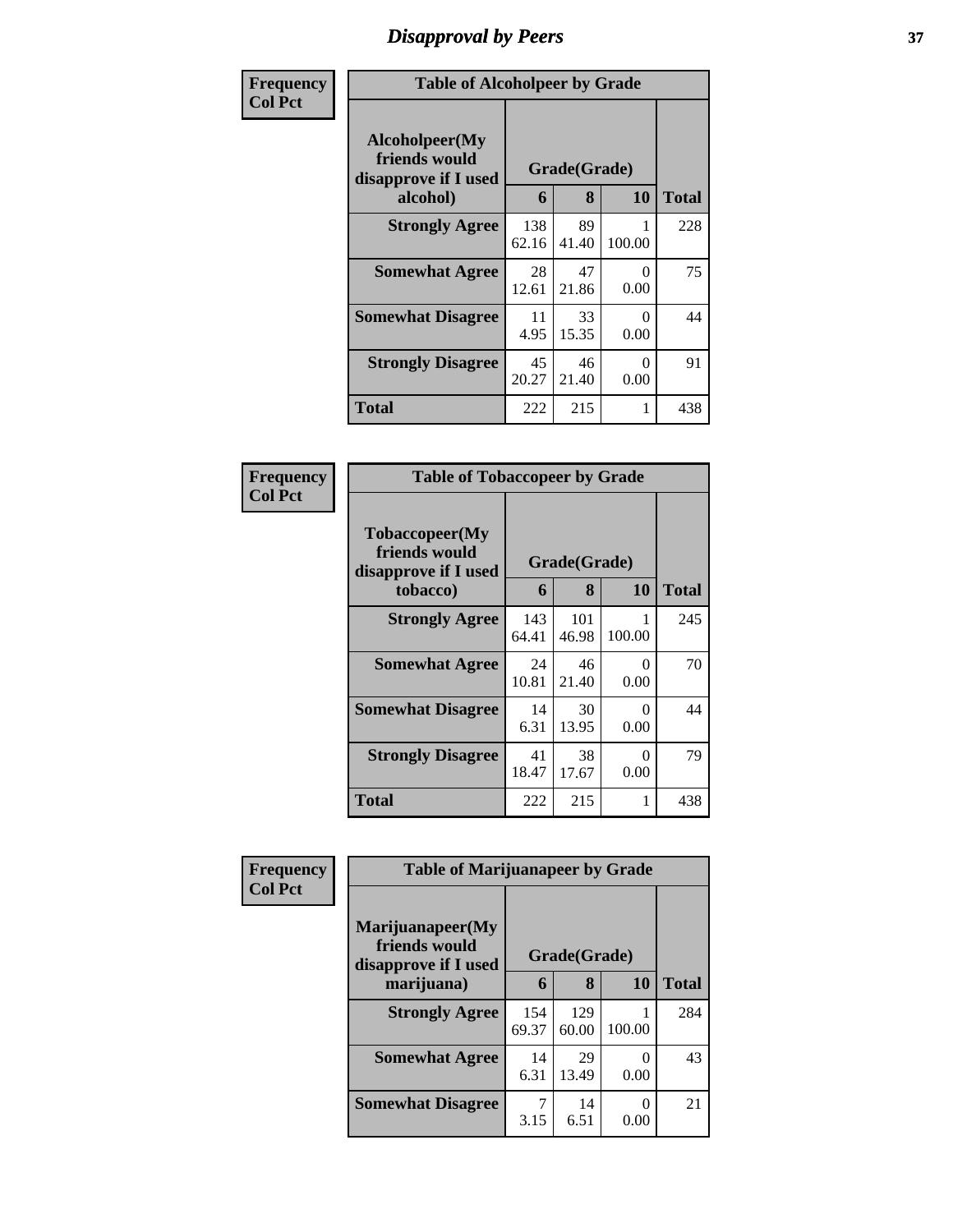# *Disapproval by Peers* **38**

| <b>Frequency</b> | <b>Table of Marijuanapeer by Grade</b>                    |              |             |      |              |
|------------------|-----------------------------------------------------------|--------------|-------------|------|--------------|
| <b>Col Pct</b>   | Marijuanapeer(My<br>friends would<br>disapprove if I used | Grade(Grade) |             |      |              |
|                  | marijuana)                                                | 6            | 8           | 10   | <b>Total</b> |
|                  | <b>Strongly Disagree</b>                                  | 47<br>21.17  | 43<br>20.00 | 0.00 | 90           |
|                  | Total                                                     | 222          | 215         |      | 438          |

| <b>Frequency</b> | <b>Table of Otherdrugpeer by Grade</b>                                    |              |                   |                  |       |  |
|------------------|---------------------------------------------------------------------------|--------------|-------------------|------------------|-------|--|
| <b>Col Pct</b>   | Otherdrugpeer(My<br>friends would<br>disapprove if I used<br>other drugs) | 6            | Grade(Grade)<br>8 | 10               | Total |  |
|                  | <b>Strongly Agree</b>                                                     | 152<br>68.47 | 132<br>61.40      | 100.00           | 285   |  |
|                  | <b>Somewhat Agree</b>                                                     | 15<br>6.76   | 28<br>13.02       | 0<br>0.00        | 43    |  |
|                  | <b>Somewhat Disagree</b>                                                  | 9<br>4.05    | 14<br>6.51        | $\Omega$<br>0.00 | 23    |  |
|                  | <b>Strongly Disagree</b>                                                  | 46<br>20.72  | 41<br>19.07       | 0<br>0.00        | 87    |  |
|                  | Total                                                                     | 222          | 215               |                  | 438   |  |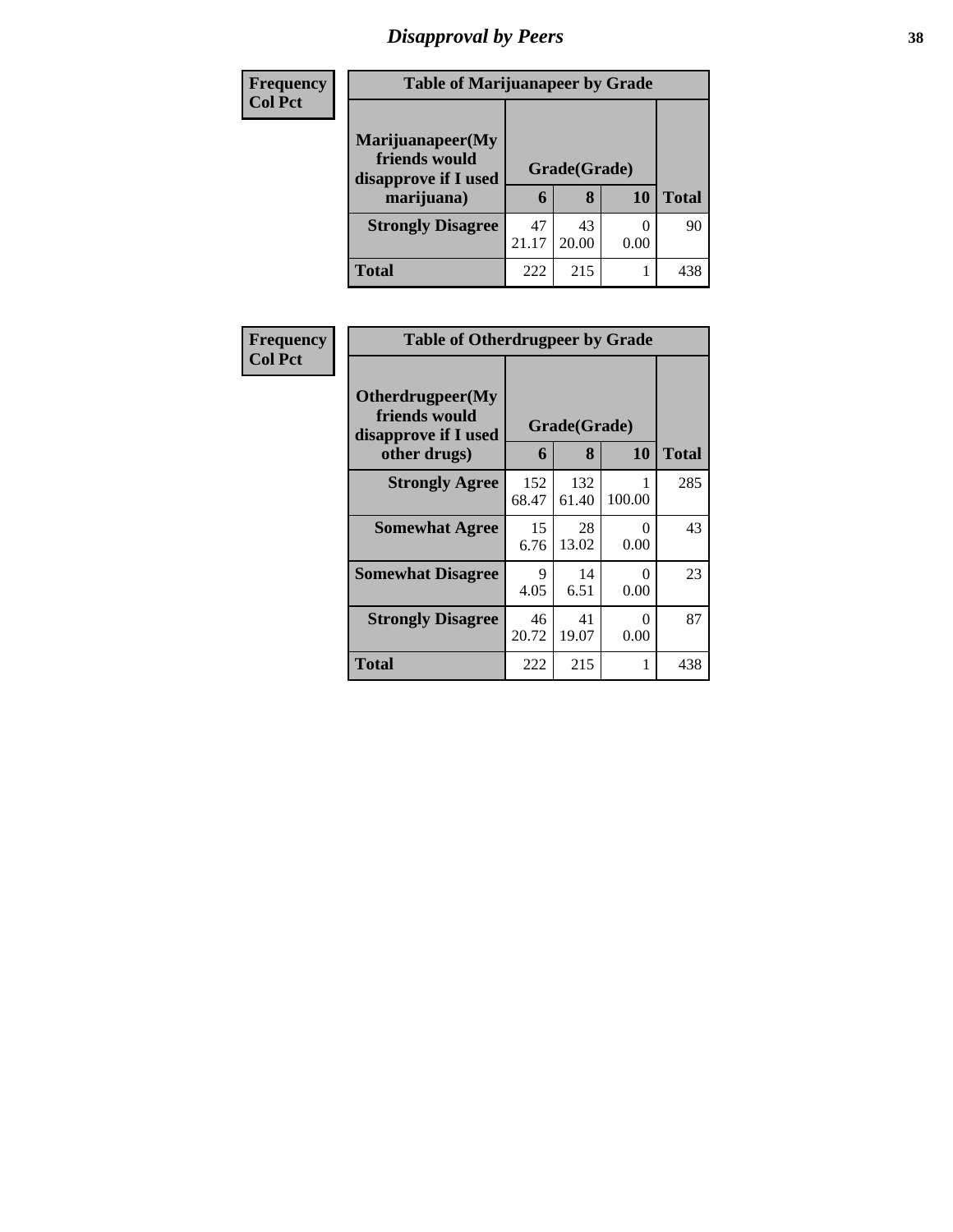| Frequency      | <b>Table of Alcohollocation1 by Grade</b> |              |              |        |              |  |
|----------------|-------------------------------------------|--------------|--------------|--------|--------------|--|
| <b>Col Pct</b> | <b>Alcohollocation1(Places</b>            | Grade(Grade) |              |        |              |  |
|                | <b>Friends Use Alcohol)</b>               | 6            | 8            | 10     | <b>Total</b> |  |
|                |                                           | 32<br>14.41  | 63<br>29.30  | 0.00   | 95           |  |
|                | Do Not Use                                | 190<br>85.59 | 152<br>70.70 | 100.00 | 343          |  |
|                | <b>Total</b>                              | 222          | 215          |        | 438          |  |

| Frequency      | <b>Table of Alcohollocation2 by Grade</b> |              |              |        |              |  |  |
|----------------|-------------------------------------------|--------------|--------------|--------|--------------|--|--|
| <b>Col Pct</b> | <b>Alcohollocation2(Places</b>            |              | Grade(Grade) |        |              |  |  |
|                | <b>Friends Use Alcohol)</b>               | 6            | 8            | 10     | <b>Total</b> |  |  |
|                |                                           | 201<br>90.54 | 176<br>81.86 | 100.00 | 378          |  |  |
|                | Home                                      | 21<br>9.46   | 39<br>18.14  | 0.00   | 60           |  |  |
|                | <b>Total</b>                              | 222          | 215          |        | 438          |  |  |

| Frequency<br><b>Col Pct</b> | <b>Table of Alcohollocation 3 by Grade</b> |              |              |        |              |  |
|-----------------------------|--------------------------------------------|--------------|--------------|--------|--------------|--|
|                             | <b>Alcohollocation3(Places</b>             |              | Grade(Grade) |        |              |  |
|                             | <b>Friends Use Alcohol)</b>                | 6            | 8            | 10     | <b>Total</b> |  |
|                             |                                            | 219<br>98.65 | 212<br>98.60 | 100.00 | 432          |  |
|                             | <b>School</b>                              | 3<br>1.35    | 3<br>1.40    | 0.00   | 6            |  |
|                             | <b>Total</b>                               | 222          | 215          |        | 438          |  |

| Frequency      | <b>Table of Alcohollocation4 by Grade</b> |              |              |           |              |  |  |
|----------------|-------------------------------------------|--------------|--------------|-----------|--------------|--|--|
| <b>Col Pct</b> | <b>Alcohollocation4(Places</b>            |              | Grade(Grade) |           |              |  |  |
|                | <b>Friends Use Alcohol)</b>               | 6            | 8            | <b>10</b> | <b>Total</b> |  |  |
|                |                                           | 211<br>95.05 | 203<br>94.42 | 100.00    | 415          |  |  |
|                | Car                                       | 11<br>4.95   | 12<br>5.58   | 0.00      | 23           |  |  |
|                | <b>Total</b>                              | 222          | 215          |           | 438          |  |  |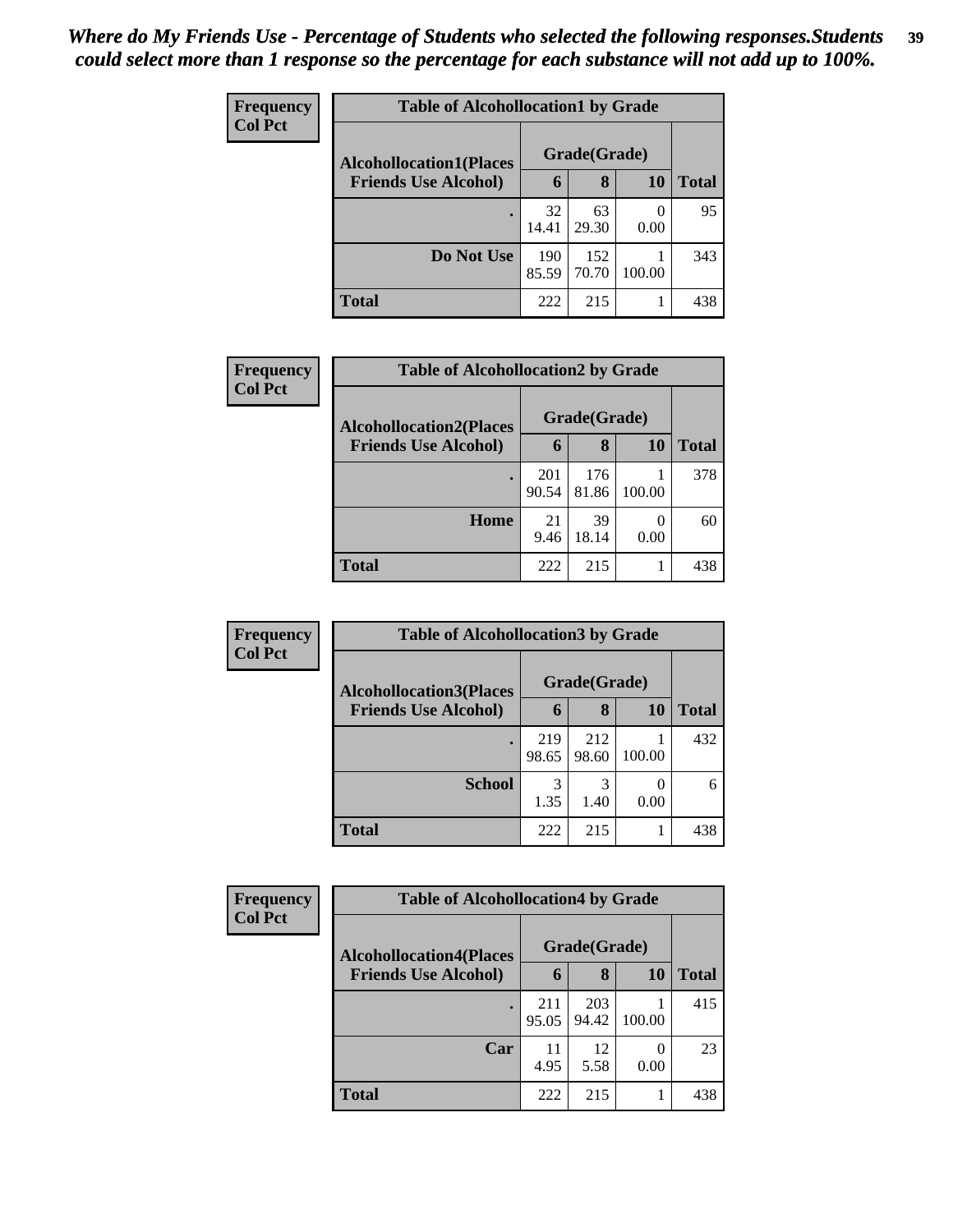| <b>Frequency</b><br><b>Col Pct</b> | <b>Table of Alcohollocation5 by Grade</b> |              |              |        |              |  |  |
|------------------------------------|-------------------------------------------|--------------|--------------|--------|--------------|--|--|
|                                    | <b>Alcohollocation5</b> (Places           | Grade(Grade) |              |        |              |  |  |
|                                    | <b>Friends Use Alcohol)</b>               | 6            | 8            | 10     | <b>Total</b> |  |  |
|                                    |                                           | 205<br>92.34 | 169<br>78.60 | 100.00 | 375          |  |  |
|                                    | <b>Friend's House</b>                     | 17<br>7.66   | 46<br>21.40  | 0.00   | 63           |  |  |
|                                    | <b>Total</b>                              | 222          | 215          |        | 438          |  |  |

| <b>Frequency</b> | <b>Table of Alcohollocation6 by Grade</b> |              |              |           |              |
|------------------|-------------------------------------------|--------------|--------------|-----------|--------------|
| <b>Col Pct</b>   | <b>Alcohollocation6(Places</b>            |              | Grade(Grade) |           |              |
|                  | <b>Friends Use Alcohol)</b>               | 6            | 8            | <b>10</b> | <b>Total</b> |
|                  |                                           | 213<br>95.95 | 180<br>83.72 | 100.00    | 394          |
|                  | <b>Other</b>                              | 9<br>4.05    | 35<br>16.28  | 0.00      | 44           |
|                  | <b>Total</b>                              | 222          | 215          |           | 438          |

| <b>Frequency</b> | <b>Table of Tobaccolocation1 by Grade</b> |              |              |           |              |
|------------------|-------------------------------------------|--------------|--------------|-----------|--------------|
| <b>Col Pct</b>   | <b>Tobaccolocation1(Places</b>            |              | Grade(Grade) |           |              |
|                  | <b>Friends Use Tobacco)</b>               | 6            | 8            | <b>10</b> | <b>Total</b> |
|                  |                                           | 28<br>12.61  | 67<br>31.16  | 0.00      | 95           |
|                  | Do Not Use                                | 194<br>87.39 | 148<br>68.84 | 100.00    | 343          |
|                  | <b>Total</b>                              | 222          | 215          |           | 438          |

| <b>Frequency</b> | <b>Table of Tobaccolocation2 by Grade</b>                     |              |              |        |              |  |  |
|------------------|---------------------------------------------------------------|--------------|--------------|--------|--------------|--|--|
| <b>Col Pct</b>   | <b>Tobaccolocation2(Places</b><br><b>Friends Use Tobacco)</b> | Grade(Grade) |              |        |              |  |  |
|                  |                                                               | 6            | 8            | 10     | <b>Total</b> |  |  |
|                  |                                                               | 202<br>90.99 | 177<br>82.33 | 100.00 | 380          |  |  |
|                  | Home                                                          | 20<br>9.01   | 38<br>17.67  | 0.00   | 58           |  |  |
|                  | Total                                                         | 222          | 215          |        | 438          |  |  |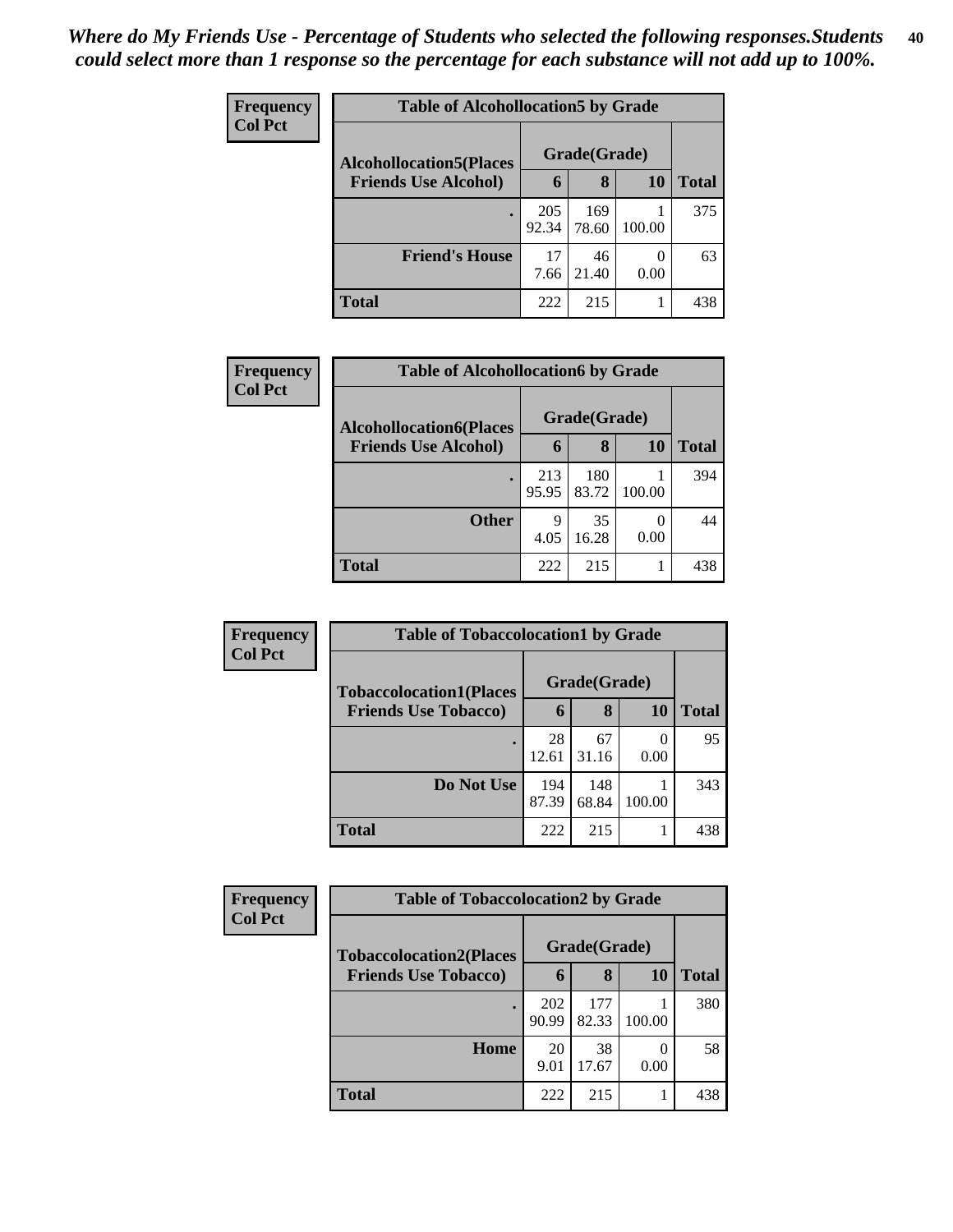| <b>Frequency</b> | <b>Table of Tobaccolocation3 by Grade</b> |              |              |        |       |  |  |  |
|------------------|-------------------------------------------|--------------|--------------|--------|-------|--|--|--|
| <b>Col Pct</b>   | <b>Tobaccolocation3(Places</b>            | Grade(Grade) |              |        |       |  |  |  |
|                  | <b>Friends Use Tobacco)</b>               | 6            | 8            | 10     | Total |  |  |  |
|                  |                                           | 216<br>97.30 | 201<br>93.49 | 100.00 | 418   |  |  |  |
|                  | <b>School</b>                             | 6<br>2.70    | 14<br>6.51   | 0.00   | 20    |  |  |  |
|                  | <b>Total</b>                              | 222          | 215          |        | 438   |  |  |  |

| Frequency      | <b>Table of Tobaccolocation4 by Grade</b>                     |              |              |        |              |  |  |  |
|----------------|---------------------------------------------------------------|--------------|--------------|--------|--------------|--|--|--|
| <b>Col Pct</b> | <b>Tobaccolocation4(Places</b><br><b>Friends Use Tobacco)</b> | Grade(Grade) |              |        |              |  |  |  |
|                |                                                               | 6            | 8            | 10     | <b>Total</b> |  |  |  |
|                | $\bullet$                                                     | 211<br>95.05 | 198<br>92.09 | 100.00 | 410          |  |  |  |
|                | Car                                                           | 11<br>4.95   | 17<br>7.91   | 0.00   | 28           |  |  |  |
|                | <b>Total</b>                                                  | 222          | 215          |        | 438          |  |  |  |

| <b>Frequency</b>            | <b>Table of Tobaccolocation5 by Grade</b> |              |              |              |     |
|-----------------------------|-------------------------------------------|--------------|--------------|--------------|-----|
| <b>Col Pct</b>              | <b>Tobaccolocation5(Places</b>            |              | Grade(Grade) |              |     |
| <b>Friends Use Tobacco)</b> | 6                                         | 8            | <b>10</b>    | <b>Total</b> |     |
|                             |                                           | 209<br>94.14 | 176<br>81.86 | 100.00       | 386 |
|                             | <b>Friend's House</b>                     | 13<br>5.86   | 39<br>18.14  | 0.00         | 52  |
|                             | <b>Total</b>                              | 222          | 215          |              | 438 |

| Frequency      | <b>Table of Tobaccolocation6 by Grade</b>                     |              |              |        |              |
|----------------|---------------------------------------------------------------|--------------|--------------|--------|--------------|
| <b>Col Pct</b> | <b>Tobaccolocation6(Places</b><br><b>Friends Use Tobacco)</b> | Grade(Grade) |              |        |              |
|                |                                                               | 6            | 8            | 10     | <b>Total</b> |
|                |                                                               | 210<br>94.59 | 182<br>84.65 | 100.00 | 393          |
|                | <b>Other</b>                                                  | 12<br>5.41   | 33<br>15.35  | 0.00   | 45           |
|                | <b>Total</b>                                                  | 222          | 215          |        | 438          |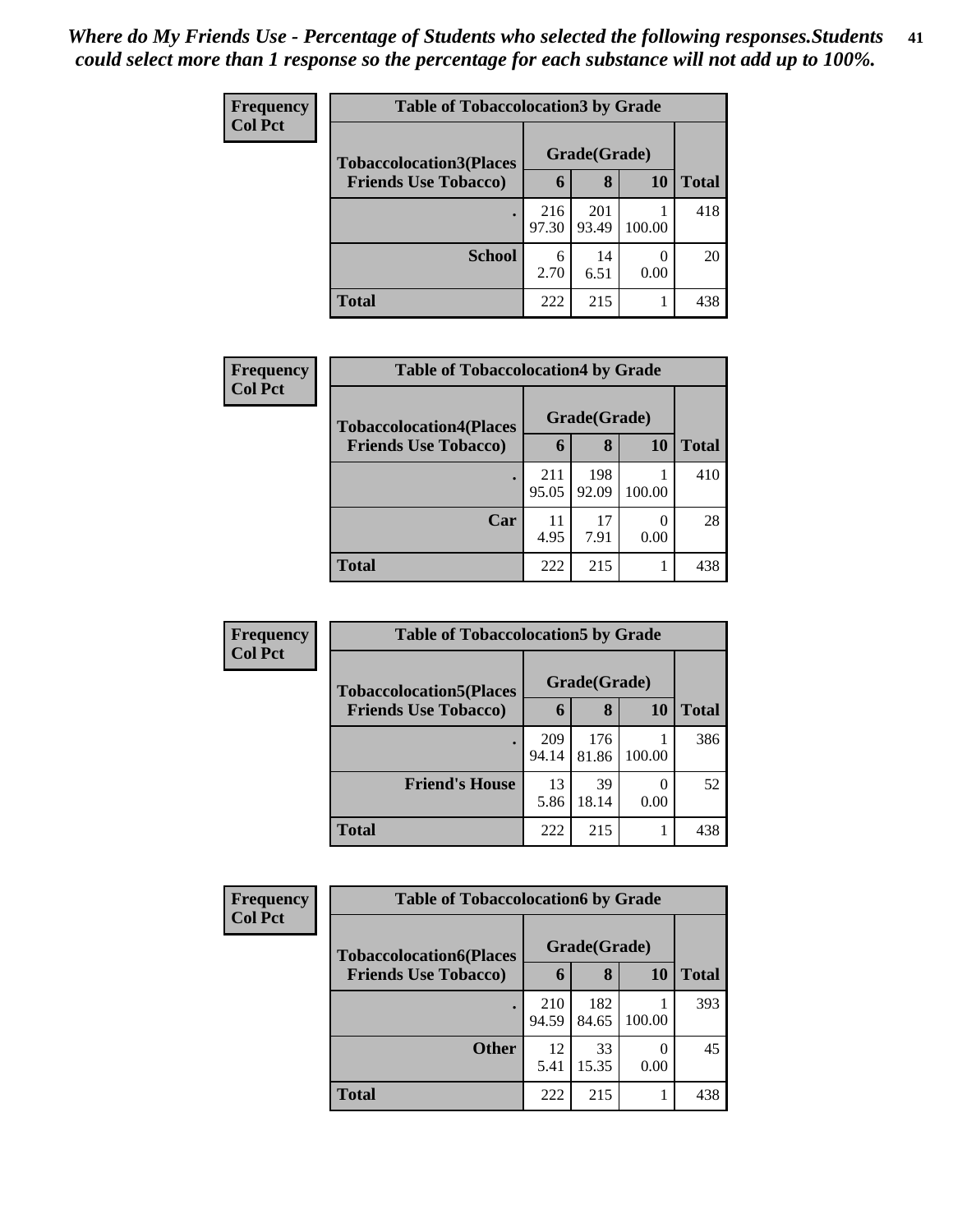| <b>Frequency</b> | <b>Table of Marijuanalocation1 by Grade</b>                        |              |              |        |              |  |
|------------------|--------------------------------------------------------------------|--------------|--------------|--------|--------------|--|
| <b>Col Pct</b>   | <b>Marijuanalocation1(Places</b><br><b>Friends Use Marijuana</b> ) |              | Grade(Grade) |        |              |  |
|                  |                                                                    | 6            | 8            | 10     | <b>Total</b> |  |
|                  |                                                                    | 16<br>7.21   | 43<br>20.00  | 0.00   | 59           |  |
|                  | Do Not Use                                                         | 206<br>92.79 | 172<br>80.00 | 100.00 | 379          |  |
|                  | <b>Total</b>                                                       | 222          | 215          | 1      | 438          |  |

| <b>Frequency</b> | <b>Table of Marijuanalocation2 by Grade</b>                         |              |              |        |              |  |  |
|------------------|---------------------------------------------------------------------|--------------|--------------|--------|--------------|--|--|
| <b>Col Pct</b>   | <b>Marijuanalocation2(Places)</b><br><b>Friends Use Marijuana</b> ) |              | Grade(Grade) |        |              |  |  |
|                  |                                                                     | 6            | 8            | 10     | <b>Total</b> |  |  |
|                  |                                                                     | 213<br>95.95 | 193<br>89.77 | 100.00 | 407          |  |  |
|                  | Home                                                                | 9<br>4.05    | 22<br>10.23  | 0.00   | 31           |  |  |
|                  | <b>Total</b>                                                        | 222          | 215          |        | 438          |  |  |

| Frequency      | <b>Table of Marijuanalocation3 by Grade</b>                        |              |              |        |       |  |  |
|----------------|--------------------------------------------------------------------|--------------|--------------|--------|-------|--|--|
| <b>Col Pct</b> | <b>Marijuanalocation3(Places</b><br><b>Friends Use Marijuana</b> ) | Grade(Grade) |              |        |       |  |  |
|                |                                                                    | 6            | 8            | 10     | Total |  |  |
|                |                                                                    | 218<br>98.20 | 214<br>99.53 | 100.00 | 433   |  |  |
|                | <b>School</b>                                                      | 4<br>1.80    | 0.47         | 0.00   |       |  |  |
|                | <b>Total</b>                                                       | 222          | 215          |        | 438   |  |  |

| <b>Frequency</b> | <b>Table of Marijuanalocation4 by Grade</b> |              |              |        |       |  |  |  |
|------------------|---------------------------------------------|--------------|--------------|--------|-------|--|--|--|
| <b>Col Pct</b>   | <b>Marijuanalocation4(Places</b>            |              | Grade(Grade) |        |       |  |  |  |
|                  | <b>Friends Use Marijuana</b> )              | 6            | 8            | 10     | Total |  |  |  |
|                  |                                             | 216<br>97.30 | 204<br>94.88 | 100.00 | 421   |  |  |  |
|                  | Car                                         | 6<br>2.70    | 11<br>5.12   | 0.00   | 17    |  |  |  |
|                  | <b>Total</b>                                | 222          | 215          |        | 438   |  |  |  |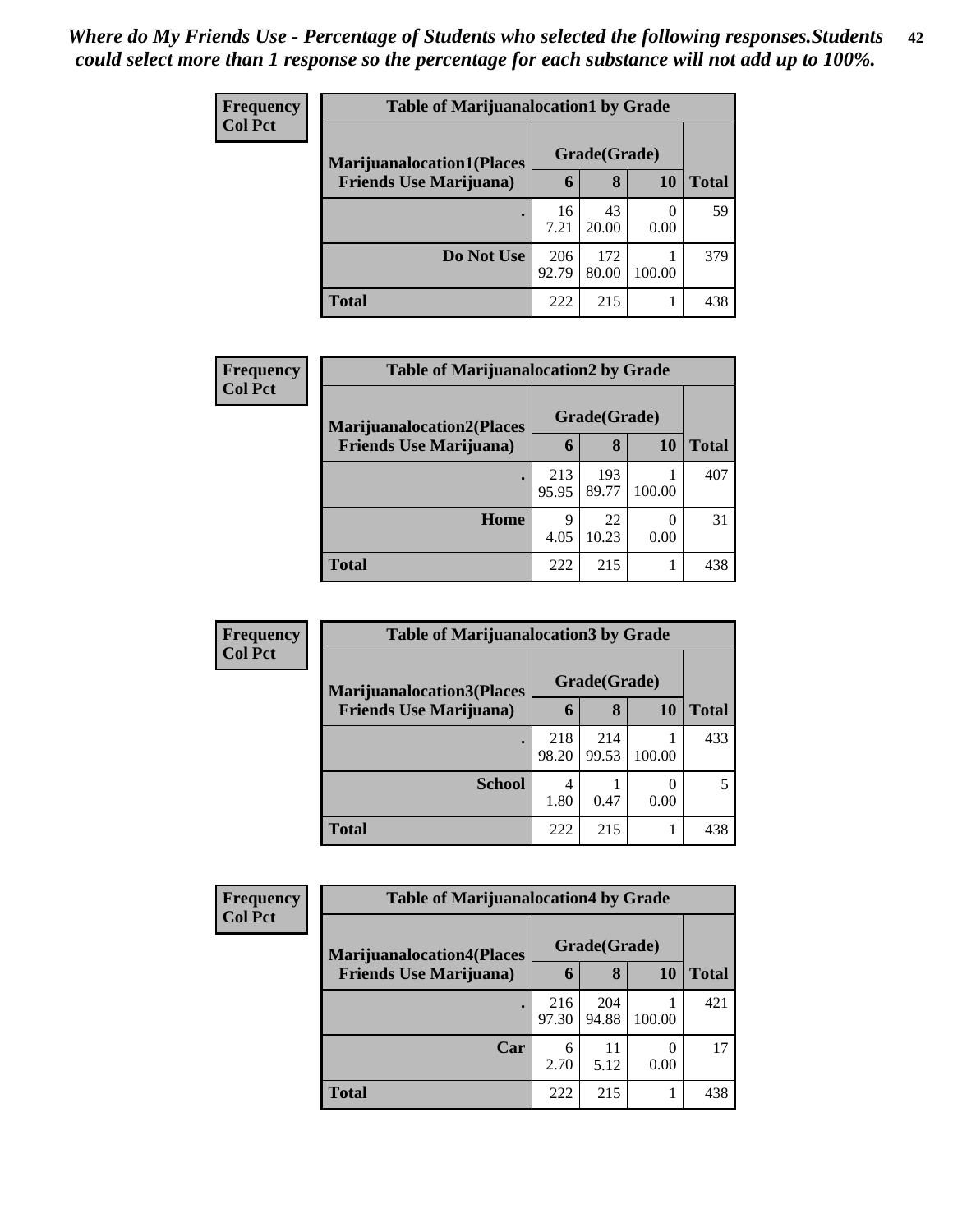| <b>Frequency</b> | <b>Table of Marijuanalocation5 by Grade</b> |              |              |        |       |
|------------------|---------------------------------------------|--------------|--------------|--------|-------|
| <b>Col Pct</b>   | <b>Marijuanalocation5</b> (Places           |              | Grade(Grade) |        |       |
|                  | <b>Friends Use Marijuana</b> )              | 6            | 8            | 10     | Total |
|                  |                                             | 214<br>96.40 | 189<br>87.91 | 100.00 | 404   |
|                  | <b>Friend's House</b>                       | 8<br>3.60    | 26<br>12.09  | 0.00   | 34    |
|                  | Total                                       | 222          | 215          |        | 438   |

| Frequency      | <b>Table of Marijuanalocation6 by Grade</b>                        |              |              |        |              |  |  |  |
|----------------|--------------------------------------------------------------------|--------------|--------------|--------|--------------|--|--|--|
| <b>Col Pct</b> | <b>Marijuanalocation6(Places</b><br><b>Friends Use Marijuana</b> ) | Grade(Grade) |              |        |              |  |  |  |
|                |                                                                    | 6            | 8            | 10     | <b>Total</b> |  |  |  |
|                |                                                                    | 216<br>97.30 | 190<br>88.37 | 100.00 | 407          |  |  |  |
|                | <b>Other</b>                                                       | 6<br>2.70    | 25<br>11.63  | 0.00   | 31           |  |  |  |
|                | <b>Total</b>                                                       | 222          | 215          |        | 438          |  |  |  |

| Frequency      | <b>Table of Otherdruglocation1 by Grade</b>                          |              |              |        |              |  |
|----------------|----------------------------------------------------------------------|--------------|--------------|--------|--------------|--|
| <b>Col Pct</b> | <b>Otherdruglocation1(Places</b><br><b>Friends Use Other Illegal</b> |              | Grade(Grade) |        |              |  |
|                | Drugs)                                                               | 6            | 8            | 10     | <b>Total</b> |  |
|                |                                                                      | 14<br>6.31   | 28<br>13.02  | 0.00   | 42           |  |
|                | Do Not Use                                                           | 208<br>93.69 | 187<br>86.98 | 100.00 | 396          |  |
|                | <b>Total</b>                                                         | 222          | 215          |        | 438          |  |

| <b>Frequency</b> | <b>Table of Otherdruglocation2 by Grade</b>                          |              |              |        |              |
|------------------|----------------------------------------------------------------------|--------------|--------------|--------|--------------|
| <b>Col Pct</b>   | <b>Otherdruglocation2(Places</b><br><b>Friends Use Other Illegal</b> |              | Grade(Grade) |        |              |
|                  | Drugs)                                                               | 6            | 8            | 10     | <b>Total</b> |
|                  | ٠                                                                    | 212<br>95.50 | 200<br>93.02 | 100.00 | 413          |
|                  | Home                                                                 | 10<br>4.50   | 15<br>6.98   | 0.00   | 25           |
|                  | Total                                                                | 222          | 215          |        | 438          |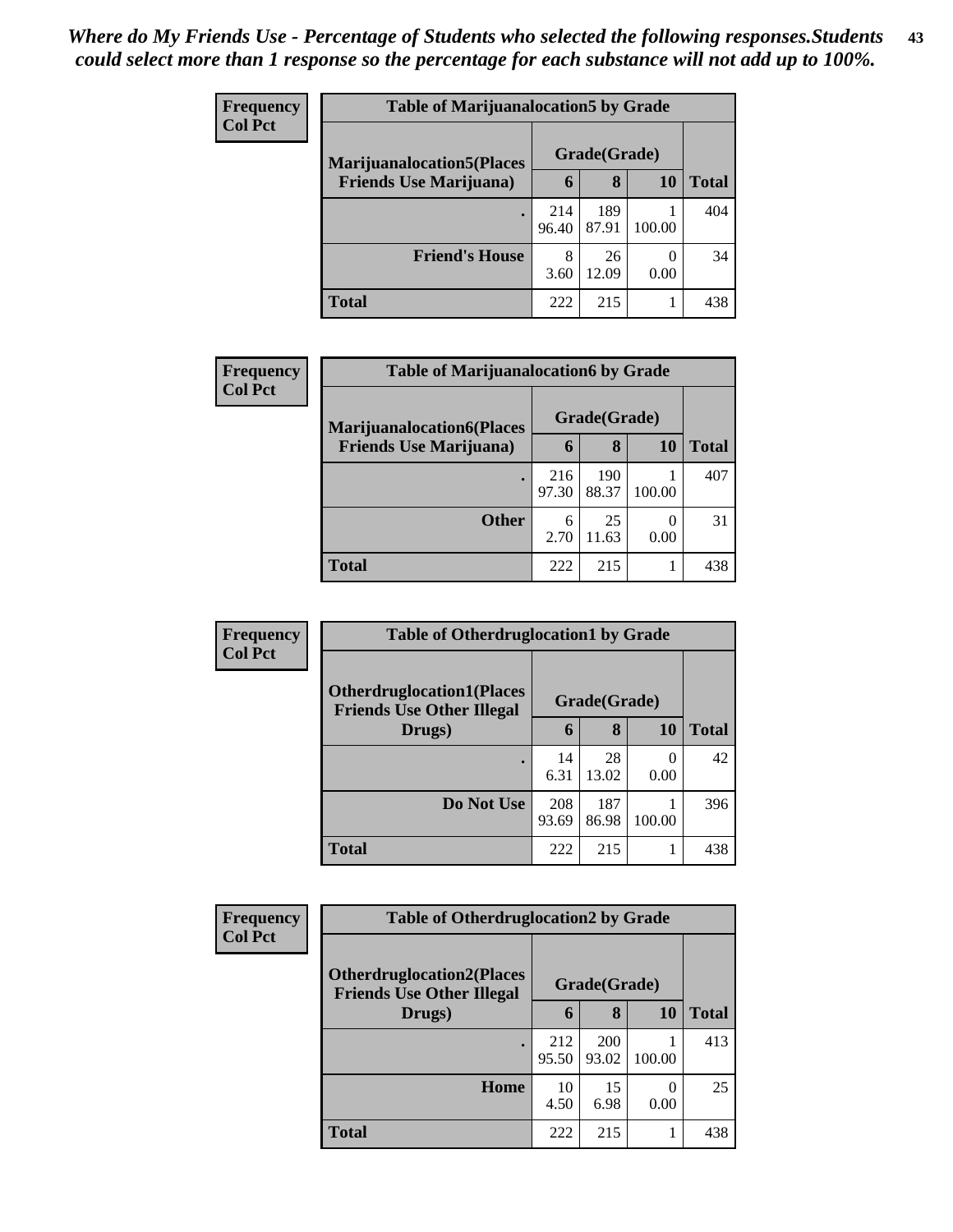| <b>Frequency</b> | <b>Table of Otherdruglocation 3 by Grade</b>                         |              |              |                  |              |  |
|------------------|----------------------------------------------------------------------|--------------|--------------|------------------|--------------|--|
| <b>Col Pct</b>   | <b>Otherdruglocation3(Places</b><br><b>Friends Use Other Illegal</b> |              | Grade(Grade) |                  |              |  |
|                  | Drugs)                                                               | 6            | 8            | 10               | <b>Total</b> |  |
|                  | $\bullet$                                                            | 218<br>98.20 | 214<br>99.53 | 100.00           | 433          |  |
|                  | <b>School</b>                                                        | 4<br>1.80    | 0.47         | $\Omega$<br>0.00 |              |  |
|                  | <b>Total</b>                                                         | 222          | 215          |                  | 438          |  |

| <b>Frequency</b> | <b>Table of Otherdruglocation4 by Grade</b>                           |              |              |        |              |  |
|------------------|-----------------------------------------------------------------------|--------------|--------------|--------|--------------|--|
| <b>Col Pct</b>   | <b>Otherdruglocation4(Places)</b><br><b>Friends Use Other Illegal</b> |              | Grade(Grade) |        |              |  |
|                  | Drugs)                                                                | 6            | 8            | 10     | <b>Total</b> |  |
|                  |                                                                       | 215<br>96.85 | 208<br>96.74 | 100.00 | 424          |  |
|                  | Car                                                                   | 3.15         | 3.26         | 0.00   | 14           |  |
|                  | <b>Total</b>                                                          | 222          | 215          |        | 438          |  |

| Frequency      | <b>Table of Otherdruglocation5 by Grade</b>                          |              |              |        |              |  |
|----------------|----------------------------------------------------------------------|--------------|--------------|--------|--------------|--|
| <b>Col Pct</b> | <b>Otherdruglocation5(Places</b><br><b>Friends Use Other Illegal</b> |              | Grade(Grade) |        |              |  |
|                | Drugs)                                                               | 6            | 8            | 10     | <b>Total</b> |  |
|                |                                                                      | 214<br>96.40 | 196<br>91.16 | 100.00 | 411          |  |
|                | <b>Friend's House</b>                                                | 8<br>3.60    | 19<br>8.84   | 0.00   | 27           |  |
|                | <b>Total</b>                                                         | 222          | 215          |        | 438          |  |

| Frequency      | <b>Table of Otherdruglocation6 by Grade</b>                           |              |              |                       |              |  |
|----------------|-----------------------------------------------------------------------|--------------|--------------|-----------------------|--------------|--|
| <b>Col Pct</b> | <b>Otherdruglocation6(Places)</b><br><b>Friends Use Other Illegal</b> |              | Grade(Grade) |                       |              |  |
|                | Drugs)                                                                | 6            | 8            | 10                    | <b>Total</b> |  |
|                |                                                                       | 217<br>97.75 | 200<br>93.02 | 100.00                | 418          |  |
|                | <b>Other</b>                                                          | 5<br>2.25    | 15<br>6.98   | $\mathcal{O}$<br>0.00 | 20           |  |
|                | <b>Total</b>                                                          | 222          | 215          |                       | 438          |  |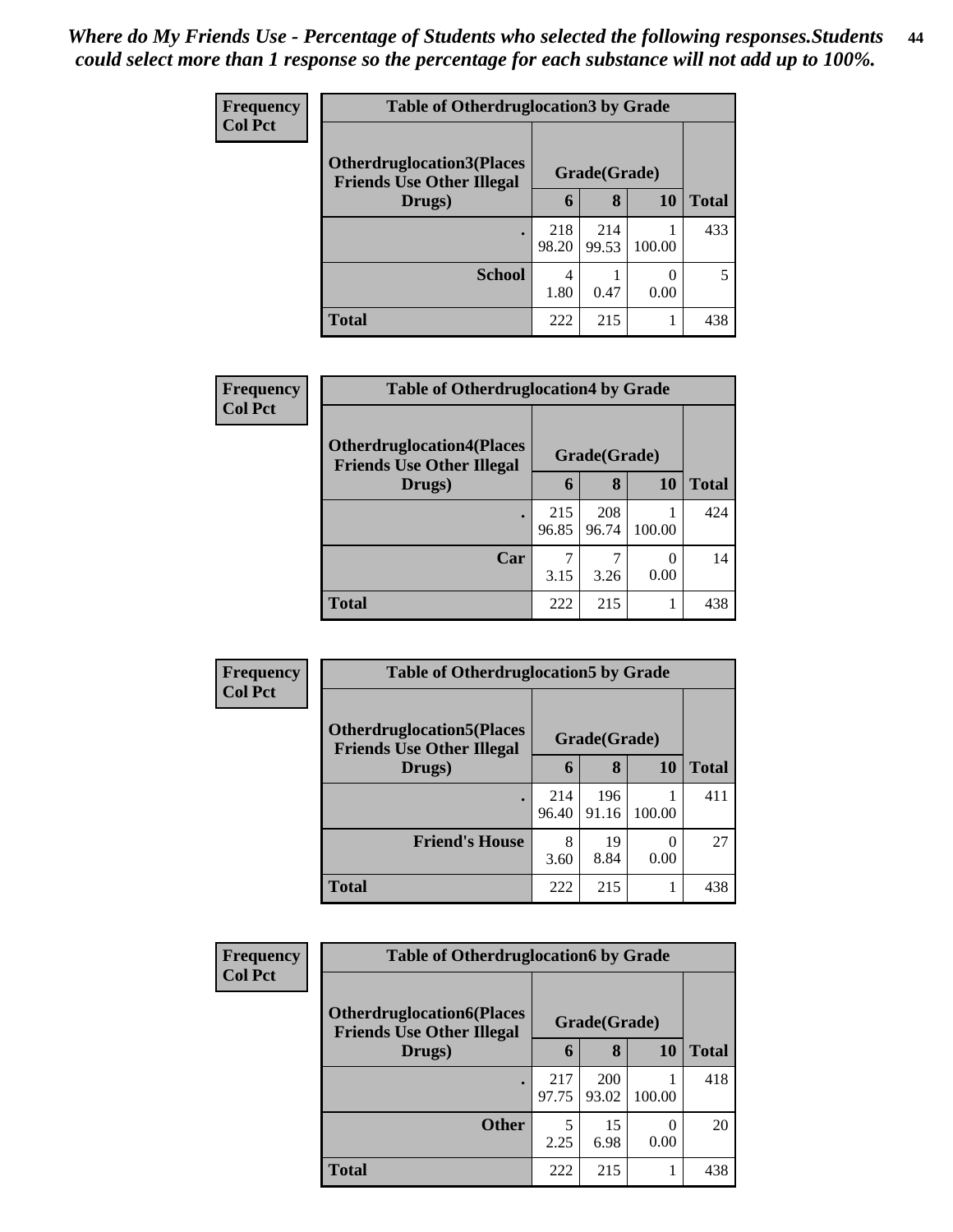| <b>Frequency</b> | <b>Table of Alcoholtime1 by Grade</b>           |              |              |                       |              |  |  |
|------------------|-------------------------------------------------|--------------|--------------|-----------------------|--------------|--|--|
| <b>Col Pct</b>   | <b>Alcoholtime1(Times</b><br><b>Friends Use</b> |              | Grade(Grade) |                       |              |  |  |
|                  | Alcohol)                                        | 6            | 8            | 10                    | <b>Total</b> |  |  |
|                  | ٠                                               | 31<br>13.96  | 64<br>29.77  | $\mathcal{L}$<br>0.00 | 95           |  |  |
|                  | Do Not Use                                      | 191<br>86.04 | 151<br>70.23 | 100.00                | 343          |  |  |
|                  | <b>Total</b>                                    | 222          | 215          |                       | 438          |  |  |

| <b>Frequency</b> |                                                 | <b>Table of Alcoholtime2 by Grade</b> |              |                           |              |  |  |
|------------------|-------------------------------------------------|---------------------------------------|--------------|---------------------------|--------------|--|--|
| <b>Col Pct</b>   | <b>Alcoholtime2(Times</b><br><b>Friends Use</b> |                                       | Grade(Grade) |                           |              |  |  |
|                  | Alcohol)                                        | 6                                     | 8            | 10                        | <b>Total</b> |  |  |
|                  |                                                 | 219<br>98.65                          | 213<br>99.07 | 100.00                    | 433          |  |  |
|                  | <b>On Way to School</b>                         | 3<br>1.35                             | 2<br>0.93    | $\mathbf{\Omega}$<br>0.00 |              |  |  |
|                  | <b>Total</b>                                    | 222                                   | 215          |                           | 438          |  |  |

| Frequency<br><b>Col Pct</b> | <b>Table of Alcoholtime3 by Grade</b>           |                        |              |        |              |
|-----------------------------|-------------------------------------------------|------------------------|--------------|--------|--------------|
|                             | <b>Alcoholtime3(Times</b><br><b>Friends Use</b> |                        | Grade(Grade) |        |              |
|                             | Alcohol)                                        | 6                      | 8            | 10     | <b>Total</b> |
|                             | ٠                                               | 220<br>99.10           | 214<br>99.53 | 100.00 | 435          |
|                             | <b>During School</b>                            | $\mathfrak{D}$<br>0.90 | 0.47         | 0.00   | 3            |
|                             | <b>Total</b>                                    | 222                    | 215          | 1      | 438          |

| Frequency      | <b>Table of Alcoholtime4 by Grade</b> |              |              |        |              |  |
|----------------|---------------------------------------|--------------|--------------|--------|--------------|--|
| <b>Col Pct</b> | <b>Alcoholtime4(Times</b>             |              | Grade(Grade) |        |              |  |
|                | <b>Friends Use Alcohol)</b>           | 6            | 8            | 10     | <b>Total</b> |  |
|                |                                       | 216<br>97.30 | 213<br>99.07 | 100.00 | 430          |  |
|                | <b>On Way Home From School</b>        | 6<br>2.70    | 0.93         | 0.00   | 8            |  |
|                | <b>Total</b>                          | 222          | 215          |        | 438          |  |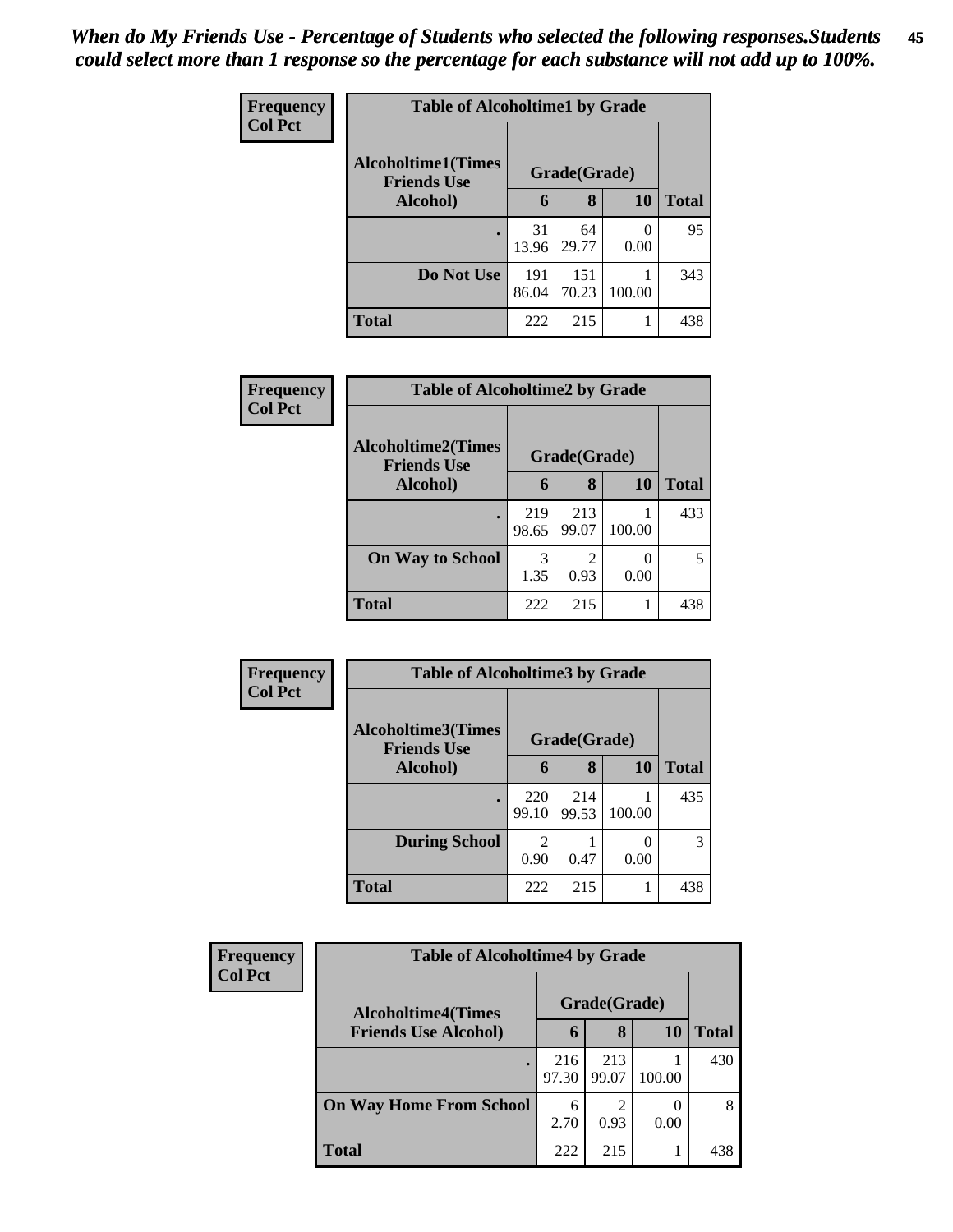| <b>Frequency</b><br><b>Col Pct</b> | <b>Table of Alcoholtime5 by Grade</b>            |              |              |           |              |  |  |
|------------------------------------|--------------------------------------------------|--------------|--------------|-----------|--------------|--|--|
|                                    | <b>Alcoholtime5</b> (Times<br><b>Friends Use</b> |              | Grade(Grade) |           |              |  |  |
|                                    | Alcohol)                                         | 6            | 8            | 10        | <b>Total</b> |  |  |
|                                    | $\bullet$                                        | 206<br>92.79 | 197<br>91.63 | 100.00    | 404          |  |  |
|                                    | Weeknights                                       | 16<br>7.21   | 18<br>8.37   | ∩<br>0.00 | 34           |  |  |
|                                    | <b>Total</b>                                     | 222          | 215          |           | 438          |  |  |

| Frequency      | <b>Table of Alcoholtime6 by Grade</b>           |                     |              |        |              |  |  |
|----------------|-------------------------------------------------|---------------------|--------------|--------|--------------|--|--|
| <b>Col Pct</b> | <b>Alcoholtime6(Times</b><br><b>Friends Use</b> | Grade(Grade)        |              |        |              |  |  |
|                | Alcohol)                                        | 6                   | 8            | 10     | <b>Total</b> |  |  |
|                | $\bullet$                                       | <b>200</b><br>90.09 | 147<br>68.37 | 100.00 | 348          |  |  |
|                | Weekends                                        | 22<br>9.91          | 68<br>31.63  | 0.00   | 90           |  |  |
|                | <b>Total</b>                                    | 222                 | 215          |        | 438          |  |  |

| Frequency      | <b>Table of Tobaccotime1 by Grade</b>           |              |              |           |              |  |
|----------------|-------------------------------------------------|--------------|--------------|-----------|--------------|--|
| <b>Col Pct</b> | <b>Tobaccotime1(Times</b><br><b>Friends Use</b> |              | Grade(Grade) |           |              |  |
|                | <b>Tobacco</b> )                                | 6            | 8            | 10        | <b>Total</b> |  |
|                |                                                 | 26<br>11.71  | 66<br>30.70  | 0<br>0.00 | 92           |  |
|                | Do Not Use                                      | 196<br>88.29 | 149<br>69.30 | 100.00    | 346          |  |
|                | <b>Total</b>                                    | 222          | 215          |           | 438          |  |

| <b>Frequency</b> | <b>Table of Tobaccotime2 by Grade</b>           |              |              |        |              |  |
|------------------|-------------------------------------------------|--------------|--------------|--------|--------------|--|
| <b>Col Pct</b>   | <b>Tobaccotime2(Times</b><br><b>Friends Use</b> |              | Grade(Grade) |        |              |  |
|                  | <b>Tobacco</b> )                                | 6            | 8            | 10     | <b>Total</b> |  |
|                  | $\bullet$                                       | 219<br>98.65 | 199<br>92.56 | 100.00 | 419          |  |
|                  | <b>On Way to School</b>                         | 3<br>1.35    | 16<br>7.44   | 0.00   | 19           |  |
|                  | <b>Total</b>                                    | 222          | 215          |        | 438          |  |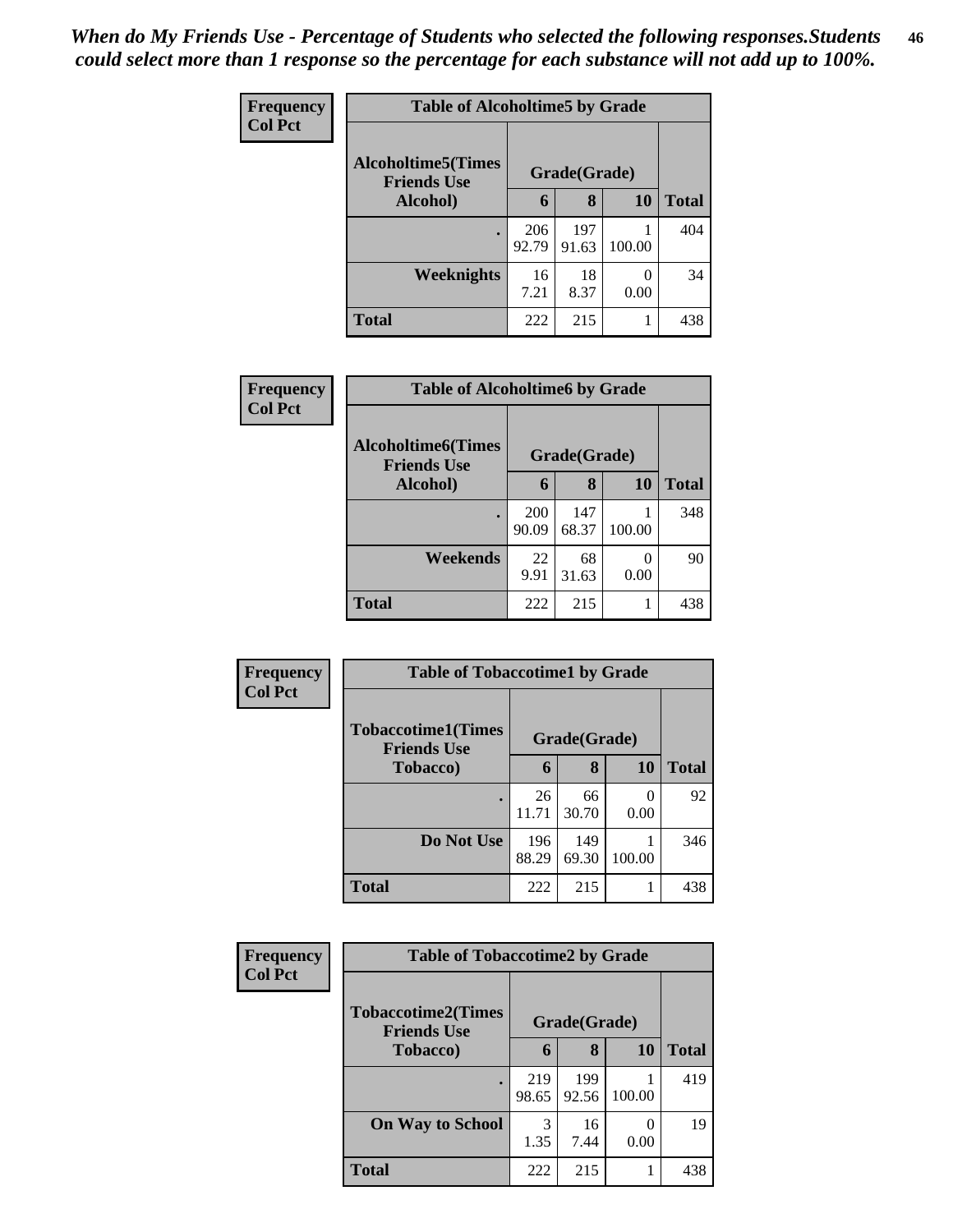| Frequency<br><b>Col Pct</b> | <b>Table of Tobaccotime3 by Grade</b>           |              |              |           |              |  |
|-----------------------------|-------------------------------------------------|--------------|--------------|-----------|--------------|--|
|                             | <b>Tobaccotime3(Times</b><br><b>Friends Use</b> |              | Grade(Grade) |           |              |  |
|                             | <b>Tobacco</b> )                                | 6            | 8            | <b>10</b> | <b>Total</b> |  |
|                             | ٠                                               | 219<br>98.65 | 202<br>93.95 | 100.00    | 422          |  |
|                             | <b>During School</b>                            | 3<br>1.35    | 13<br>6.05   | 0.00      | 16           |  |
|                             | <b>Total</b>                                    | 222          | 215          |           | 438          |  |

| <b>Frequency</b> | <b>Table of Tobaccotime4 by Grade</b> |              |              |        |       |  |
|------------------|---------------------------------------|--------------|--------------|--------|-------|--|
| <b>Col Pct</b>   | <b>Tobaccotime4(Times</b>             |              | Grade(Grade) |        |       |  |
|                  | <b>Friends Use Tobacco)</b>           | 6            | 8            | 10     | Total |  |
|                  |                                       | 216<br>97.30 | 213<br>99.07 | 100.00 | 430   |  |
|                  | <b>On Way Home From School</b>        | 6<br>2.70    | 2<br>0.93    | 0.00   |       |  |
|                  | <b>Total</b>                          | 222          | 215          |        | 438   |  |

| Frequency      | <b>Table of Tobaccotime5 by Grade</b>           |              |              |           |              |
|----------------|-------------------------------------------------|--------------|--------------|-----------|--------------|
| <b>Col Pct</b> | <b>Tobaccotime5(Times</b><br><b>Friends Use</b> | Grade(Grade) |              |           |              |
|                | <b>Tobacco</b> )                                | 6            | 8            | 10        | <b>Total</b> |
|                |                                                 | 209<br>94.14 | 187<br>86.98 | 100.00    | 397          |
|                | Weeknights                                      | 13<br>5.86   | 28<br>13.02  | 0<br>0.00 | 41           |
|                | <b>Total</b>                                    | 222          | 215          | 1         | 438          |

| <b>Frequency</b> | <b>Table of Tobaccotime6 by Grade</b>           |              |              |        |              |
|------------------|-------------------------------------------------|--------------|--------------|--------|--------------|
| <b>Col Pct</b>   | <b>Tobaccotime6(Times</b><br><b>Friends Use</b> |              | Grade(Grade) |        |              |
|                  | <b>Tobacco</b> )                                | 6            | 8            | 10     | <b>Total</b> |
|                  | $\bullet$                                       | 201<br>90.54 | 160<br>74.42 | 100.00 | 362          |
|                  | Weekends                                        | 21<br>9.46   | 55<br>25.58  | 0.00   | 76           |
|                  | <b>Total</b>                                    | 222          | 215          |        | 438          |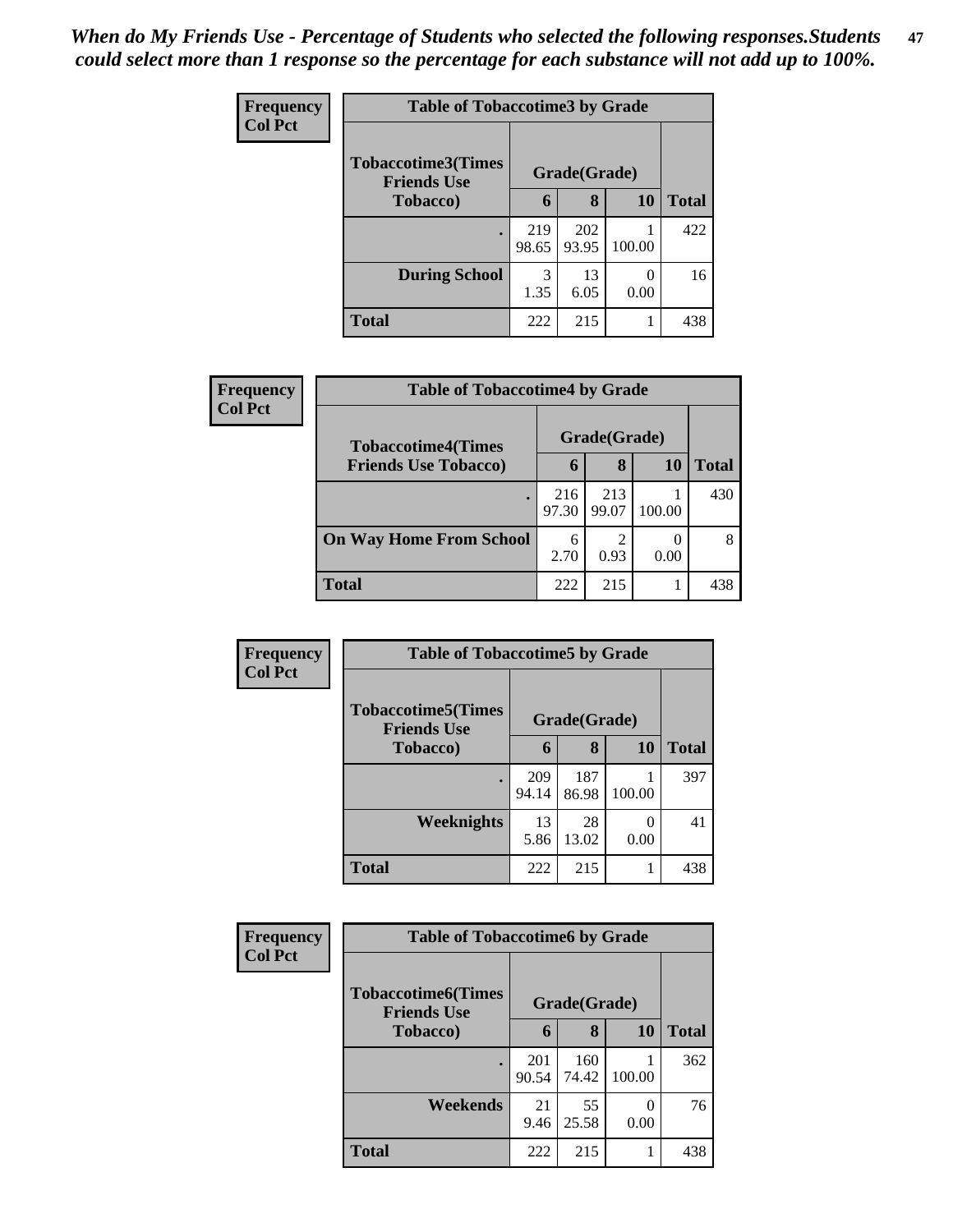| <b>Frequency</b> | <b>Table of Marijuanatime1 by Grade</b>           |              |              |        |              |
|------------------|---------------------------------------------------|--------------|--------------|--------|--------------|
| <b>Col Pct</b>   | <b>Marijuanatime1(Times</b><br><b>Friends Use</b> |              | Grade(Grade) |        |              |
|                  | Marijuana)                                        | 6            | 8            | 10     | <b>Total</b> |
|                  |                                                   | 14<br>6.31   | 42<br>19.53  | 0.00   | 56           |
|                  | Do Not Use                                        | 208<br>93.69 | 173<br>80.47 | 100.00 | 382          |
|                  | <b>Total</b>                                      | 222          | 215          |        | 438          |

| Frequency      | <b>Table of Marijuanatime2 by Grade</b>           |              |              |        |              |  |
|----------------|---------------------------------------------------|--------------|--------------|--------|--------------|--|
| <b>Col Pct</b> | <b>Marijuanatime2(Times</b><br><b>Friends Use</b> |              | Grade(Grade) |        |              |  |
|                | Marijuana)                                        | 6            | 8            | 10     | <b>Total</b> |  |
|                | $\bullet$                                         | 219<br>98.65 | 211<br>98.14 | 100.00 | 431          |  |
|                | <b>On Way to School</b>                           | 3<br>1.35    | 4<br>1.86    | 0.00   |              |  |
|                | <b>Total</b>                                      | 222          | 215          |        | 438          |  |

| Frequency<br><b>Col Pct</b> | <b>Table of Marijuanatime3 by Grade</b>    |              |                        |        |              |
|-----------------------------|--------------------------------------------|--------------|------------------------|--------|--------------|
|                             | Marijuanatime3(Times<br><b>Friends Use</b> |              | Grade(Grade)           |        |              |
|                             | Marijuana)                                 | 6            | 8                      | 10     | <b>Total</b> |
|                             |                                            | 219<br>98.65 | 213<br>99.07           | 100.00 | 433          |
|                             | <b>During School</b>                       | 3<br>1.35    | $\overline{c}$<br>0.93 | 0.00   | 5            |
|                             | <b>Total</b>                               | 222          | 215                    |        | 438          |

| Frequency      | <b>Table of Marijuanatime4 by Grade</b> |              |              |        |              |
|----------------|-----------------------------------------|--------------|--------------|--------|--------------|
| <b>Col Pct</b> | <b>Marijuanatime4</b> (Times            |              | Grade(Grade) |        |              |
|                | <b>Friends Use Marijuana</b> )          | 6            | 8            | 10     | <b>Total</b> |
|                |                                         | 217<br>97.75 | 212<br>98.60 | 100.00 | 430          |
|                | <b>On Way Home From School</b>          | 5<br>2.25    | 3<br>1.40    | 0.00   | 8            |
|                | <b>Total</b>                            | 222          | 215          |        | 438          |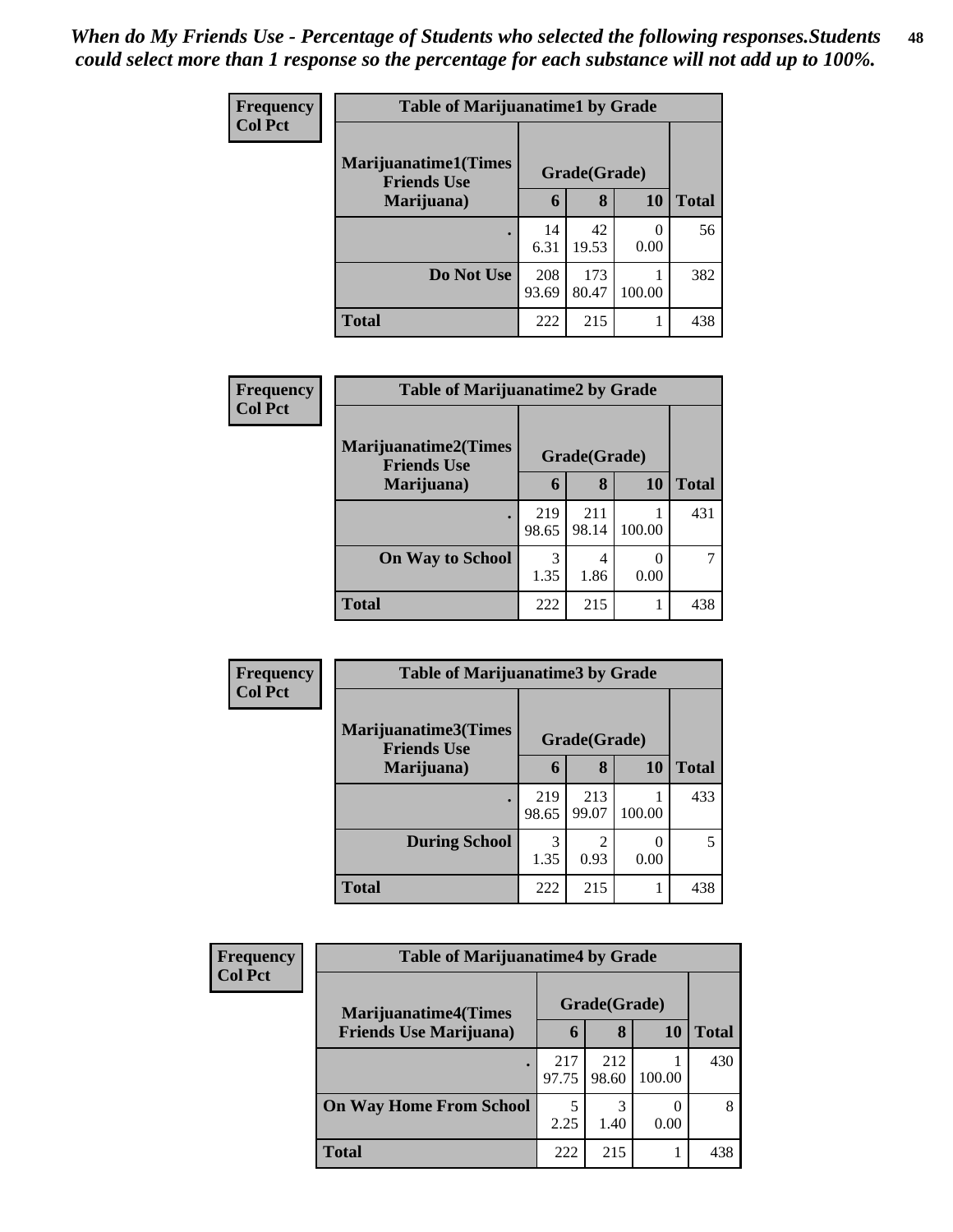| <b>Frequency</b> | <b>Table of Marijuanatime5 by Grade</b>            |              |              |           |              |
|------------------|----------------------------------------------------|--------------|--------------|-----------|--------------|
| <b>Col Pct</b>   | <b>Marijuanatime5</b> (Times<br><b>Friends Use</b> |              | Grade(Grade) |           |              |
|                  | Marijuana)                                         | 6            | 8            | 10        | <b>Total</b> |
|                  |                                                    | 214<br>96.40 | 198<br>92.09 | 100.00    | 413          |
|                  | Weeknights                                         | 8<br>3.60    | 17<br>7.91   | 0<br>0.00 | 25           |
|                  | <b>Total</b>                                       | 222          | 215          |           | 438          |

| Frequency      | <b>Table of Marijuanatime6 by Grade</b>            |              |              |        |              |  |
|----------------|----------------------------------------------------|--------------|--------------|--------|--------------|--|
| <b>Col Pct</b> | <b>Marijuanatime6</b> (Times<br><b>Friends Use</b> |              | Grade(Grade) |        |              |  |
|                | Marijuana)                                         | 6            | 8            | 10     | <b>Total</b> |  |
|                | ٠                                                  | 212<br>95.50 | 172<br>80.00 | 100.00 | 385          |  |
|                | Weekends                                           | 10<br>4.50   | 43<br>20.00  | 0.00   | 53           |  |
|                | <b>Total</b>                                       | 222          | 215          |        | 438          |  |

| Frequency<br><b>Col Pct</b> | <b>Table of Otherdrugtime1 by Grade</b>                  |              |              |                  |              |
|-----------------------------|----------------------------------------------------------|--------------|--------------|------------------|--------------|
|                             | <b>Otherdrugtime1</b> (Times<br><b>Friends Use Other</b> |              | Grade(Grade) |                  |              |
|                             | <b>Illegal Drugs</b> )                                   | 6            | 8            | 10               | <b>Total</b> |
|                             |                                                          | 13<br>5.86   | 27<br>12.56  | $\left($<br>0.00 | 40           |
|                             | Do Not Use                                               | 209<br>94.14 | 188<br>87.44 | 100.00           | 398          |
|                             | <b>Total</b>                                             | 222          | 215          |                  | 438          |

| Frequency      | <b>Table of Otherdrugtime2 by Grade</b>                 |              |                        |        |              |  |  |
|----------------|---------------------------------------------------------|--------------|------------------------|--------|--------------|--|--|
| <b>Col Pct</b> | <b>Otherdrugtime2(Times</b><br><b>Friends Use Other</b> | Grade(Grade) |                        |        |              |  |  |
|                | <b>Illegal Drugs</b> )                                  | 6            | 8                      | 10     | <b>Total</b> |  |  |
|                |                                                         | 218<br>98.20 | 213<br>99.07           | 100.00 | 432          |  |  |
|                | <b>On Way to School</b>                                 | 4<br>1.80    | $\mathfrak{D}$<br>0.93 | 0.00   | 6            |  |  |
|                | <b>Total</b>                                            | 222          | 215                    |        | 438          |  |  |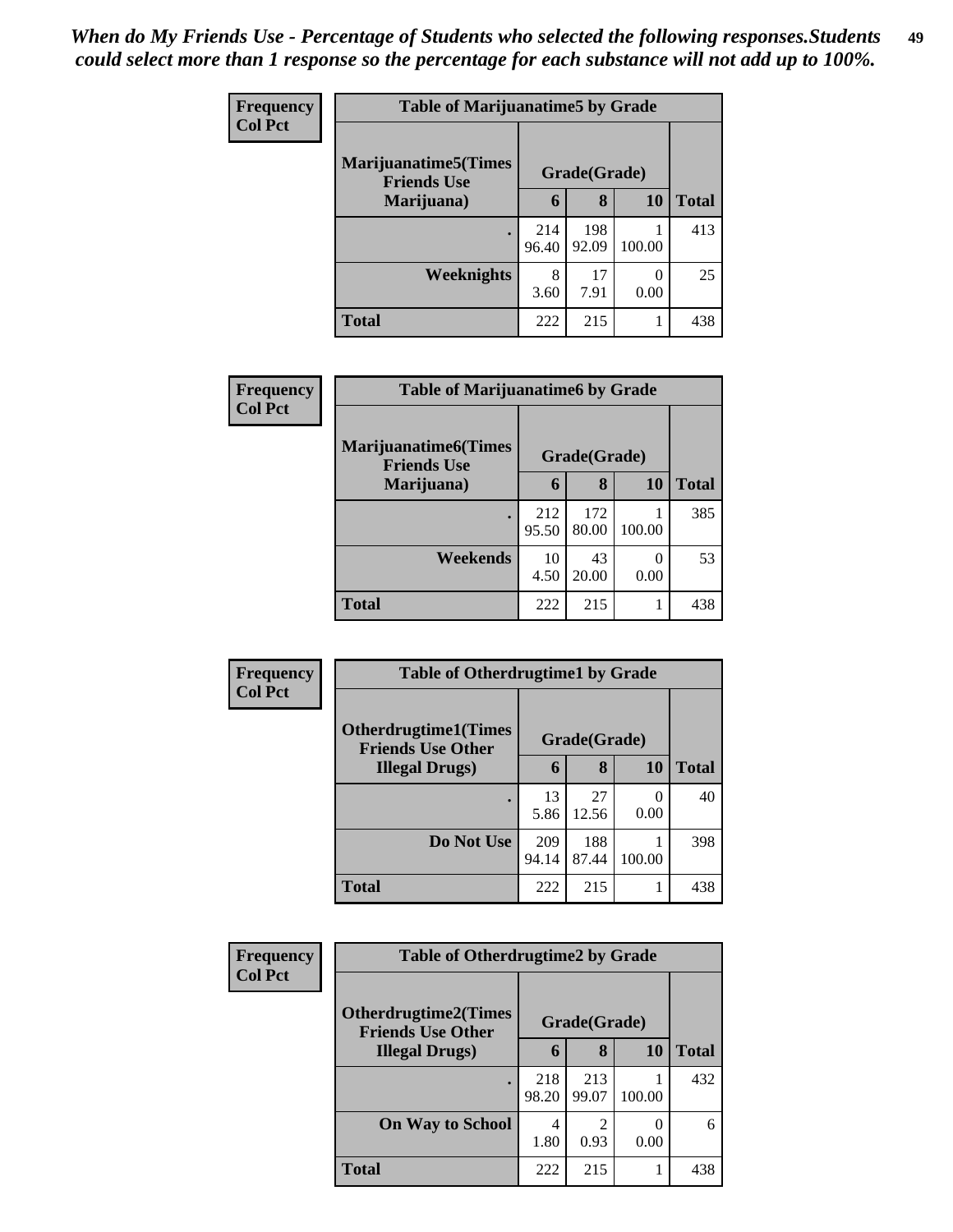| <b>Frequency</b> | <b>Table of Otherdrugtime3 by Grade</b>          |              |               |                  |              |  |  |
|------------------|--------------------------------------------------|--------------|---------------|------------------|--------------|--|--|
| <b>Col Pct</b>   | Otherdrugtime3(Times<br><b>Friends Use Other</b> |              | Grade(Grade)  |                  |              |  |  |
|                  | <b>Illegal Drugs</b> )                           | 6            | 8             | 10               | <b>Total</b> |  |  |
|                  |                                                  | 219<br>98.65 | 215<br>100.00 | 100.00           | 435          |  |  |
|                  | <b>During School</b>                             | 3<br>1.35    | 0<br>0.00     | $\Omega$<br>0.00 | 3            |  |  |
|                  | <b>Total</b>                                     | 222          | 215           |                  | 438          |  |  |

| <b>Frequency</b> | <b>Table of Otherdrugtime4 by Grade</b>                         |              |              |                      |              |  |
|------------------|-----------------------------------------------------------------|--------------|--------------|----------------------|--------------|--|
| <b>Col Pct</b>   | <b>Otherdrugtime4(Times</b><br><b>Friends Use Other Illegal</b> |              | Grade(Grade) |                      |              |  |
|                  | Drugs)                                                          | 6            | 8            | 10                   | <b>Total</b> |  |
|                  |                                                                 | 217<br>97.75 | 211<br>98.14 | 100.00               | 429          |  |
|                  | <b>On Way Home From School</b>                                  | 2.25         | 4<br>1.86    | $\mathbf{0}$<br>0.00 | Q            |  |
|                  | <b>Total</b>                                                    | 222          | 215          |                      | 438          |  |

| Frequency      | <b>Table of Otherdrugtime5 by Grade</b>                  |              |              |        |              |  |  |
|----------------|----------------------------------------------------------|--------------|--------------|--------|--------------|--|--|
| <b>Col Pct</b> | <b>Otherdrugtime5</b> (Times<br><b>Friends Use Other</b> |              | Grade(Grade) |        |              |  |  |
|                | <b>Illegal Drugs</b> )                                   | 6            | 8            | 10     | <b>Total</b> |  |  |
|                |                                                          | 212<br>95.50 | 201<br>93.49 | 100.00 | 414          |  |  |
|                | Weeknights                                               | 10<br>4.50   | 14<br>6.51   | 0.00   | 24           |  |  |
|                | <b>Total</b>                                             | 222          | 215          |        | 438          |  |  |

| <b>Frequency</b> | <b>Table of Otherdrugtime6 by Grade</b>                 |              |              |        |              |  |  |
|------------------|---------------------------------------------------------|--------------|--------------|--------|--------------|--|--|
| <b>Col Pct</b>   | <b>Otherdrugtime6(Times</b><br><b>Friends Use Other</b> |              | Grade(Grade) |        |              |  |  |
|                  | <b>Illegal Drugs</b> )                                  | 6            | 8            | 10     | <b>Total</b> |  |  |
|                  |                                                         | 212<br>95.50 | 187<br>86.98 | 100.00 | 400          |  |  |
|                  | Weekends                                                | 10<br>4.50   | 28<br>13.02  | 0.00   | 38           |  |  |
|                  | <b>Total</b>                                            | 222          | 215          |        | 438          |  |  |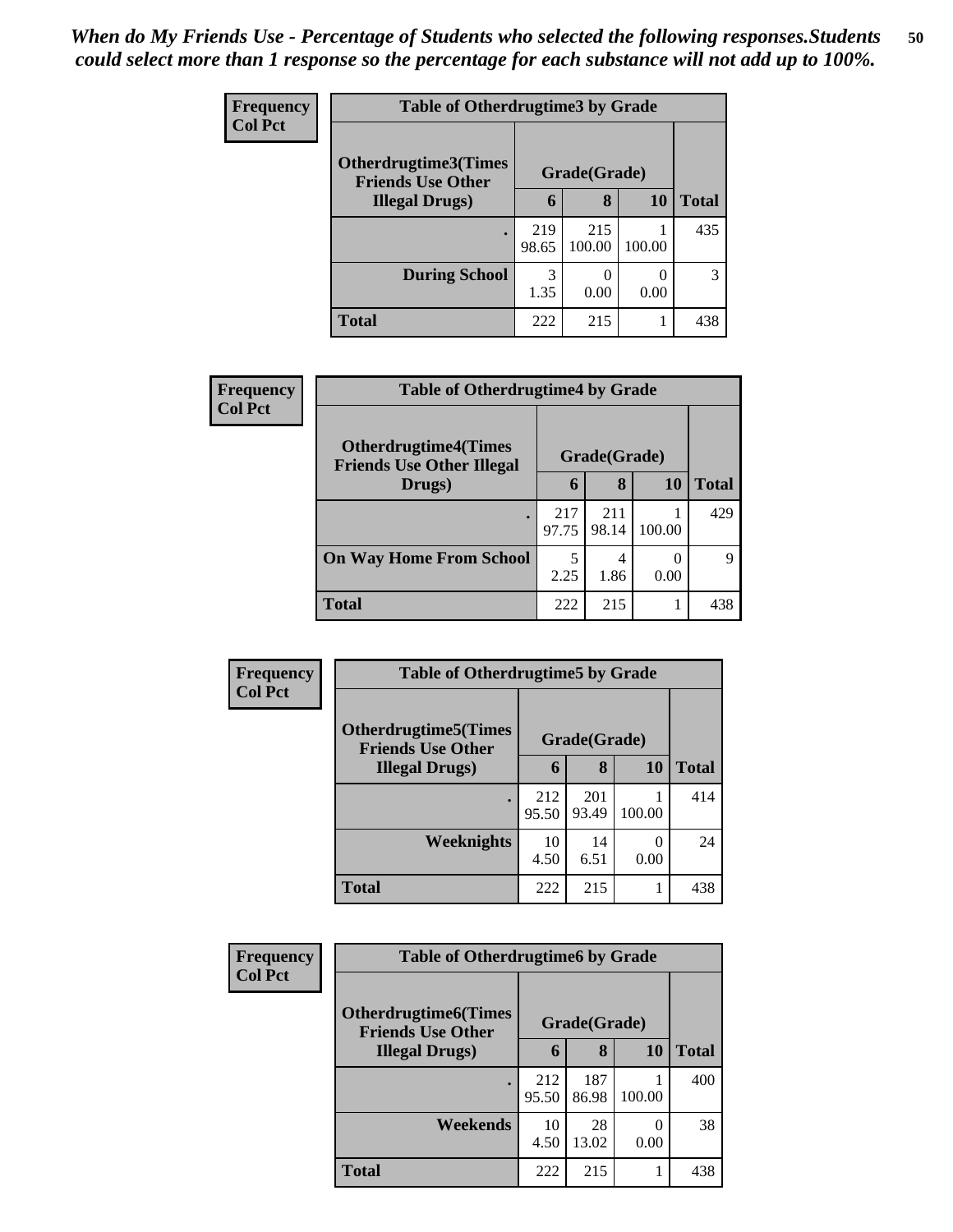| Frequency      | <b>Table of Educationalcohol by Grade</b>                                                                                     |              |                   |           |              |  |  |
|----------------|-------------------------------------------------------------------------------------------------------------------------------|--------------|-------------------|-----------|--------------|--|--|
| <b>Col Pct</b> | Educationalcohol(I<br>have been taught<br>about alcohol,<br>tobacco,<br>and other drugs<br>within the last<br>year at school) | 6            | Grade(Grade)<br>8 | <b>10</b> | <b>Total</b> |  |  |
|                |                                                                                                                               |              |                   |           |              |  |  |
|                | Yes                                                                                                                           | 183<br>82.43 | 182<br>84.65      | 100.00    | 366          |  |  |
|                | N <sub>0</sub>                                                                                                                | 39<br>17.57  | 33<br>15.35       | 0<br>0.00 | 72           |  |  |
|                | <b>Total</b>                                                                                                                  | 222          | 215               |           | 438          |  |  |

| Frequency<br><b>Col Pct</b> | <b>Table of Eversmoked by Grade</b> |              |              |           |              |  |  |  |
|-----------------------------|-------------------------------------|--------------|--------------|-----------|--------------|--|--|--|
|                             | Eversmoked(I<br>have smoked         |              | Grade(Grade) |           |              |  |  |  |
|                             | a cigarette)                        | 6            | 8            | <b>10</b> | <b>Total</b> |  |  |  |
|                             | <b>Yes</b>                          | 28<br>12.61  | 54<br>25.12  | 0<br>0.00 | 82           |  |  |  |
|                             | N <sub>0</sub>                      | 194<br>87.39 | 161<br>74.88 | 100.00    | 356          |  |  |  |
|                             | <b>Total</b>                        | 222          | 215          | 1         | 438          |  |  |  |

| <b>Frequency</b> | <b>Table of Drovedrinking by Grade</b> |          |              |        |              |  |
|------------------|----------------------------------------|----------|--------------|--------|--------------|--|
| <b>Col Pct</b>   |                                        |          |              |        |              |  |
|                  | Drovedrinking(In<br>the past 30 days I |          |              |        |              |  |
|                  | have driven a car                      |          |              |        |              |  |
|                  | or other vehicle<br>while I was        |          | Grade(Grade) |        |              |  |
|                  | drinking alcohol)                      | 6        | 8            | 10     | <b>Total</b> |  |
|                  | N <sub>0</sub>                         | $\theta$ | 0            |        |              |  |
|                  |                                        |          |              | 100.00 |              |  |
|                  | <b>Total</b>                           | 0        | $\Omega$     |        |              |  |
|                  | <b>Frequency Missing = 437</b>         |          |              |        |              |  |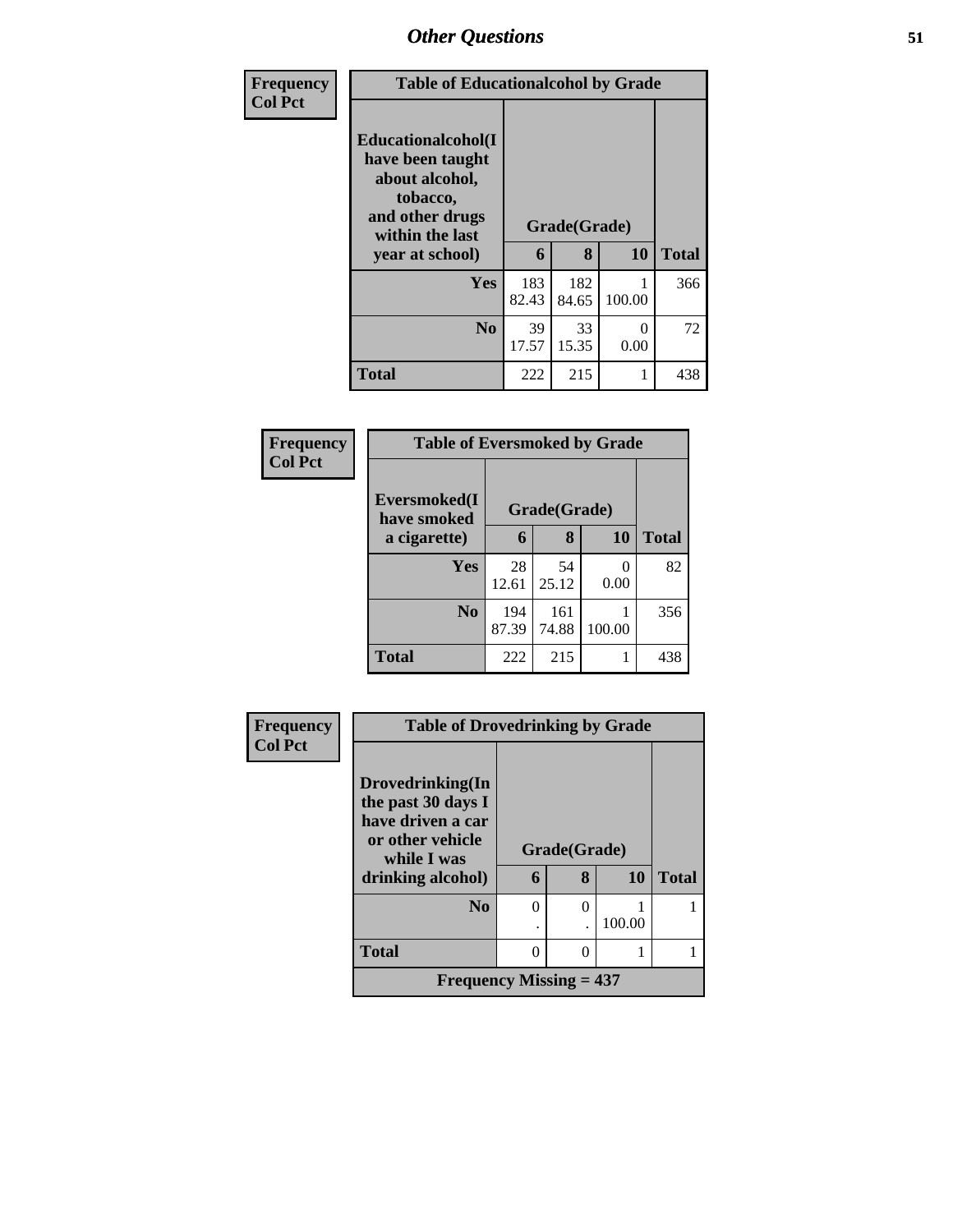| Frequency      | <b>Table of Rodedrinking by Grade</b>                                                                                  |              |                   |                           |              |
|----------------|------------------------------------------------------------------------------------------------------------------------|--------------|-------------------|---------------------------|--------------|
| <b>Col Pct</b> | Rodedrinking(In<br>the past 30 days<br>I have ridden in<br>a car with a<br>driver who had<br>been drinking<br>alcohol) | 6            | Grade(Grade)<br>8 | 10                        | <b>Total</b> |
|                | <b>Yes</b>                                                                                                             | 25<br>11.26  | 42<br>19.53       | $\mathbf{\Omega}$<br>0.00 | 67           |
|                | No.                                                                                                                    | 197<br>88.74 | 173<br>80.47      | 100.00                    | 371          |
|                | <b>Total</b>                                                                                                           | 222          | 215               |                           | 438          |

| Frequency      | <b>Table of Drugsschool by Grade</b>                                                                                                   |              |                   |           |              |
|----------------|----------------------------------------------------------------------------------------------------------------------------------------|--------------|-------------------|-----------|--------------|
| <b>Col Pct</b> | <b>Drugsschool</b> (During<br>the past 12 months,<br>I have been offered,<br>sold,<br>or given illegal<br>drugs on school<br>property) | 6            | Grade(Grade)<br>8 | 10        | <b>Total</b> |
|                | Yes                                                                                                                                    | 4<br>1.80    | 26<br>12.09       | 0<br>0.00 | 30           |
|                | N <sub>0</sub>                                                                                                                         | 218<br>98.20 | 189<br>87.91      | 100.00    | 408          |
|                | <b>Total</b>                                                                                                                           | 222          | 215               | 1         | 438          |

| Frequency      | <b>Table of Helpbullied by Grade</b>                              |              |                   |           |              |  |  |
|----------------|-------------------------------------------------------------------|--------------|-------------------|-----------|--------------|--|--|
| <b>Col Pct</b> | Helpbullied(I)<br>would help<br>someone who was<br>being bullied) | 6            | Grade(Grade)<br>8 | 10        | <b>Total</b> |  |  |
|                | <b>Strongly Agree</b>                                             | 124<br>55.86 | 92<br>42.79       | 0<br>0.00 | 216          |  |  |
|                | <b>Somewhat Agree</b>                                             | 63<br>28.38  | 87<br>40.47       | 100.00    | 151          |  |  |
|                | <b>Somewhat Disagree</b>                                          | 11<br>4.95   | 21<br>9.77        | 0<br>0.00 | 32           |  |  |
|                | <b>Strongly Disagree</b>                                          | 24<br>10.81  | 15<br>6.98        | 0<br>0.00 | 39           |  |  |
|                | Total                                                             | 222          | 215               | 1         | 438          |  |  |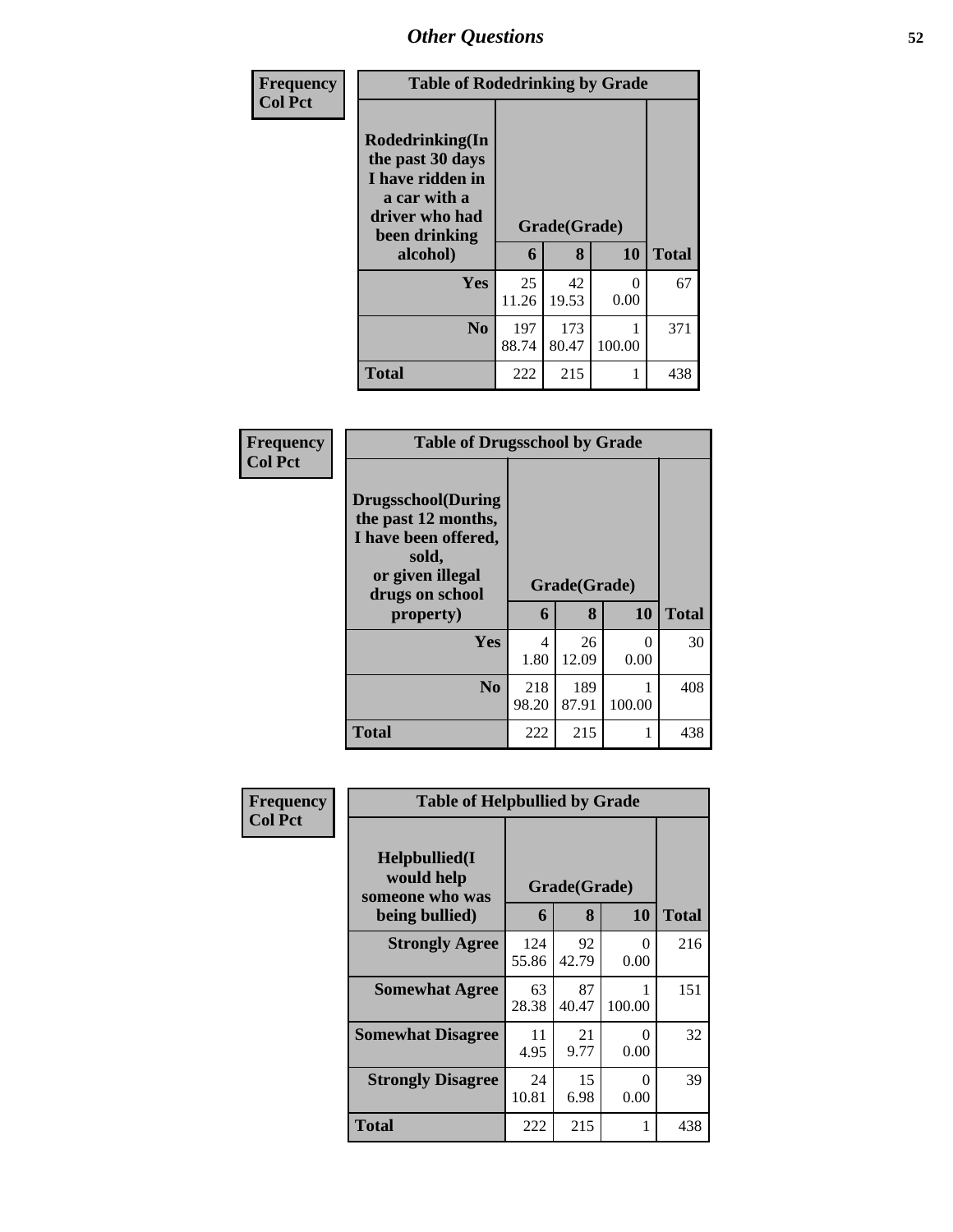| <b>Table of Grade by Bingedrinking</b> |                             |                                                                                                                                                                        |           |                  |                  |                        |           |     |  |
|----------------------------------------|-----------------------------|------------------------------------------------------------------------------------------------------------------------------------------------------------------------|-----------|------------------|------------------|------------------------|-----------|-----|--|
|                                        |                             | Bingedrinking(I have drunk five or more<br>drinks of alcohol at one sitting during the<br>last 30 days)                                                                |           |                  |                  |                        |           |     |  |
| Grade(Grade)                           | $\mathbf{0}$<br><b>Days</b> | 20<br><b>10</b><br>All<br>3 <sub>to</sub><br>1 or<br><b>6 to</b><br>to<br>to<br>29<br>9<br>30<br>19<br>2<br>5<br>days<br>Total<br>days<br>days<br>days<br>days<br>days |           |                  |                  |                        |           |     |  |
| 6                                      | 219<br>98.65                | $\Omega$<br>0.00                                                                                                                                                       | 2<br>0.90 | $\Omega$<br>0.00 | 0.45             | 0<br>0.00              | 0<br>0.00 | 222 |  |
| 8                                      | 201<br>93.49                | 5<br>2.33                                                                                                                                                              | 5<br>2.33 | 1<br>0.47        | $\Omega$<br>0.00 | $\overline{2}$<br>0.93 | 0.47      | 215 |  |
| 10                                     | 100.00                      | $\Omega$<br>$\Omega$<br>0<br>0<br>0<br>∩<br>0.00<br>0.00<br>0.00<br>0.00<br>0.00<br>0.00                                                                               |           |                  |                  |                        |           |     |  |
| <b>Total</b>                           | 421                         | 5                                                                                                                                                                      | 7         | 1                |                  | $\overline{c}$         |           | 438 |  |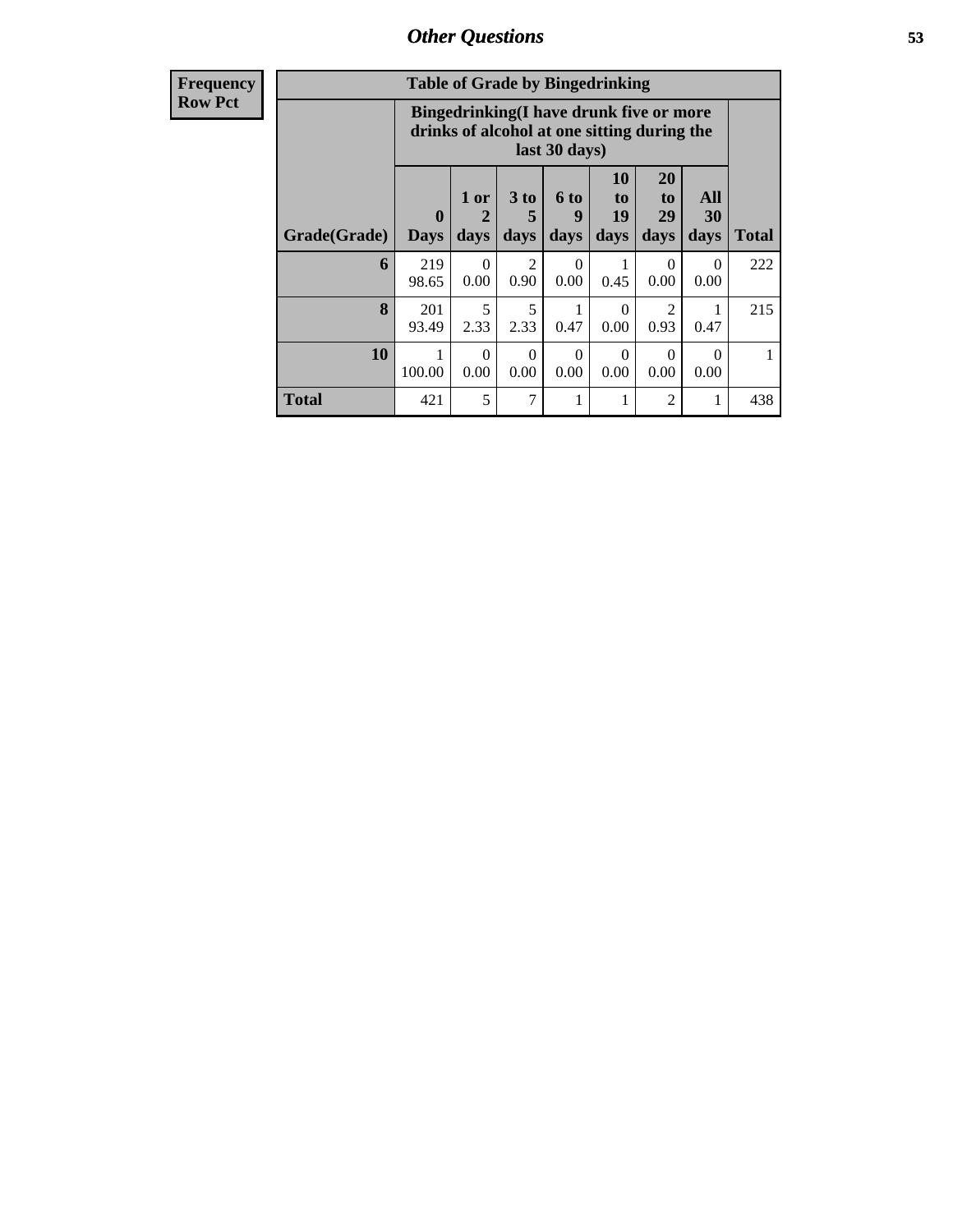## *Nutrition* **54**

**Frequency Row Pct**

| <b>Table of Grade by Dairy</b> |                          |                                                                 |                                    |                                    |              |  |  |
|--------------------------------|--------------------------|-----------------------------------------------------------------|------------------------------------|------------------------------------|--------------|--|--|
|                                |                          | Dairy (I eat at least 3 servings of dairy<br>products each day) |                                    |                                    |              |  |  |
| Grade(Grade)                   | <b>Strongly</b><br>Agree | <b>Somewhat</b><br>Agree                                        | <b>Somewhat</b><br><b>Disagree</b> | <b>Strongly</b><br><b>Disagree</b> | <b>Total</b> |  |  |
| 6                              | 78<br>35.14              | 97<br>43.69                                                     | 29<br>13.06                        | 18<br>8.11                         | 222          |  |  |
| 8                              | 66<br>30.70              | 99<br>46.05                                                     | 29<br>13.49                        | 21<br>9.77                         | 215          |  |  |
| 10                             | 100.00                   | 0<br>0.00                                                       | 0<br>0.00                          | 0<br>0.00                          |              |  |  |
| <b>Total</b>                   | 145                      | 196                                                             | 58                                 | 39                                 | 438          |  |  |

| $\overline{7}$ | <b>Table of Grade by Fruitveg</b> |                          |                                                                          |                                        |                                    |              |  |  |
|----------------|-----------------------------------|--------------------------|--------------------------------------------------------------------------|----------------------------------------|------------------------------------|--------------|--|--|
|                |                                   |                          | Fruitveg(I eat at least 5 servings of fruits<br>and vegetables each day) |                                        |                                    |              |  |  |
|                | Grade(Grade)                      | <b>Strongly</b><br>Agree | Agree                                                                    | Somewhat   Somewhat<br><b>Disagree</b> | <b>Strongly</b><br><b>Disagree</b> | <b>Total</b> |  |  |
|                | 6                                 | 56<br>25.23              | 89<br>40.09                                                              | 41<br>18.47                            | 36<br>16.22                        | 222          |  |  |
|                | 8                                 | 38<br>17.67              | 78<br>36.28                                                              | 60<br>27.91                            | 39<br>18.14                        | 215          |  |  |
|                | 10                                | 0.00                     | 0.00                                                                     | 100.00                                 | 0.00                               |              |  |  |
|                | <b>Total</b>                      | 94                       | 167                                                                      | 102                                    | 75                                 | 438          |  |  |

| Frequency      | <b>Table of Grade by Cafeteriahealthy</b> |                                                                       |                     |                                    |                                    |              |  |  |  |
|----------------|-------------------------------------------|-----------------------------------------------------------------------|---------------------|------------------------------------|------------------------------------|--------------|--|--|--|
| <b>Row Pct</b> |                                           | Cafeteriahealthy (School meals in my<br>school cafeteria are healthy) |                     |                                    |                                    |              |  |  |  |
|                | Grade(Grade)                              | <b>Strongly</b><br>Agree                                              | Somewhat  <br>Agree | <b>Somewhat</b><br><b>Disagree</b> | <b>Strongly</b><br><b>Disagree</b> | <b>Total</b> |  |  |  |
|                | 6                                         | 69<br>31.08                                                           | 99<br>44.59         | 25<br>11.26                        | 29<br>13.06                        | 222          |  |  |  |
|                | 8                                         | 25<br>11.63                                                           | 79<br>36.74         | 50<br>23.26                        | 61<br>28.37                        | 215          |  |  |  |
|                | 10                                        | 0.00                                                                  | $\theta$<br>0.00    | 100.00                             | 0<br>0.00                          | 1            |  |  |  |
|                | <b>Total</b>                              | 94                                                                    | 178                 | 76                                 | 90                                 | 438          |  |  |  |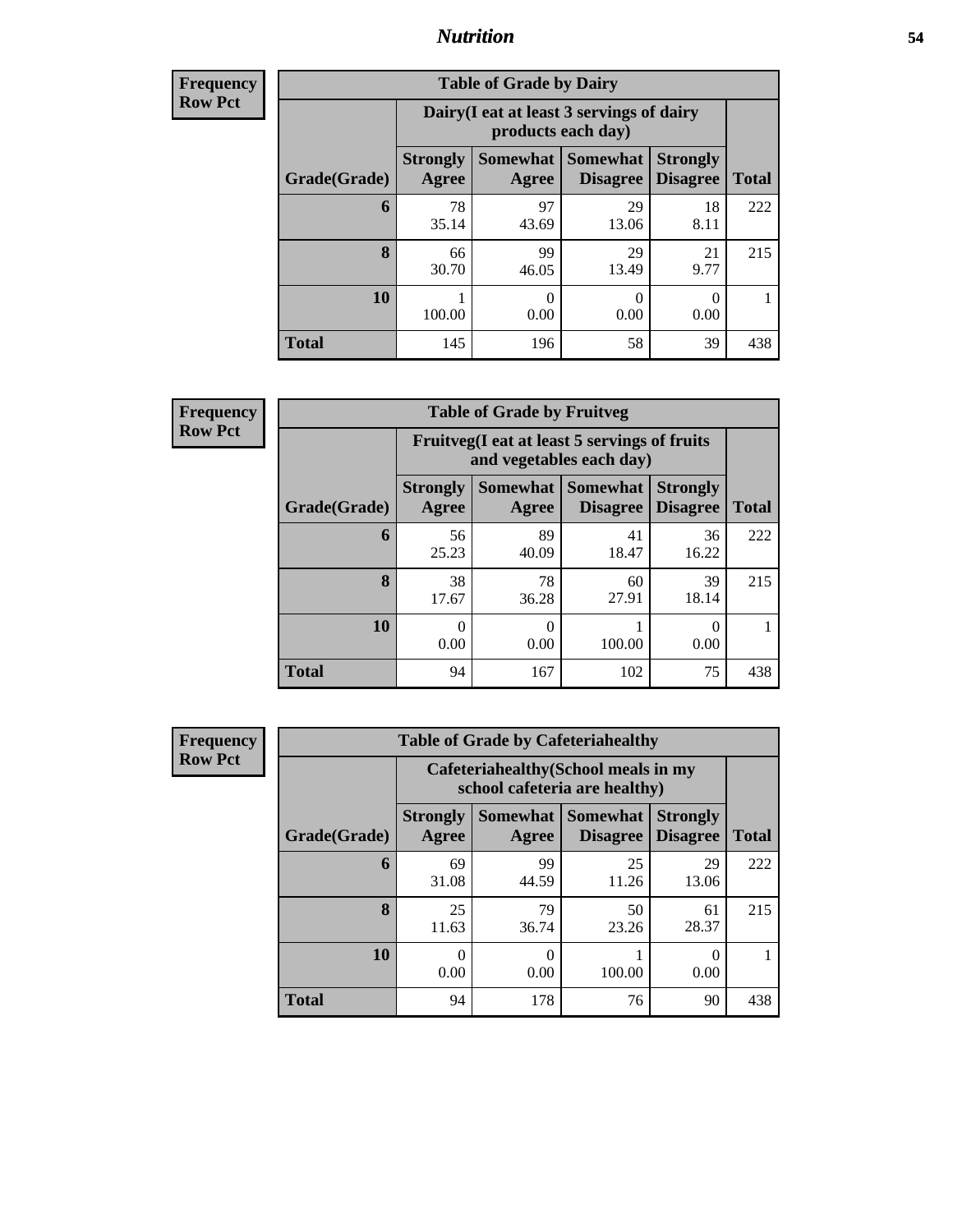## *Nutrition* **55**

| <b>Frequency</b> |
|------------------|
| Row Pct          |

| <b>Table of Grade by Cafeterianutrition</b> |                          |                                                                                                          |             |             |     |  |  |  |
|---------------------------------------------|--------------------------|----------------------------------------------------------------------------------------------------------|-------------|-------------|-----|--|--|--|
|                                             |                          | <b>Cafeterianutrition</b> (Facts about nutrition<br>are available in my school cafeteria)                |             |             |     |  |  |  |
| Grade(Grade)                                | <b>Strongly</b><br>Agree | Somewhat  <br>Somewhat<br><b>Strongly</b><br><b>Disagree</b><br><b>Total</b><br><b>Disagree</b><br>Agree |             |             |     |  |  |  |
| 6                                           | 98<br>44.14              | 74<br>33.33                                                                                              | 22<br>9.91  | 28<br>12.61 | 222 |  |  |  |
| 8                                           | 55<br>25.58              | 64<br>29.77                                                                                              | 45<br>20.93 | 51<br>23.72 | 215 |  |  |  |
| 10                                          | 0<br>0.00                | ∩<br>0.00                                                                                                | 100.00      | O<br>0.00   |     |  |  |  |
| <b>Total</b>                                | 153                      | 138                                                                                                      | 68          | 79          | 438 |  |  |  |

**Frequency Row Pct**

| <b>Table of Grade by Schoollunch</b> |                          |                                                                 |                             |                                    |              |  |  |
|--------------------------------------|--------------------------|-----------------------------------------------------------------|-----------------------------|------------------------------------|--------------|--|--|
|                                      |                          | Schoollunch(I eat school lunch three or<br>more times per week) |                             |                                    |              |  |  |
| Grade(Grade)                         | <b>Strongly</b><br>Agree | <b>Somewhat</b><br>Agree                                        | <b>Somewhat</b><br>Disagree | <b>Strongly</b><br><b>Disagree</b> | <b>Total</b> |  |  |
| 6                                    | 148<br>66.67             | 36<br>16.22                                                     | 16<br>7.21                  | 22<br>9.91                         | 222          |  |  |
| 8                                    | 138<br>64.19             | 40<br>18.60                                                     | 11<br>5.12                  | 26<br>12.09                        | 215          |  |  |
| 10                                   | 100.00                   | 0.00                                                            | 0<br>0.00                   | 0.00                               |              |  |  |
| <b>Total</b>                         | 287                      | 76                                                              | 27                          | 48                                 | 438          |  |  |

| <b>Table of Grade by Foodchoices</b> |                          |                                                                            |                                    |                                    |              |  |  |
|--------------------------------------|--------------------------|----------------------------------------------------------------------------|------------------------------------|------------------------------------|--------------|--|--|
|                                      |                          | <b>Foodchoices</b> (I make healthy food choices in<br>my school cafeteria) |                                    |                                    |              |  |  |
| Grade(Grade)                         | <b>Strongly</b><br>Agree | <b>Somewhat</b><br>Agree                                                   | <b>Somewhat</b><br><b>Disagree</b> | <b>Strongly</b><br><b>Disagree</b> | <b>Total</b> |  |  |
| 6                                    | 89<br>40.09              | 84<br>37.84                                                                | 19<br>8.56                         | 30<br>13.51                        | 222          |  |  |
| 8                                    | 38<br>17.67              | 108<br>50.23                                                               | 36<br>16.74                        | 33<br>15.35                        | 215          |  |  |
| 10                                   | 0.00                     | 100.00                                                                     | 0<br>0.00                          | 0<br>0.00                          |              |  |  |
| <b>Total</b>                         | 127                      | 193                                                                        | 55                                 | 63                                 | 438          |  |  |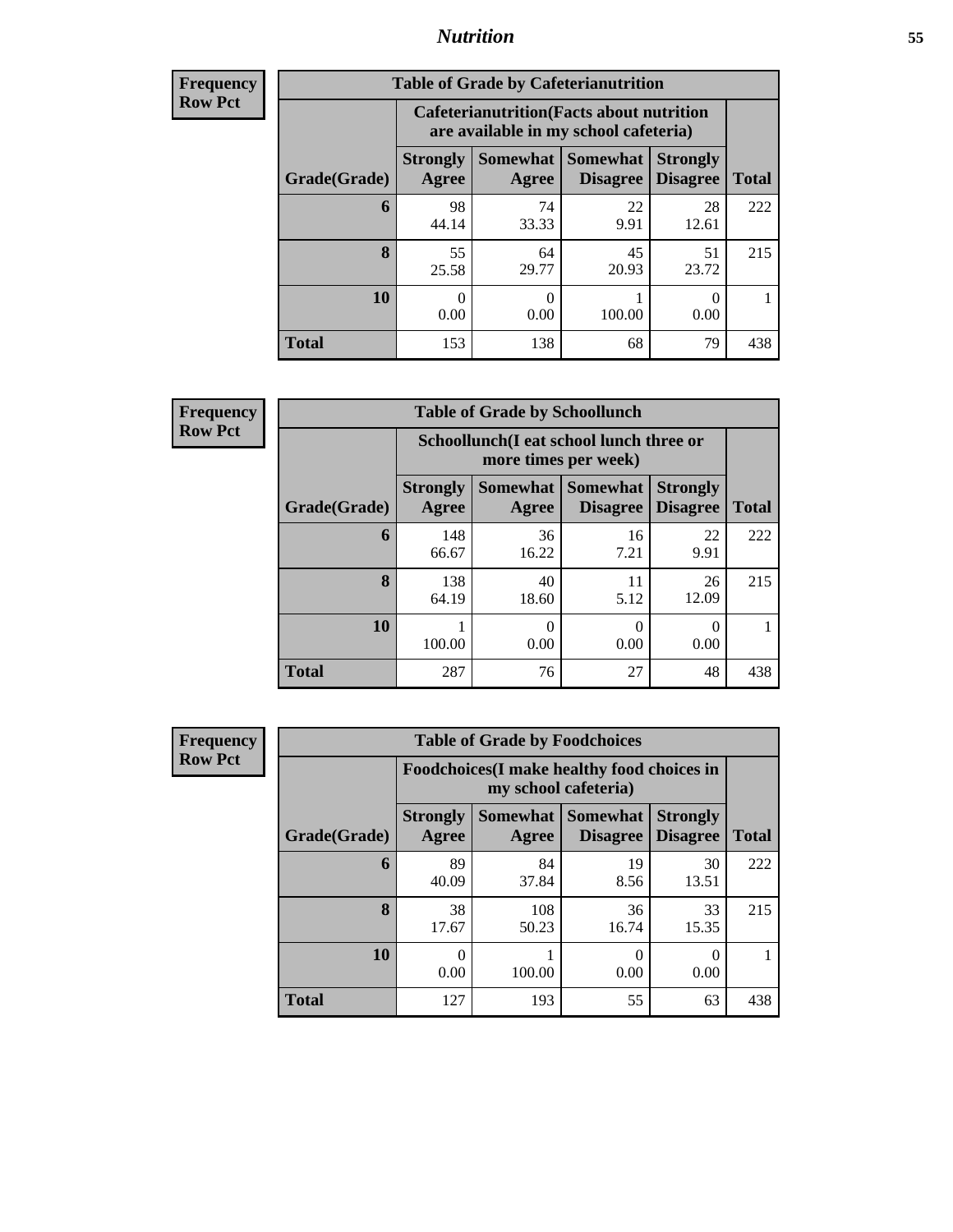## *Nutrition* **56**

| Frequency |
|-----------|
| Row Pct   |

| <b>Table of Grade by Wholewheat</b> |                                                                                                                                   |             |             |             |     |  |  |
|-------------------------------------|-----------------------------------------------------------------------------------------------------------------------------------|-------------|-------------|-------------|-----|--|--|
|                                     | <b>Wholewheat</b> (There are whole wheat and<br>multigrain breads and cereals available in<br>my school cafeteria)                |             |             |             |     |  |  |
| Grade(Grade)                        | Somewhat   Somewhat<br><b>Strongly</b><br><b>Strongly</b><br><b>Disagree</b><br>Agree<br><b>Disagree</b><br><b>Total</b><br>Agree |             |             |             |     |  |  |
| 6                                   | 90<br>40.54                                                                                                                       | 84<br>37.84 | 24<br>10.81 | 24<br>10.81 | 222 |  |  |
| 8                                   | 68<br>31.63                                                                                                                       | 60<br>27.91 | 36<br>16.74 | 51<br>23.72 | 215 |  |  |
| 10                                  | $\Omega$<br>0.00                                                                                                                  | 0<br>0.00   | 100.00      | 0<br>0.00   |     |  |  |
| <b>Total</b>                        | 158                                                                                                                               | 144         | 61          | 75          | 438 |  |  |

**Frequency Row Pct**

| y | <b>Table of Grade by Healthyvending</b> |                                                                                                                          |                   |                                    |                                    |              |  |  |
|---|-----------------------------------------|--------------------------------------------------------------------------------------------------------------------------|-------------------|------------------------------------|------------------------------------|--------------|--|--|
|   |                                         | Healthyvending (If only healthy snacks and<br>beverages were available in the vending<br>machines during the school day, |                   |                                    |                                    |              |  |  |
|   | Grade(Grade)                            | <b>Strongly</b><br>Agree                                                                                                 | Somewhat<br>Agree | <b>Somewhat</b><br><b>Disagree</b> | <b>Strongly</b><br><b>Disagree</b> | <b>Total</b> |  |  |
|   | 6                                       | 81<br>36.49                                                                                                              | 76<br>34.23       | 31<br>13.96                        | 34<br>15.32                        | 222          |  |  |
|   | $\mathbf{8}$                            | 54<br>25.12                                                                                                              | 71<br>33.02       | 41<br>19.07                        | 49<br>22.79                        | 215          |  |  |
|   | 10                                      | 0<br>0.00                                                                                                                | $\Omega$<br>0.00  | 100.00                             | 0<br>0.00                          |              |  |  |
|   | <b>Total</b>                            | 135                                                                                                                      | 147               | 73                                 | 83                                 | 438          |  |  |

| <b>Table of Grade by Schoolbreakfast</b> |                          |                                                                                                                                         |             |             |     |  |  |  |
|------------------------------------------|--------------------------|-----------------------------------------------------------------------------------------------------------------------------------------|-------------|-------------|-----|--|--|--|
|                                          |                          | Schoolbreakfast (If breakfast were<br>available at school,<br>but outside the cafeteria,<br>I would eat breakfast at school more often) |             |             |     |  |  |  |
| Grade(Grade)                             | <b>Strongly</b><br>Agree | Somewhat   Somewhat  <br><b>Strongly</b><br><b>Disagree</b><br><b>Total</b><br><b>Disagree</b><br>Agree                                 |             |             |     |  |  |  |
| 6                                        | 87<br>39.19              | 51<br>22.97                                                                                                                             | 38<br>17.12 | 46<br>20.72 | 222 |  |  |  |
| 8                                        | 92<br>42.79              | 46<br>21.40                                                                                                                             | 31<br>14.42 | 46<br>21.40 | 215 |  |  |  |
| 10                                       | 0<br>0.00                | 100.00                                                                                                                                  | 0<br>0.00   | 0<br>0.00   |     |  |  |  |
| <b>Total</b>                             | 179                      | 98                                                                                                                                      | 69          | 92          | 438 |  |  |  |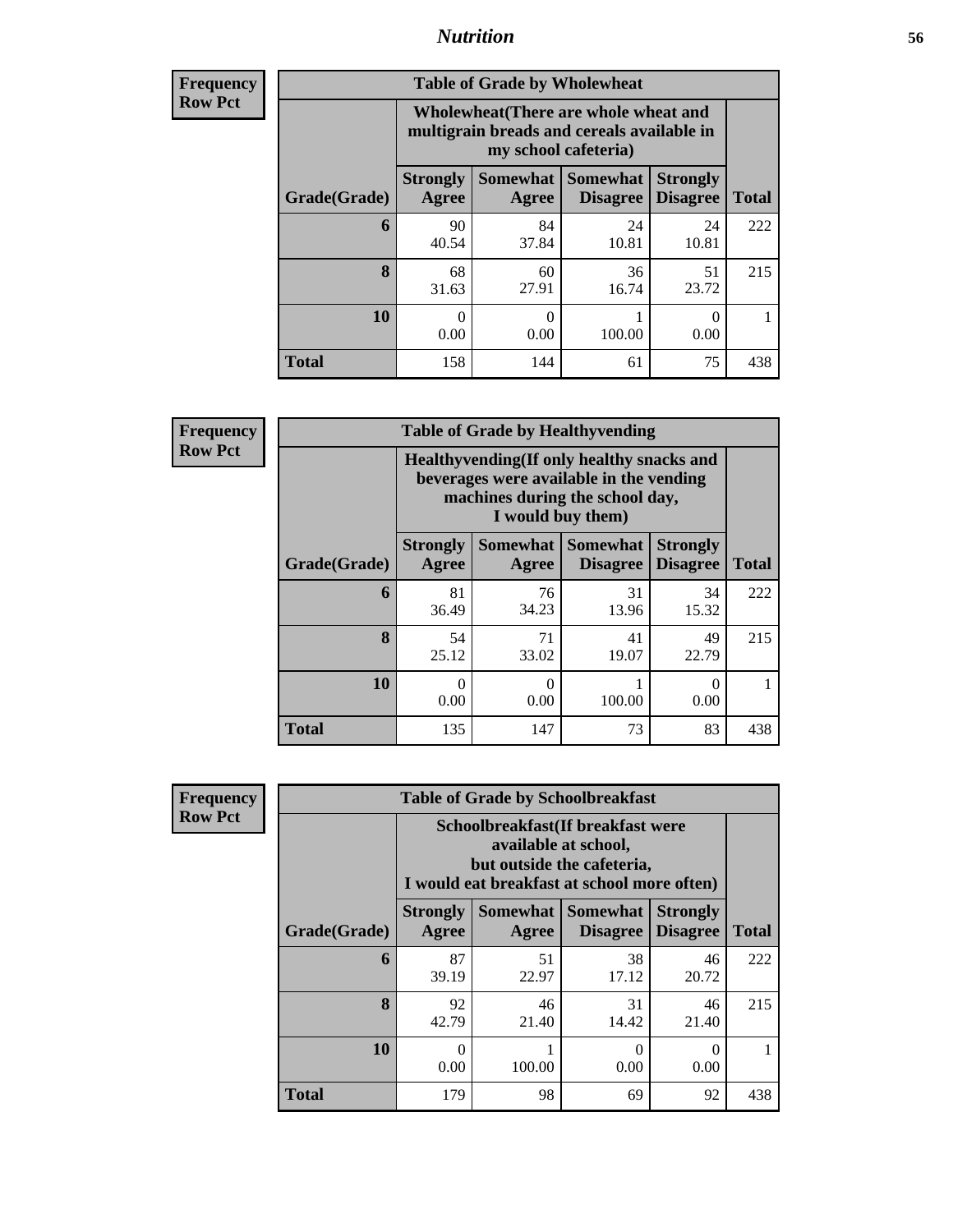| Frequency      | <b>Table of Educationaids by Grade</b>                                                                    |              |                   |           |              |  |
|----------------|-----------------------------------------------------------------------------------------------------------|--------------|-------------------|-----------|--------------|--|
| <b>Col Pct</b> | <b>Educationaids</b> (I<br>have been<br>taught about<br><b>HIV/AIDS</b> at<br>school in the<br>past year) | 6            | Grade(Grade)<br>8 | 10        | <b>Total</b> |  |
|                | <b>Yes</b>                                                                                                | 113<br>50.90 | 169<br>78.60      | 100.00    | 283          |  |
|                | N <sub>0</sub>                                                                                            | 109<br>49.10 | 46<br>21.40       | ∩<br>0.00 | 155          |  |
|                | <b>Total</b>                                                                                              | 222          | 215               |           | 438          |  |

| <b>Frequency</b> | <b>Table of Educationcharacter by Grade</b>                                          |              |              |           |              |  |  |  |
|------------------|--------------------------------------------------------------------------------------|--------------|--------------|-----------|--------------|--|--|--|
| <b>Col Pct</b>   | Educationcharacter(I<br>have been taught<br>about character<br>education in the past | Grade(Grade) |              |           |              |  |  |  |
|                  | year at school)                                                                      | 6            | 8            | 10        | <b>Total</b> |  |  |  |
|                  | Yes                                                                                  | 138<br>62.16 | 150<br>69.77 | 100.00    | 289          |  |  |  |
|                  | No                                                                                   | 84<br>37.84  | 65<br>30.23  | ∩<br>0.00 | 149          |  |  |  |
|                  | <b>Total</b>                                                                         | 222          | 215          |           | 438          |  |  |  |

| Frequency<br><b>Col Pct</b> |                                                  | <b>Table of Gradcoach1 by Grade</b> |              |        |              |  |  |  |
|-----------------------------|--------------------------------------------------|-------------------------------------|--------------|--------|--------------|--|--|--|
|                             | Gradcoach1(I<br>know who my<br><b>Graduation</b> |                                     | Grade(Grade) |        |              |  |  |  |
|                             | Coach is)                                        | 6                                   | 8            | 10     | <b>Total</b> |  |  |  |
|                             | Yes                                              | 53<br>23.87                         | 35<br>16.28  | 0.00   | 88           |  |  |  |
|                             | N <sub>0</sub>                                   | 169<br>76.13                        | 180<br>83.72 | 100.00 | 350          |  |  |  |
|                             | <b>Total</b>                                     | 222                                 | 215          |        | 438          |  |  |  |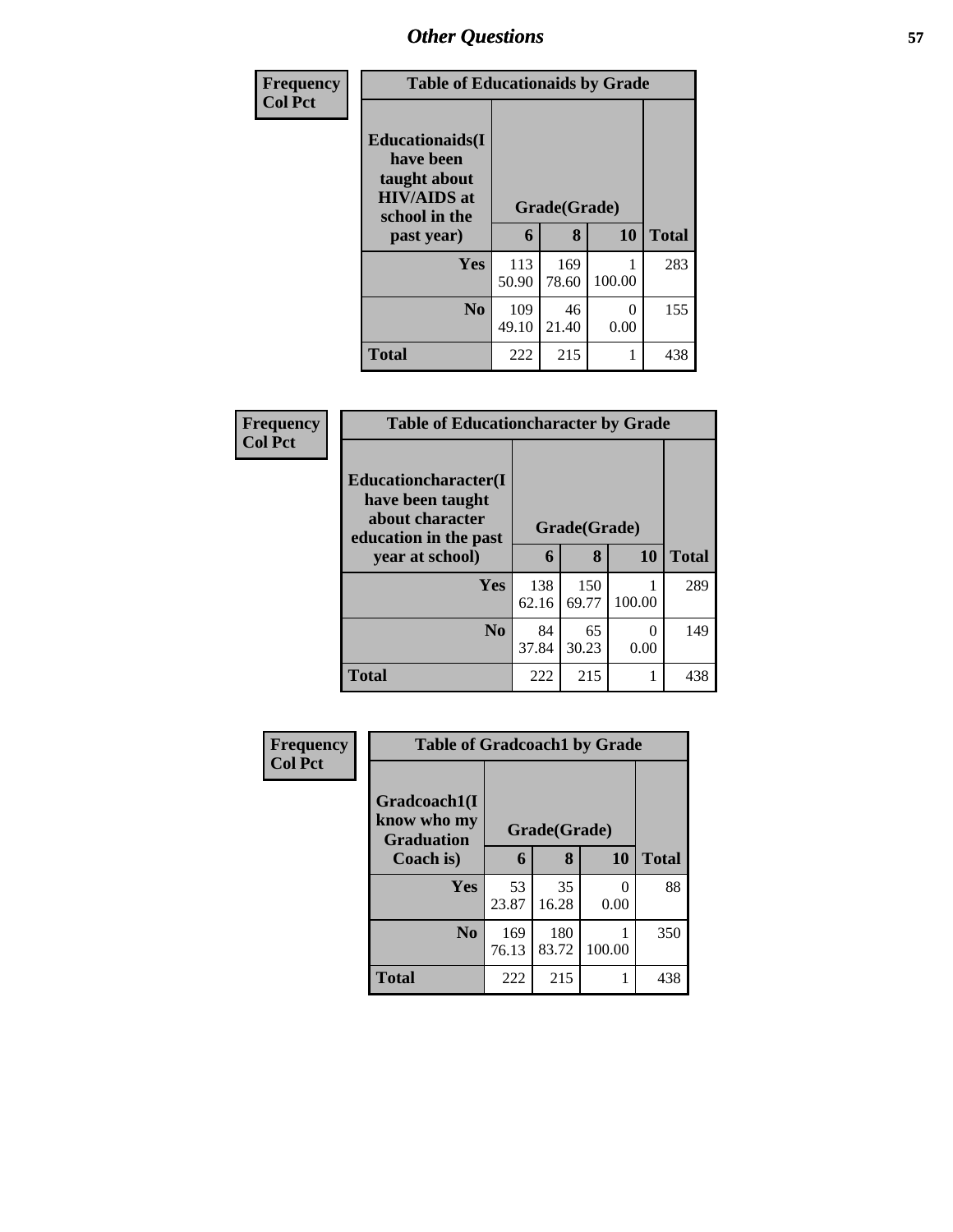| <b>Frequency</b> | <b>Table of Gradcoach2 by Grade</b>                       |              |              |        |              |
|------------------|-----------------------------------------------------------|--------------|--------------|--------|--------------|
| <b>Col Pct</b>   | Gradcoach2(I<br>have<br>contacted my<br><b>Graduation</b> |              | Grade(Grade) |        |              |
|                  | Coach)                                                    | 6            | 8            | 10     | <b>Total</b> |
|                  | Yes                                                       | 28<br>12.61  | 19<br>8.84   | 0.00   | 47           |
|                  | N <sub>0</sub>                                            | 194<br>87.39 | 196<br>91.16 | 100.00 | 391          |
|                  | Total                                                     | 222          | 215          |        | 438          |

| Frequency<br><b>Col Pct</b> | <b>Table of Gradcoach3 by Grade</b>                                         |              |              |           |              |
|-----------------------------|-----------------------------------------------------------------------------|--------------|--------------|-----------|--------------|
|                             | Gradcoach3(I<br>have received<br>assistance<br>from my<br><b>Graduation</b> | Grade(Grade) |              |           |              |
|                             | Coach)                                                                      | 6            | 8            | 10        | <b>Total</b> |
|                             | Yes                                                                         | 21<br>9.46   | 14<br>6.51   | 0<br>0.00 | 35           |
|                             | N <sub>0</sub>                                                              | 109<br>49.10 | 90<br>41.86  | 0<br>0.00 | 199          |
|                             | Don't know                                                                  | 92<br>41.44  | 111<br>51.63 | 100.00    | 204          |
|                             | <b>Total</b>                                                                | 222          | 215          |           | 438          |

| Frequency<br><b>Col Pct</b> | <b>Table of Selfharm by Grade</b>                                                                                                                                          |              |              |             |              |
|-----------------------------|----------------------------------------------------------------------------------------------------------------------------------------------------------------------------|--------------|--------------|-------------|--------------|
|                             | <b>Selfharm</b> (During<br>the past 12<br>months,<br>I harmed myself<br>on purpose<br><b>Suicideconsider</b><br>During the past<br>12 months,<br>I seriously<br>considered |              | Grade(Grade) |             |              |
|                             | suicide)                                                                                                                                                                   | 6            | 8            | 10          | <b>Total</b> |
|                             | Yes                                                                                                                                                                        | 15<br>6.76   | 24<br>11.16  | 0<br>0.00   | 39           |
|                             | N <sub>0</sub>                                                                                                                                                             | 207<br>93.24 | 191<br>88.84 | 1<br>100.00 | 399          |
|                             | <b>Total</b>                                                                                                                                                               | 222          | 215          | 1           | 438          |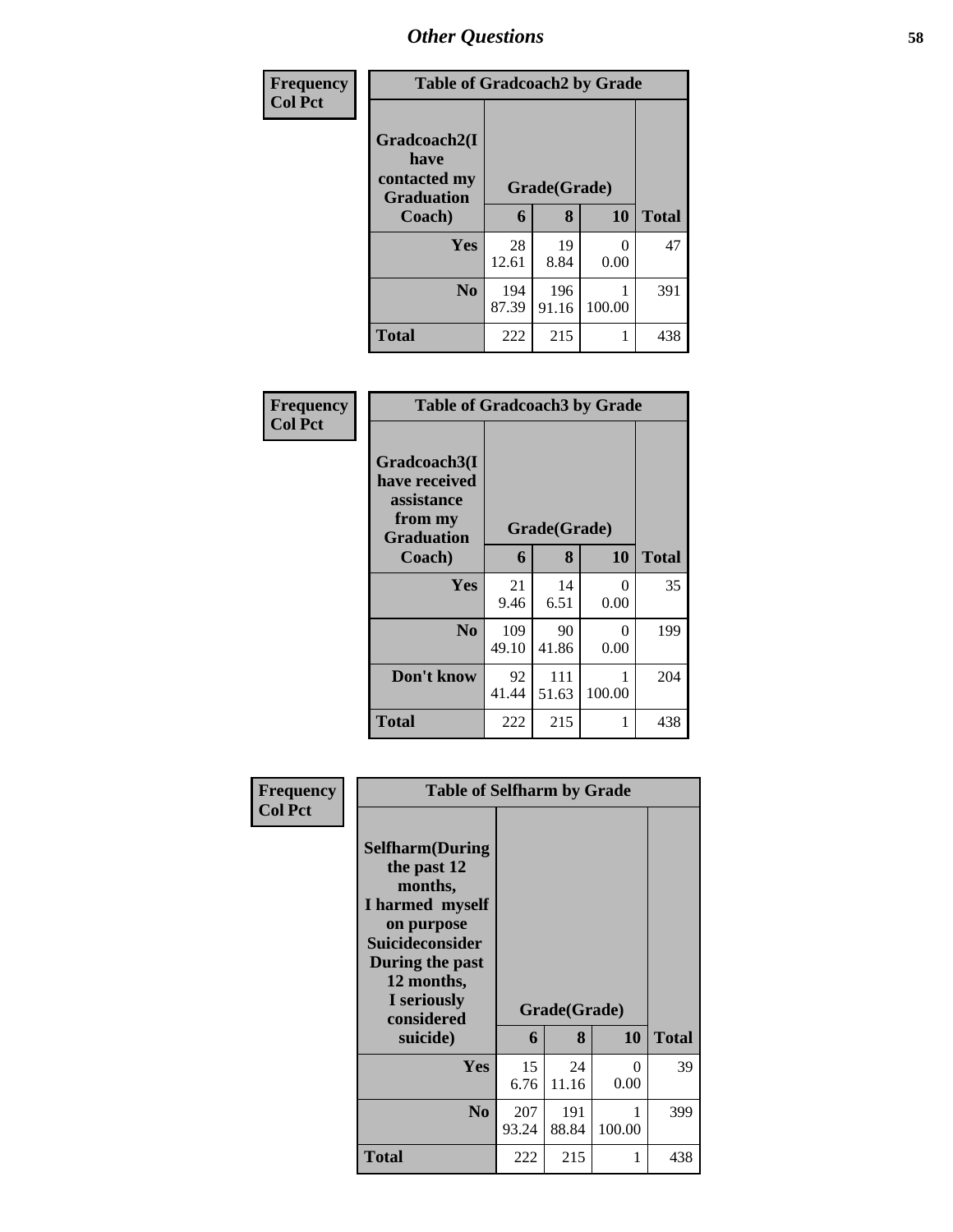| <b>Frequency</b> |                 | <b>Table of Suicideconsider by Grade</b> |              |           |              |  |  |
|------------------|-----------------|------------------------------------------|--------------|-----------|--------------|--|--|
| <b>Col Pct</b>   |                 | Grade(Grade)                             |              |           |              |  |  |
|                  | Suicideconsider | 6                                        | 8            | <b>10</b> | <b>Total</b> |  |  |
|                  | Yes             | 15<br>6.76                               | 21<br>9.77   | 0.00      | 36           |  |  |
|                  | N <sub>0</sub>  | 207<br>93.24                             | 194<br>90.23 | 100.00    | 402          |  |  |
|                  | <b>Total</b>    | 222                                      | 215          |           | 438          |  |  |

| Frequency      |                                                      | <b>Table of Suicideattempt by Grade</b> |              |           |              |  |  |
|----------------|------------------------------------------------------|-----------------------------------------|--------------|-----------|--------------|--|--|
| <b>Col Pct</b> | Suicideattempt(I<br>have attempted<br>suicide in the | Grade(Grade)                            |              |           |              |  |  |
|                | last year)                                           | 6                                       | 8            | 10        | <b>Total</b> |  |  |
|                | Yes                                                  | 7<br>3.15                               | 9<br>4.19    | 0<br>0.00 | 16           |  |  |
|                | N <sub>0</sub>                                       | 215<br>96.85                            | 206<br>95.81 | 100.00    | 422          |  |  |
|                | <b>Total</b>                                         | 222                                     | 215          |           | 438          |  |  |

| Frequency      | <b>Table of Instantmessaged by Grade</b>               |              |              |           |              |
|----------------|--------------------------------------------------------|--------------|--------------|-----------|--------------|
| <b>Col Pct</b> | Instantmessaged(I<br>have instant<br>messaged people I | Grade(Grade) |              |           |              |
|                | do not even know)                                      | 6            | 8            | 10        | <b>Total</b> |
|                | Yes                                                    | 32<br>14.41  | 75<br>34.88  | 0<br>0.00 | 107          |
|                | N <sub>0</sub>                                         | 190<br>85.59 | 140<br>65.12 | 100.00    | 331          |
|                | <b>Total</b>                                           | 222          | 215          | 1         | 438          |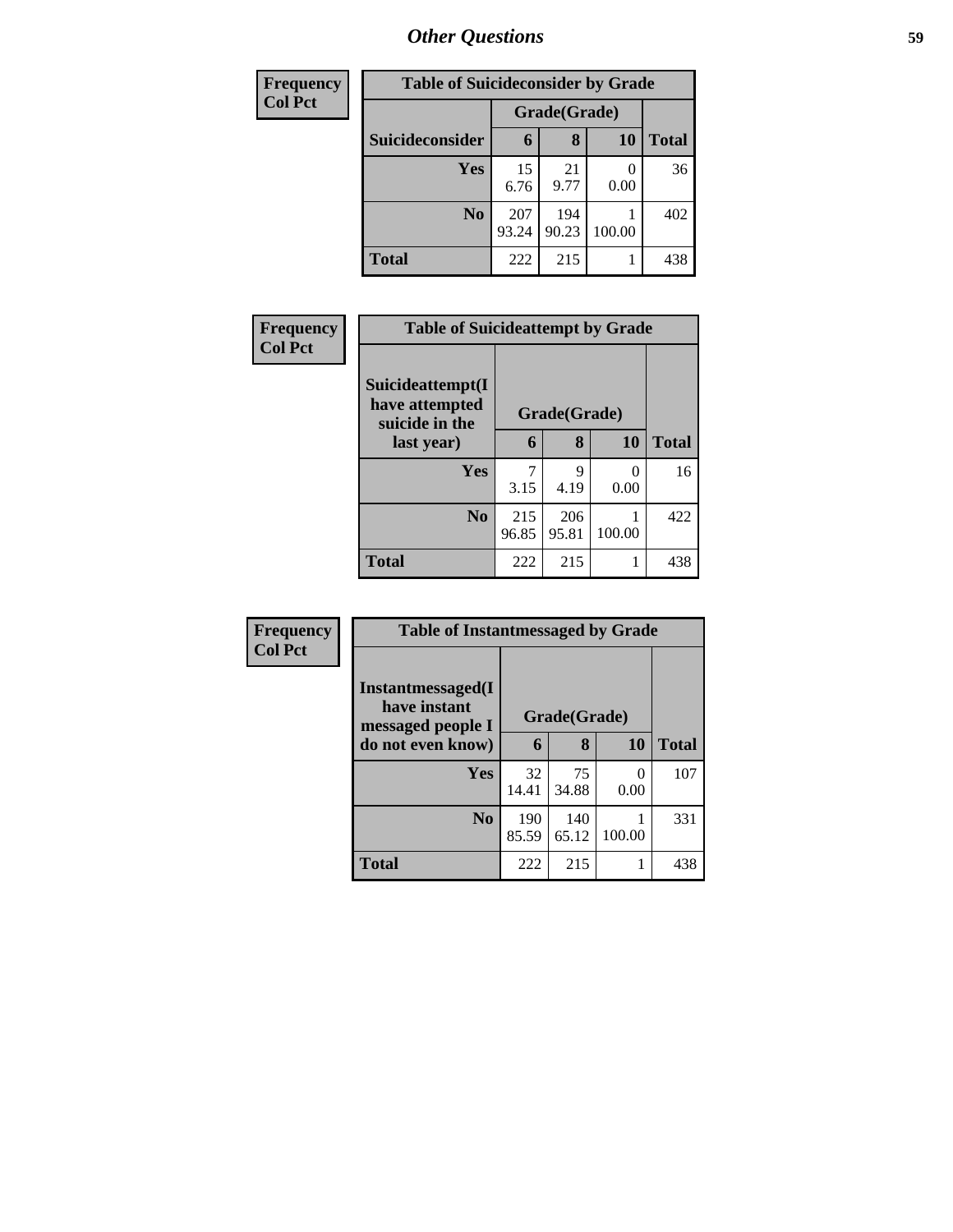| Frequency      | <b>Table of Getsalong by Grade</b>                  |              |              |           |              |  |
|----------------|-----------------------------------------------------|--------------|--------------|-----------|--------------|--|
| <b>Col Pct</b> | Getsalong(I get<br>along with other<br>students and | Grade(Grade) |              |           |              |  |
|                | adults)                                             | 6            | 8            | 10        | <b>Total</b> |  |
|                | <b>Strongly Agree</b>                               | 111<br>50.00 | 86<br>40.00  | 0<br>0.00 | 197          |  |
|                | <b>Somewhat Agree</b>                               | 81<br>36.49  | 100<br>46.51 | 100.00    | 182          |  |
|                | <b>Somewhat Disagree</b>                            | 13<br>5.86   | 18<br>8.37   | 0<br>0.00 | 31           |  |
|                | <b>Strongly Disagree</b>                            | 17<br>7.66   | 11<br>5.12   | 0<br>0.00 | 28           |  |
|                | Total                                               | 222          | 215          | 1         | 438          |  |

| Frequency      | <b>Table of Safehome by Grade</b> |              |                   |           |              |
|----------------|-----------------------------------|--------------|-------------------|-----------|--------------|
| <b>Col Pct</b> | Safehome(I feel<br>safe at home)  | 6            | Grade(Grade)<br>8 | <b>10</b> | <b>Total</b> |
|                | <b>Strongly Agree</b>             | 171<br>77.03 | 150<br>69.77      | 100.00    | 322          |
|                | <b>Somewhat Agree</b>             | 35<br>15.77  | 48<br>22.33       | 0<br>0.00 | 83           |
|                | <b>Somewhat Disagree</b>          | 9<br>4.05    | 10<br>4.65        | 0<br>0.00 | 19           |
|                | <b>Strongly Disagree</b>          | 3.15         | 3.26              | 0<br>0.00 | 14           |
|                | <b>Total</b>                      | 222          | 215               |           | 438          |

| Frequency      | <b>Table of Adulttalk by Grade</b>                                                                |              |                   |           |              |  |  |  |  |
|----------------|---------------------------------------------------------------------------------------------------|--------------|-------------------|-----------|--------------|--|--|--|--|
| <b>Col Pct</b> | <b>Adulttalk(I</b><br>know an<br>adult at<br>school that<br>I can talk<br>with if I<br>need help) | 6            | Grade(Grade)<br>8 | 10        | <b>Total</b> |  |  |  |  |
|                | Yes                                                                                               | 176<br>79.28 | 164<br>76.28      | 100.00    | 341          |  |  |  |  |
|                | N <sub>0</sub>                                                                                    | 46<br>20.72  | 51<br>23.72       | 0<br>0.00 | 97           |  |  |  |  |
|                | <b>Total</b>                                                                                      | 222          | 215               |           | 438          |  |  |  |  |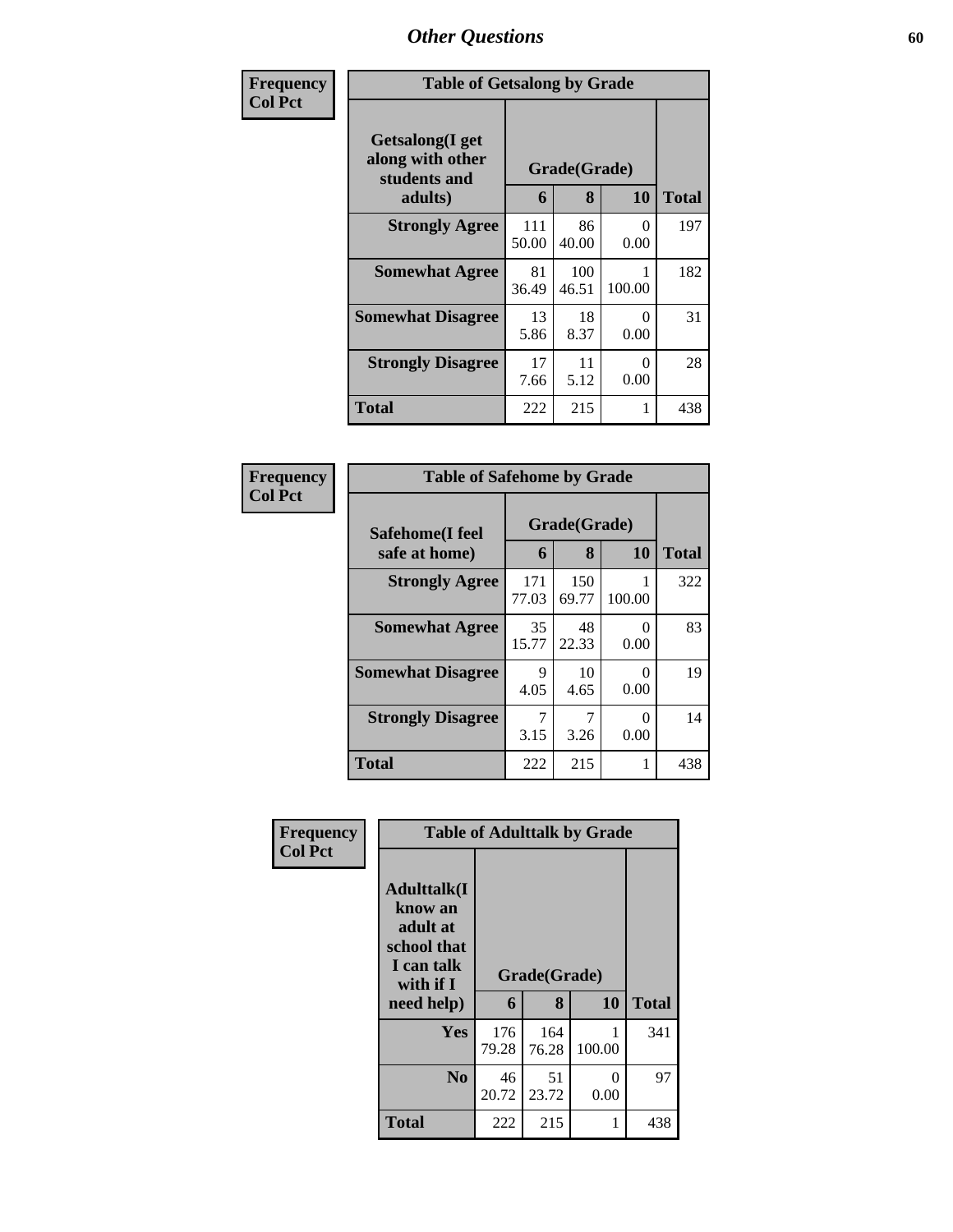**Frequency Row Pct**

| <b>Table of Grade by Tytime</b> |             |                                                                                         |             |                      |                      |                   |              |  |
|---------------------------------|-------------|-----------------------------------------------------------------------------------------|-------------|----------------------|----------------------|-------------------|--------------|--|
|                                 |             | Tvtime (On an average school day,<br>how much unsupervised time do I spend watching TV) |             |                      |                      |                   |              |  |
| Grade(Grade)                    | None        | <b>Less that</b><br>hour/day                                                            | hour/day    | $2 - 3$<br>hours/day | $4 - 5$<br>hours/day | $6+$<br>hours/day | <b>Total</b> |  |
| 6                               | 34<br>15.32 | 52<br>23.42                                                                             | 24<br>10.81 | 48<br>21.62          | 21<br>9.46           | 43<br>19.37       | 222          |  |
| 8                               | 19<br>8.84  | 43<br>20.00                                                                             | 36<br>16.74 | 65<br>30.23          | 20<br>9.30           | 32<br>14.88       | 215          |  |
| 10                              | 0<br>0.00   | 0.00                                                                                    | 0.00        | 0.00                 | 100.00               | 0.00              |              |  |
| <b>Total</b>                    | 53          | 95                                                                                      | 60          | 113                  | 42                   | 75                | 438          |  |

**Frequency**

**Row Pct**

| <b>Table of Grade by Computertime</b> |                                                                                                                      |                                                                                                   |             |             |            |             |              |
|---------------------------------------|----------------------------------------------------------------------------------------------------------------------|---------------------------------------------------------------------------------------------------|-------------|-------------|------------|-------------|--------------|
|                                       |                                                                                                                      | Computertime (On an average school day,<br>how much unsupervised time do I spend on the computer) |             |             |            |             |              |
| Grade(Grade)                          | <b>Less that</b><br>$4 - 5$<br>$2 - 3$<br>$6+$<br>hours/day<br>hour/day   hour/day<br>hours/day<br>hours/day<br>None |                                                                                                   |             |             |            |             | <b>Total</b> |
| 6                                     | 61<br>27.48                                                                                                          | 61<br>27.48                                                                                       | 32<br>14.41 | 35<br>15.77 | q<br>4.05  | 24<br>10.81 | 222          |
| 8                                     | 36<br>16.74                                                                                                          | 54<br>25.12                                                                                       | 45<br>20.93 | 43<br>20.00 | 14<br>6.51 | 23<br>10.70 | 215          |
| 10                                    | 0.00                                                                                                                 | 100.00                                                                                            | 0.00        | 0.00        | 0.00       | 0.00        |              |
| <b>Total</b>                          | 97                                                                                                                   | 116                                                                                               | 77          | 78          | 23         | 47          | 438          |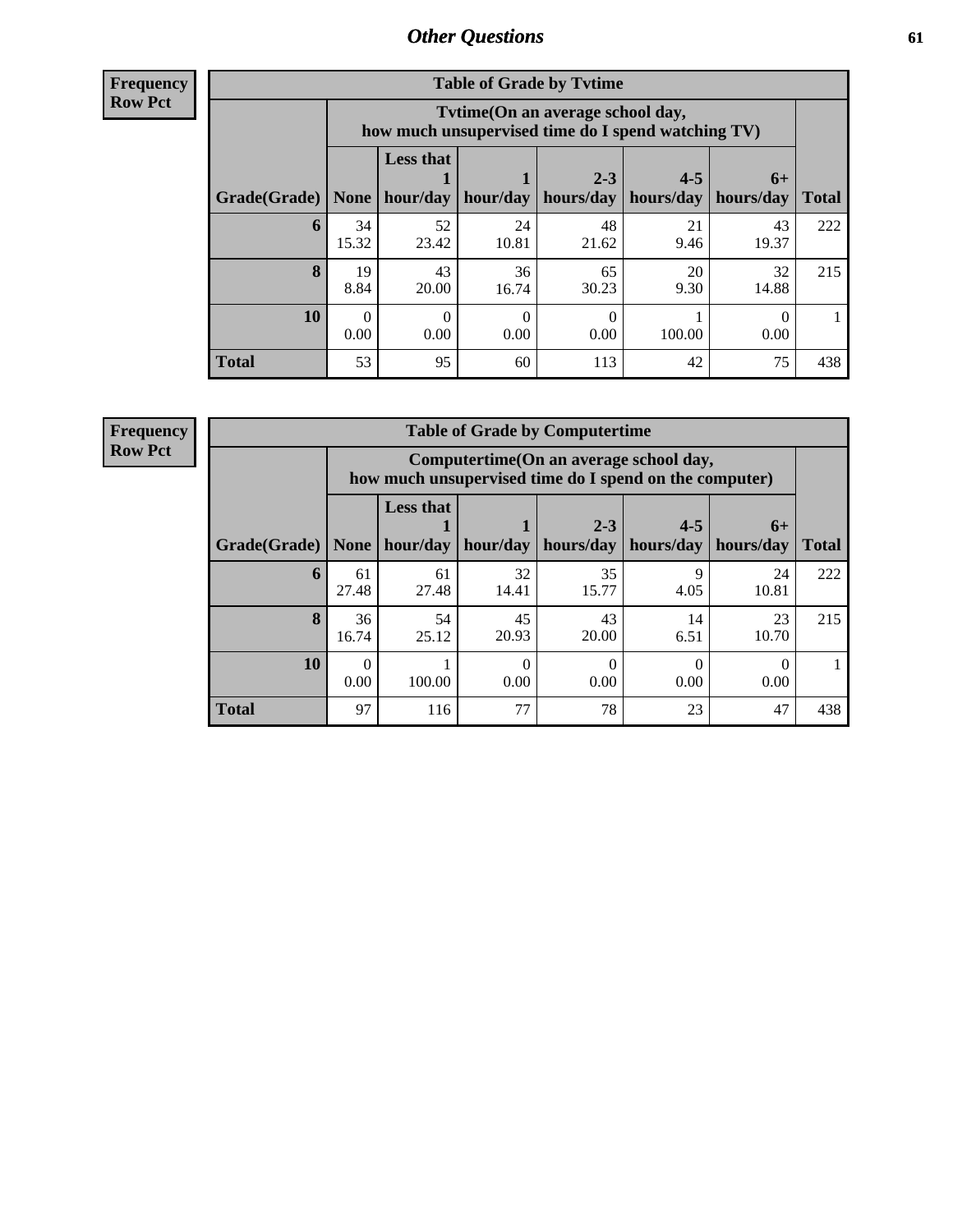### *Questions about Driving Laws* **62** *Driving Questions were asked only of high school students.*

| Frequency      | <b>Table of Grade by License1</b> |                                                                                                                                                                    |                |  |
|----------------|-----------------------------------|--------------------------------------------------------------------------------------------------------------------------------------------------------------------|----------------|--|
| <b>Row Pct</b> |                                   | <b>License1(During</b><br>the first 6<br>months of<br>driving with a<br>provisional<br>license,<br>the only<br>passengers who<br>can ride with<br>the driver are:) |                |  |
|                | Grade(Grade)                      | Family<br><b>Members</b>                                                                                                                                           | <b>Total</b>   |  |
|                | 6                                 | 0                                                                                                                                                                  | $\Omega$       |  |
|                | 8                                 | 0                                                                                                                                                                  | $\overline{0}$ |  |
|                | 10                                | 1<br>100.00                                                                                                                                                        | 1              |  |
|                | <b>Total</b>                      | 1                                                                                                                                                                  | 1              |  |
|                |                                   | Frequency Missing $= 437$                                                                                                                                          |                |  |

| Frequency      | <b>Table of Grade by License2</b> |                                                                                                                                     |              |  |
|----------------|-----------------------------------|-------------------------------------------------------------------------------------------------------------------------------------|--------------|--|
| <b>Row Pct</b> |                                   | License2(17<br>yr old<br>drivers<br>with a<br>provisional<br>driver's<br>license<br>cannot<br>drive<br>between<br>the hours<br>of:) |              |  |
|                | Grade(Grade)                      | 1am to 6am                                                                                                                          | <b>Total</b> |  |
|                | 6                                 | 0                                                                                                                                   | 0            |  |
|                | 8                                 | 0                                                                                                                                   | $\theta$     |  |
|                | 10                                | 1<br>100.00                                                                                                                         | 1            |  |
|                | <b>Total</b>                      | 1                                                                                                                                   | 1            |  |
|                |                                   | <b>Frequency Missing = 437</b>                                                                                                      |              |  |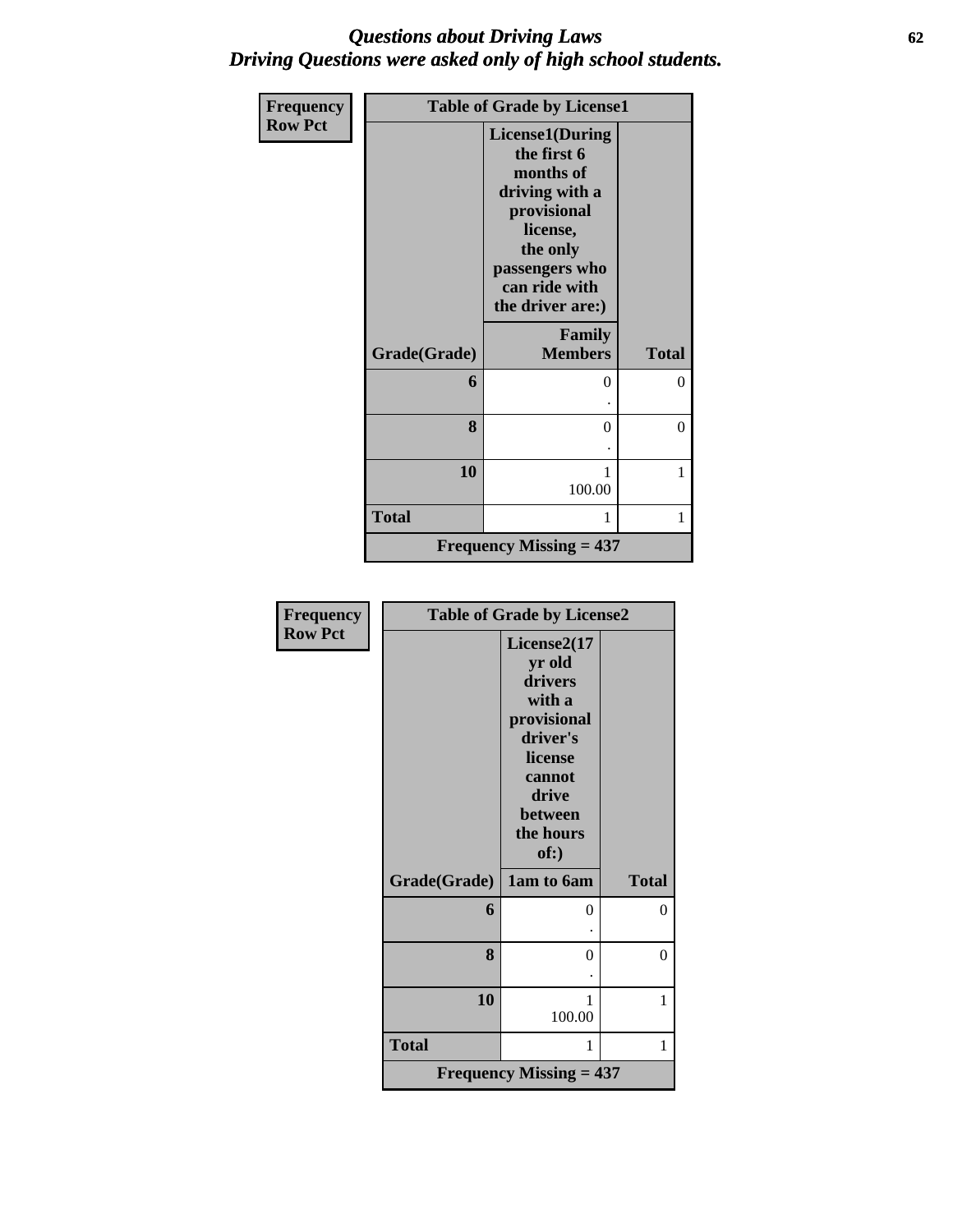### *Questions about Driving Laws* **63** *Driving Questions were asked only of high school students.*

| <b>Frequency</b> | <b>Table of Grade by License3</b> |                                                                                                             |              |  |
|------------------|-----------------------------------|-------------------------------------------------------------------------------------------------------------|--------------|--|
| <b>Row Pct</b>   |                                   | License3(For<br>drivers<br>under the<br>age of 21,<br>what level of<br>alcohol is<br>considered<br>$DUI$ ?) |              |  |
|                  | Grade(Grade)                      | 0.04                                                                                                        | <b>Total</b> |  |
|                  | 6                                 | 0                                                                                                           | 0            |  |
|                  |                                   |                                                                                                             |              |  |
|                  | 8                                 | $\Omega$                                                                                                    | $\theta$     |  |
|                  |                                   |                                                                                                             |              |  |
|                  | 10                                | 100.00                                                                                                      | 1            |  |
|                  | <b>Total</b>                      | 1                                                                                                           | 1            |  |
|                  |                                   | <b>Frequency Missing = 437</b>                                                                              |              |  |

| <b>Frequency</b> | <b>Table of Grade by License4</b> |                                                                     |              |  |
|------------------|-----------------------------------|---------------------------------------------------------------------|--------------|--|
| <b>Row Pct</b>   |                                   | License4(A<br>driver under<br>21<br>automatically<br>loses his/her  |              |  |
|                  |                                   | license if<br>caught<br>exceeding the<br>posted speet<br>limit by:) |              |  |
|                  | Grade(Grade)                      | Depends on<br>judge                                                 | <b>Total</b> |  |
|                  | 6                                 | $\Omega$                                                            | 0            |  |
|                  | 8                                 | 0                                                                   | $\theta$     |  |
|                  | 10                                | 100.00                                                              | 1            |  |
|                  | <b>Total</b>                      | 1                                                                   | 1            |  |
|                  |                                   | <b>Frequency Missing = 437</b>                                      |              |  |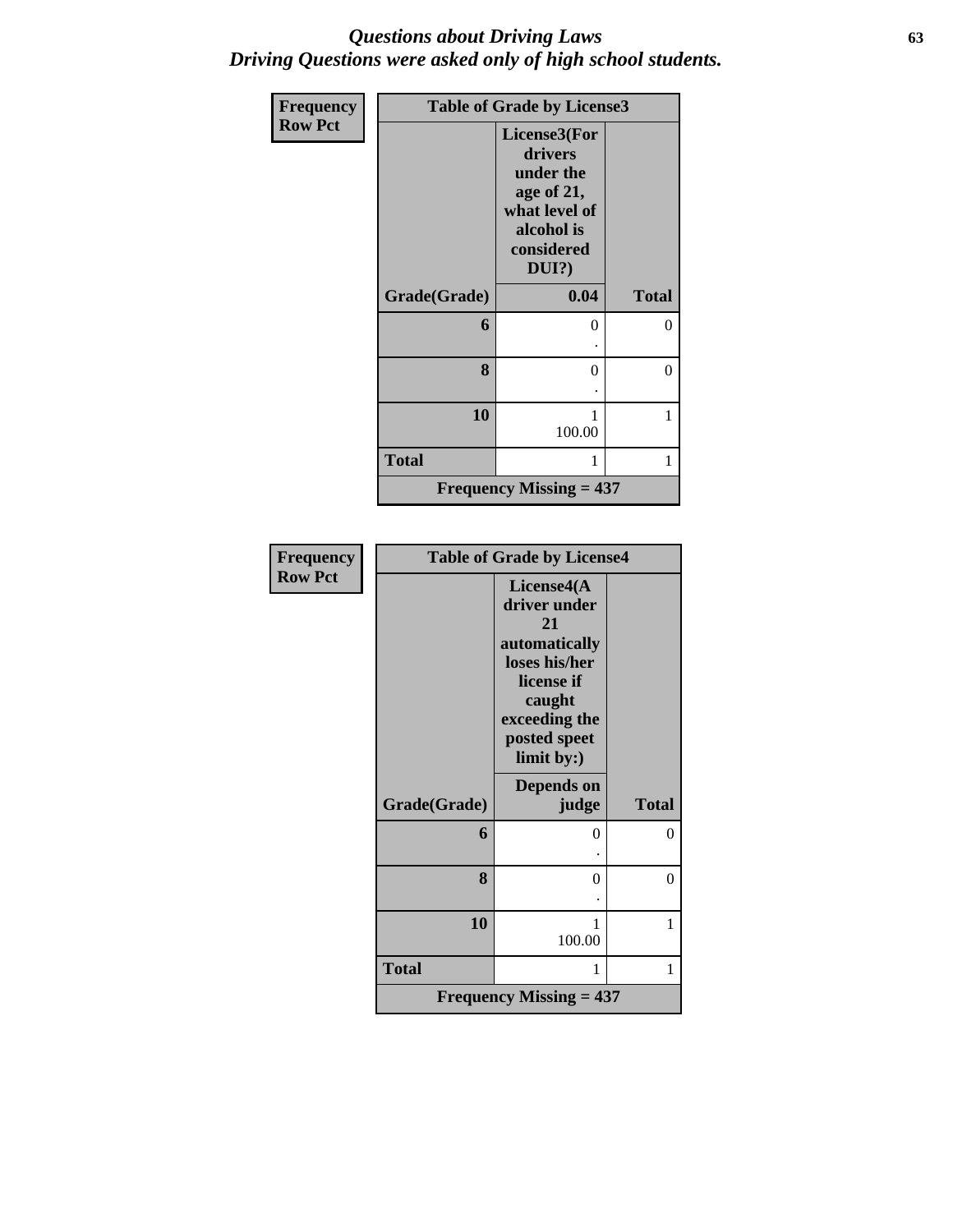### *Questions about Driving Laws* **64** *Driving Questions were asked only of high school students.*

| <b>Frequency</b> |              | <b>Table of Grade by License5</b>                                                                                                                                         |              |  |  |
|------------------|--------------|---------------------------------------------------------------------------------------------------------------------------------------------------------------------------|--------------|--|--|
| <b>Row Pct</b>   |              | License5(A<br>Georgia<br>teenager<br>with family<br>connections<br>or a good<br>lawyer can<br>break a<br>teen<br>driving law<br>and keep<br>their<br>driver's<br>license) |              |  |  |
|                  | Grade(Grade) | N <sub>0</sub>                                                                                                                                                            | <b>Total</b> |  |  |
|                  | 6            | $\theta$                                                                                                                                                                  | 0            |  |  |
|                  | 8            | $\theta$                                                                                                                                                                  | $\theta$     |  |  |
|                  | 10           | 1<br>100.00                                                                                                                                                               | 1            |  |  |
|                  | <b>Total</b> | 1                                                                                                                                                                         | 1            |  |  |
|                  |              | <b>Frequency Missing = 437</b>                                                                                                                                            |              |  |  |

| <b>Frequency</b> | <b>Table of Grade by License6</b> |                                |              |  |  |
|------------------|-----------------------------------|--------------------------------|--------------|--|--|
| <b>Row Pct</b>   |                                   | License <sub>6</sub> (I        |              |  |  |
|                  |                                   | know a                         |              |  |  |
|                  |                                   | friend or                      |              |  |  |
|                  |                                   | classmate                      |              |  |  |
|                  |                                   | that                           |              |  |  |
|                  |                                   | broke a                        |              |  |  |
|                  |                                   | teen                           |              |  |  |
|                  |                                   | driving                        |              |  |  |
|                  |                                   | law,<br>but was                |              |  |  |
|                  |                                   | allowed to                     |              |  |  |
|                  |                                   | keep                           |              |  |  |
|                  |                                   | his/her                        |              |  |  |
|                  |                                   | license)                       |              |  |  |
|                  | Grade(Grade)                      | N <sub>0</sub>                 | <b>Total</b> |  |  |
|                  | 6                                 | 0                              | 0            |  |  |
|                  |                                   |                                |              |  |  |
|                  | 8                                 | $\theta$                       | $\theta$     |  |  |
|                  |                                   |                                |              |  |  |
|                  | 10                                | 1                              | 1            |  |  |
|                  |                                   | 100.00                         |              |  |  |
|                  | <b>Total</b>                      | 1                              | 1            |  |  |
|                  |                                   |                                |              |  |  |
|                  |                                   | <b>Frequency Missing = 437</b> |              |  |  |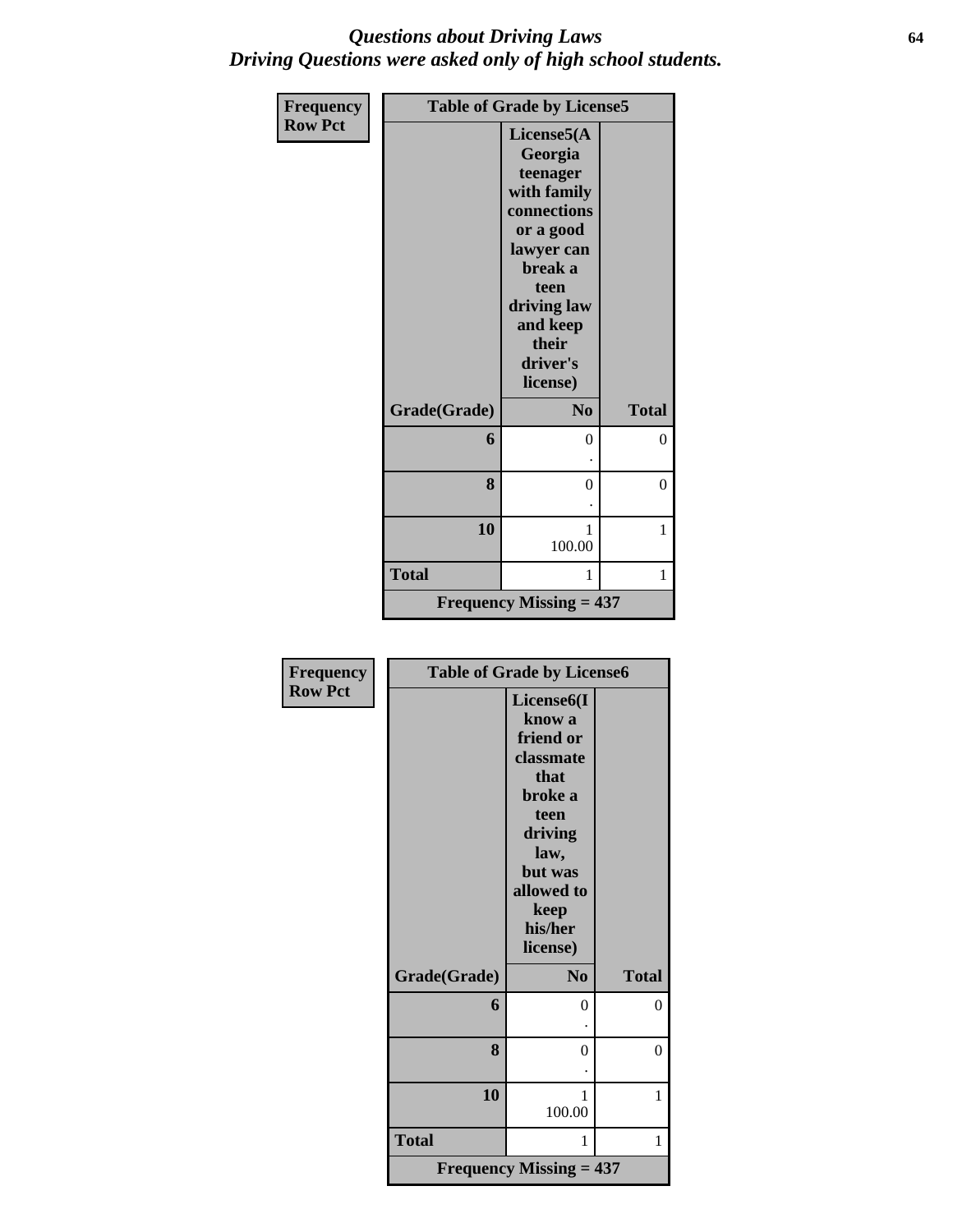### *Questions about Driving Laws* **65** *Driving Questions were asked only of high school students.*

| <b>Frequency</b> | <b>Table of Grade by License7</b> |                                                                                                                       |              |  |  |
|------------------|-----------------------------------|-----------------------------------------------------------------------------------------------------------------------|--------------|--|--|
| <b>Row Pct</b>   |                                   | License7(A<br>student<br>under the<br>age of 18<br>cam loser<br>his/her<br>driving<br>privileges<br>if he or<br>she:) |              |  |  |
|                  | Grade(Grade)                      | All of the<br>above                                                                                                   | <b>Total</b> |  |  |
|                  | 6                                 | 0                                                                                                                     | $\theta$     |  |  |
|                  | 8                                 | 0                                                                                                                     | 0            |  |  |
|                  | 10                                | 1<br>100.00                                                                                                           | 1            |  |  |
|                  | <b>Total</b>                      | 1                                                                                                                     | 1            |  |  |
|                  |                                   | <b>Frequency Missing = 437</b>                                                                                        |              |  |  |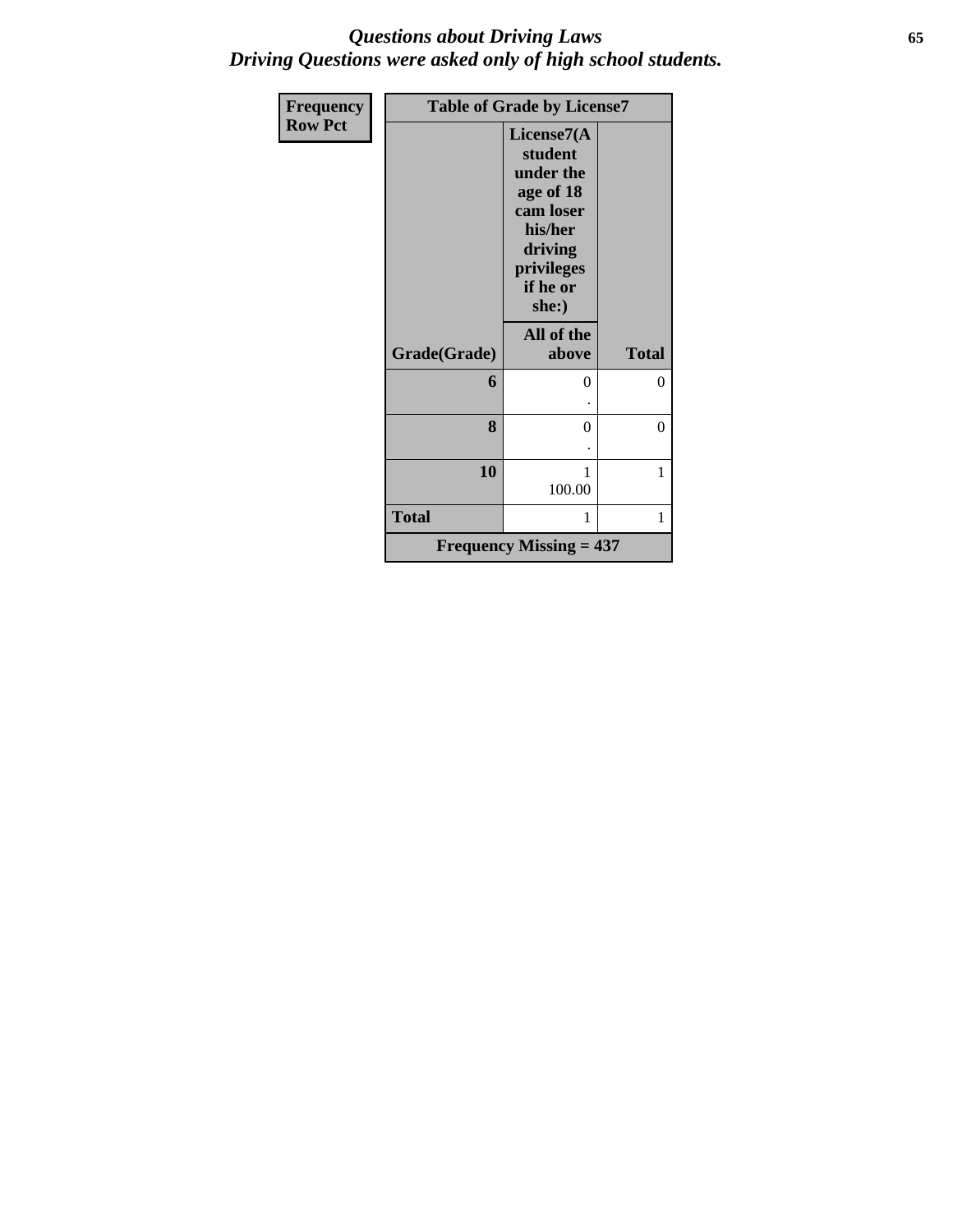## *Select Results by Gender* **66**

| Frequency      | <b>Table of SchoolClimate2 by Gender</b>          |                                 |             |              |
|----------------|---------------------------------------------------|---------------------------------|-------------|--------------|
| <b>Col Pct</b> | SchoolClimate2(I<br>feel successful at<br>school) | Gender(Gender)<br><b>Female</b> | <b>Male</b> | <b>Total</b> |
|                | <b>Strongly Agree</b>                             | 91<br>40.63                     | 87<br>40.65 | 178          |
|                | <b>Somewhat Agree</b>                             | 113<br>50.45                    | 96<br>44.86 | 209          |
|                | <b>Somewhat Disagree</b>                          | 15<br>6.70                      | 22<br>10.28 | 37           |
|                | <b>Strongly Disagree</b>                          | 5<br>2.23                       | 9<br>4.21   | 14           |
|                | <b>Total</b>                                      | 224                             | 214         | 438          |

| Frequency      | <b>Table of SchoolClimate6 by Gender</b>                 |                                 |             |              |  |
|----------------|----------------------------------------------------------|---------------------------------|-------------|--------------|--|
| <b>Col Pct</b> | <b>SchoolClimate6(Teachers</b><br>treat me with respect) | Gender(Gender)<br><b>Female</b> | <b>Male</b> | <b>Total</b> |  |
|                | <b>Strongly Agree</b>                                    | 101<br>45.09                    | 78<br>36.45 | 179          |  |
|                | <b>Somewhat Agree</b>                                    | 85<br>37.95                     | 81<br>37.85 | 166          |  |
|                | <b>Somewhat Disagree</b>                                 | 27<br>12.05                     | 34<br>15.89 | 61           |  |
|                | <b>Strongly Disagree</b>                                 | 11<br>4.91                      | 21<br>9.81  | 32           |  |
|                | <b>Total</b>                                             | 224                             | 214         | 438          |  |

| <b>Frequency</b> | <b>Table of SchoolClimate8 by Gender</b>                                             |               |                               |              |
|------------------|--------------------------------------------------------------------------------------|---------------|-------------------------------|--------------|
| <b>Col Pct</b>   | <b>SchoolClimate8(Students</b><br>are frequently<br>recognized for good<br>behavior) | <b>Female</b> | Gender(Gender)<br><b>Male</b> | <b>Total</b> |
|                  |                                                                                      |               |                               |              |
|                  | <b>Strongly Agree</b>                                                                | 87<br>38.84   | 60<br>28.04                   | 147          |
|                  | <b>Somewhat Agree</b>                                                                | 99<br>44.20   | 107<br>50.00                  | 206          |
|                  | <b>Somewhat Disagree</b>                                                             | 25<br>11.16   | 27<br>12.62                   | 52           |
|                  | <b>Strongly Disagree</b>                                                             | 13<br>5.80    | 20<br>9.35                    | 33           |
|                  | Total                                                                                | 224           | 214                           | 438          |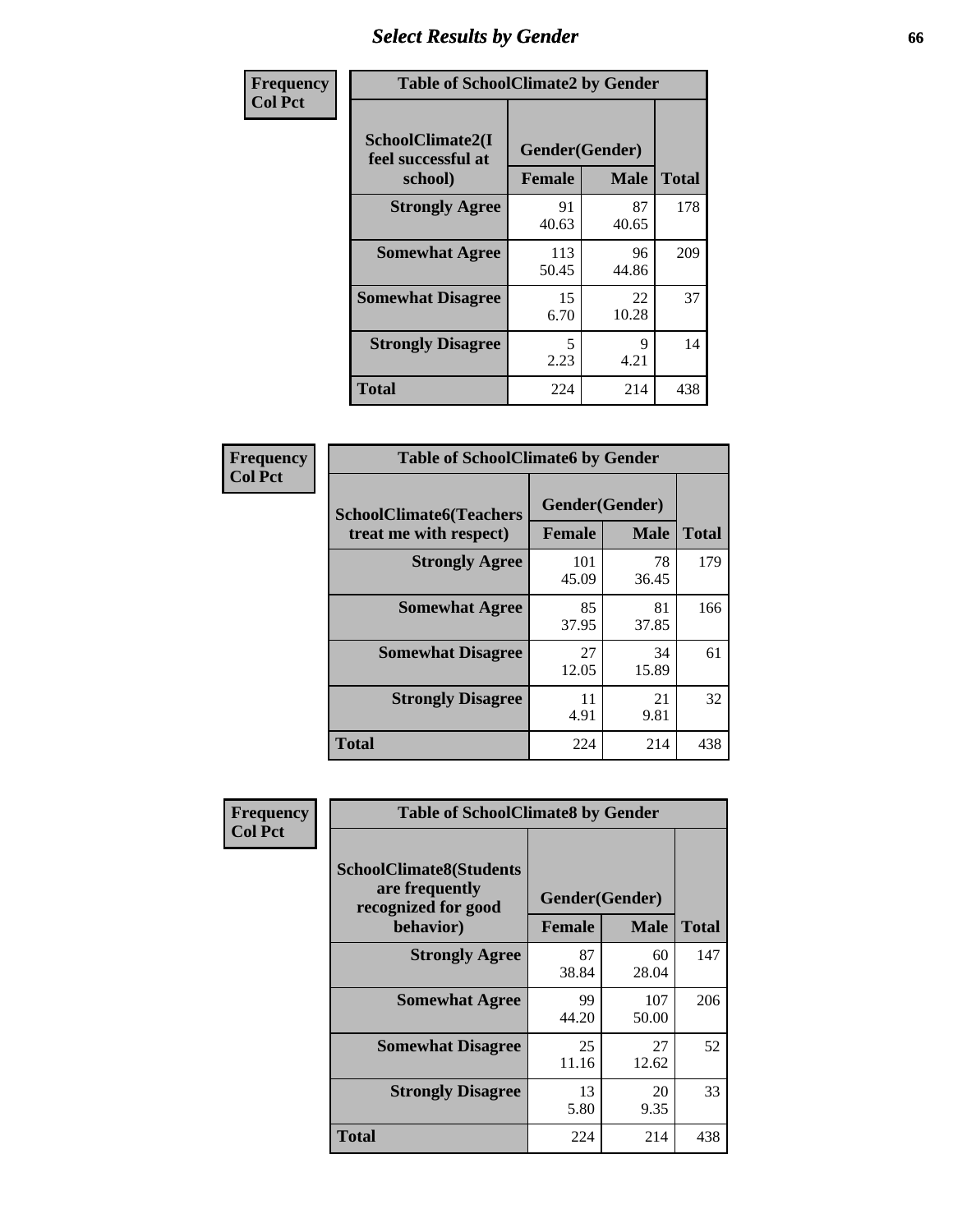## **Select Results by Gender 67**

| Frequency      | <b>Table of Gender by Dropout</b> |                                                                        |                |              |
|----------------|-----------------------------------|------------------------------------------------------------------------|----------------|--------------|
| <b>Row Pct</b> |                                   | Dropout(I<br>have<br>thought<br>about<br>dropping<br>out of<br>school) |                |              |
|                | Gender(Gender)                    | Yes                                                                    | N <sub>0</sub> | <b>Total</b> |
|                | <b>Female</b>                     | 40<br>17.86                                                            | 184<br>82.14   | 224          |
|                | <b>Male</b>                       | 59<br>27.57                                                            | 155<br>72.43   | 214          |
|                | <b>Total</b>                      | 99                                                                     | 339            | 438          |

| <b>Frequency</b> | <b>Table of Gender by Dropoutreason</b> |                      |                                                                     |                                 |                                |              |              |
|------------------|-----------------------------------------|----------------------|---------------------------------------------------------------------|---------------------------------|--------------------------------|--------------|--------------|
| <b>Row Pct</b>   |                                         |                      | Dropoutreason (If I dropped out the<br>reason would most likely be) |                                 |                                |              |              |
|                  | <b>Gender</b> (Gender)                  | Won't<br>Drop<br>out | <b>Bored</b>                                                        | <b>Family</b><br><b>Reasons</b> | <b>Being</b><br><b>Bullied</b> | <b>Other</b> | <b>Total</b> |
|                  | <b>Female</b>                           | 150<br>66.96         | 29<br>12.95                                                         | 16<br>7.14                      | 4<br>1.79                      | 25<br>11.16  | 224          |
|                  | <b>Male</b>                             | 120<br>56.07         | 40<br>18.69                                                         | 15<br>7.01                      | 11<br>5.14                     | 28<br>13.08  | 214          |
|                  | <b>Total</b>                            | 270                  | 69                                                                  | 31                              | 15                             | 53           | 438          |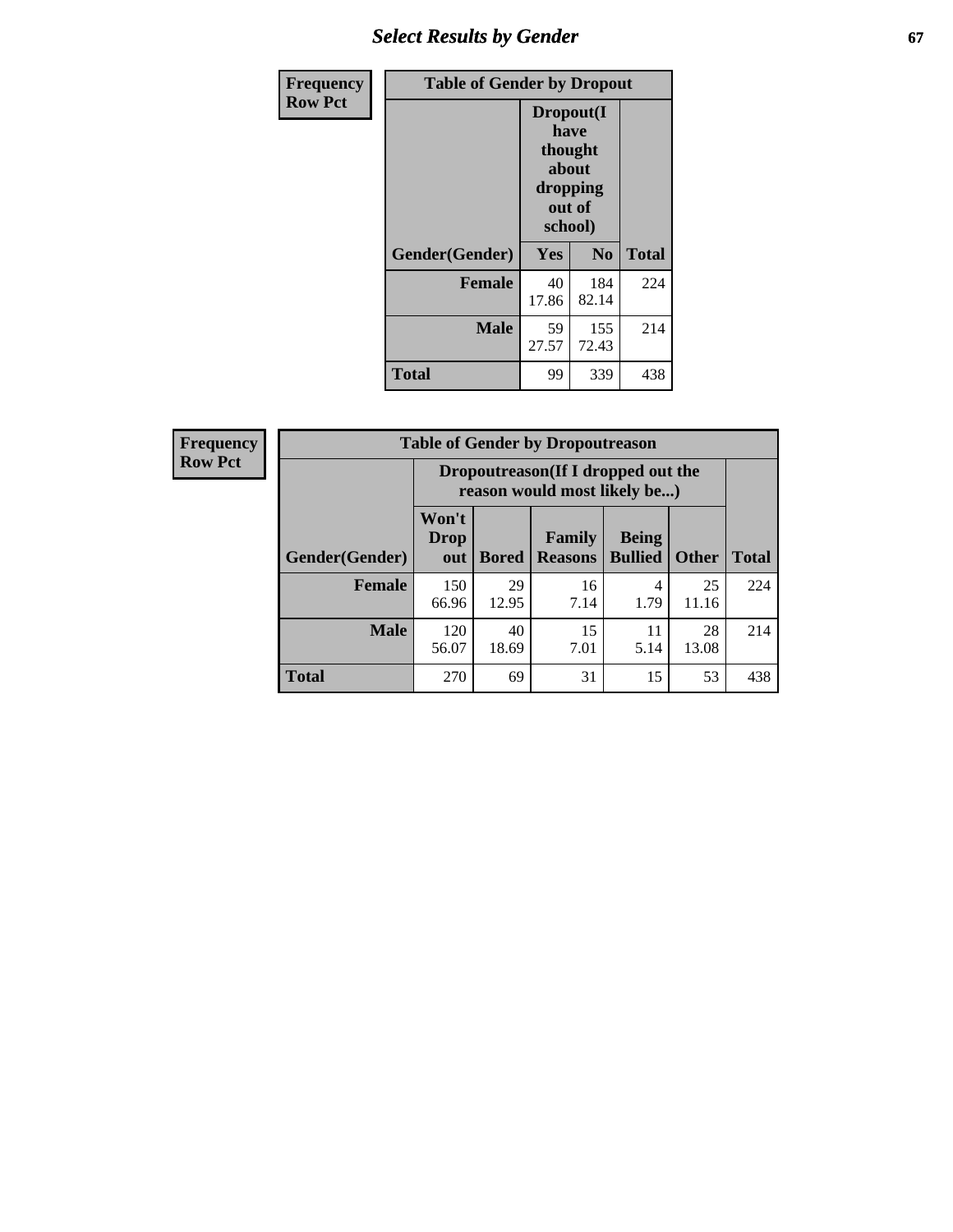*School Safety* **68**

| Frequency      | <b>Table of Gender by Bullied2</b> |                 |                |              |
|----------------|------------------------------------|-----------------|----------------|--------------|
| <b>Row Pct</b> |                                    | <b>Bullied2</b> |                |              |
|                | Gender(Gender)                     | Yes             | N <sub>0</sub> | <b>Total</b> |
|                | <b>Female</b>                      | 37<br>16.52     | 187<br>83.48   | 224          |
|                | <b>Male</b>                        | 37<br>17.29     | 177<br>82.71   | 214          |
|                | <b>Total</b>                       | 74              | 364            | 438          |

| Frequency      | <b>Table of Gender by Bulliedothers2</b> |                       |                |              |
|----------------|------------------------------------------|-----------------------|----------------|--------------|
| <b>Row Pct</b> |                                          | <b>Bulliedothers2</b> |                |              |
|                | Gender(Gender)                           | Yes                   | N <sub>0</sub> | <b>Total</b> |
|                | <b>Female</b>                            | 16<br>7.14            | 208<br>92.86   | 224          |
|                | <b>Male</b>                              | 19<br>8.88            | 195<br>91.12   | 214          |
|                | <b>Total</b>                             | 35                    | 403            | 438          |

| <b>Frequency</b> | <b>Table of Gender by Weaponschool2</b> |                      |                |              |
|------------------|-----------------------------------------|----------------------|----------------|--------------|
| <b>Row Pct</b>   |                                         | <b>Weaponschool2</b> |                |              |
|                  | Gender(Gender)                          | Yes                  | N <sub>0</sub> | <b>Total</b> |
|                  | <b>Female</b>                           | 0.00                 | 224<br>100.00  | 224          |
|                  | <b>Male</b>                             | 8<br>3.74            | 206<br>96.26   | 214          |
|                  | <b>Total</b>                            | 8                    | 430            | 438          |

| Frequency      | <b>Table of Gender by Absentunsafe2</b> |               |                |              |
|----------------|-----------------------------------------|---------------|----------------|--------------|
| <b>Row Pct</b> |                                         | Absentunsafe2 |                |              |
|                | Gender(Gender)                          | Yes           | N <sub>0</sub> | <b>Total</b> |
|                | <b>Female</b>                           | 3.13          | 217<br>96.88   | 224          |
|                | <b>Male</b>                             | 8<br>3.74     | 206<br>96.26   | 214          |
|                | <b>Total</b>                            | 15            | 423            | 438          |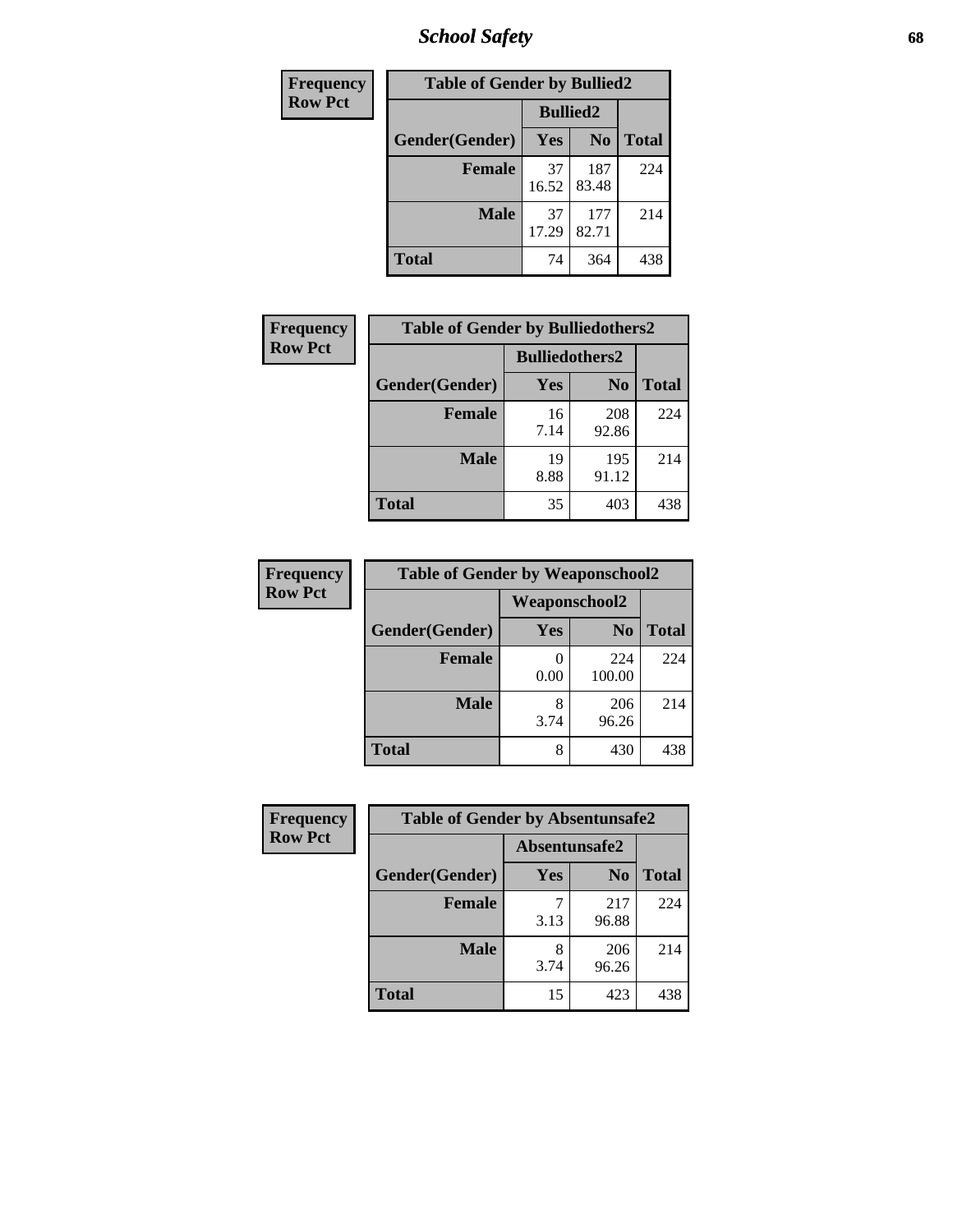*School Safety* **69**

| Frequency      | <b>Table of Gender by Gangself</b> |                                                                                                        |              |              |
|----------------|------------------------------------|--------------------------------------------------------------------------------------------------------|--------------|--------------|
| <b>Row Pct</b> |                                    | <b>Gangself</b> (I<br>have<br>participated<br>in illegal gang<br>activities in<br>the past 30<br>days) |              |              |
|                | Gender(Gender)                     | Yes                                                                                                    | No           | <b>Total</b> |
|                | <b>Female</b>                      | 10<br>4.46                                                                                             | 214<br>95.54 | 224          |
|                | <b>Male</b>                        | 15<br>7.01                                                                                             | 199<br>92.99 | 214          |
|                | <b>Total</b>                       | 25                                                                                                     | 413          | 438          |

| Frequency      | <b>Table of Gender by Gangpeers</b> |                                                                                                                             |                |              |
|----------------|-------------------------------------|-----------------------------------------------------------------------------------------------------------------------------|----------------|--------------|
| <b>Row Pct</b> |                                     | <b>Gangpeers</b> (I<br>have friends<br>who have<br>participated<br>in illegal gang<br>activities in<br>the past 30<br>days) |                |              |
|                | Gender(Gender)                      | Yes                                                                                                                         | N <sub>0</sub> | <b>Total</b> |
|                | <b>Female</b>                       | 27<br>12.05                                                                                                                 | 197<br>87.95   | 224          |
|                | <b>Male</b>                         | 39<br>18.22                                                                                                                 | 175<br>81.78   | 214          |
|                | <b>Total</b>                        | 66                                                                                                                          | 372            | 438          |

| Frequency      | <b>Table of Gender by Pickedon2</b> |             |                |              |
|----------------|-------------------------------------|-------------|----------------|--------------|
| <b>Row Pct</b> |                                     | Pickedon2   |                |              |
|                | Gender(Gender)                      | <b>Yes</b>  | N <sub>0</sub> | <b>Total</b> |
|                | <b>Female</b>                       | 97<br>43.30 | 127<br>56.70   | 224          |
|                | <b>Male</b>                         | 87<br>40.65 | 127<br>59.35   | 214          |
|                | <b>Total</b>                        | 184         | 254            | 438          |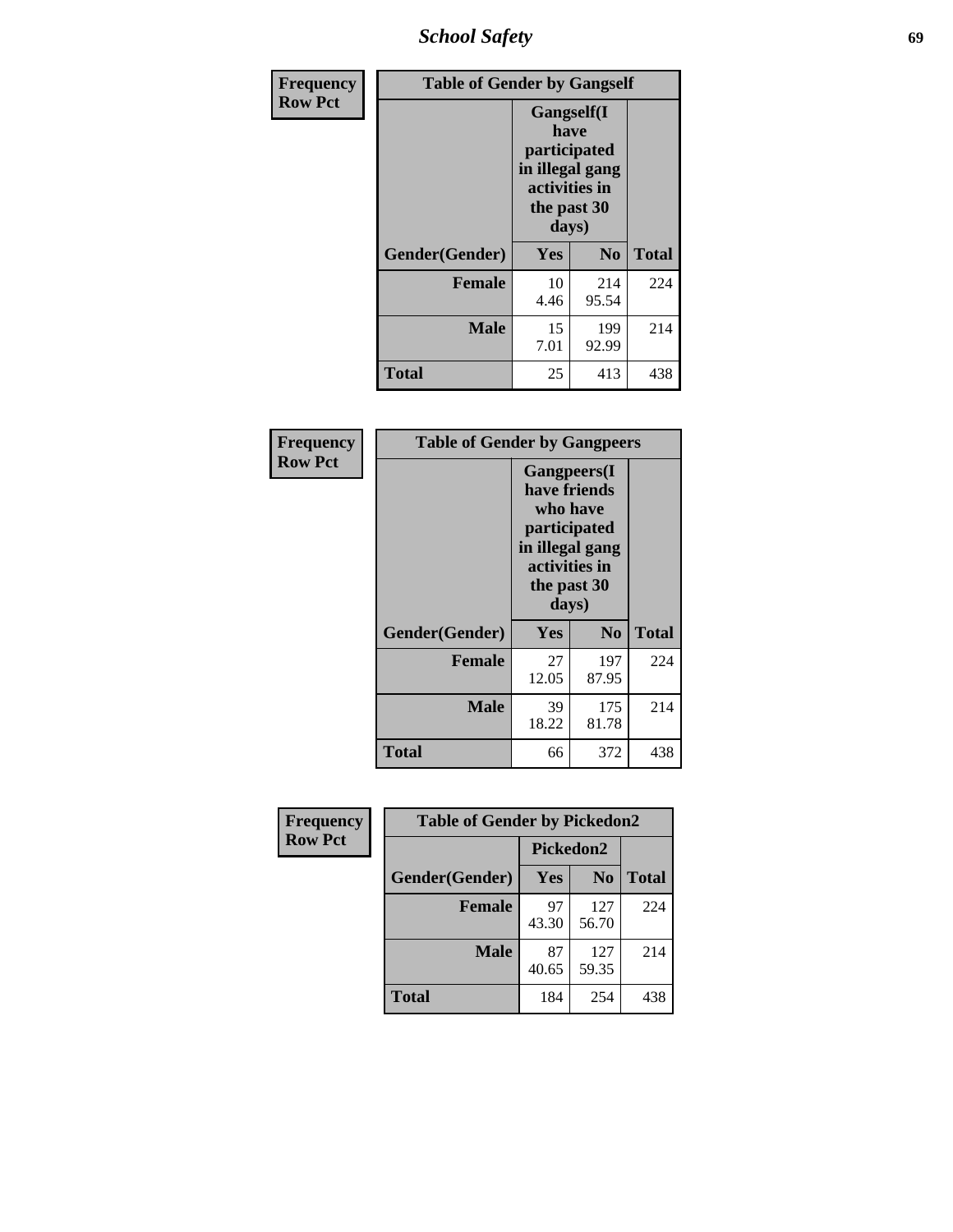*School Safety* **70**

| Frequency      | <b>Table of Gender by Safeschool2</b> |              |                |              |  |
|----------------|---------------------------------------|--------------|----------------|--------------|--|
| <b>Row Pct</b> |                                       | Safeschool2  |                |              |  |
|                | Gender(Gender)                        | <b>Yes</b>   | N <sub>0</sub> | <b>Total</b> |  |
|                | <b>Female</b>                         | 180<br>80.36 | 44<br>19.64    | 224          |  |
|                | <b>Male</b>                           | 164<br>76.64 | 50<br>23.36    | 214          |  |
|                | <b>Total</b>                          | 344          | 94             | 438          |  |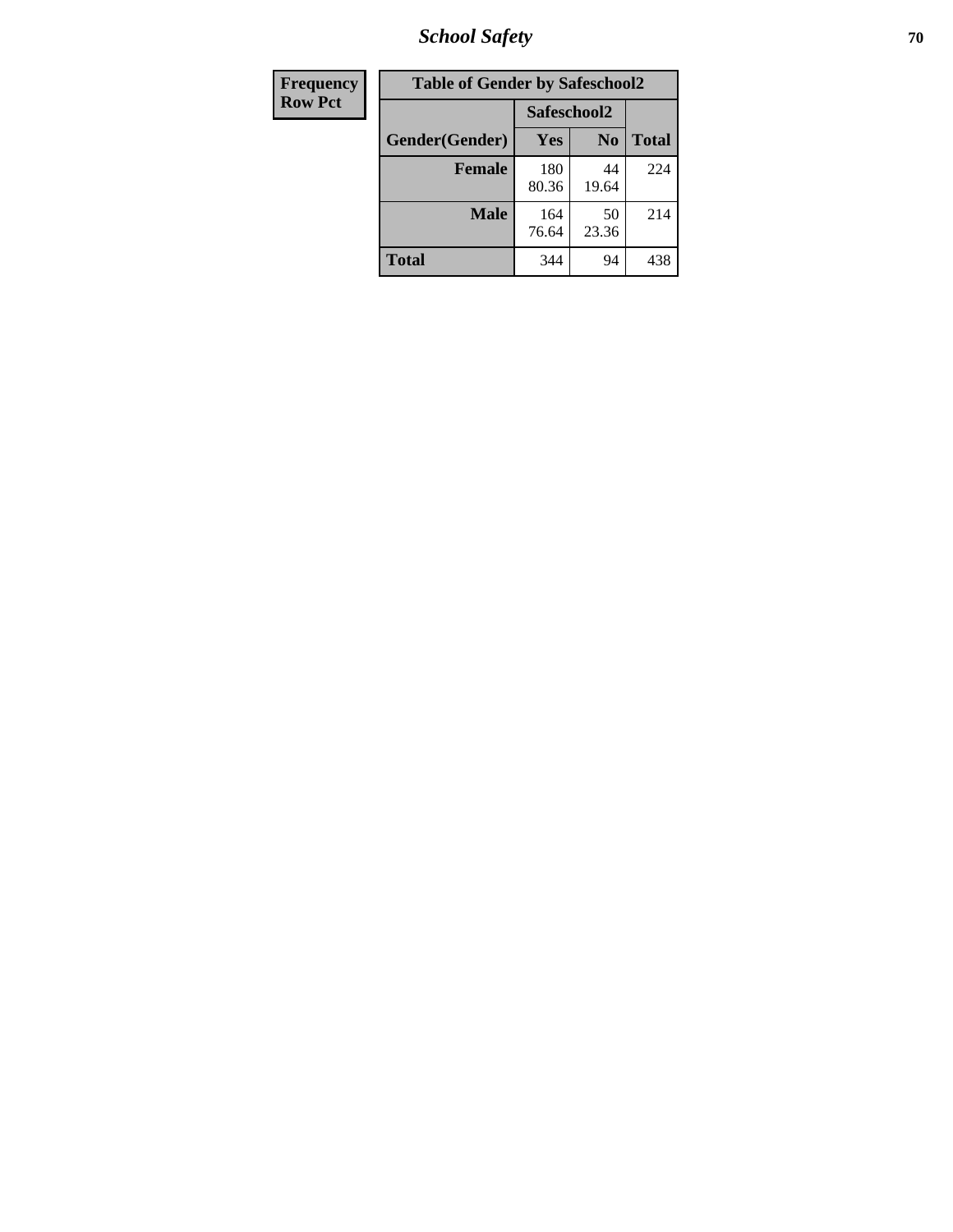# *Incidence of Drug Use* <sup>71</sup>

| <b>Frequency</b> | <b>Table of Gender by AlcoholAlt</b> |                                          |                |              |  |
|------------------|--------------------------------------|------------------------------------------|----------------|--------------|--|
| <b>Row Pct</b>   |                                      | AlcoholAlt(Alcohol<br>use, past 30 days) |                |              |  |
|                  | Gender(Gender)                       | Yes                                      | N <sub>0</sub> | <b>Total</b> |  |
|                  | <b>Female</b>                        | 16<br>7.14                               | 208<br>92.86   | 224          |  |
|                  | <b>Male</b>                          | 19<br>8.88                               | 195<br>91.12   | 214          |  |
|                  | <b>Total</b>                         | 35                                       | 403            | 438          |  |

| <b>Frequency</b> | <b>Table of Gender by TobaccoAny</b> |                                          |                |              |  |
|------------------|--------------------------------------|------------------------------------------|----------------|--------------|--|
| <b>Row Pct</b>   |                                      | TobaccoAny(Tobacco<br>use, past 30 days) |                |              |  |
|                  | Gender(Gender)                       | Yes                                      | N <sub>0</sub> | <b>Total</b> |  |
|                  | <b>Female</b>                        | 10<br>4.46                               | 214<br>95.54   | 224          |  |
|                  | <b>Male</b>                          | 13<br>6.07                               | 201<br>93.93   | 214          |  |
|                  | <b>Total</b>                         | 23                                       | 415            | 438          |  |

| <b>Frequency</b> | <b>Table of Gender by MarijuanaAlt</b> |                    |                        |              |
|------------------|----------------------------------------|--------------------|------------------------|--------------|
| <b>Row Pct</b>   |                                        | use, past 30 days) | MarijuanaAlt(Marijuana |              |
|                  | Gender(Gender)                         | <b>Yes</b>         | N <sub>0</sub>         | <b>Total</b> |
|                  | Female                                 | 3<br>1.34          | 221<br>98.66           | 224          |
|                  | <b>Male</b>                            | 8<br>3.74          | 206<br>96.26           | 214          |
|                  | <b>Total</b>                           | 11                 | 427                    | 438          |

| <b>Frequency</b> | <b>Table of Gender by OtherDrugAny</b> |            |                                                      |              |  |
|------------------|----------------------------------------|------------|------------------------------------------------------|--------------|--|
| <b>Row Pct</b>   |                                        |            | <b>OtherDrugAny(Other</b><br>drug use, past 30 days) |              |  |
|                  | Gender(Gender)                         | <b>Yes</b> | N <sub>0</sub>                                       | <b>Total</b> |  |
|                  | <b>Female</b>                          | 15<br>6.70 | 209<br>93.30                                         | 224          |  |
|                  | <b>Male</b>                            | q<br>4.21  | 205<br>95.79                                         | 214          |  |
|                  | <b>Total</b>                           | 24         | 414                                                  | 438          |  |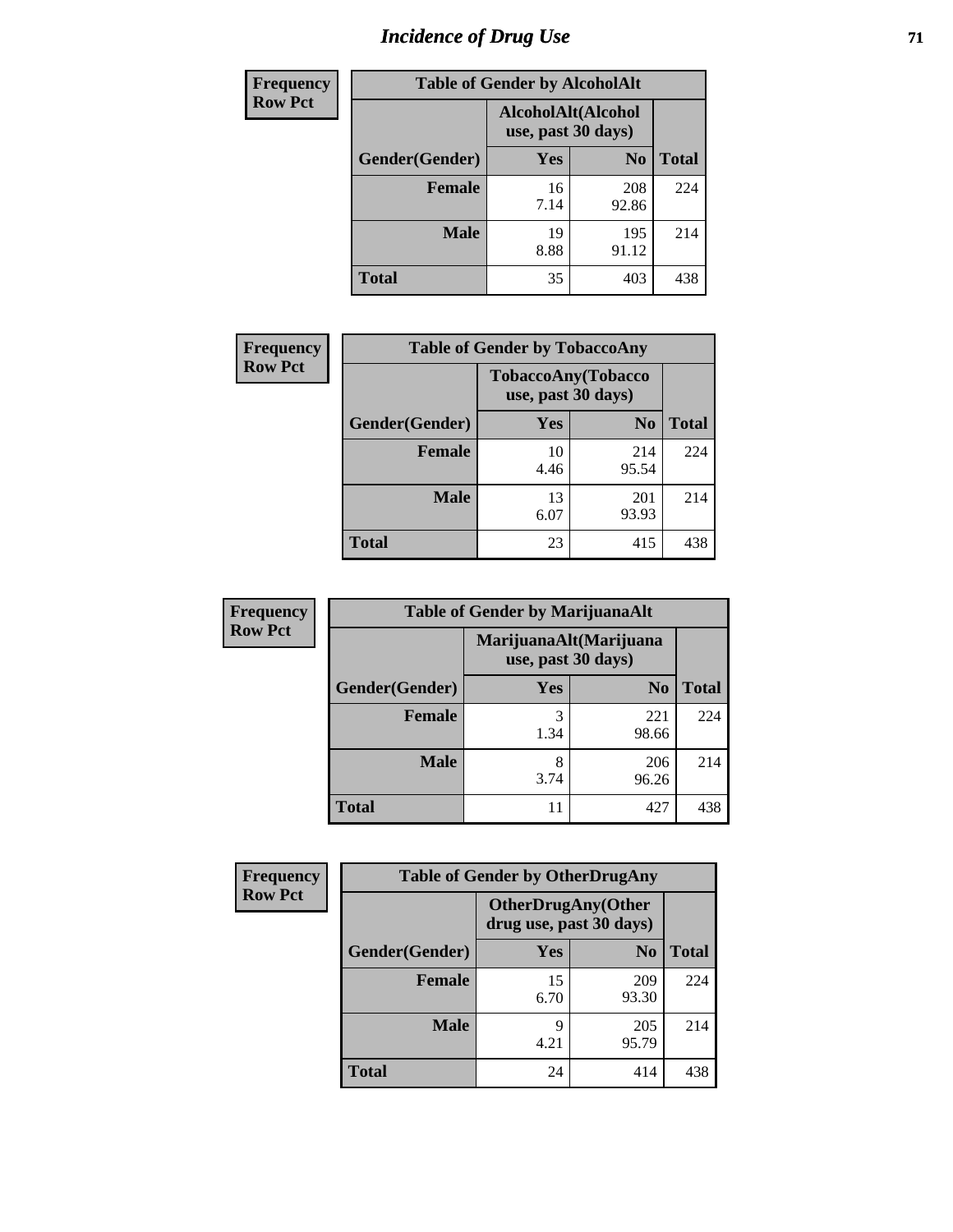### *Average Age at Onset of Use* **72** *Results for "Average Age at Onset of Use" questions exclude students who said they did not use that substance*

#### **Gender=Female**

| <b>Variable</b>    | <b>Label</b>                                                       | <b>Mean</b> |
|--------------------|--------------------------------------------------------------------|-------------|
| Alcoholinit2       | I started using alcohol when I was                                 | 11.08       |
| Cigarettesinit2    | I started smoking tobacco when I was                               | 10.62       |
| Smokelessinit2     | I started chewing tobacco when I was                               | 11.83       |
| Marijuanainit2     | I started using marijuana when I was                               | 12.33       |
| Cocaineinit2       | I started using cocaine when I was                                 |             |
| Inhalantsinit2     | I started using inhalants when I was                               | 9.00        |
| Steroidsinit2      | I started using steroids when I was                                | 13.00       |
| Ecstasyinit2       | I started using ecstasy when I was                                 | 13.00       |
| Methinit2          | I started using methamphetamines when I was                        |             |
| Hallucinogensinit2 | I started using hallucinogens when I was                           |             |
| Prescription in t2 | I started using prescription drugs not prescribed to me when I was | 10.35       |

#### **Gender=Male**

| <b>Variable</b>    | Label                                                              | <b>Mean</b> |
|--------------------|--------------------------------------------------------------------|-------------|
| Alcoholinit2       | I started using alcohol when I was                                 | 11.17       |
| Cigarettesinit2    | I started smoking tobacco when I was                               | 10.78       |
| Smokelessinit2     | I started chewing tobacco when I was                               | 11.56       |
| Marijuanainit2     | I started using marijuana when I was                               | 12.10       |
| Cocaineinit2       | I started using cocaine when I was                                 | 13.00       |
| Inhalantsinit2     | I started using inhalants when I was                               | 13.50       |
| Steroidsinit2      | I started using steroids when I was                                | 14.00       |
| Ecstasyinit2       | I started using ecstasy when I was                                 | 14.33       |
| Methinit2          | I started using methamphetamines when I was                        | 15.00       |
| Hallucinogensinit2 | I started using hallucinogens when I was                           | 15.33       |
| Prescriptioninit2  | I started using prescription drugs not prescribed to me when I was | 12.82       |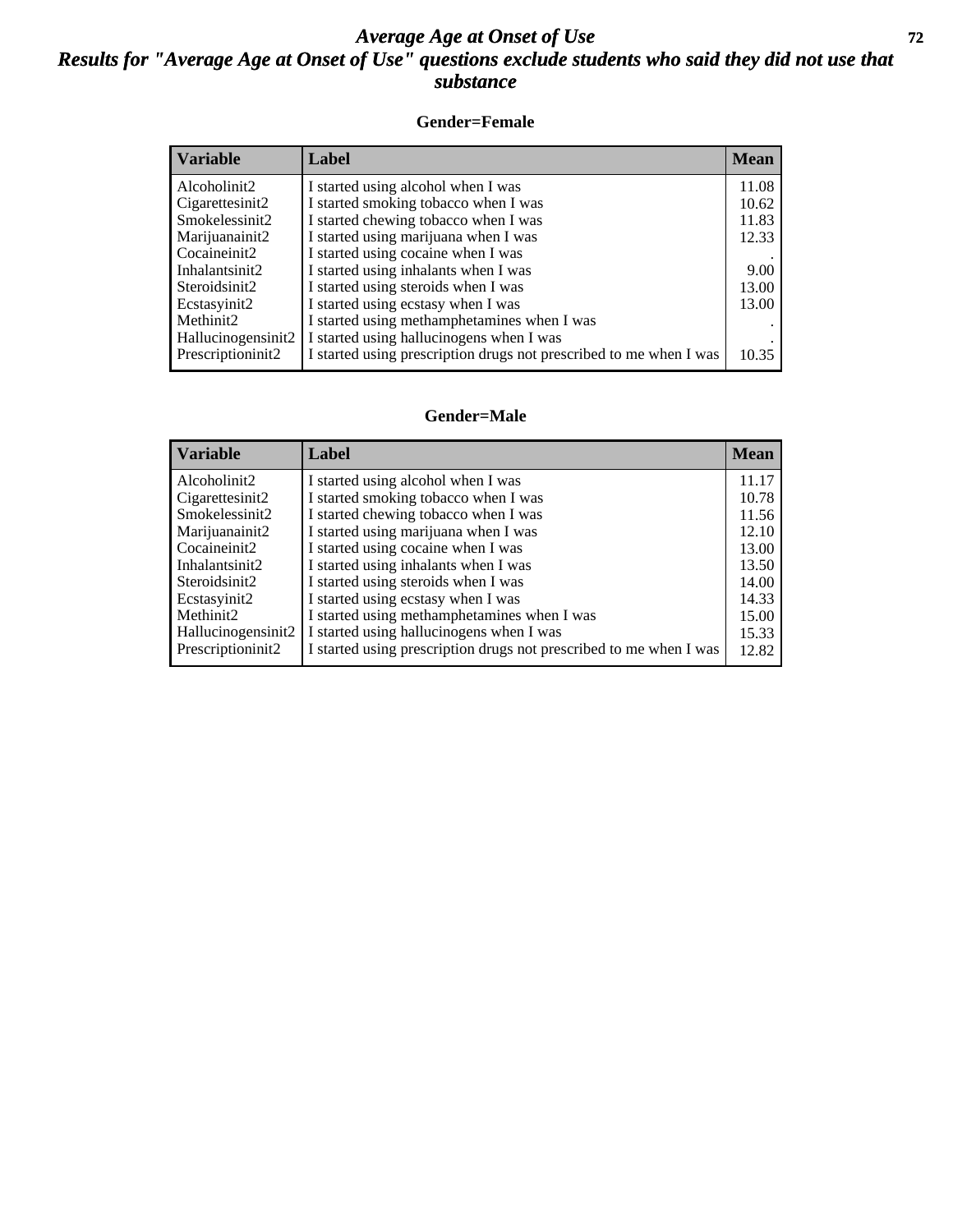# *I Think These Drugs are Harmful* **73**

| <b>Frequency</b> | <b>Table of Gender by Alcoholharmdich</b> |                                                   |                |              |
|------------------|-------------------------------------------|---------------------------------------------------|----------------|--------------|
| <b>Row Pct</b>   |                                           | Alcoholharmdich(I<br>think alcohol is<br>harmful) |                |              |
|                  | Gender(Gender)                            | <b>Yes</b>                                        | N <sub>0</sub> | <b>Total</b> |
|                  | <b>Female</b>                             | 177<br>79.02                                      | 47<br>20.98    | 224          |
|                  | <b>Male</b>                               | 151<br>70.56                                      | 63<br>29.44    | 214          |
|                  | <b>Total</b>                              | 328                                               | 110            | 438          |

| Frequency      | <b>Table of Gender by Tobaccoharmdich</b> |                              |                   |              |
|----------------|-------------------------------------------|------------------------------|-------------------|--------------|
| <b>Row Pct</b> |                                           | think tobacco is<br>harmful) | Tobaccoharmdich(I |              |
|                | Gender(Gender)                            | Yes                          | N <sub>0</sub>    | <b>Total</b> |
|                | <b>Female</b>                             | 186<br>83.04                 | 38<br>16.96       | 224          |
|                | <b>Male</b>                               | 164<br>76.64                 | 50<br>23.36       | 214          |
|                | <b>Total</b>                              | 350                          | 88                | 438          |

| Frequency      | <b>Table of Gender by Marijuanaharmdich</b> |                                                       |                |              |  |
|----------------|---------------------------------------------|-------------------------------------------------------|----------------|--------------|--|
| <b>Row Pct</b> |                                             | Marijuanaharmdich(I<br>think marijuana is<br>harmful) |                |              |  |
|                | Gender(Gender)                              | <b>Yes</b>                                            | N <sub>0</sub> | <b>Total</b> |  |
|                | <b>Female</b>                               | 181<br>80.80                                          | 43<br>19.20    | 224          |  |
|                | <b>Male</b>                                 | 156<br>72.90                                          | 58<br>27.10    | 214          |  |
|                | <b>Total</b>                                | 337                                                   | 101            | 438          |  |

| Frequency      | <b>Table of Gender by Otherdrugharmdich</b> |                                   |                     |              |
|----------------|---------------------------------------------|-----------------------------------|---------------------|--------------|
| <b>Row Pct</b> |                                             | think other drugs are<br>harmful) | Otherdrugharmdich(I |              |
|                | Gender(Gender)                              | <b>Yes</b>                        | N <sub>0</sub>      | <b>Total</b> |
|                | <b>Female</b>                               | 189<br>84.38                      | 35<br>15.63         | 224          |
|                | <b>Male</b>                                 | 165<br>77.10                      | 49<br>22.90         | 214          |
|                | <b>Total</b>                                | 354                               | 84                  | 438          |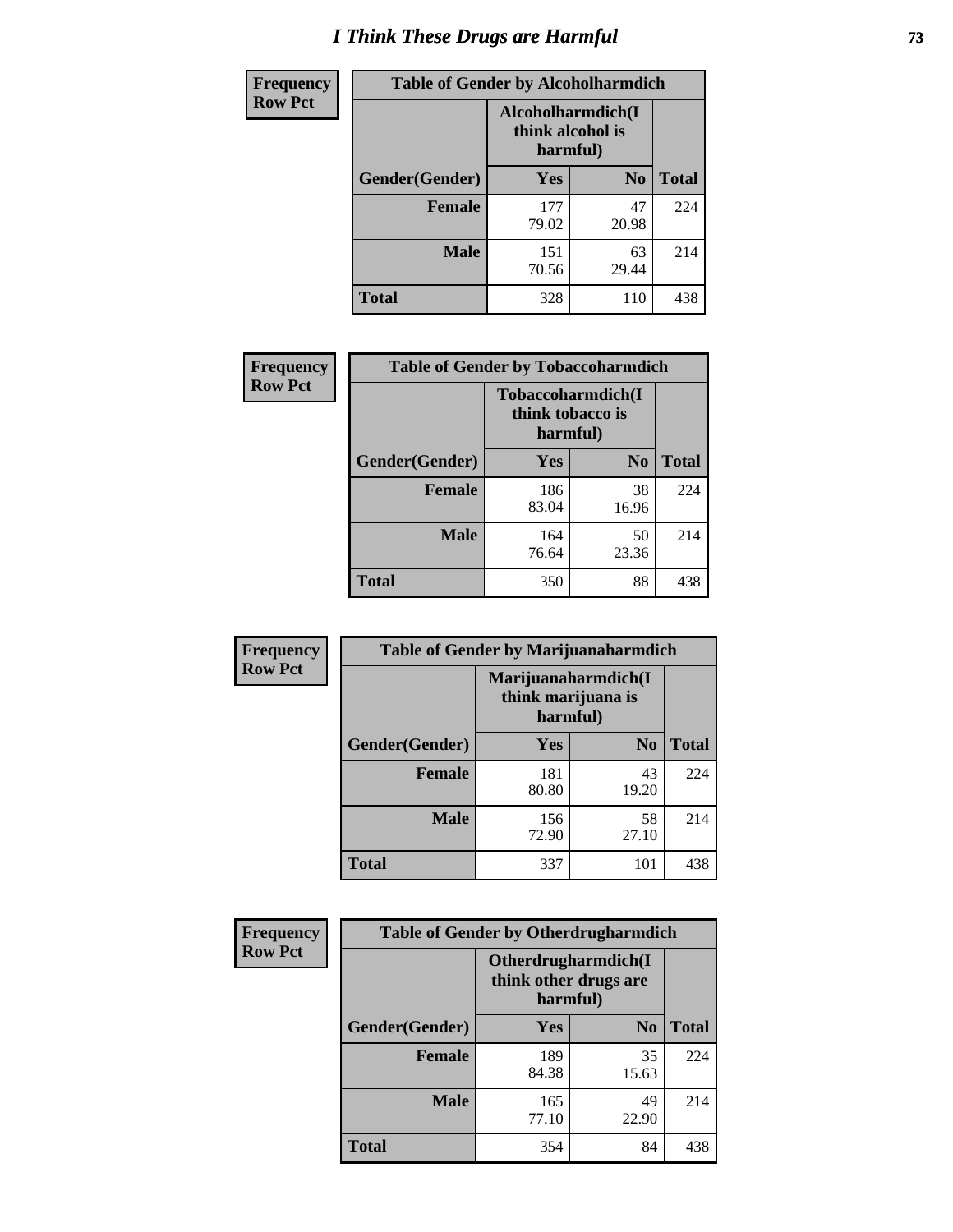| <b>Frequency</b> | <b>Table of Gender by Alcohollocation1</b> |                                                               |              |              |
|------------------|--------------------------------------------|---------------------------------------------------------------|--------------|--------------|
| <b>Row Pct</b>   |                                            | <b>Alcohollocation1(Places</b><br><b>Friends Use Alcohol)</b> |              |              |
|                  | Gender(Gender)                             |                                                               | Do Not Use   | <b>Total</b> |
|                  | <b>Female</b>                              | 56<br>25.00                                                   | 168<br>75.00 | 224          |
|                  | <b>Male</b>                                | 39<br>18.22                                                   | 175<br>81.78 | 214          |
|                  | <b>Total</b>                               | 95                                                            | 343          | 438          |

| <b>Frequency</b> | <b>Table of Gender by Alcohollocation2</b> |              |                                                               |              |
|------------------|--------------------------------------------|--------------|---------------------------------------------------------------|--------------|
| <b>Row Pct</b>   |                                            |              | <b>Alcohollocation2(Places</b><br><b>Friends Use Alcohol)</b> |              |
|                  | Gender(Gender)                             |              | Home                                                          | <b>Total</b> |
|                  | <b>Female</b>                              | 190<br>84.82 | 34<br>15.18                                                   | 224          |
|                  | <b>Male</b>                                | 188<br>87.85 | 26<br>12.15                                                   | 214          |
|                  | <b>Total</b>                               | 378          | 60                                                            | 438          |

| Frequency      | <b>Table of Gender by Alcohollocation3</b> |              |                                                               |              |
|----------------|--------------------------------------------|--------------|---------------------------------------------------------------|--------------|
| <b>Row Pct</b> |                                            |              | <b>Alcohollocation3(Places</b><br><b>Friends Use Alcohol)</b> |              |
|                | Gender(Gender)                             |              | <b>School</b>                                                 | <b>Total</b> |
|                | <b>Female</b>                              | 220<br>98.21 | 4<br>1.79                                                     | 224          |
|                | <b>Male</b>                                | 212<br>99.07 | 0.93                                                          | 214          |
|                | <b>Total</b>                               | 432          | 6                                                             | 438          |

| <b>Frequency</b> | <b>Table of Gender by Alcohollocation4</b> |                                                               |            |              |
|------------------|--------------------------------------------|---------------------------------------------------------------|------------|--------------|
| <b>Row Pct</b>   |                                            | <b>Alcohollocation4(Places</b><br><b>Friends Use Alcohol)</b> |            |              |
|                  | Gender(Gender)                             |                                                               | Car        | <b>Total</b> |
|                  | <b>Female</b>                              | 209<br>93.30                                                  | 15<br>6.70 | 224          |
|                  | <b>Male</b>                                | 206<br>96.26                                                  | 8<br>3.74  | 214          |
|                  | <b>Total</b>                               | 415                                                           | 23         | 438          |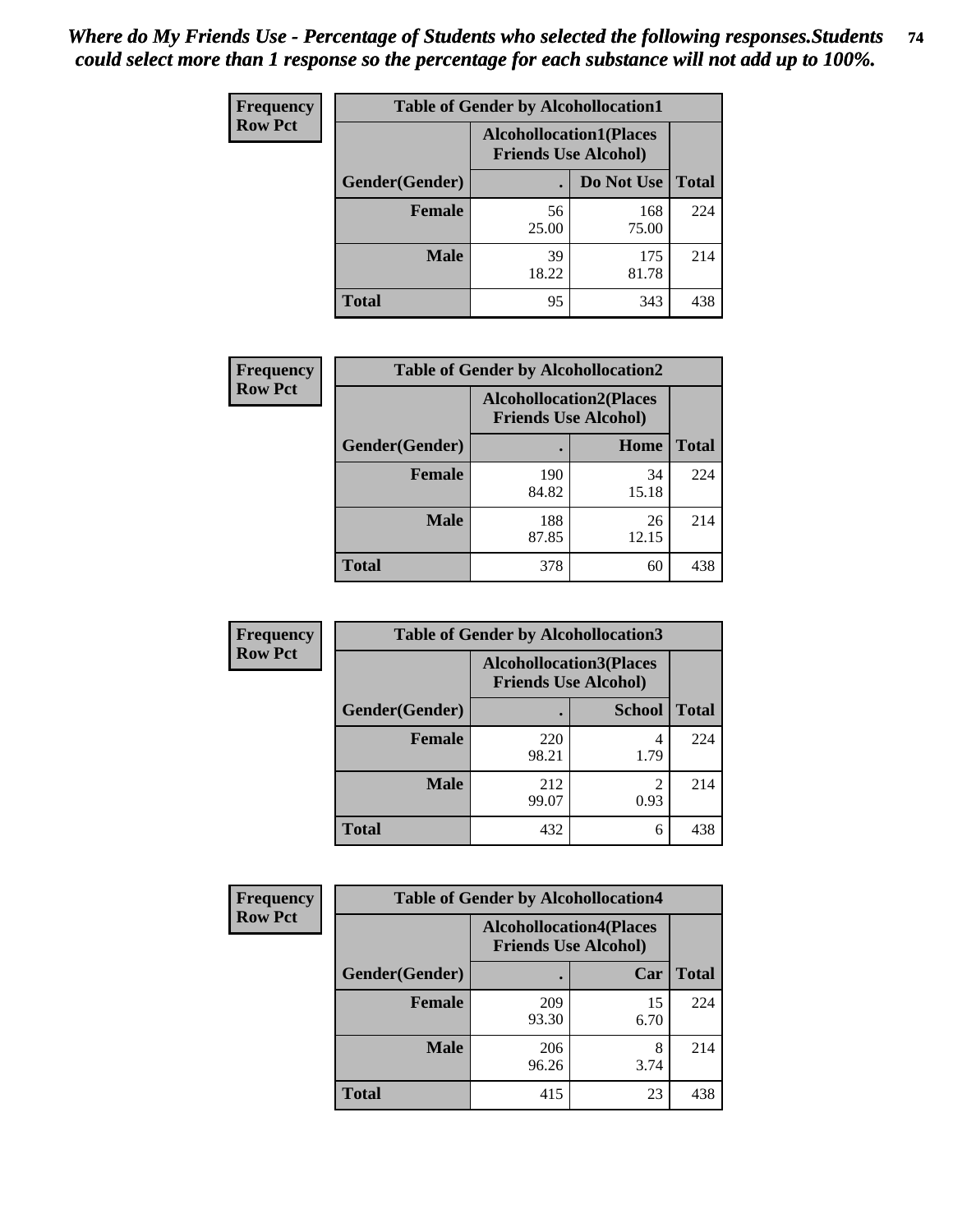| <b>Frequency</b> | <b>Table of Gender by Alcohollocation5</b> |                                                                |                          |              |
|------------------|--------------------------------------------|----------------------------------------------------------------|--------------------------|--------------|
| <b>Row Pct</b>   |                                            | <b>Alcohollocation5</b> (Places<br><b>Friends Use Alcohol)</b> |                          |              |
|                  | Gender(Gender)                             |                                                                | <b>Friend's</b><br>House | <b>Total</b> |
|                  | <b>Female</b>                              | 180<br>80.36                                                   | 44<br>19.64              | 224          |
|                  | <b>Male</b>                                | 195<br>91.12                                                   | 19<br>8.88               | 214          |
|                  | <b>Total</b>                               | 375                                                            | 63                       | 438          |

| <b>Frequency</b> | <b>Table of Gender by Alcohollocation6</b> |                                                               |              |              |
|------------------|--------------------------------------------|---------------------------------------------------------------|--------------|--------------|
| <b>Row Pct</b>   |                                            | <b>Alcohollocation6(Places</b><br><b>Friends Use Alcohol)</b> |              |              |
|                  | Gender(Gender)                             |                                                               | <b>Other</b> | <b>Total</b> |
|                  | <b>Female</b>                              | 199<br>88.84                                                  | 25<br>11.16  | 224          |
|                  | <b>Male</b>                                | 195<br>91.12                                                  | 19<br>8.88   | 214          |
|                  | <b>Total</b>                               | 394                                                           | 44           | 438          |

| Frequency      | <b>Table of Gender by Tobaccolocation1</b> |                             |                                |              |
|----------------|--------------------------------------------|-----------------------------|--------------------------------|--------------|
| <b>Row Pct</b> |                                            | <b>Friends Use Tobacco)</b> | <b>Tobaccolocation1(Places</b> |              |
|                | <b>Gender</b> (Gender)                     |                             | Do Not Use                     | <b>Total</b> |
|                | Female                                     | 42<br>18.75                 | 182<br>81.25                   | 224          |
|                | <b>Male</b>                                | 53<br>24.77                 | 161<br>75.23                   | 214          |
|                | <b>Total</b>                               | 95                          | 343                            | 438          |

| <b>Frequency</b> | <b>Table of Gender by Tobaccolocation2</b> |                                                               |             |              |
|------------------|--------------------------------------------|---------------------------------------------------------------|-------------|--------------|
| <b>Row Pct</b>   |                                            | <b>Tobaccolocation2(Places</b><br><b>Friends Use Tobacco)</b> |             |              |
|                  | Gender(Gender)                             |                                                               | <b>Home</b> | <b>Total</b> |
|                  | Female                                     | 194<br>86.61                                                  | 30<br>13.39 | 224          |
|                  | <b>Male</b>                                | 186<br>86.92                                                  | 28<br>13.08 | 214          |
|                  | <b>Total</b>                               | 380                                                           | 58          | 438          |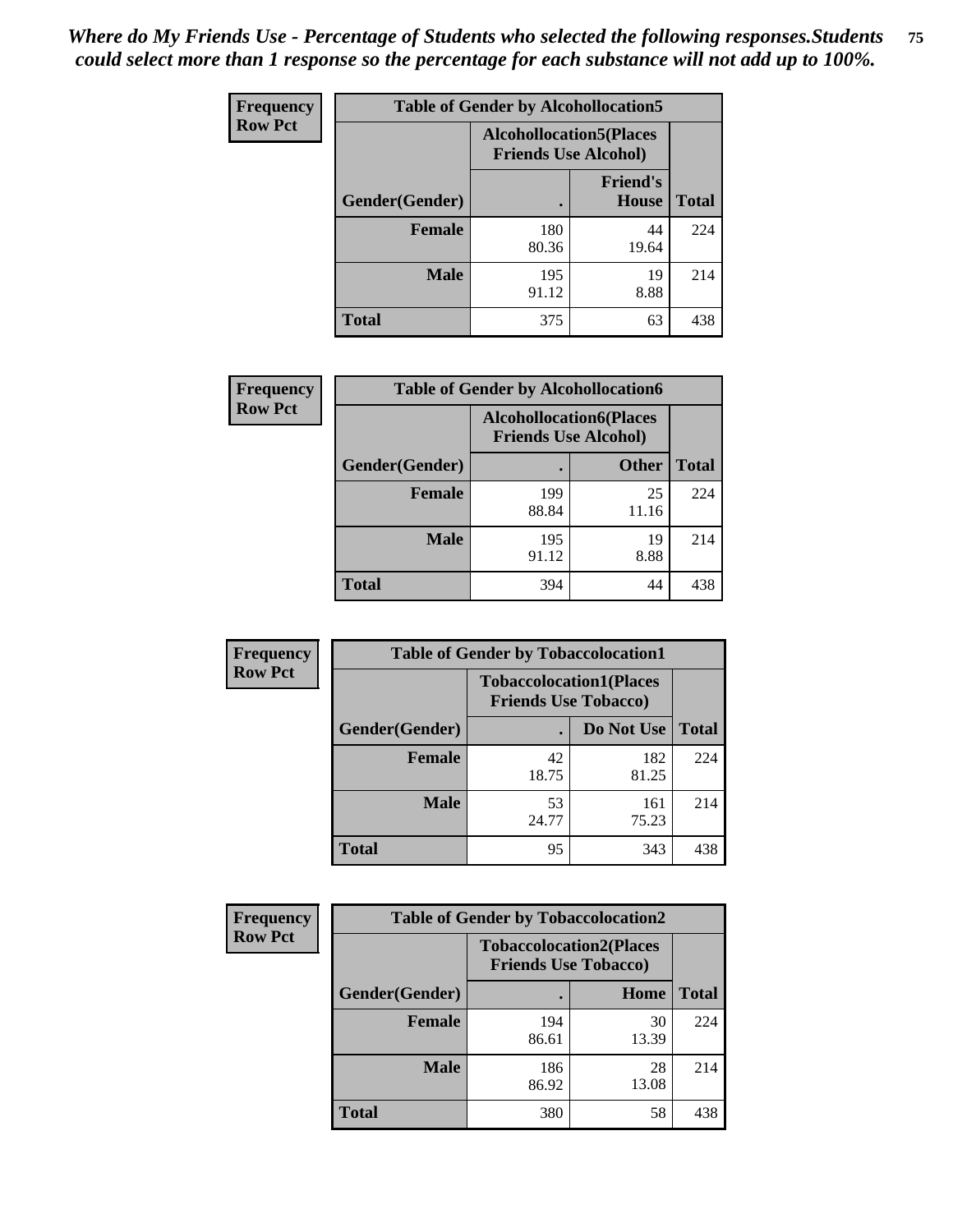| <b>Frequency</b> | <b>Table of Gender by Tobaccolocation3</b> |                                                               |               |              |  |
|------------------|--------------------------------------------|---------------------------------------------------------------|---------------|--------------|--|
| <b>Row Pct</b>   |                                            | <b>Tobaccolocation3(Places</b><br><b>Friends Use Tobacco)</b> |               |              |  |
|                  | Gender(Gender)                             |                                                               | <b>School</b> | <b>Total</b> |  |
|                  | <b>Female</b>                              | 216<br>96.43                                                  | 8<br>3.57     | 224          |  |
|                  | <b>Male</b>                                | 202<br>94.39                                                  | 12<br>5.61    | 214          |  |
|                  | <b>Total</b>                               | 418                                                           | 20            | 438          |  |

| <b>Frequency</b> | <b>Table of Gender by Tobaccolocation4</b> |              |                                                               |              |
|------------------|--------------------------------------------|--------------|---------------------------------------------------------------|--------------|
| <b>Row Pct</b>   |                                            |              | <b>Tobaccolocation4(Places</b><br><b>Friends Use Tobacco)</b> |              |
|                  | Gender(Gender)                             |              | Car                                                           | <b>Total</b> |
|                  | <b>Female</b>                              | 207<br>92.41 | 17<br>7.59                                                    | 224          |
|                  | <b>Male</b>                                | 203<br>94.86 | 11<br>5.14                                                    | 214          |
|                  | <b>Total</b>                               | 410          | 28                                                            | 438          |

| <b>Frequency</b> | <b>Table of Gender by Tobaccolocation5</b> |                                                               |                                 |              |
|------------------|--------------------------------------------|---------------------------------------------------------------|---------------------------------|--------------|
| <b>Row Pct</b>   |                                            | <b>Tobaccolocation5(Places</b><br><b>Friends Use Tobacco)</b> |                                 |              |
|                  | Gender(Gender)                             |                                                               | <b>Friend's</b><br><b>House</b> | <b>Total</b> |
|                  | <b>Female</b>                              | 194<br>86.61                                                  | 30<br>13.39                     | 224          |
|                  | <b>Male</b>                                | 192<br>89.72                                                  | 22<br>10.28                     | 214          |
|                  | <b>Total</b>                               | 386                                                           | 52                              | 438          |

| <b>Frequency</b> | <b>Table of Gender by Tobaccolocation6</b> |                                                               |              |              |
|------------------|--------------------------------------------|---------------------------------------------------------------|--------------|--------------|
| <b>Row Pct</b>   |                                            | <b>Tobaccolocation6(Places</b><br><b>Friends Use Tobacco)</b> |              |              |
|                  | Gender(Gender)                             |                                                               | <b>Other</b> | <b>Total</b> |
|                  | Female                                     | 204<br>91.07                                                  | 20<br>8.93   | 224          |
|                  | <b>Male</b>                                | 189<br>88.32                                                  | 25<br>11.68  | 214          |
|                  | <b>Total</b>                               | 393                                                           | 45           | 438          |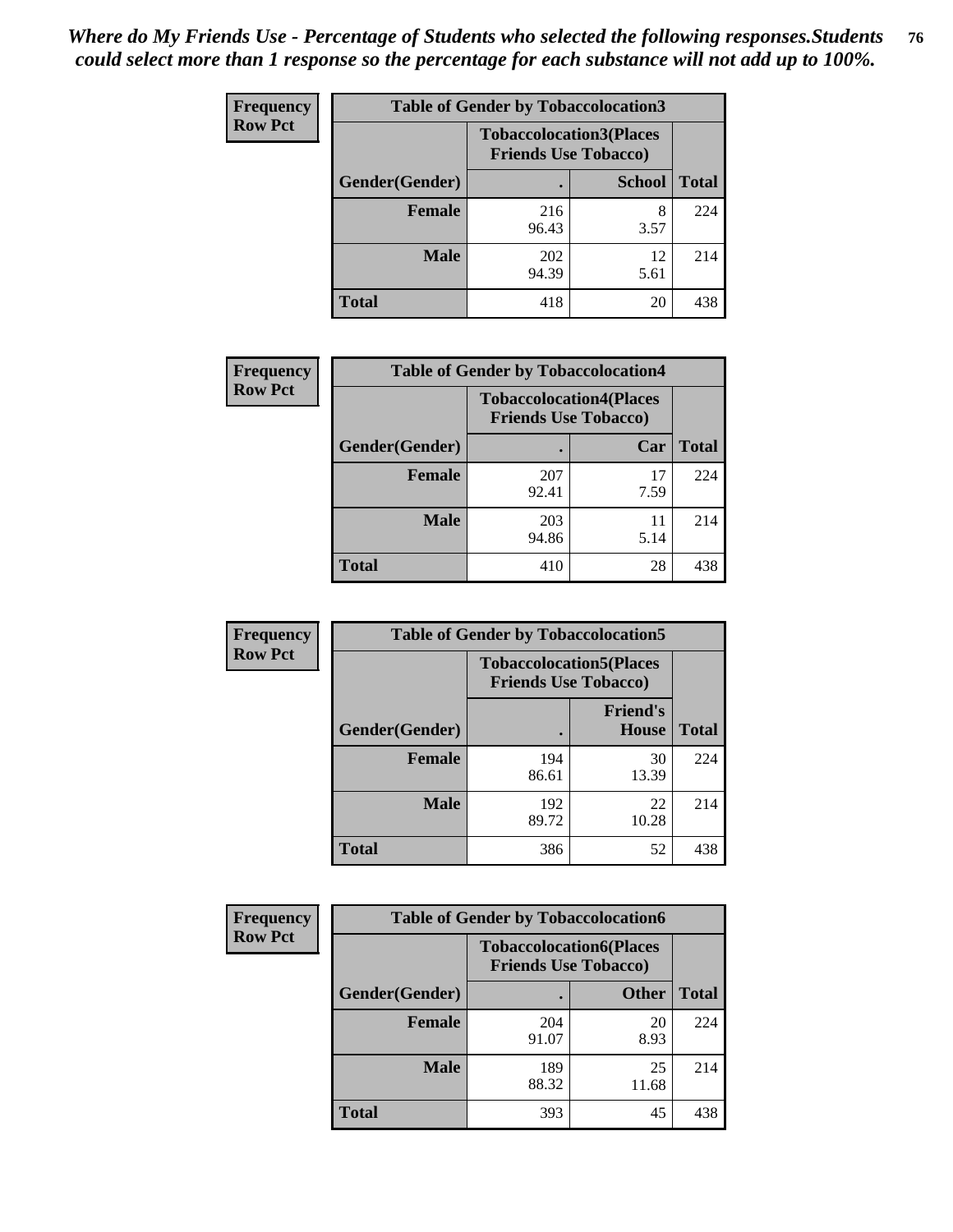| <b>Frequency</b> | <b>Table of Gender by Marijuanalocation1</b>                       |             |              |              |
|------------------|--------------------------------------------------------------------|-------------|--------------|--------------|
| <b>Row Pct</b>   | <b>Marijuanalocation1(Places</b><br><b>Friends Use Marijuana</b> ) |             |              |              |
|                  | Gender(Gender)                                                     |             | Do Not Use   | <b>Total</b> |
|                  | <b>Female</b>                                                      | 30<br>13.39 | 194<br>86.61 | 224          |
|                  | <b>Male</b>                                                        | 29<br>13.55 | 185<br>86.45 | 214          |
|                  | <b>Total</b>                                                       | 59          | 379          | 438          |

| <b>Frequency</b> | <b>Table of Gender by Marijuanalocation2</b> |                                                                    |            |              |
|------------------|----------------------------------------------|--------------------------------------------------------------------|------------|--------------|
| <b>Row Pct</b>   |                                              | <b>Marijuanalocation2(Places</b><br><b>Friends Use Marijuana</b> ) |            |              |
|                  | Gender(Gender)                               |                                                                    | Home       | <b>Total</b> |
|                  | <b>Female</b>                                | 208<br>92.86                                                       | 16<br>7.14 | 224          |
|                  | <b>Male</b>                                  | 199<br>92.99                                                       | 15<br>7.01 | 214          |
|                  | <b>Total</b>                                 | 407                                                                | 31         | 438          |

| Frequency      | <b>Table of Gender by Marijuanalocation3</b> |                                                                    |               |              |
|----------------|----------------------------------------------|--------------------------------------------------------------------|---------------|--------------|
| <b>Row Pct</b> |                                              | <b>Marijuanalocation3(Places</b><br><b>Friends Use Marijuana</b> ) |               |              |
|                | Gender(Gender)                               |                                                                    | <b>School</b> | <b>Total</b> |
|                | Female                                       | 221<br>98.66                                                       | 3<br>1.34     | 224          |
|                | <b>Male</b>                                  | 212<br>99.07                                                       | ി<br>0.93     | 214          |
|                | <b>Total</b>                                 | 433                                                                | 5             | 438          |

| <b>Frequency</b> |                |                                                                    | <b>Table of Gender by Marijuanalocation4</b> |              |  |
|------------------|----------------|--------------------------------------------------------------------|----------------------------------------------|--------------|--|
| <b>Row Pct</b>   |                | <b>Marijuanalocation4(Places</b><br><b>Friends Use Marijuana</b> ) |                                              |              |  |
|                  | Gender(Gender) |                                                                    | Car                                          | <b>Total</b> |  |
|                  | <b>Female</b>  | 213<br>95.09                                                       | 11<br>4.91                                   | 224          |  |
|                  | <b>Male</b>    | 208<br>97.20                                                       | 6<br>2.80                                    | 214          |  |
|                  | <b>Total</b>   | 421                                                                | 17                                           | 438          |  |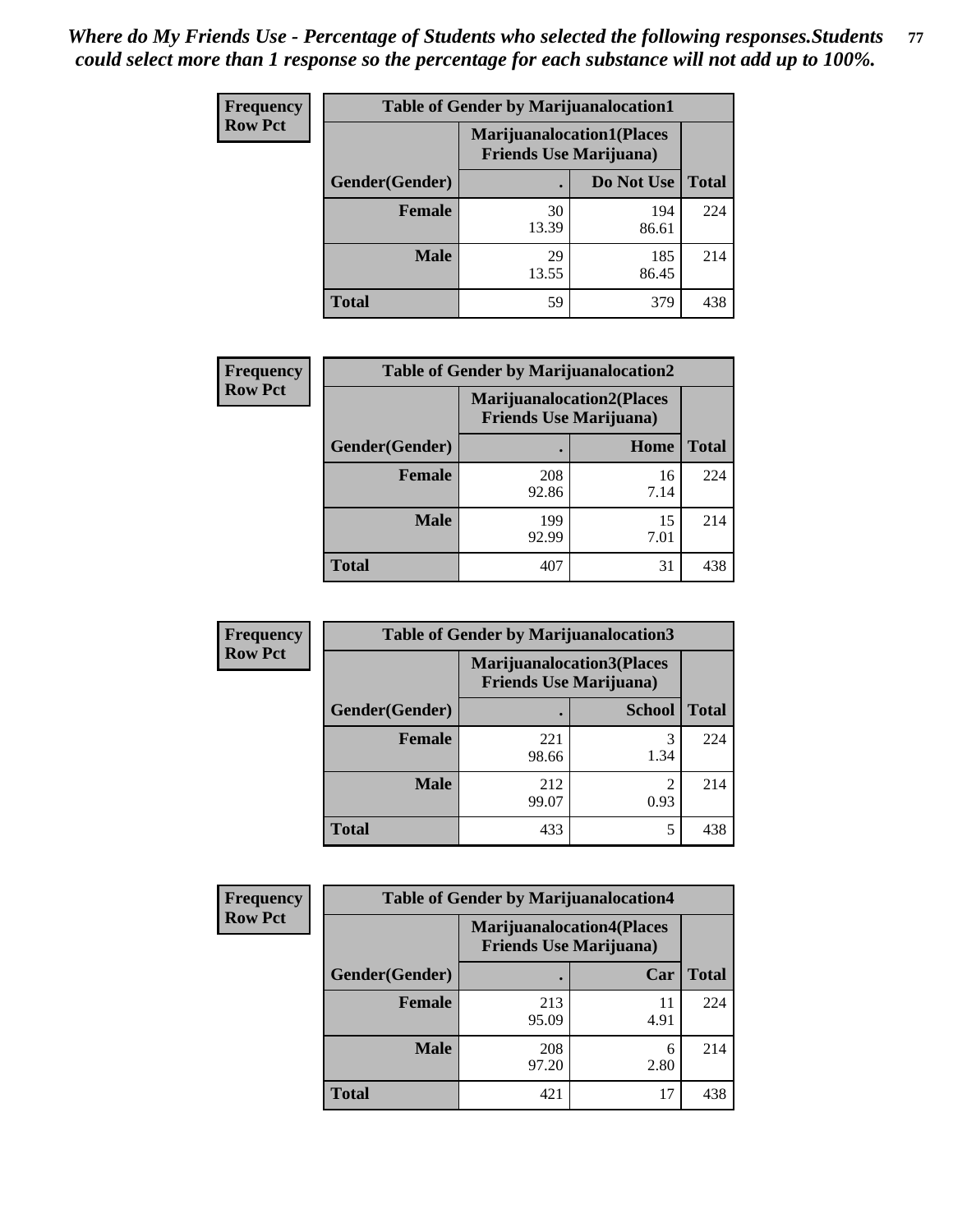| <b>Frequency</b> | <b>Table of Gender by Marijuanalocation5</b> |                                                                     |                                 |              |
|------------------|----------------------------------------------|---------------------------------------------------------------------|---------------------------------|--------------|
| <b>Row Pct</b>   |                                              | <b>Marijuanalocation5</b> (Places<br><b>Friends Use Marijuana</b> ) |                                 |              |
|                  | Gender(Gender)                               |                                                                     | <b>Friend's</b><br><b>House</b> | <b>Total</b> |
|                  | <b>Female</b>                                | 202<br>90.18                                                        | 22<br>9.82                      | 224          |
|                  | <b>Male</b>                                  | 202<br>94.39                                                        | 12<br>5.61                      | 214          |
|                  | <b>Total</b>                                 | 404                                                                 | 34                              | 438          |

| <b>Frequency</b> | <b>Table of Gender by Marijuanalocation6</b> |                                                                     |              |              |
|------------------|----------------------------------------------|---------------------------------------------------------------------|--------------|--------------|
| <b>Row Pct</b>   |                                              | <b>Marijuanalocation6(Places)</b><br><b>Friends Use Marijuana</b> ) |              |              |
|                  | <b>Gender</b> (Gender)                       |                                                                     | <b>Other</b> | <b>Total</b> |
|                  | <b>Female</b>                                | 206<br>91.96                                                        | 18<br>8.04   | 224          |
|                  | <b>Male</b>                                  | 201<br>93.93                                                        | 13<br>6.07   | 214          |
|                  | <b>Total</b>                                 | 407                                                                 | 31           | 438          |

| Frequency      | <b>Table of Gender by Otherdruglocation1</b> |                                                                                |              |              |
|----------------|----------------------------------------------|--------------------------------------------------------------------------------|--------------|--------------|
| <b>Row Pct</b> |                                              | <b>Otherdruglocation1(Places</b><br><b>Friends Use Other Illegal</b><br>Drugs) |              |              |
|                | Gender(Gender)                               |                                                                                | Do Not Use   | <b>Total</b> |
|                | <b>Female</b>                                | 26<br>11.61                                                                    | 198<br>88.39 | 224          |
|                | <b>Male</b>                                  | 16<br>7.48                                                                     | 198<br>92.52 | 214          |
|                | <b>Total</b>                                 | 42                                                                             | 396          | 438          |

| Frequency      | <b>Table of Gender by Otherdruglocation2</b>                                   |              |            |              |
|----------------|--------------------------------------------------------------------------------|--------------|------------|--------------|
| <b>Row Pct</b> | <b>Otherdruglocation2(Places</b><br><b>Friends Use Other Illegal</b><br>Drugs) |              |            |              |
|                | Gender(Gender)                                                                 |              | Home       | <b>Total</b> |
|                | Female                                                                         | 209<br>93.30 | 15<br>6.70 | 224          |
|                | <b>Male</b>                                                                    | 204<br>95.33 | 10<br>4.67 | 214          |
|                | <b>Total</b>                                                                   | 413          | 25         | 438          |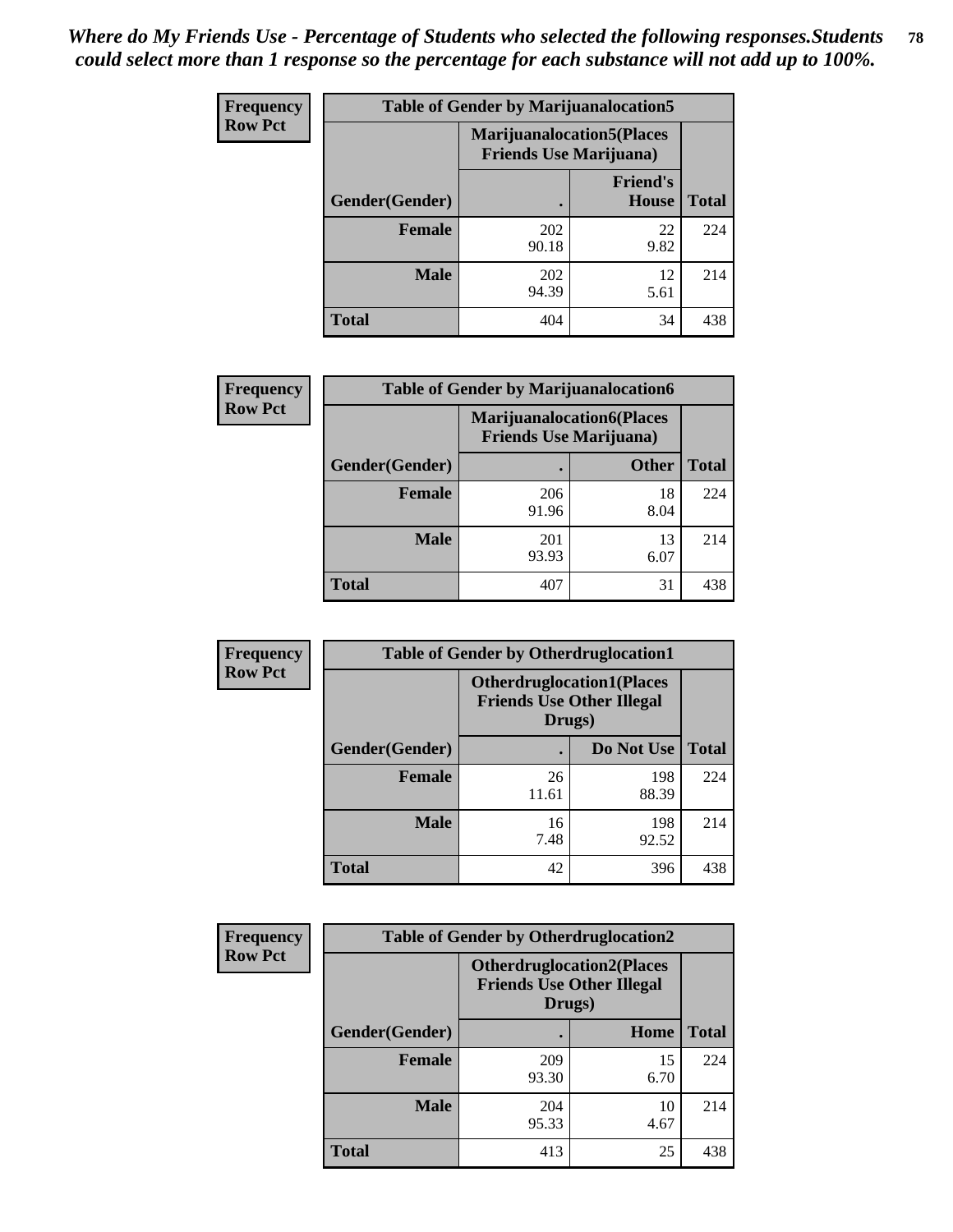| Frequency      | <b>Table of Gender by Otherdruglocation3</b> |                                                                                |               |              |
|----------------|----------------------------------------------|--------------------------------------------------------------------------------|---------------|--------------|
| <b>Row Pct</b> |                                              | <b>Otherdruglocation3(Places</b><br><b>Friends Use Other Illegal</b><br>Drugs) |               |              |
|                | Gender(Gender)                               |                                                                                | <b>School</b> | <b>Total</b> |
|                | <b>Female</b>                                | 219<br>97.77                                                                   | 5<br>2.23     | 224          |
|                | <b>Male</b>                                  | 214<br>100.00                                                                  | 0.00          | 214          |
|                | <b>Total</b>                                 | 433                                                                            | 5             | 438          |

| <b>Frequency</b><br><b>Row Pct</b> | <b>Table of Gender by Otherdruglocation4</b> |              |                                                                      |              |
|------------------------------------|----------------------------------------------|--------------|----------------------------------------------------------------------|--------------|
|                                    |                                              | Drugs)       | <b>Otherdruglocation4(Places</b><br><b>Friends Use Other Illegal</b> |              |
|                                    | Gender(Gender)                               |              | Car                                                                  | <b>Total</b> |
|                                    | Female                                       | 212<br>94.64 | 12<br>5.36                                                           | 224          |
|                                    | <b>Male</b>                                  | 212<br>99.07 | $\mathcal{D}$<br>0.93                                                | 214          |
|                                    | <b>Total</b>                                 | 424          | 14                                                                   | 438          |

| Frequency      | <b>Table of Gender by Otherdruglocation5</b> |                                                                                |                                 |              |
|----------------|----------------------------------------------|--------------------------------------------------------------------------------|---------------------------------|--------------|
| <b>Row Pct</b> |                                              | <b>Otherdruglocation5(Places</b><br><b>Friends Use Other Illegal</b><br>Drugs) |                                 |              |
|                | Gender(Gender)                               |                                                                                | <b>Friend's</b><br><b>House</b> | <b>Total</b> |
|                | <b>Female</b>                                | 203<br>90.63                                                                   | 21<br>9.38                      | 224          |
|                | <b>Male</b>                                  | 208<br>97.20                                                                   | 6<br>2.80                       | 214          |
|                | <b>Total</b>                                 | 411                                                                            | 27                              | 438          |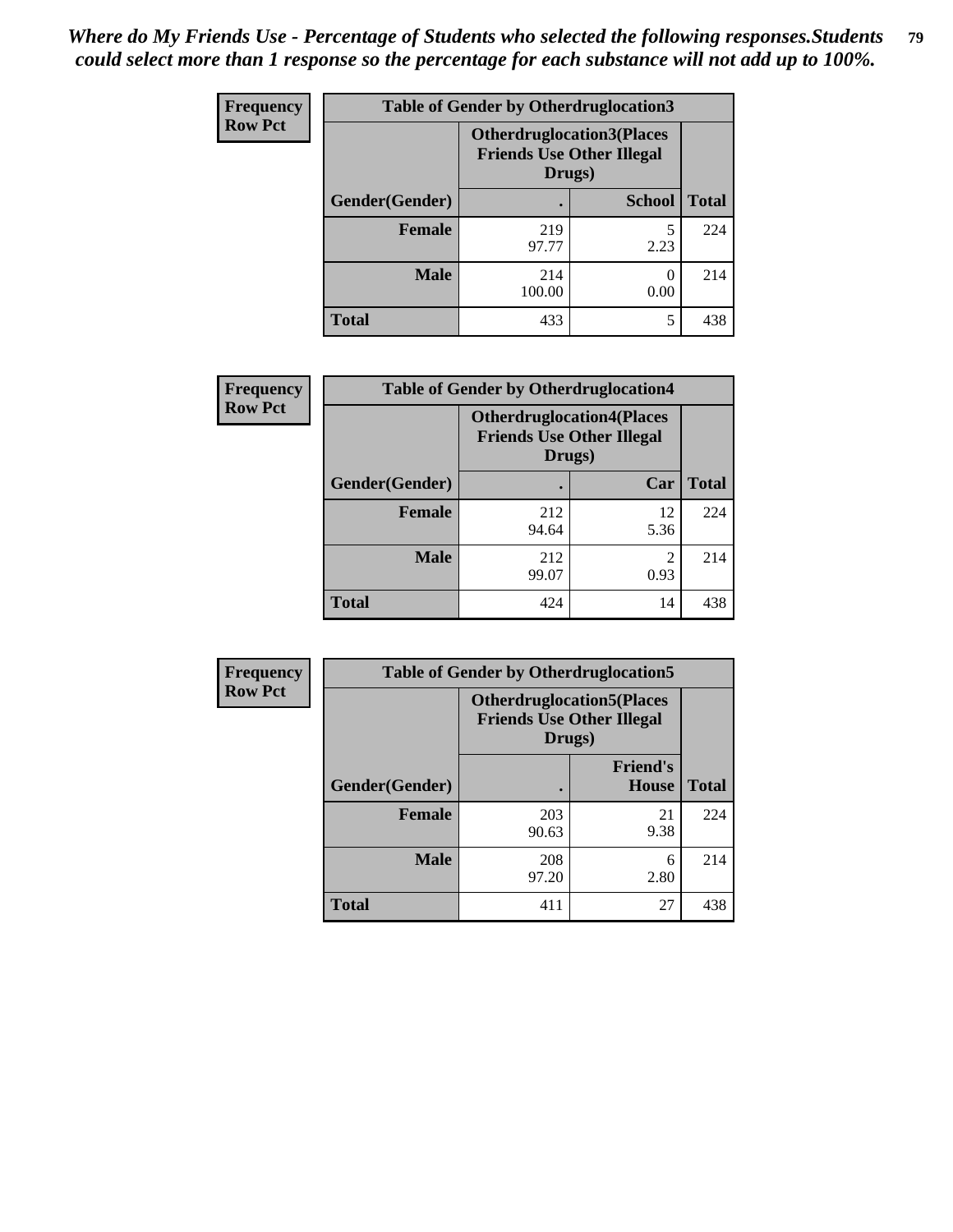| <b>Frequency</b> | <b>Table of Gender by Otherdruglocation6</b> |                                            |                                  |              |
|------------------|----------------------------------------------|--------------------------------------------|----------------------------------|--------------|
| <b>Row Pct</b>   |                                              | <b>Friends Use Other Illegal</b><br>Drugs) | <b>Otherdruglocation6(Places</b> |              |
|                  | Gender(Gender)                               |                                            | <b>Other</b>                     | <b>Total</b> |
|                  | <b>Female</b>                                | 208<br>92.86                               | 16<br>7.14                       | 224          |
|                  | <b>Male</b>                                  | 210<br>98.13                               | 4<br>1.87                        | 214          |
|                  | <b>Total</b>                                 | 418                                        | 20                               | 438          |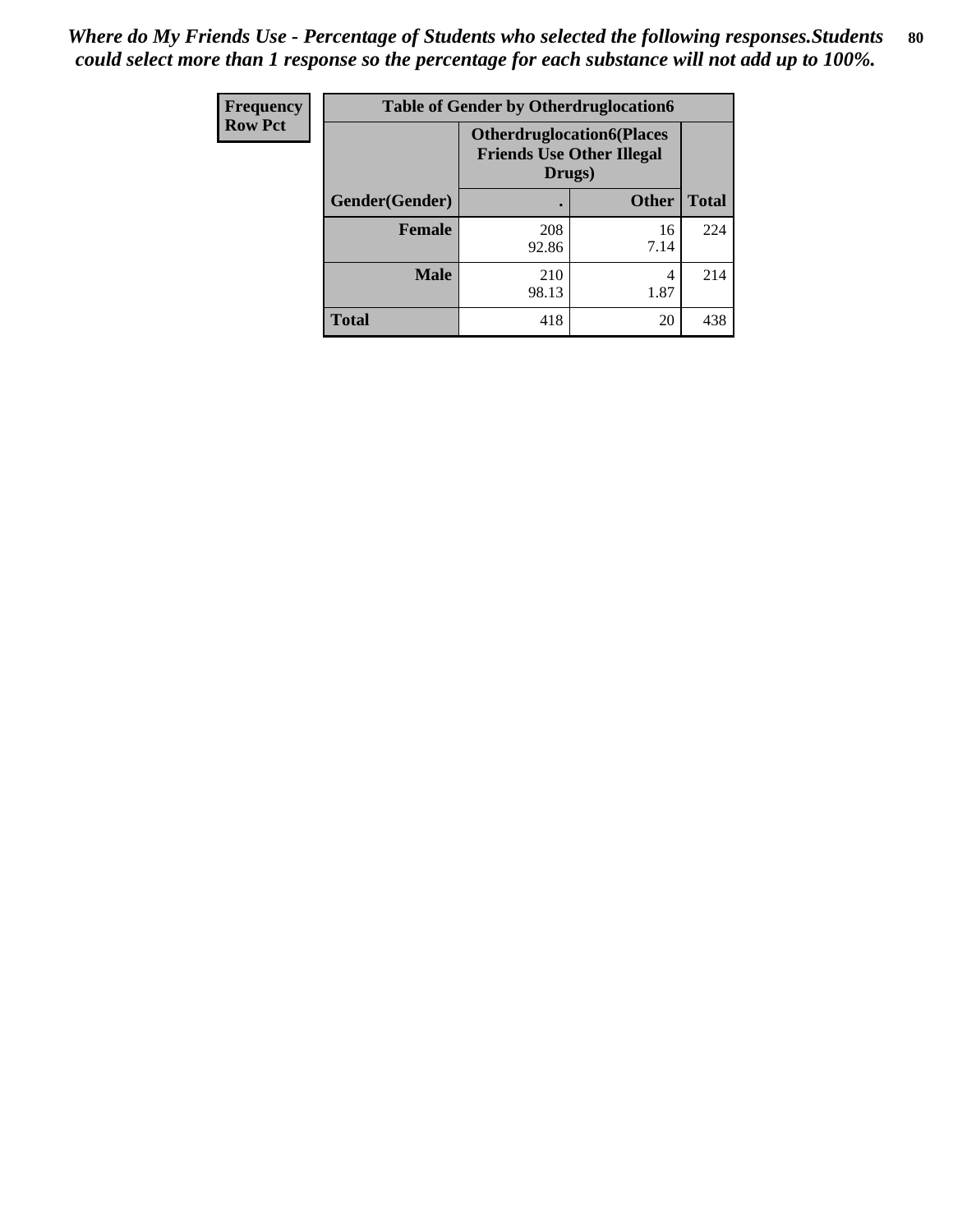| Frequency      | <b>Table of Gender by Alcoholtime1</b> |                                                          |                      |              |
|----------------|----------------------------------------|----------------------------------------------------------|----------------------|--------------|
| <b>Row Pct</b> |                                        | <b>Alcoholtime1(Times</b><br><b>Friends Use Alcohol)</b> |                      |              |
|                | Gender(Gender)                         | $\bullet$                                                | Do Not<br><b>Use</b> | <b>Total</b> |
|                | <b>Female</b>                          | 56<br>25.00                                              | 168<br>75.00         | 224          |
|                | <b>Male</b>                            | 39<br>18.22                                              | 175<br>81.78         | 214          |
|                | <b>Total</b>                           | 95                                                       | 343                  | 438          |

| <b>Frequency</b> | <b>Table of Gender by Alcoholtime2</b> |                                                          |                            |              |
|------------------|----------------------------------------|----------------------------------------------------------|----------------------------|--------------|
| <b>Row Pct</b>   |                                        | <b>Alcoholtime2(Times</b><br><b>Friends Use Alcohol)</b> |                            |              |
|                  | Gender(Gender)                         |                                                          | <b>On Way</b><br>to School | <b>Total</b> |
|                  | <b>Female</b>                          | 219<br>97.77                                             | 5<br>2.23                  | 224          |
|                  | <b>Male</b>                            | 214<br>100.00                                            | $\theta$<br>0.00           | 214          |
|                  | <b>Total</b>                           | 433                                                      | 5                          | 438          |

| Frequency      | <b>Table of Gender by Alcoholtime3</b> |                                                          |                                |              |
|----------------|----------------------------------------|----------------------------------------------------------|--------------------------------|--------------|
| <b>Row Pct</b> |                                        | <b>Alcoholtime3(Times</b><br><b>Friends Use Alcohol)</b> |                                |              |
|                | Gender(Gender)                         |                                                          | <b>During</b><br><b>School</b> | <b>Total</b> |
|                | <b>Female</b>                          | 222<br>99.11                                             | 2<br>0.89                      | 224          |
|                | <b>Male</b>                            | 213<br>99.53                                             | 0.47                           | 214          |
|                | <b>Total</b>                           | 435                                                      | 3                              | 438          |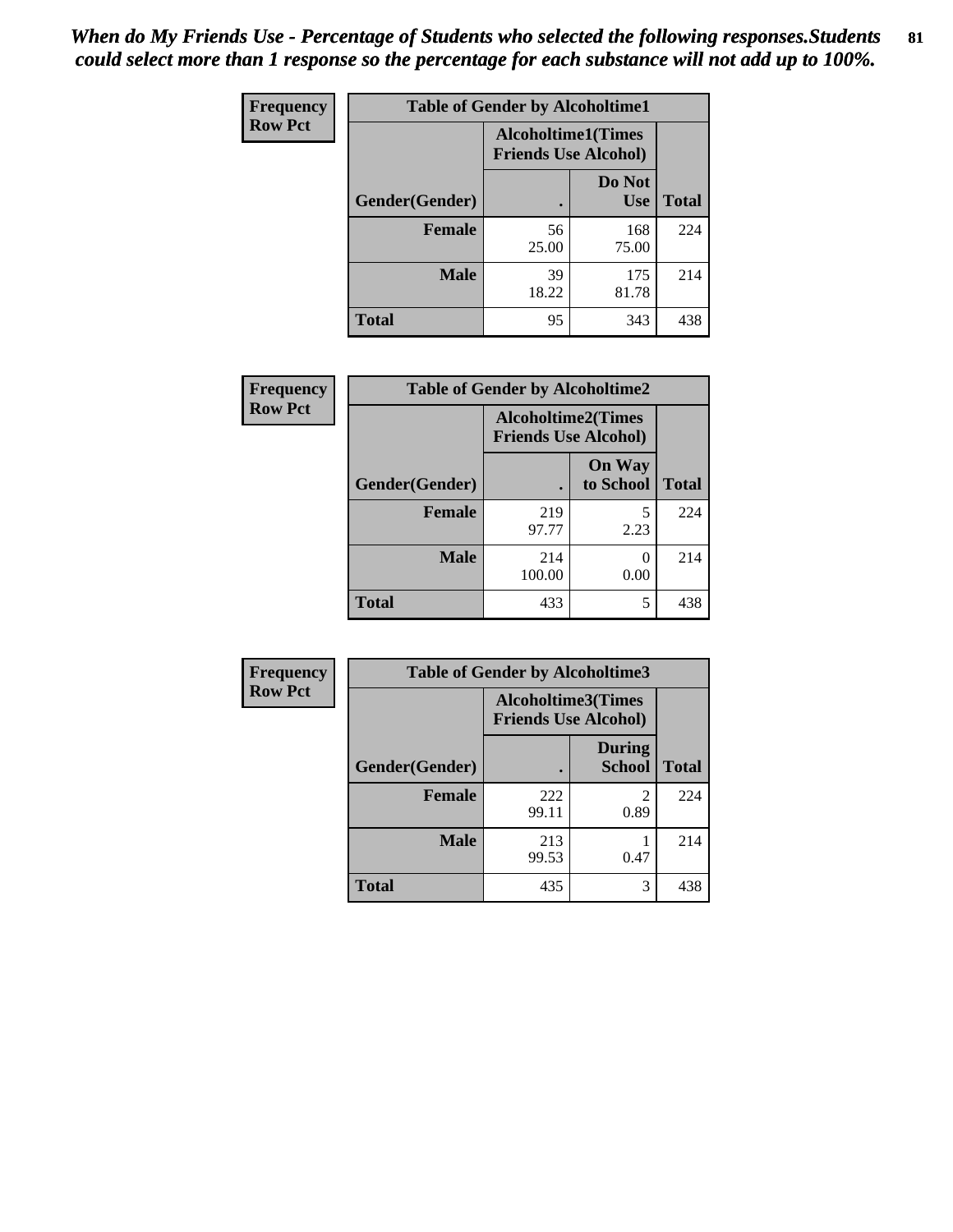*When do My Friends Use - Percentage of Students who selected the following responses.Students could select more than 1 response so the percentage for each substance will not add up to 100%.* **82**

| <b>Frequency</b> | <b>Table of Gender by Alcoholtime4</b> |                                                          |                                                |              |
|------------------|----------------------------------------|----------------------------------------------------------|------------------------------------------------|--------------|
| <b>Row Pct</b>   |                                        | <b>Alcoholtime4(Times</b><br><b>Friends Use Alcohol)</b> |                                                |              |
|                  | Gender(Gender)                         |                                                          | <b>On Way</b><br>Home<br>From<br><b>School</b> | <b>Total</b> |
|                  | <b>Female</b>                          | 217<br>96.88                                             | 7<br>3.13                                      | 224          |
|                  | <b>Male</b>                            | 213<br>99.53                                             | 0.47                                           | 214          |
|                  | <b>Total</b>                           | 430                                                      | 8                                              | 438          |

| <b>Frequency</b> | <b>Table of Gender by Alcoholtime5</b> |                                                           |            |              |
|------------------|----------------------------------------|-----------------------------------------------------------|------------|--------------|
| <b>Row Pct</b>   |                                        | <b>Alcoholtime5</b> (Times<br><b>Friends Use Alcohol)</b> |            |              |
|                  | Gender(Gender)                         |                                                           | Weeknights | <b>Total</b> |
|                  | <b>Female</b>                          | 204<br>91.07                                              | 20<br>8.93 | 224          |
|                  | <b>Male</b>                            | <b>200</b><br>93.46                                       | 14<br>6.54 | 214          |
|                  | <b>Total</b>                           | 404                                                       | 34         | 438          |

| <b>Frequency</b> | <b>Table of Gender by Alcoholtime6</b> |                                                          |             |              |  |
|------------------|----------------------------------------|----------------------------------------------------------|-------------|--------------|--|
| <b>Row Pct</b>   |                                        | <b>Alcoholtime6(Times</b><br><b>Friends Use Alcohol)</b> |             |              |  |
|                  | Gender(Gender)                         |                                                          | Weekends    | <b>Total</b> |  |
|                  | Female                                 | 171<br>76.34                                             | 53<br>23.66 | 224          |  |
|                  | <b>Male</b>                            | 177<br>82.71                                             | 37<br>17.29 | 214          |  |
|                  | <b>Total</b>                           | 348                                                      | 90          | 438          |  |

| Frequency      | <b>Table of Gender by Tobaccotime1</b> |                                                          |                      |              |
|----------------|----------------------------------------|----------------------------------------------------------|----------------------|--------------|
| <b>Row Pct</b> |                                        | <b>Tobaccotime1(Times</b><br><b>Friends Use Tobacco)</b> |                      |              |
|                | Gender(Gender)                         |                                                          | Do Not<br><b>Use</b> | <b>Total</b> |
|                | Female                                 | 42<br>18.75                                              | 182<br>81.25         | 224          |
|                | <b>Male</b>                            | 50<br>23.36                                              | 164<br>76.64         | 214          |
|                | <b>Total</b>                           | 92                                                       | 346                  | 438          |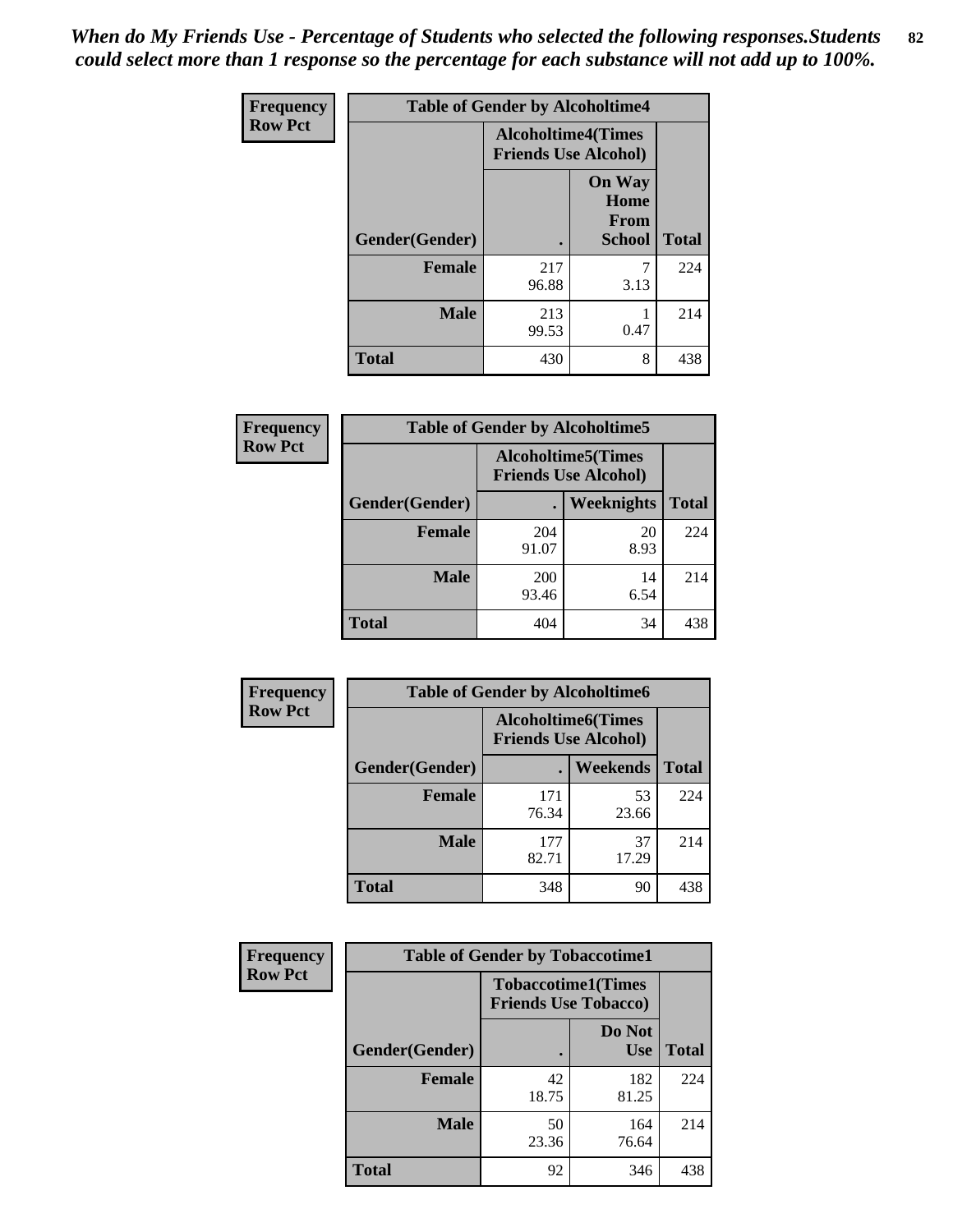| <b>Frequency</b> | <b>Table of Gender by Tobaccotime2</b> |                                                          |                            |              |
|------------------|----------------------------------------|----------------------------------------------------------|----------------------------|--------------|
| <b>Row Pct</b>   |                                        | <b>Tobaccotime2(Times</b><br><b>Friends Use Tobacco)</b> |                            |              |
|                  | Gender(Gender)                         | $\bullet$                                                | <b>On Way</b><br>to School | <b>Total</b> |
|                  | Female                                 | 216<br>96.43                                             | 8<br>3.57                  | 224          |
|                  | <b>Male</b>                            | 203<br>94.86                                             | 11<br>5.14                 | 214          |
|                  | <b>Total</b>                           | 419                                                      | 19                         | 438          |

| <b>Frequency</b> | <b>Table of Gender by Tobaccotime3</b> |                             |                                |              |
|------------------|----------------------------------------|-----------------------------|--------------------------------|--------------|
| <b>Row Pct</b>   |                                        | <b>Friends Use Tobacco)</b> | <b>Tobaccotime3(Times</b>      |              |
|                  | Gender(Gender)                         |                             | <b>During</b><br><b>School</b> | <b>Total</b> |
|                  | <b>Female</b>                          | 218<br>97.32                | 6<br>2.68                      | 224          |
|                  | <b>Male</b>                            | 204<br>95.33                | 10<br>4.67                     | 214          |
|                  | <b>Total</b>                           | 422                         | 16                             | 438          |

| <b>Frequency</b> | <b>Table of Gender by Tobaccotime4</b> |                                                          |                                                |              |
|------------------|----------------------------------------|----------------------------------------------------------|------------------------------------------------|--------------|
| <b>Row Pct</b>   |                                        | <b>Tobaccotime4(Times</b><br><b>Friends Use Tobacco)</b> |                                                |              |
|                  | Gender(Gender)                         |                                                          | <b>On Way</b><br>Home<br>From<br><b>School</b> | <b>Total</b> |
|                  | <b>Female</b>                          | 217<br>96.88                                             | 3.13                                           | 224          |
|                  | <b>Male</b>                            | 213<br>99.53                                             | 0.47                                           | 214          |
|                  | <b>Total</b>                           | 430                                                      | 8                                              | 438          |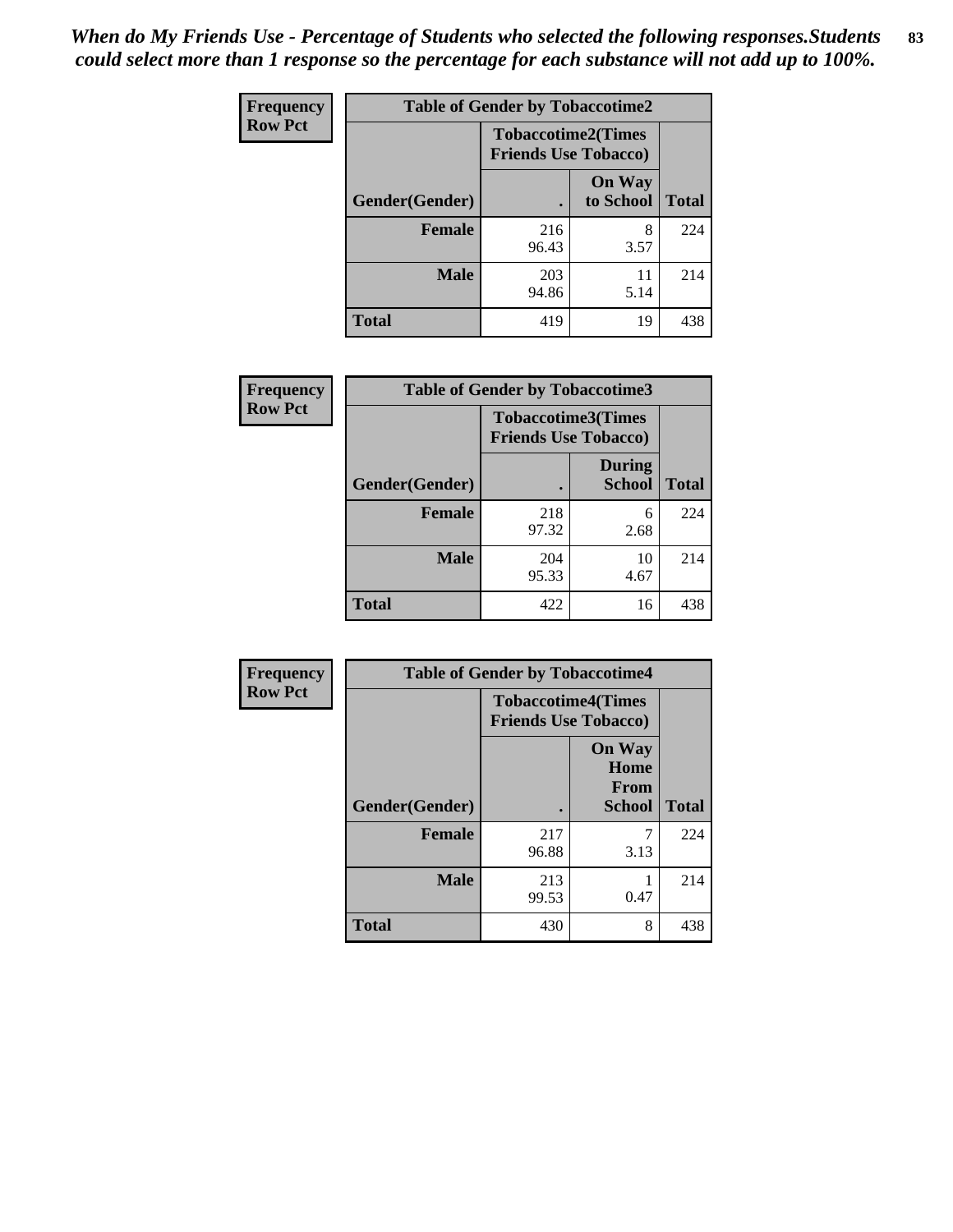| <b>Frequency</b> | <b>Table of Gender by Tobaccotime5</b> |                                                          |                   |              |  |
|------------------|----------------------------------------|----------------------------------------------------------|-------------------|--------------|--|
| <b>Row Pct</b>   |                                        | <b>Tobaccotime5(Times</b><br><b>Friends Use Tobacco)</b> |                   |              |  |
|                  | <b>Gender</b> (Gender)                 |                                                          | <b>Weeknights</b> | <b>Total</b> |  |
|                  | <b>Female</b>                          | 205<br>91.52                                             | 19<br>8.48        | 224          |  |
|                  | <b>Male</b>                            | 192<br>89.72                                             | 22<br>10.28       | 214          |  |
|                  | Total                                  | 397                                                      | 41                | 438          |  |

| <b>Frequency</b> | <b>Table of Gender by Tobaccotime6</b> |                                                          |             |              |
|------------------|----------------------------------------|----------------------------------------------------------|-------------|--------------|
| <b>Row Pct</b>   |                                        | <b>Tobaccotime6(Times</b><br><b>Friends Use Tobacco)</b> |             |              |
|                  | Gender(Gender)                         |                                                          | Weekends    | <b>Total</b> |
|                  | Female                                 | 185<br>82.59                                             | 39<br>17.41 | 224          |
|                  | <b>Male</b>                            | 177<br>82.71                                             | 37<br>17.29 | 214          |
|                  | <b>Total</b>                           | 362                                                      | 76          | 438          |

| Frequency      | <b>Table of Gender by Marijuanatime1</b> |                                |                             |              |
|----------------|------------------------------------------|--------------------------------|-----------------------------|--------------|
| <b>Row Pct</b> |                                          | <b>Friends Use Marijuana</b> ) | <b>Marijuanatime1(Times</b> |              |
|                | Gender(Gender)                           |                                | Do Not Use                  | <b>Total</b> |
|                | Female                                   | 31<br>13.84                    | 193<br>86.16                | 224          |
|                | <b>Male</b>                              | 25<br>11.68                    | 189<br>88.32                | 214          |
|                | <b>Total</b>                             | 56                             | 382                         | 438          |

| Frequency      | <b>Table of Gender by Marijuanatime2</b> |                                |                            |              |
|----------------|------------------------------------------|--------------------------------|----------------------------|--------------|
| <b>Row Pct</b> |                                          | <b>Friends Use Marijuana</b> ) | Marijuanatime2(Times       |              |
|                | Gender(Gender)                           |                                | On Way to<br><b>School</b> | <b>Total</b> |
|                | <b>Female</b>                            | 220<br>98.21                   | 4<br>1.79                  | 224          |
|                | <b>Male</b>                              | 211<br>98.60                   | 3<br>1.40                  | 214          |
|                | <b>Total</b>                             | 431                            | 7                          | 438          |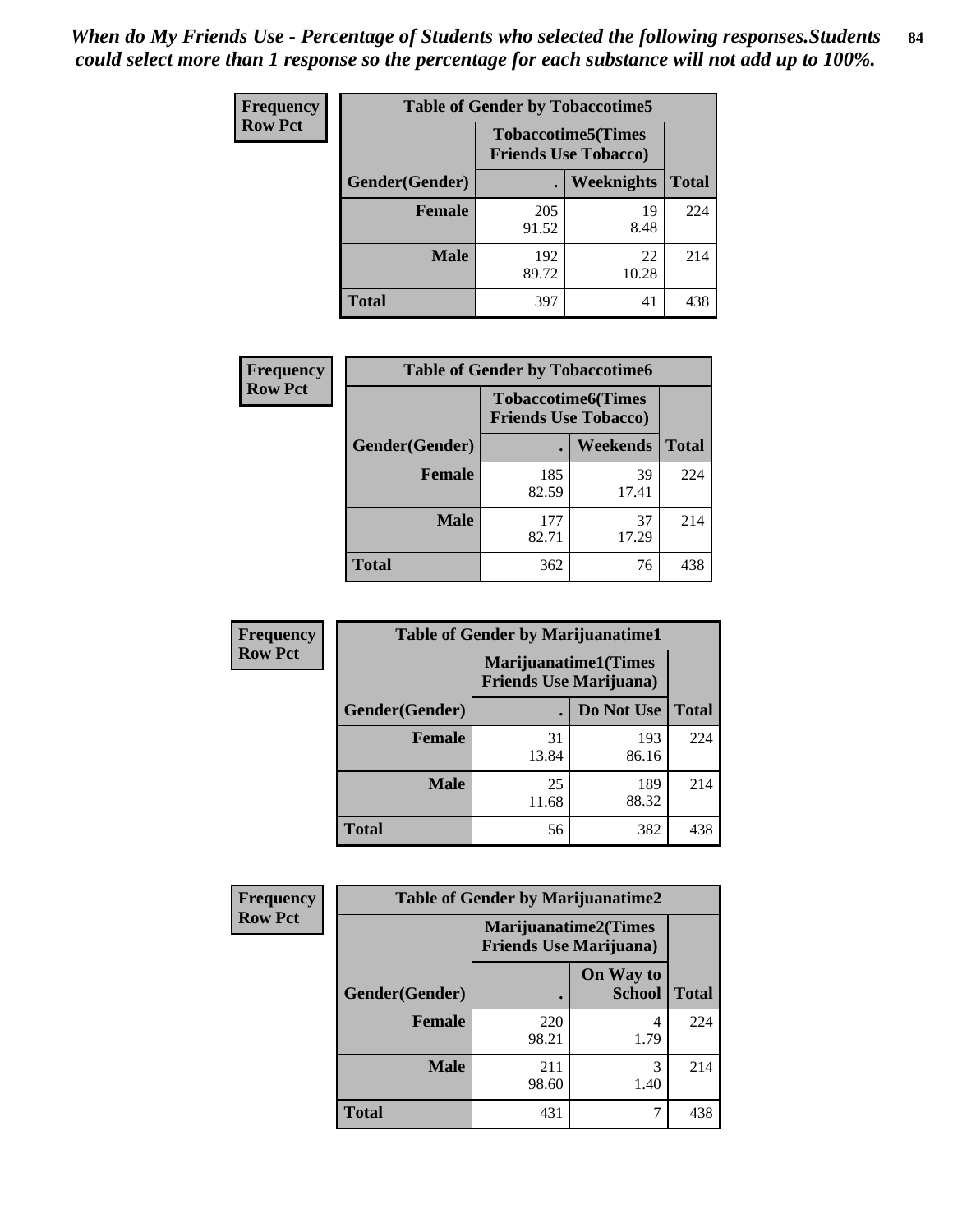*When do My Friends Use - Percentage of Students who selected the following responses.Students could select more than 1 response so the percentage for each substance will not add up to 100%.* **85**

| <b>Frequency</b> | <b>Table of Gender by Marijuanatime3</b> |              |                                                        |              |
|------------------|------------------------------------------|--------------|--------------------------------------------------------|--------------|
| <b>Row Pct</b>   |                                          |              | Marijuanatime3(Times<br><b>Friends Use Marijuana</b> ) |              |
|                  | Gender(Gender)                           |              | <b>During</b><br><b>School</b>                         | <b>Total</b> |
|                  | Female                                   | 221<br>98.66 | 1.34                                                   | 224          |
|                  | <b>Male</b>                              | 212<br>99.07 | $\mathfrak{D}$<br>0.93                                 | 214          |
|                  | <b>Total</b>                             | 433          | 5                                                      | 438          |

| Frequency      | <b>Table of Gender by Marijuanatime4</b> |                             |                                                       |              |
|----------------|------------------------------------------|-----------------------------|-------------------------------------------------------|--------------|
| <b>Row Pct</b> |                                          | <b>Marijuanatime4(Times</b> | <b>Friends Use Marijuana</b> )                        |              |
|                | Gender(Gender)                           |                             | <b>On Way</b><br>Home<br><b>From</b><br><b>School</b> | <b>Total</b> |
|                | <b>Female</b>                            | 219<br>97.77                | 5<br>2.23                                             | 224          |
|                | <b>Male</b>                              | 211<br>98.60                | 3<br>1.40                                             | 214          |
|                | <b>Total</b>                             | 430                         | 8                                                     | 438          |

| <b>Frequency</b> | <b>Table of Gender by Marijuanatime5</b> |              |                                                                |              |
|------------------|------------------------------------------|--------------|----------------------------------------------------------------|--------------|
| <b>Row Pct</b>   |                                          |              | <b>Marijuanatime5</b> (Times<br><b>Friends Use Marijuana</b> ) |              |
|                  | Gender(Gender)                           | ٠            | <b>Weeknights</b>                                              | <b>Total</b> |
|                  | <b>Female</b>                            | 210<br>93.75 | 14<br>6.25                                                     | 224          |
|                  | <b>Male</b>                              | 203<br>94.86 | 11<br>5.14                                                     | 214          |
|                  | <b>Total</b>                             | 413          | 25                                                             | 438          |

| <b>Frequency</b> | <b>Table of Gender by Marijuanatime6</b> |                                                               |             |              |  |
|------------------|------------------------------------------|---------------------------------------------------------------|-------------|--------------|--|
| <b>Row Pct</b>   |                                          | <b>Marijuanatime6(Times</b><br><b>Friends Use Marijuana</b> ) |             |              |  |
|                  | Gender(Gender)                           |                                                               | Weekends    | <b>Total</b> |  |
|                  | <b>Female</b>                            | 194<br>86.61                                                  | 30<br>13.39 | 224          |  |
|                  | <b>Male</b>                              | 191<br>89.25                                                  | 23<br>10.75 | 214          |  |
|                  | <b>Total</b>                             | 385                                                           | 53          | 438          |  |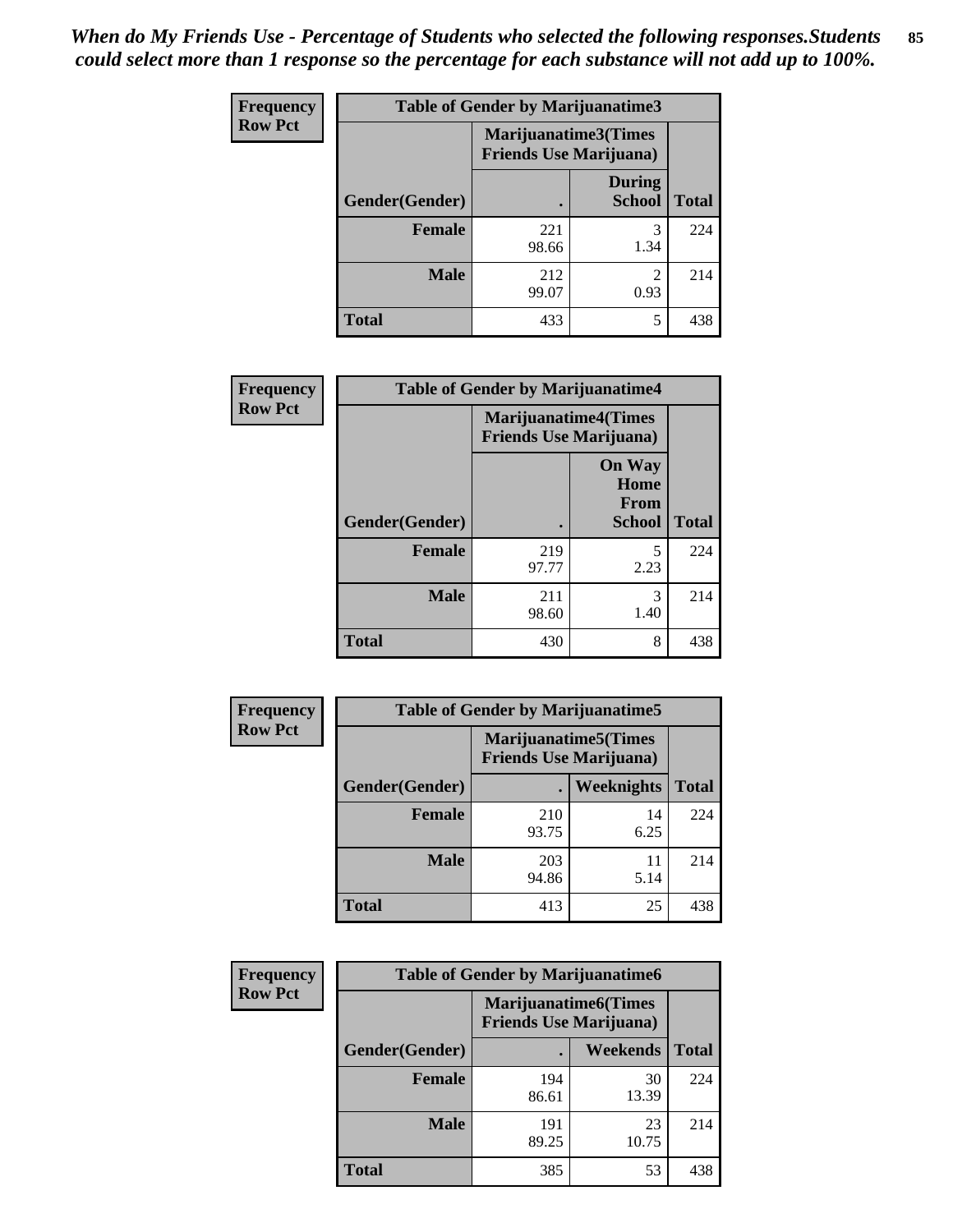| <b>Frequency</b> | <b>Table of Gender by Otherdrugtime1</b> |                                                                                   |              |              |  |
|------------------|------------------------------------------|-----------------------------------------------------------------------------------|--------------|--------------|--|
| <b>Row Pct</b>   |                                          | <b>Otherdrugtime1(Times</b><br><b>Friends Use Other</b><br><b>Illegal Drugs</b> ) |              |              |  |
|                  | Gender(Gender)                           |                                                                                   | Do Not Use   | <b>Total</b> |  |
|                  | <b>Female</b>                            | 28<br>12.50                                                                       | 196<br>87.50 | 224          |  |
|                  | Male                                     | 12<br>5.61                                                                        | 202<br>94.39 | 214          |  |
|                  | <b>Total</b>                             | 40                                                                                | 398          | 438          |  |

| <b>Frequency</b> | <b>Table of Gender by Otherdrugtime2</b> |                                                                                   |                            |              |
|------------------|------------------------------------------|-----------------------------------------------------------------------------------|----------------------------|--------------|
| <b>Row Pct</b>   |                                          | <b>Otherdrugtime2(Times</b><br><b>Friends Use Other</b><br><b>Illegal Drugs</b> ) |                            |              |
|                  | Gender(Gender)                           |                                                                                   | On Way to<br><b>School</b> | <b>Total</b> |
|                  | <b>Female</b>                            | 219<br>97.77                                                                      | 5<br>2.23                  | 224          |
|                  | <b>Male</b>                              | 213<br>99.53                                                                      | 0.47                       | 214          |
|                  | <b>Total</b>                             | 432                                                                               | 6                          | 438          |

| <b>Frequency</b> | Table of Gender by Otherdrugtime3 |                                                                            |                                |              |
|------------------|-----------------------------------|----------------------------------------------------------------------------|--------------------------------|--------------|
| <b>Row Pct</b>   |                                   | Otherdrugtime3(Times<br><b>Friends Use Other</b><br><b>Illegal Drugs</b> ) |                                |              |
|                  | Gender(Gender)                    |                                                                            | <b>During</b><br><b>School</b> | <b>Total</b> |
|                  | <b>Female</b>                     | 221<br>98.66                                                               | 3<br>1.34                      | 224          |
|                  | <b>Male</b>                       | 214<br>100.00                                                              | $\left($<br>0.00               | 214          |
|                  | <b>Total</b>                      | 435                                                                        | 3                              | 438          |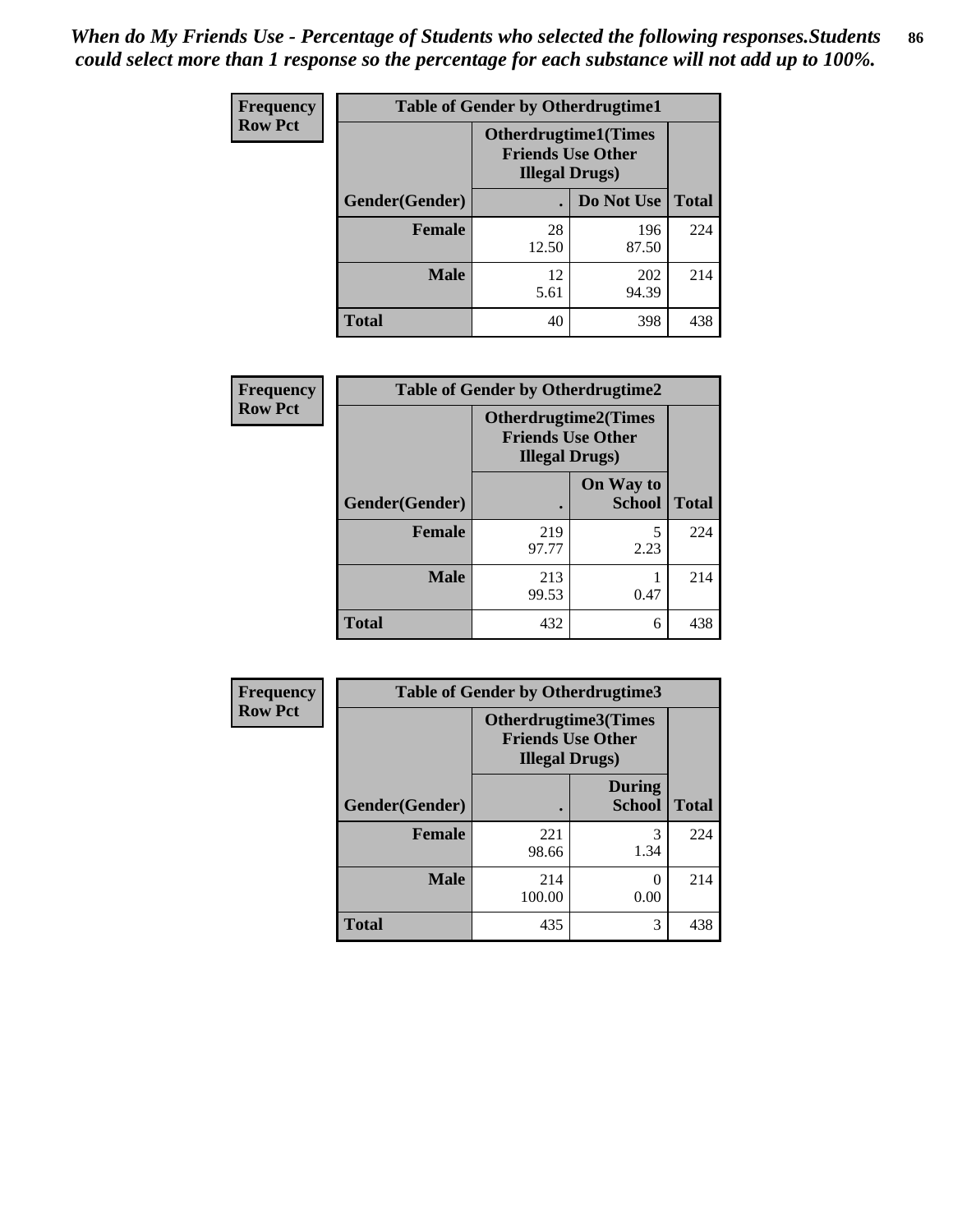*When do My Friends Use - Percentage of Students who selected the following responses.Students could select more than 1 response so the percentage for each substance will not add up to 100%.* **87**

| <b>Frequency</b> |                | <b>Table of Gender by Otherdrugtime4</b> |                                                         |              |  |
|------------------|----------------|------------------------------------------|---------------------------------------------------------|--------------|--|
| <b>Row Pct</b>   |                | <b>Illegal Drugs</b> )                   | <b>Otherdrugtime4(Times</b><br><b>Friends Use Other</b> |              |  |
|                  | Gender(Gender) |                                          | <b>On Way</b><br>Home<br><b>From</b><br><b>School</b>   | <b>Total</b> |  |
|                  | <b>Female</b>  | 217<br>96.88                             | 3.13                                                    | 224          |  |
|                  | <b>Male</b>    | 212<br>99.07                             | $\mathfrak{D}$<br>0.93                                  | 214          |  |
|                  | <b>Total</b>   | 429                                      | 9                                                       | 438          |  |

| <b>Frequency</b> | <b>Table of Gender by Otherdrugtime5</b> |                                                                                    |            |              |
|------------------|------------------------------------------|------------------------------------------------------------------------------------|------------|--------------|
| <b>Row Pct</b>   |                                          | <b>Otherdrugtime5</b> (Times<br><b>Friends Use Other</b><br><b>Illegal Drugs</b> ) |            |              |
|                  | Gender(Gender)                           |                                                                                    | Weeknights | <b>Total</b> |
|                  | <b>Female</b>                            | 207<br>92.41                                                                       | 17<br>7.59 | 224          |
|                  | <b>Male</b>                              | 207<br>96.73                                                                       | 3.27       | 214          |
|                  | <b>Total</b>                             | 414                                                                                | 24         | 438          |

| <b>Frequency</b> | <b>Table of Gender by Otherdrugtime6</b> |                                                                                   |             |              |  |
|------------------|------------------------------------------|-----------------------------------------------------------------------------------|-------------|--------------|--|
| <b>Row Pct</b>   |                                          | <b>Otherdrugtime6(Times</b><br><b>Friends Use Other</b><br><b>Illegal Drugs</b> ) |             |              |  |
|                  | Gender(Gender)                           |                                                                                   | Weekends    | <b>Total</b> |  |
|                  | Female                                   | 196<br>87.50                                                                      | 28<br>12.50 | 224          |  |
|                  | <b>Male</b>                              | 204<br>95.33                                                                      | 10<br>4.67  | 214          |  |
|                  | <b>Total</b>                             | 400                                                                               | 38          | 438          |  |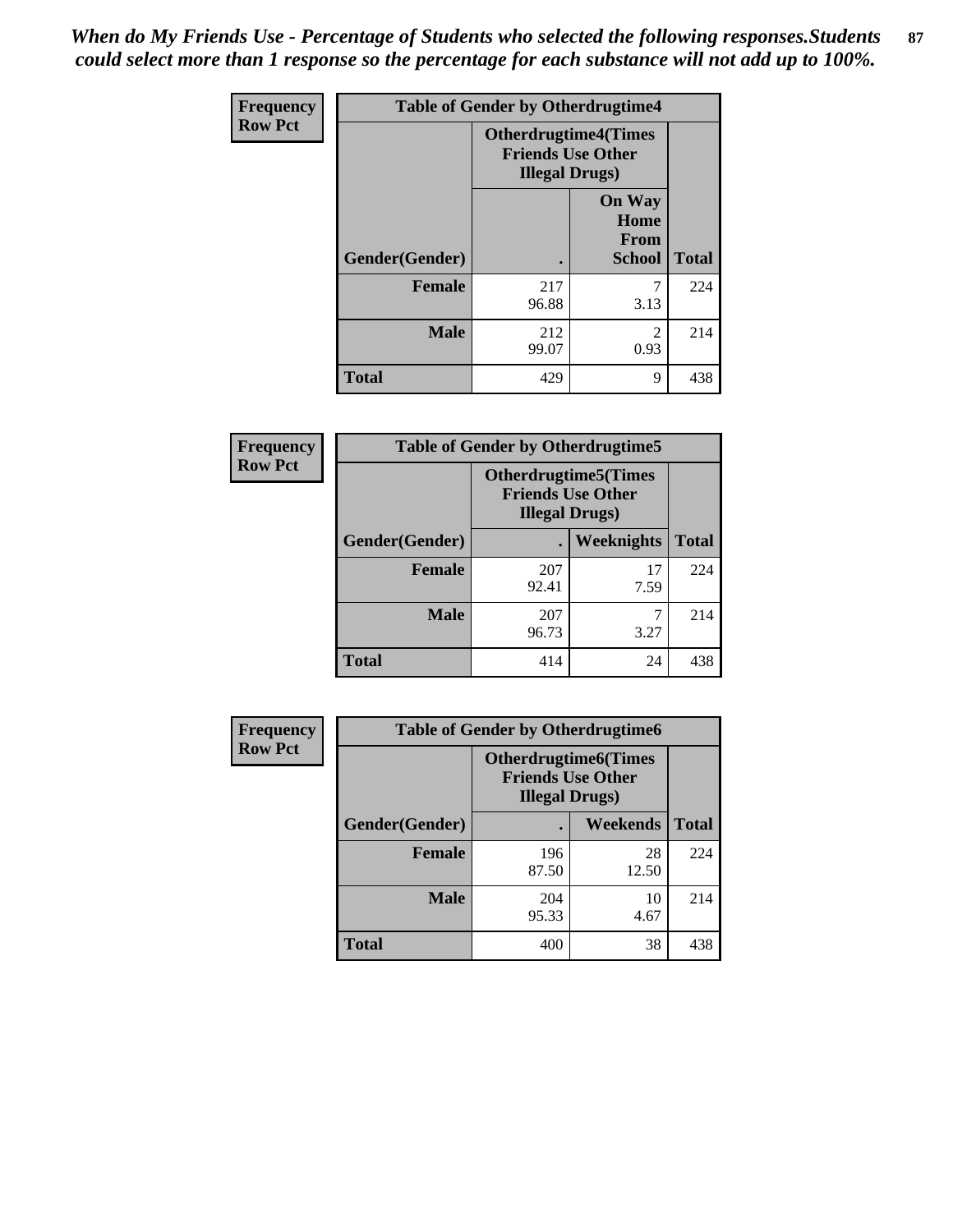## *Other Questions* **88**

| <b>Frequency</b> | <b>Table of Gender by Educationalcohol</b> |                                                                                                                               |                |              |
|------------------|--------------------------------------------|-------------------------------------------------------------------------------------------------------------------------------|----------------|--------------|
| <b>Row Pct</b>   |                                            | Educationalcohol(I<br>have been taught<br>about alcohol,<br>tobacco,<br>and other drugs<br>within the last year<br>at school) |                |              |
|                  | Gender(Gender)                             | <b>Yes</b>                                                                                                                    | N <sub>0</sub> | <b>Total</b> |
|                  | <b>Female</b>                              | 188<br>83.93                                                                                                                  | 36<br>16.07    | 224          |
|                  | <b>Male</b>                                | 178<br>83.18                                                                                                                  | 36<br>16.82    | 214          |
|                  | <b>Total</b>                               | 366                                                                                                                           | 72             | 438          |

| Frequency      | <b>Table of Gender by Rodedrinking</b> |                                                                                                                     |              |              |
|----------------|----------------------------------------|---------------------------------------------------------------------------------------------------------------------|--------------|--------------|
| <b>Row Pct</b> |                                        | Rodedrinking(In<br>the past 30 days I<br>have ridden in a<br>car with a driver<br>who had been<br>drinking alcohol) |              |              |
|                | Gender(Gender)                         | Yes                                                                                                                 | $\bf N_0$    | <b>Total</b> |
|                | <b>Female</b>                          | 39<br>17.41                                                                                                         | 185<br>82.59 | 224          |
|                | <b>Male</b>                            | 28<br>13.08                                                                                                         | 186<br>86.92 | 214          |
|                | <b>Total</b>                           | 67                                                                                                                  | 371          | 438          |

| Frequency      | <b>Table of Gender by Drugsschool</b> |                                                                                                                                     |                |              |
|----------------|---------------------------------------|-------------------------------------------------------------------------------------------------------------------------------------|----------------|--------------|
| <b>Row Pct</b> |                                       | <b>Drugsschool</b> (During<br>the past 12 months,<br>I have been offered,<br>sold,<br>or given illegal drugs<br>on school property) |                |              |
|                | Gender(Gender)                        | Yes                                                                                                                                 | N <sub>0</sub> | <b>Total</b> |
|                | <b>Female</b>                         | 15<br>6.70                                                                                                                          | 209<br>93.30   | 224          |
|                | <b>Male</b>                           | 15<br>7.01                                                                                                                          | 199<br>92.99   | 214          |
|                | <b>Total</b>                          | 30                                                                                                                                  | 408            | 438          |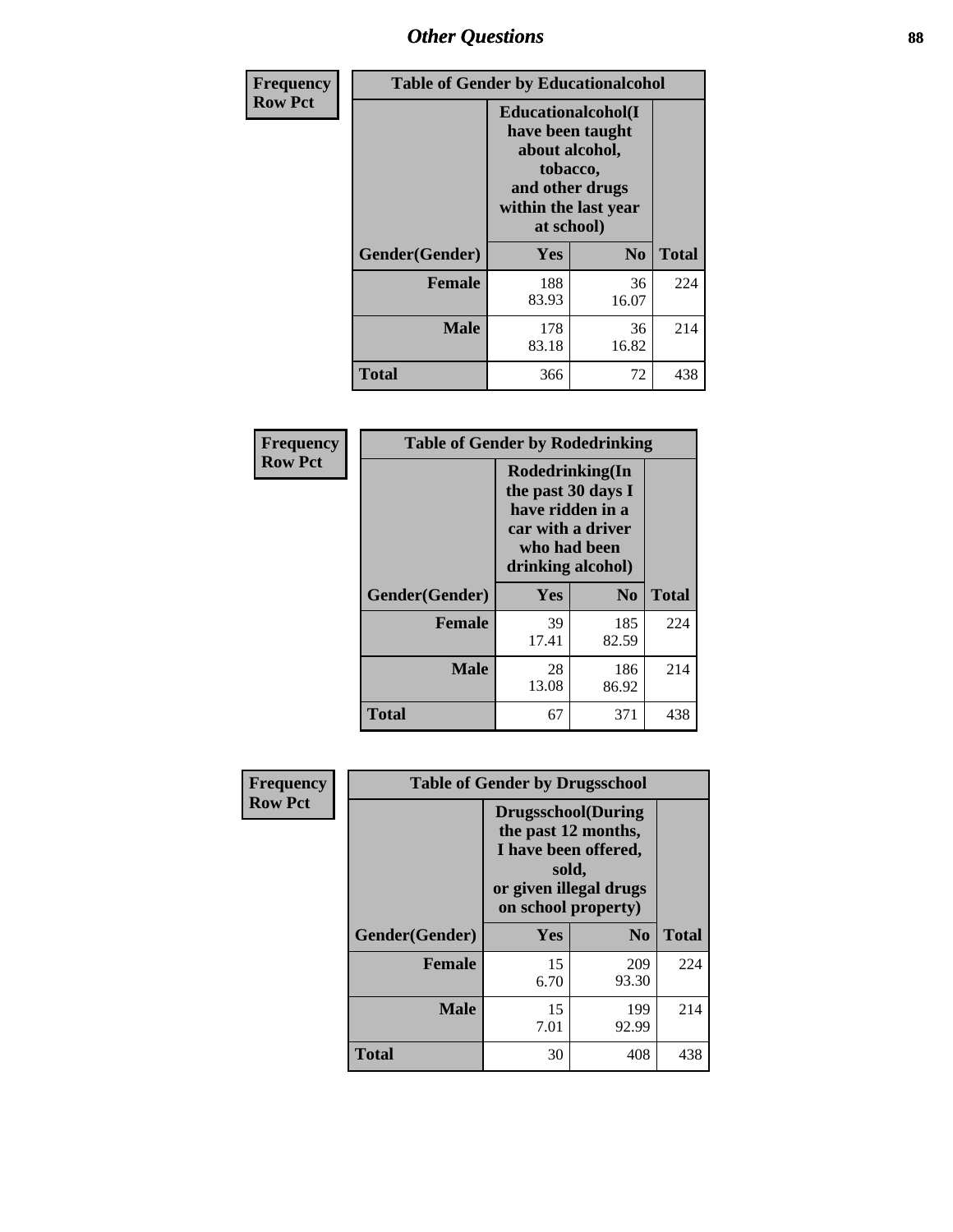## *Other Questions* **89**

**Frequency Row Pct**

| <b>Table of Gender by Bingedrinking</b> |              |                                                                                                         |           |                  |                      |                       |                  |              |
|-----------------------------------------|--------------|---------------------------------------------------------------------------------------------------------|-----------|------------------|----------------------|-----------------------|------------------|--------------|
|                                         |              | Bingedrinking(I have drunk five or more<br>drinks of alcohol at one sitting during the<br>last 30 days) |           |                  |                      |                       |                  |              |
|                                         | $\bf{0}$     | 1 or                                                                                                    | 3 to<br>5 | <b>6 to</b><br>9 | 10<br>to<br>19       | <b>20</b><br>to<br>29 | All<br>30        |              |
| <b>Gender</b> (Gender)                  | <b>Days</b>  | days                                                                                                    | days      | days             | days                 | days                  | days             | <b>Total</b> |
| <b>Female</b>                           | 216<br>96.43 | 4<br>1.79                                                                                               | 0.45      | 0.45             | $\mathbf{0}$<br>0.00 | 2<br>0.89             | $\Omega$<br>0.00 | 224          |
| <b>Male</b>                             | 205<br>95.79 | 0.47                                                                                                    | 6<br>2.80 | 0<br>0.00        | 0.47                 | $\Omega$<br>0.00      | 0.47             | 214          |

| Frequency      | <b>Table of Gender by Educationaids</b> |                                                                                                 |             |              |
|----------------|-----------------------------------------|-------------------------------------------------------------------------------------------------|-------------|--------------|
| <b>Row Pct</b> |                                         | <b>Educationaids</b> (I<br>have been taught<br>about HIV/AIDS<br>at school in the<br>past year) |             |              |
|                | Gender(Gender)                          | Yes                                                                                             | $\bf N_0$   | <b>Total</b> |
|                | <b>Female</b>                           | 146<br>65.18                                                                                    | 78<br>34.82 | 224          |
|                | <b>Male</b>                             | 137<br>64.02                                                                                    | 77<br>35.98 | 214          |
|                | <b>Total</b>                            | 283                                                                                             | 155         | 438          |

| <b>Frequency</b> | <b>Table of Gender by Suicideconsider</b> |                 |                |              |  |
|------------------|-------------------------------------------|-----------------|----------------|--------------|--|
| <b>Row Pct</b>   |                                           | Suicideconsider |                |              |  |
|                  | Gender(Gender)                            | Yes             | N <sub>0</sub> | <b>Total</b> |  |
|                  | <b>Female</b>                             | 19<br>8.48      | 205<br>91.52   | 224          |  |
|                  | <b>Male</b>                               | 17<br>7.94      | 197<br>92.06   | 214          |  |
|                  | Total                                     | 36              | 402            | 438          |  |